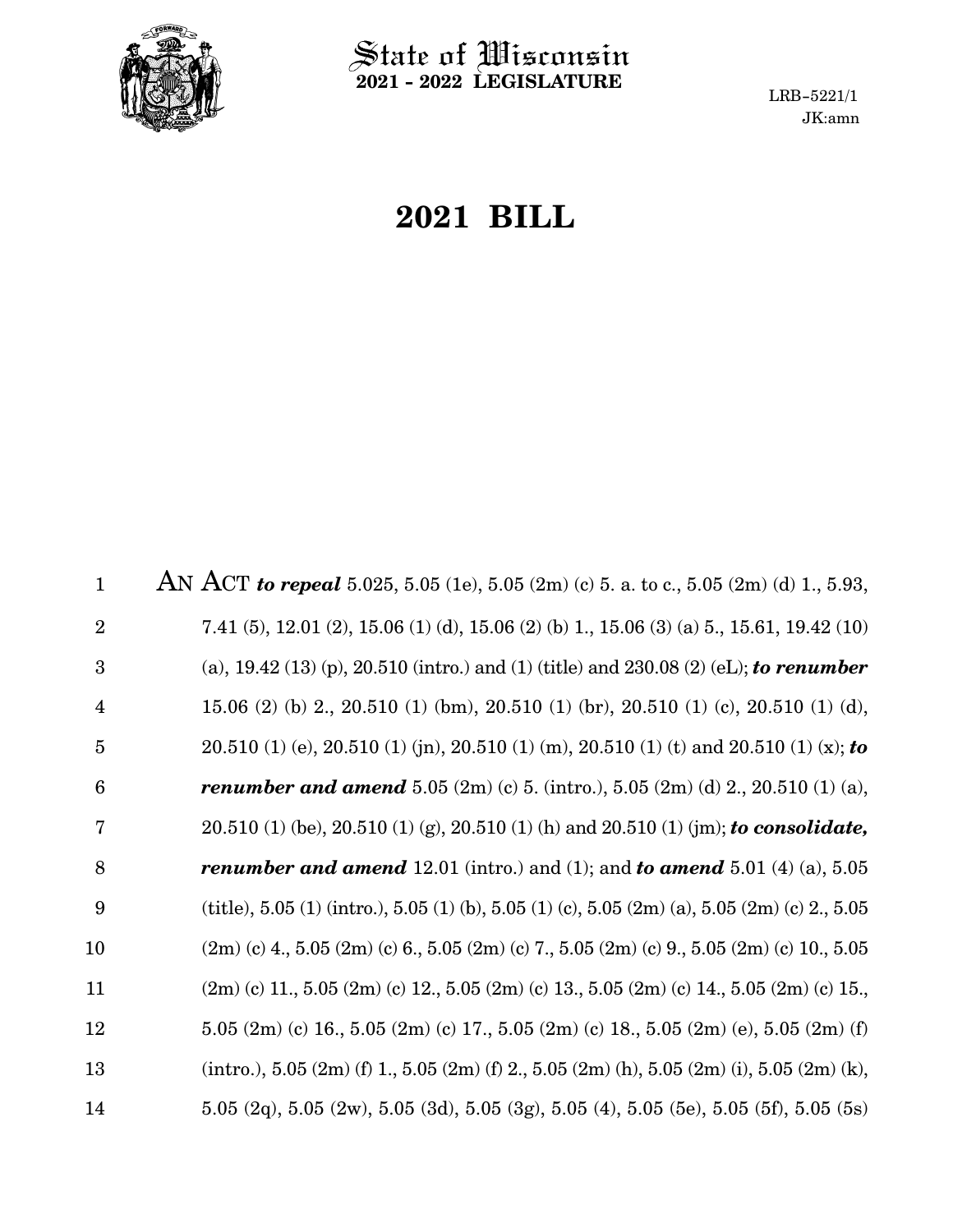## **BILL**

| $\mathbf{1}$            | (intro.), (a), (am), (b), (bm), (c), (d), (e) (intro.), 1., 2. and (f), 5.05 (5t), 5.05 (6a),               |
|-------------------------|-------------------------------------------------------------------------------------------------------------|
| $\sqrt{2}$              | $5.05$ (7), $5.05$ (9), $5.05$ (10), $5.05$ (11), $5.05$ (12), $5.05$ (13) (a), $5.05$ (13) (b), $5.05$     |
| $\boldsymbol{3}$        | $(13)$ (c), 5.05 (13) (d) (intro.), 5.05 (14), 5.05 (15), 5.05 (16), 5.05 (17), 5.05 (18),                  |
| $\overline{\mathbf{4}}$ | $5.055, 5.056, 5.06$ (1), $5.06$ (2), $5.06$ (4), $5.06$ (5), $5.06$ (6), $5.06$ (7), $5.06$ (8), $5.06$    |
| $\overline{5}$          | $(9, 5.061 (1), 5.061 (2), 5.061 (3), 5.061 (4), 5.25 (4), 5.35 (6) (a) 2m, 5.35 (6) (a)$                   |
| 6                       | 4a., 5.35 (6) (a) 4b., 5.35 (6) (a) 5., 5.35 (6) (b), 5.40 (5m), 5.40 (7), 5.51 (6), 5.51                   |
| 7                       | $(8)$ , 5.58 (1b) (bm), 5.58 (1b) (cm), 5.58 (2), 5.58 (2m), 5.60 (1) (b), 5.60 (3) (ag),                   |
| 8                       | 5.60 (5) (ar), 5.60 (6) (a), 5.60 (8) (am), 5.62 (1) (a), 5.62 (1) (b) 1, 5.62 (2) (a), 5.62                |
| $\boldsymbol{9}$        | $(3), 5.62$ (4) (ar), 5.62 (4) (b), 5.64 (1) (ag), 5.64 (1) (b), 5.64 (1) (es), 5.64 (2), 5.655             |
| 10                      | $(3), 5.72, 5.83, 5.87, (2), 5.905, (2), 5.905, (3), 5.905, (4), 5.91, (intro.), 5.95, 6.06, 6.22,$         |
| 11                      | $(4)$ (d), 6.22 (6), 6.24 (3), 6.24 (4) (d), 6.24 (5), 6.24 (6), 6.275 (1) (intro.), 6.275                  |
| 12                      | $(1)$ (f), 6.275 (2), 6.276 (2), 6.276 (3), 6.29 (2) (am), 6.30 (4), 6.30 (5), 6.32, 6.33                   |
| 13                      | $(1), 6.33(5)(a), 6.33(5)(b), 6.34(2m), 6.34(4), 6.35(2), 6.36(1)(a)$ (intro.), 6.36                        |
| 14                      | $(1)$ (a) 4, 6.36 (1) (a) 9, 6.36 (1) (am), 6.36 (1) (b) 1. a, 6.36 (1) (b) 1. b, 6.36 (1)                  |
| 15                      | $(bm)$ , 6.36 (1) $(bn)$ , 6.36 (1) (d), 6.36 (1) (e), 6.36 (1) (f), 6.36 (2) (a), 6.36 (6), 6.47           |
| 16                      | $(1)$ (ag), 6.47 $(1)$ (am) 2., 6.47 $(1)$ (dm), 6.47 $(2)$ , 6.47 $(3)$ , 6.50 $(1)$ (intro), 6.50 $(2)$ , |
| 17                      | 6.50 (2g), 6.50 (2r) (intro.), 6.50 (2r) (b), 6.50 (2r) (h), 6.50 (7), 6.55 (2) (a) (intro.),               |
| 18                      | 6.55 (2) (cs), 6.55 (3) (b), 6.56 (3), 6.56 (3m), 6.56 (4), 6.56 (7), 6.57, 6.79 (1m),                      |
| 19                      | 6.86 (2) (a), 6.86 (2m) (a), 6.86 (3) (a) 1, 6.869, 6.87 (3) (d), 6.875 (5), 6.92 (1),                      |
| 20                      | 6.925, 6.95, 6.96, 6.97 (1), 7.03 (1) (a), 7.03 (1) (b), 7.03 (2), 7.08 (intro.), 7.08 (1),                 |
| 21                      | 7.08 (2) (a), 7.08 (2) (d), 7.08 (3) (intro.), 7.08 (3) (a), 7.08 (4), 7.08 (6), 7.10 (1)                   |
| 22                      | (a), 7.10 (2), 7.10 (3) (a), 7.10 (4), 7.10 (7), 7.10 (8), 7.10 (9), 7.10 (10), 7.15 (1) (e),               |
| 23                      | 7.15 (1) (g), 7.15 (1m), 7.15 (8), 7.15 (9), 7.15 (10), 7.15 (13), 7.30 (2) (c), 7.30 (4)                   |
| 24                      | (e), 7.30 (6) (b), 7.31, 7.315 (1) (a), 7.315 (2), 7.315 (3), 7.38 (5), 7.52 (1) (a), 7.60                  |
| 25                      | (4) (a), 7.60 (5), 7.70 (1), 7.70 (3) (a), (b), (c), (d), (e), (g), (h) and (i), 7.70 (5), 8.07,            |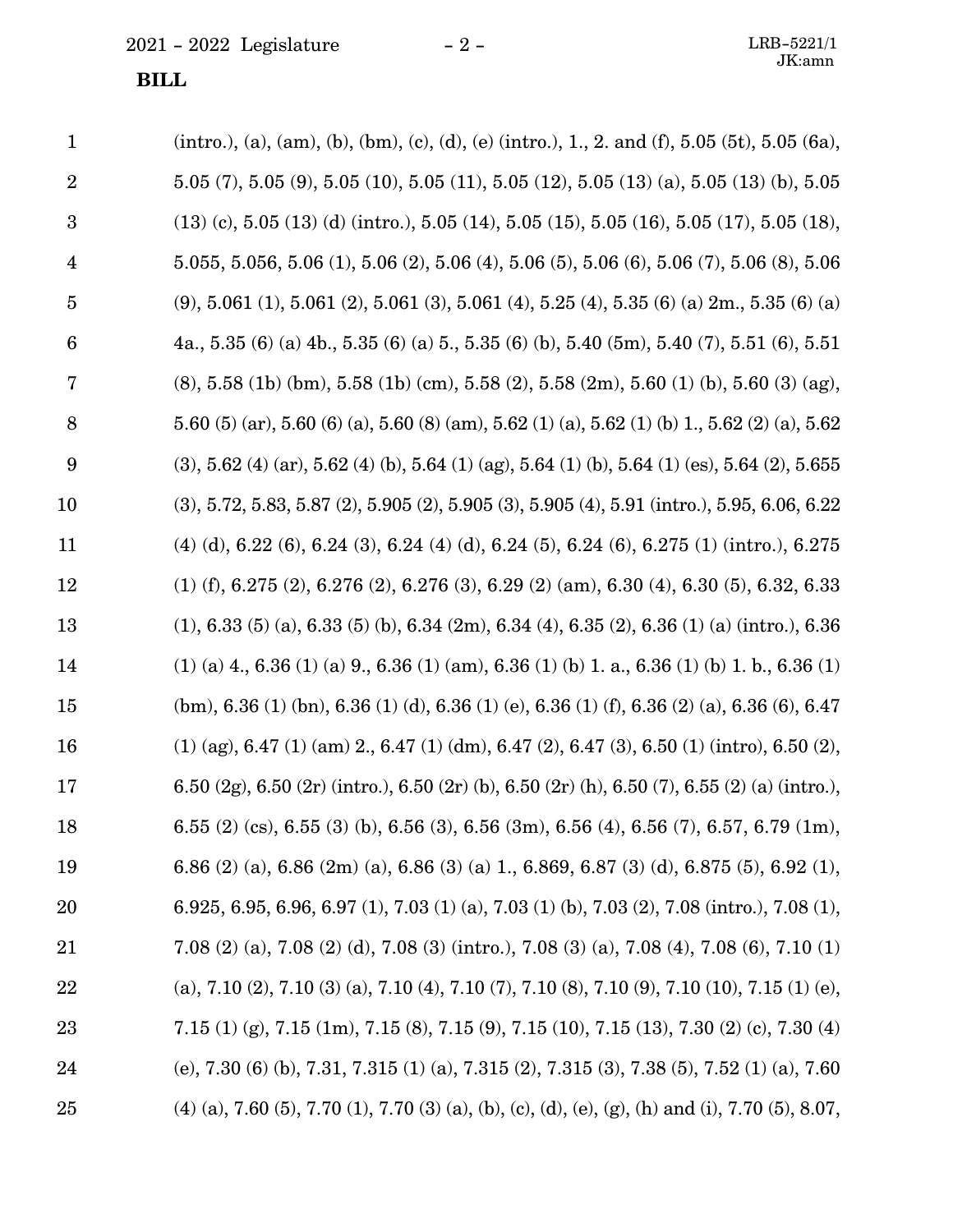#### **BILL**

| $\mathbf{1}$    | 8.10 (6) (a), 8.12 (1), 8.12 (2), 8.12 (3), 8.15 (8) (a), 8.16 (2) (b), 8.16 (7), 8.17 (9)                              |
|-----------------|-------------------------------------------------------------------------------------------------------------------------|
| $\overline{2}$  | (a), 8.17 (12), 8.18 (2), 8.185 (1), 8.185 (2), 8.185 (3), 8.19 (1), 8.19 (3), 8.20 (7),                                |
| 3               | 8.30 $(2m)$ , 8.40 $(3)$ , 8.50 $(1)$ $(a)$ , 8.50 $(1)$ $(b)$ , 8.50 $(1)$ $(d)$ , 8.50 $(3)$ $(e)$ , 9.01 $(1)$ $(a)$ |
| $\overline{4}$  | 1., 9.01 (1) (a) 4., 9.01 (1) (ag) 2., 9.01 (1) (ag) 4., 9.01 (1) (ar) 2., 9.01 (1) (ar) 3.,                            |
| $\overline{5}$  | 9.01 (5) (a), 9.01 (5) (bm), 9.01 (5) (c), 9.01 (6) (a), 9.01 (7) (a), 9.01 (8) (a), 9.01                               |
| $6\phantom{1}6$ | $(8)$ (c), 9.01 (8) (d), 9.01 (10), 10.01 (1), 10.01 (2) (intro), 10.02 (1), 10.02 (2) (c),                             |
| 7               | 10.02 (3) (intro.), 10.06 (1), 10.06 (2) (a), 10.06 (2) (b), 10.06 (2) (e), 10.06 (2) (h),                              |
| 8               | 10.06 (2) (k), 12.13 (5) (a), 12.13 (5) (b) (intro.), 12.13 (5) (b) 3, 13.123 (3) (b) 2,                                |
| 9               | 13.23, 14.38 (10m), 15.01 (2), 15.06 (5), 15.06 (6), 15.06 (10), 16.79 (2), 16.96 (3)                                   |
| 10              | (b), 17.17 (1), 17.17 (4), 19.43 (4), 19.85 (1) (h), 19.851 (title), 19.851 (1), 20.505                                 |
| 11              | $(1)$ (d), 20.575 (1) (g), 20.575 (1) (ka), 38.16 (3) (br) 3, 49.165 (4) (a), 59.605 (3)                                |
| 12              | (a) 3., 67.05 (3) (b), 67.05 (6), 85.61 (1), 117.20 (2), 117.27 (2) (b) (intro.), 121.91                                |
| 13              | $(3)$ (c), 165.93 (4) (a), 198.08 (10), 200.09 (11) (am) 2., 200.09 (11) (am) 3., 227.03                                |
| 14              | $(6)$ , 227.52 $(6)$ , 301.03 $(20m)$ , 342.06 $(1)$ $(eg)$ , 343.027, 343.11 $(2m)$ , 343.14 $(2j)$ ,                  |
| 15              | 343.50 (8) (c) 3., 756.04 (2) (c) 1., 778.135, 978.05 (1) and 978.05 (2) of the                                         |
| 16              | statutes; relating to: dissolving the Elections Commission and requiring the                                            |
| 17              | secretary of state to administer elections.                                                                             |

#### *Analysis by the Legislative Reference Bureau*

This bill dissolves the Elections Commission and requires the secretary of state to assume the duties of the commission, effective June 30, 2023. Under the bill, the administrator of the commission must work with the secretary of state to ensure a smooth transition from the commission to the office of the secretary of state and to formulate an implementation plan. Under the bill, all assets, liabilities, and tangible personal property of the commission are transferred to secretary of state. In addition, all incumbent employees holding positions at the commission on the bill's effective date, other than the administrator, are transferred to the office of the secretary of state. The bill also requires the secretary of state, upon assuming the duties of the Elections Commission, to implement the recommendations contained in the Legislative Audit Bureau's Report 21-19 regarding the past performance of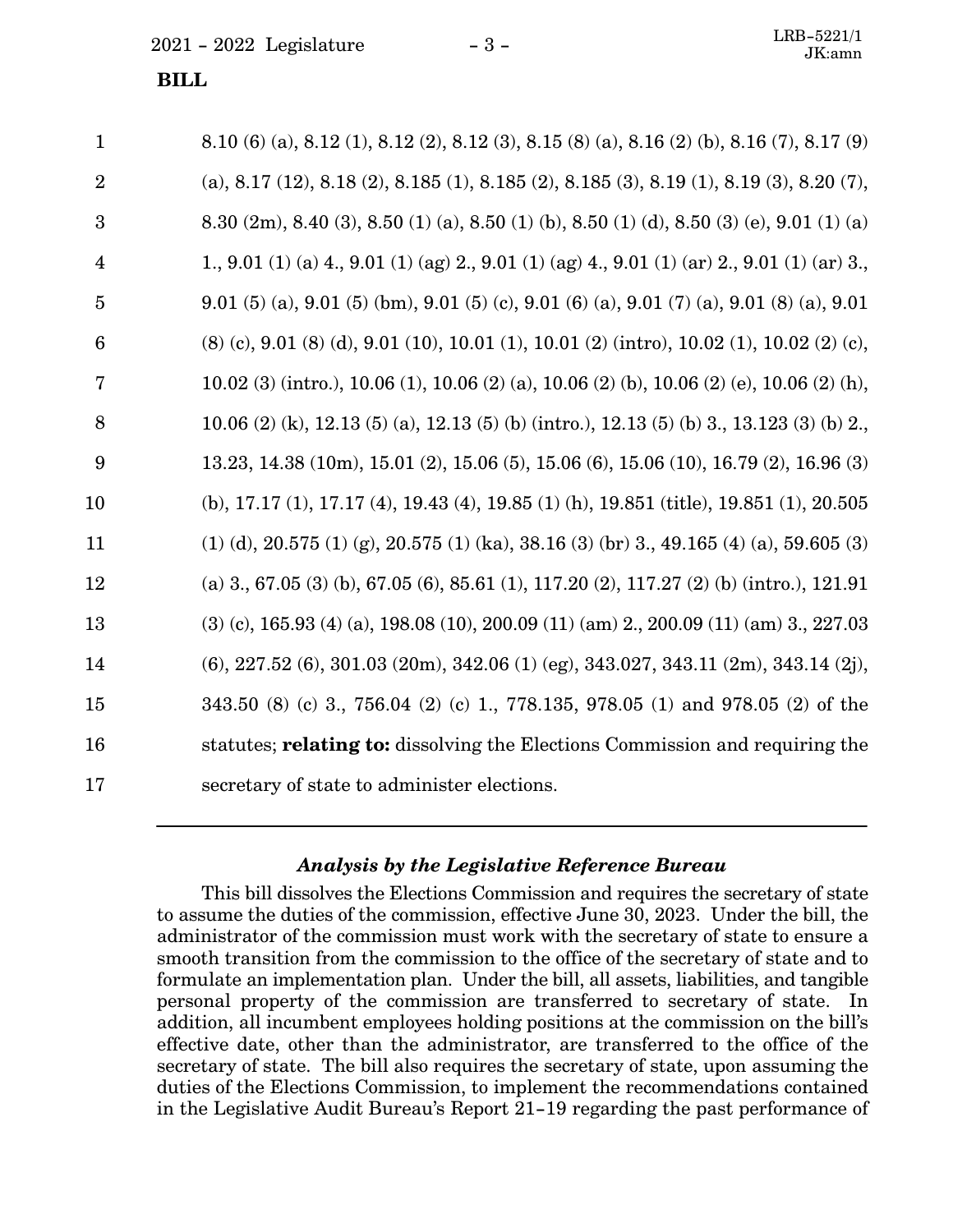### **BILL**

the commission related to elections held in 2020. The secretary must report the progress in implementing those recommendations to the legislature no later than December 31, 2023.

For further information see the state fiscal estimate, which will be printed as an appendix to this bill.

### *The people of the state of Wisconsin, represented in senate and assembly, do enact as follows:*

| $\mathbf{1}$            | <b>SECTION 1.</b> 5.01 (4) (a) of the statutes is amended to read:                    |
|-------------------------|---------------------------------------------------------------------------------------|
| $\overline{2}$          | 5.01 (4) (a) If 2 or more candidates for the same office receive the greatest, but    |
| 3                       | an equal number of votes, the winner shall be chosen by lot in the presence of the    |
| $\overline{\mathbf{4}}$ | board of canvassers charged with the responsibility to determine the election, or in  |
| $\overline{5}$          | the case of an election for state or national office or metropolitan sewerage         |
| $\boldsymbol{6}$        | commissioner, if the commissioner is elected under s. 200.09 (11) (am), in the        |
| $\overline{7}$          | presence of the chairperson of the elections commission secretary of state or the     |
| 8                       | chairperson's secretary's designee.                                                   |
| 9                       | <b>SECTION 2.</b> 5.025 of the statutes is repealed.                                  |
| 10                      | <b>SECTION 3.</b> 5.05 (title) of the statutes is amended to read:                    |
| 11                      | 5.05 (title) Elections commission Secretary of state; powers and duties.              |
| 12                      | <b>SECTION 4.</b> 5.05 (1) (intro.) of the statutes is amended to read:               |
| 13                      | 5.05 (1) GENERAL AUTHORITY. (intro.) The elections commission secretary of            |
| 14                      | state shall have the responsibility for the administration of chs. 5 to 10 and 12 and |
| 15                      | other laws relating to elections and election campaigns, other than laws relating to  |
| 16                      | campaign financing. Pursuant to such responsibility, the commission secretary of      |
| 17                      | state and the office of the secretary of state may:                                   |
| 18                      | <b>SECTION 5.</b> 5.05 (1) (b) of the statutes is amended to read:                    |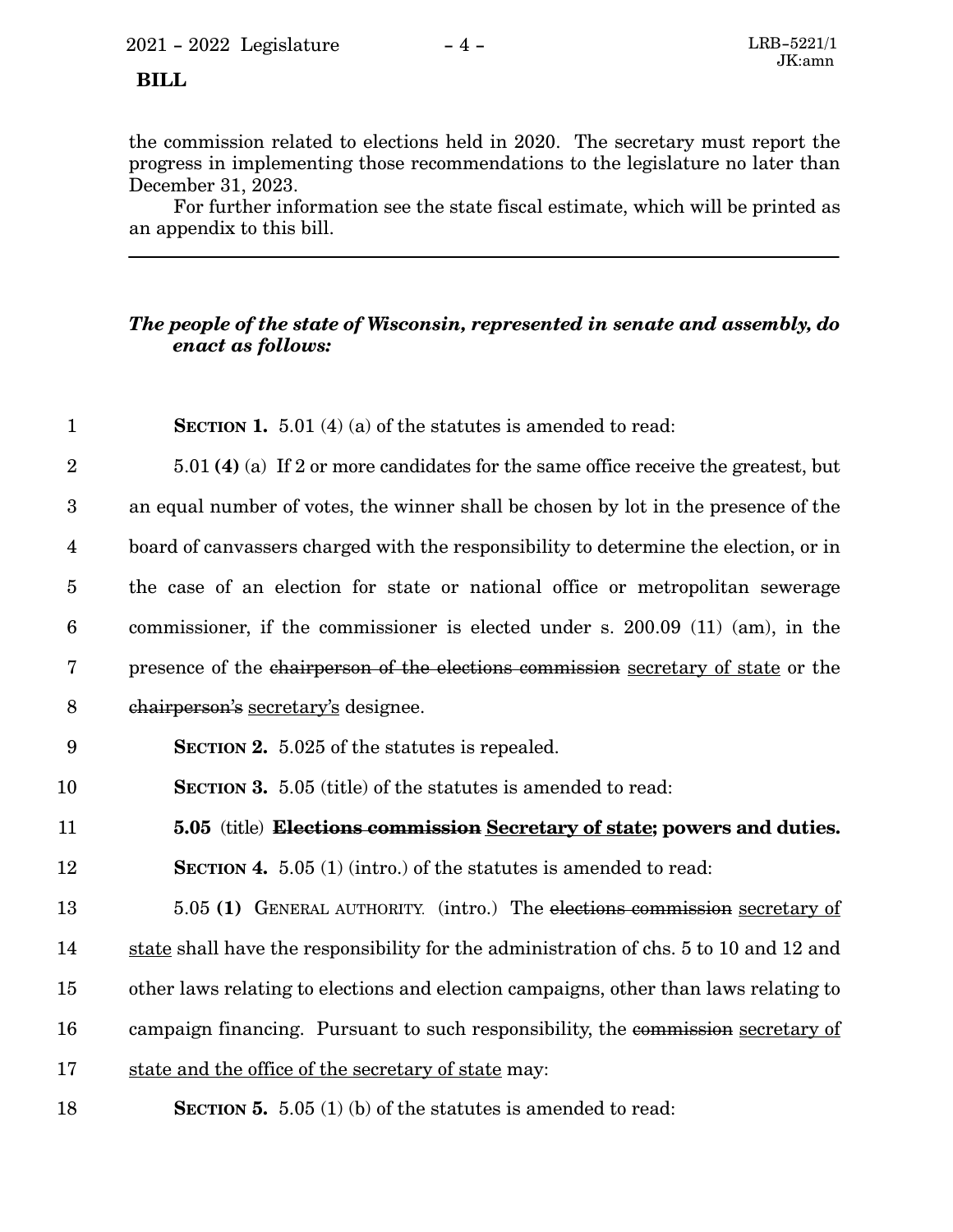| $\mathbf{1}$            | $5.05(1)$ (b) In the discharge of its the duties of the secretary of state and after      |
|-------------------------|-------------------------------------------------------------------------------------------|
| $\boldsymbol{2}$        | providing notice to any party who is the subject of an investigation, subpoena and        |
| $\boldsymbol{3}$        | bring before it the secretary any person and require the production of any papers,        |
| $\overline{\mathbf{4}}$ | books, or other records relevant to an investigation. Notwithstanding $s. 885.01(4)$ ,    |
| $\overline{5}$          | the issuance of a subpoena requires action by the commission at a meeting of the          |
| $6\phantom{.}6$         | commission. In the discharge of its his or her duties, the commission secretary may       |
| 7                       | cause the deposition of witnesses to be taken in the manner prescribed for taking         |
| $\boldsymbol{8}$        | depositions in civil actions in circuit court.                                            |
| $\boldsymbol{9}$        | <b>SECTION 6.</b> 5.05 (1) (c) of the statutes is amended to read:                        |
| 10                      | 5.05 (1) (c) Bring civil actions to require a forfeiture for any violation of chs. 5      |
| 11                      | to 10 or 12. The commission secretary of state may compromise and settle any civil        |
| 12                      | action or potential action brought or authorized to be brought by it the secretary        |
| 13                      | which, in the his or her opinion of the commission, constitutes a minor violation, a      |
| 14                      | violation caused by excusable neglect, or which for other good cause shown, should        |
| 15                      | not in the public interest be prosecuted under such chapter. Notwithstanding s.           |
| 16                      | 778.06, a civil action or proposed civil action authorized under this paragraph may       |
| 17                      | be settled for such sum as may be agreed between the parties. Any settlement made         |
| 18                      | by the commission secretary shall be in such amount as to deprive the alleged             |
| 19                      | violator of any benefit of his or her wrongdoing and may contain a penal component        |
| 20                      | to serve as a deterrent to future violations. In settling civil actions or proposed civil |
| 21                      | actions, the commission secretary shall treat comparable situations in a comparable       |
| 22                      | manner and shall assure that any settlement bears a reasonable relationship to the        |
| 23                      | severity of the offense or alleged offense. Except as otherwise provided in sub. $(2m)$   |
| 24                      | (c) 15. and 16. and ss. 5.08 and 5.081, forfeiture actions brought by the commission      |
| 25                      | secretary shall be brought in the circuit court for the county where the defendant        |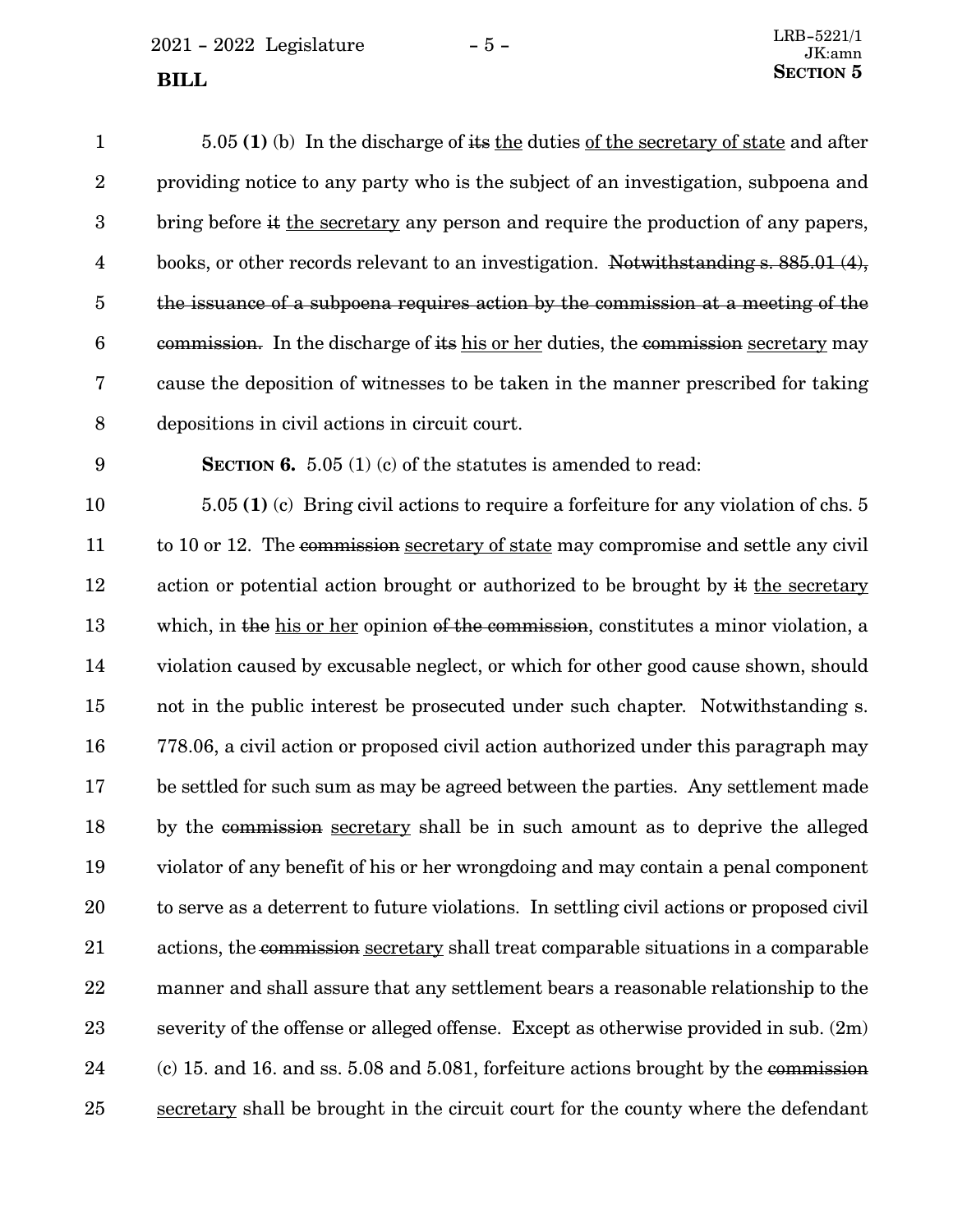$2021 - 2022$  Legislature  $-6 -$  LRB-5221/1

resides, or if the defendant is a nonresident of this state, in circuit court for the county wherein the violation is alleged to occur. For purposes of this paragraph, a person other than an individual resides within a county if the person's principal place of operation is located within that county. Whenever the commission secretary enters into a settlement agreement with an individual who is accused of a civil violation of chs. 5 to 10 or 12 or who is investigated by the commission office of the secretary of state for a possible civil violation of one of those provisions, the commission secretary shall reduce the agreement to writing, together with a statement of the commission's secretary's findings and reasons for entering into the agreement and shall retain the agreement and statement in its the office of the secretary of state for inspection. **SECTION 7.** 5.05 (1e) of the statutes is repealed. **SECTION 8.** 5.05 (2m) (a) of the statutes is amended to read: 5.05 **(2m)** (a) The commission office of the secretary of state shall investigate violations of laws administered by the commission secretary and may prosecute alleged civil violations of those laws, directly or through its agents under this subsection, pursuant to all statutes granting or assigning that authority or responsibility to the commission secretary. Prosecution of alleged criminal violations investigated by the commission office of the secretary of state may be brought only as provided in par. (c) 11., 14., 15., and 16. and s. 978.05 (1). For purposes of this subsection, the commission office of the secretary of state may only initiate an investigation of an alleged violation of chs. 5 to 10 and 12, other than an offense described under par. (c) 12., based on a sworn complaint filed with the commission secretary of state, as provided under par. (c). Neither the commission secretary of state nor any member or employee of the commission, including the 1 2 3 4 5 6 7 8 9 10 11 12 13 14 15 16 17 18 19 20 21 22 23 24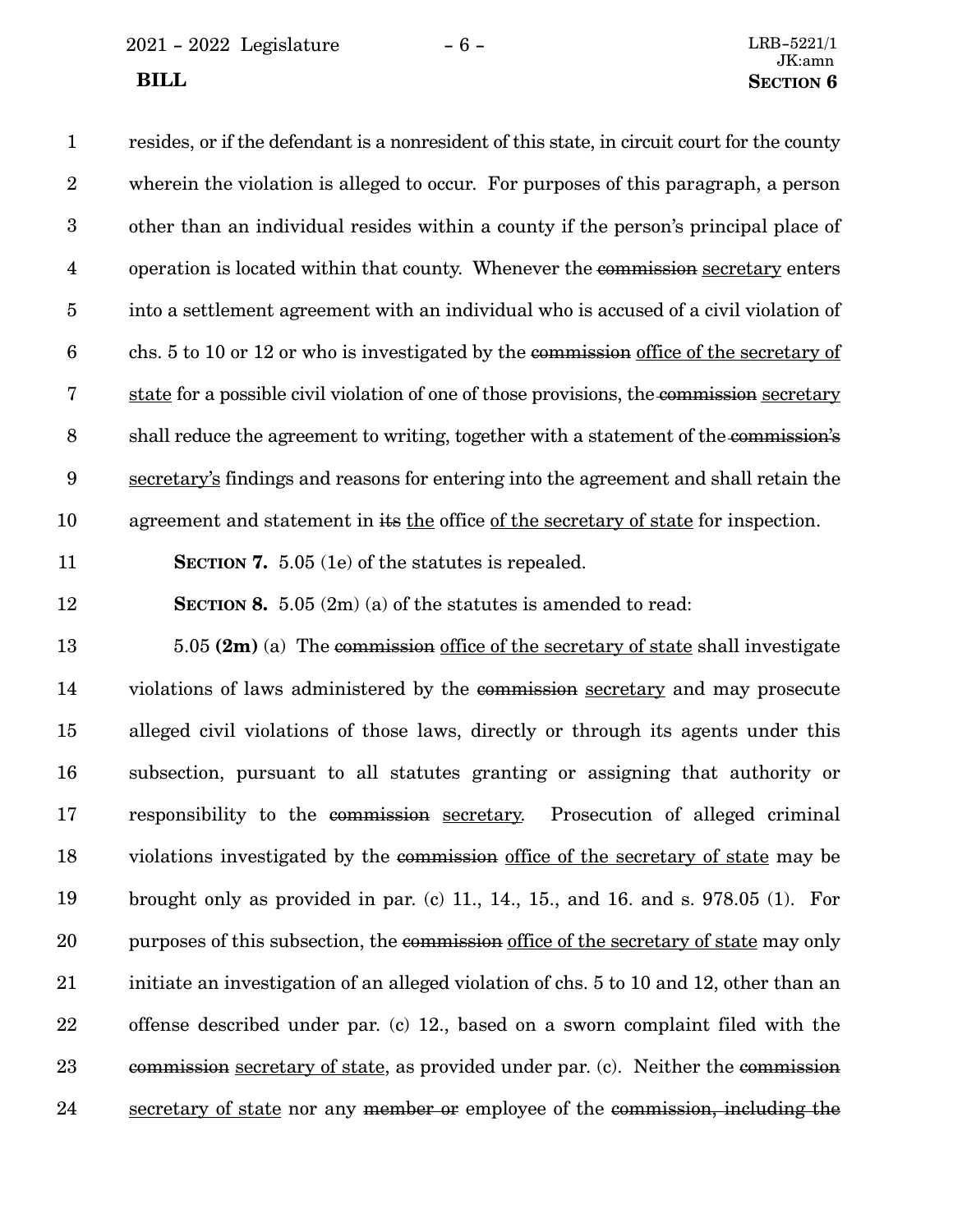$2021 - 2022$  Legislature  $-7 -$ 

- commission administrator, office of the secretary of state may file a sworn complaint for purposes of this subsection. 1 2
- 3

**SECTION 9.** 5.05 (2m) (c) 2. of the statutes is amended to read:

5.05 **(2m)** (c) 2. a. Any person may file a complaint with the commission secretary of state alleging a violation of chs. 5 to 10 or 12. No later than 5 days after receiving a complaint, the commission secretary shall notify each person who or which the complaint alleges committed such a violation. Before voting on whether to take any action regarding the complaint, other than to dismiss, the commission The secretary shall give each person receiving a notice under this subd. 2. a. an opportunity to demonstrate to the commission secretary, in writing and within 15 days after receiving the notice, that the commission secretary should take no action against the person on the basis of the complaint. The commission office of the secretary of state may not conduct any investigation or take any other action under this subsection solely on the basis of a complaint by an unidentified complainant. 4 5 6 7 8 9 10 11 12 13 14

am. If the commission office of the secretary of state finds, by a preponderance of the evidence, that a complaint is frivolous, the commission secretary of state may order the complainant to forfeit not more than the greater of \$500 or the expenses incurred by the commission office in investigating the complaint. 15 16 17 18

19

**SECTION 10.** 5.05 (2m) (c) 4. of the statutes is amended to read:

5.05 **(2m)** (c) 4. If the commission office of the secretary of state reviews a complaint and fails to find that there is a reasonable suspicion that a violation under subd. 2. has occurred or is occurring, the commission secretary of state shall dismiss the complaint. If the commission office believes that there is reasonable suspicion that a violation under subd. 2. has occurred or is occurring, the commission secretary may by resolution authorize the commencement of an investigation. The resolution 20 21 22 23 24 25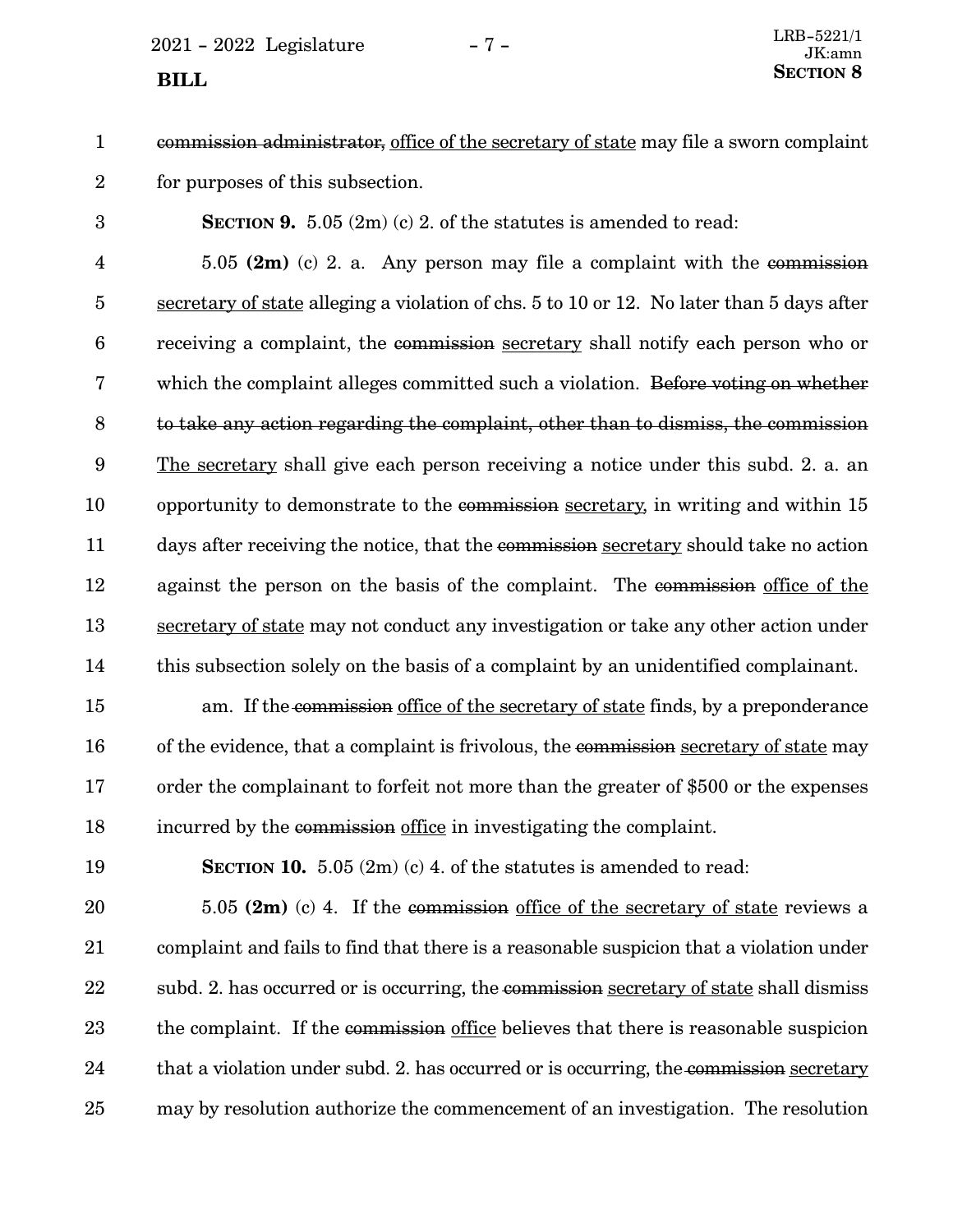2021 - 2022 Legislature - 8 - LRB-5221/1

shall specifically set forth any matter that is authorized to be investigated. To assist in the investigation, the commission secretary may elect to retain a special investigator. If the commission elects to retain a special investigator, the administrator of the commission shall submit to the commission the names of 3 qualified individuals to serve as a special investigator. The commission may retain one or more of the individuals. If the commission secretary retains a special investigator to investigate a complaint against a person who is a resident of this state, the commission secretary shall provide to the district attorney for the county in which the person resides a copy of the complaint and shall notify the district attorney that it he or she has retained a special investigator to investigate the complaint. For purposes of this subdivision, a person other than an individual resides within a county if the person's principal place of operation is located within that county. The commission secretary shall enter into a written contract with any individual who is retained as a special investigator setting forth the terms of the engagement. A special investigator who is retained by the commission secretary may request the commission secretary to issue a subpoena to a specific person or to authorize the special investigator to request the circuit court of the county in which the specific person resides to issue a search warrant. The commission may grant the request by approving a motion to that effect at a meeting of the commission if the commission finds that such action is legally appropriate. 1 2 3 4 5 6 7 8 9 10 11 12 13 14 15 16 17 18 19 20

21

22

**SECTION 11.**  $5.05$   $(2m)$   $(c)$   $5.$   $(intro.)$  of the statutes is renumbered  $5.05$   $(2m)$   $(c)$ 5. and amended to read:

5.05 **(2m)** (c) 5. Each special investigator who is retained by the commission shall make periodic reports to the commission, as directed by the commission, but in no case may the interval for reporting exceed 30 days. If the commission authorizes 23 24 25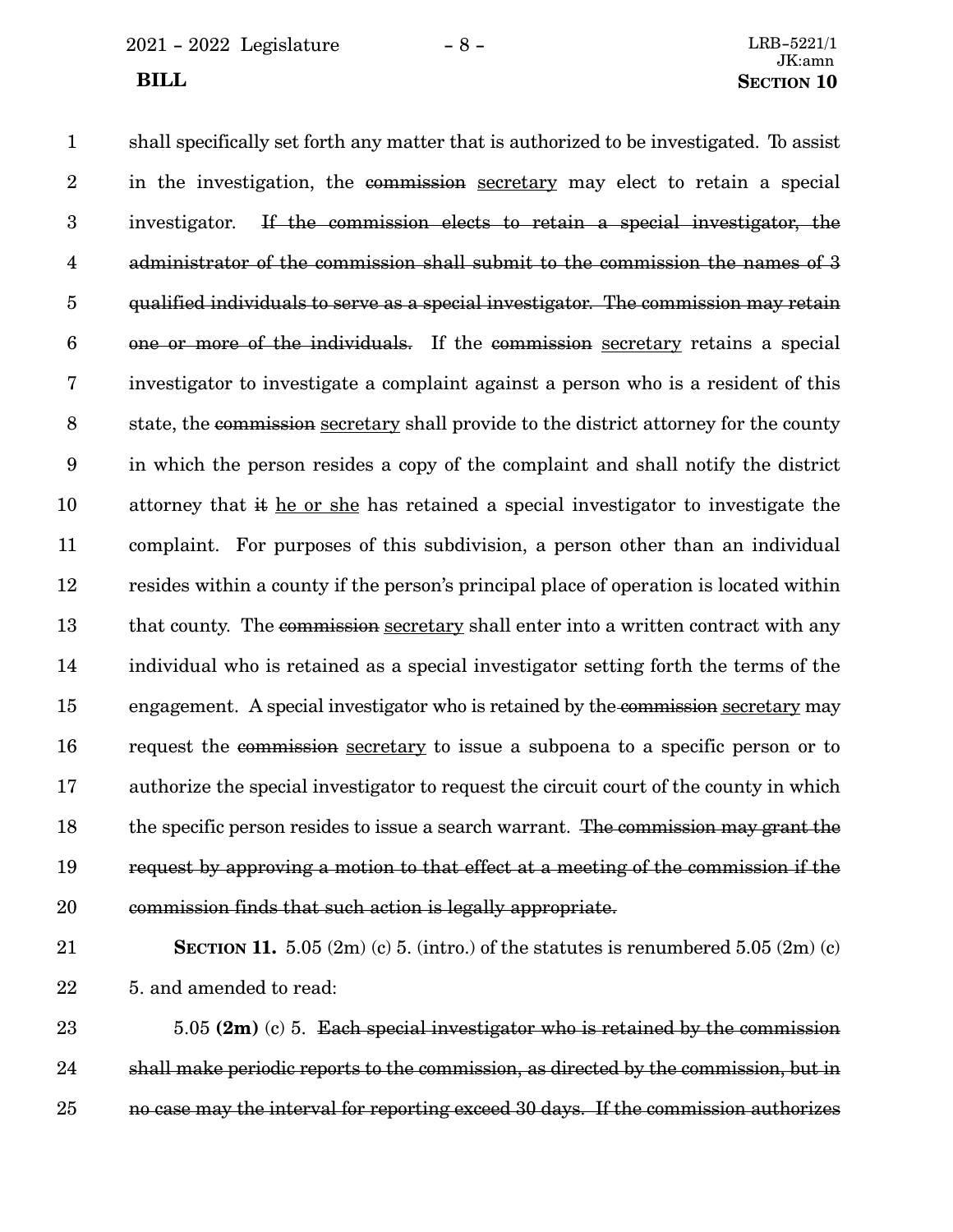$2021 - 2022$  Legislature  $-9 -$  **BILL** 

the commission administrator to investigate any matter without retaining a special investigator, the administrator shall make periodic reports to the commission, as directed by the commission, but in no case may the reporting interval exceed 30 days. During the pendency of any investigation, the commission office of the secretary of state shall meet for the purpose of reviewing review the progress of the investigation at least once every 90 days. The special investigator or the administrator shall report in person to the commission office and the secretary at that meeting concerning the progress of the investigation. If, after receiving a report, the commission does not vote to continue an investigation for an additional period not exceeding 90 days, the investigation is terminated at the end of the reporting interval. The commission office of the secretary of state shall not expend more than \$25,000 to finance the cost of an investigation before receiving a report on the progress of the investigation and a recommendation to commit additional resources. The commission secretary of state may vote to terminate an investigation at any time. If an investigation is terminated, any complaint from which the investigation arose is deemed to be dismissed by the commission. Unless an investigation is terminated by the commission, at the conclusion of each investigation, the administrator shall present to the commission one of the following: secretary. 1 2 3 4 5 6 7 8 9 10 11 12 13 14 15 16 17 18

19

20

**SECTION 12.**  $5.05(2m)(c)$  5. a. to c. of the statutes are repealed.

**SECTION 13.** 5.05 (2m) (c) 6. of the statutes is amended to read:

5.05 **(2m)** (c) 6. a. If the commission office of the secretary of state finds that there is probable cause to believe that a violation under subd. 2. has occurred or is occurring, the commission secretary of state may authorize the commission administrator to file a civil complaint against the alleged violator. In such case, the administrator secretary may request the assistance of special counsel to prosecute 21 22 23 24 25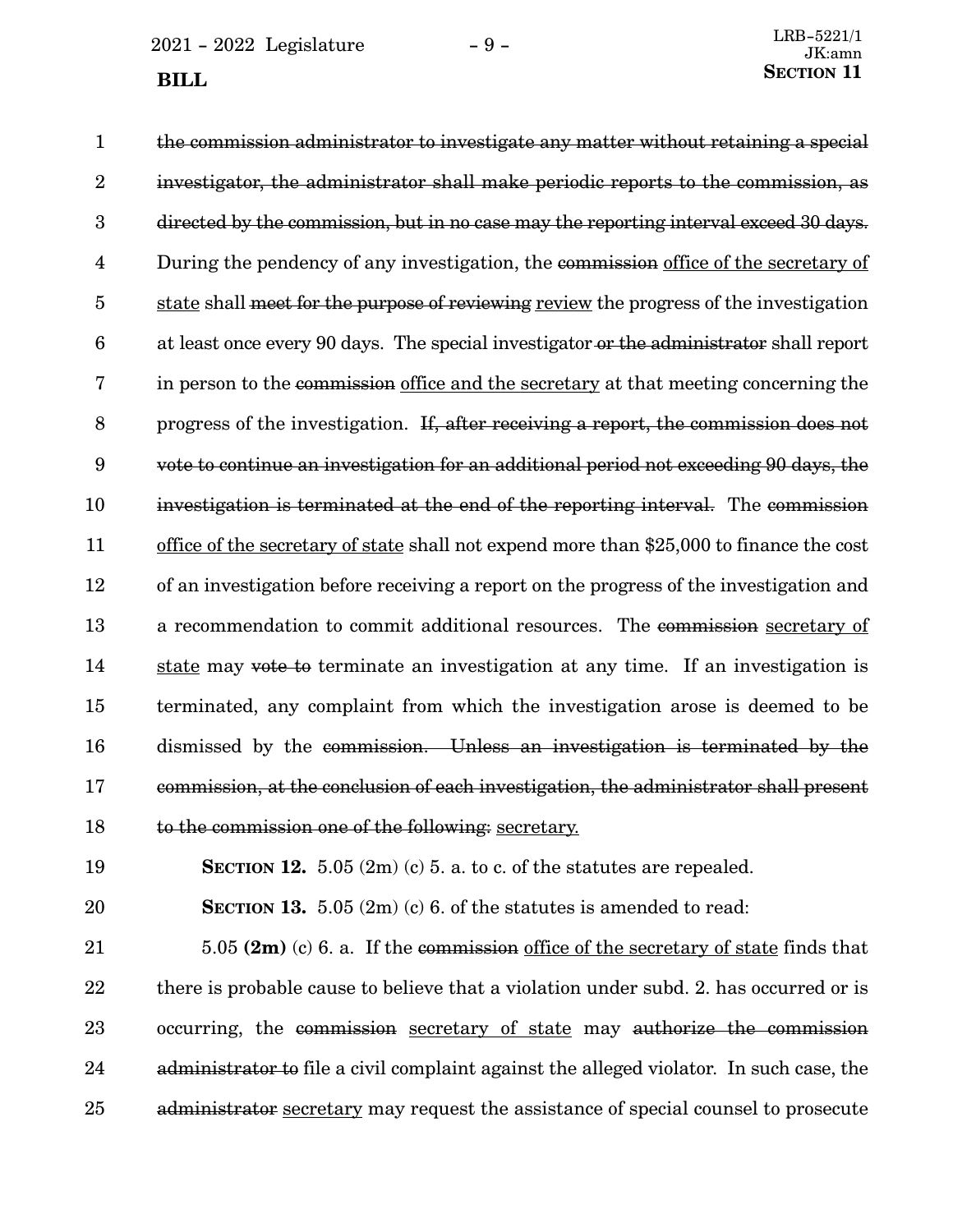any action brought by the commission. If the administrator requests the assistance of special counsel with respect to any matter, the administrator shall submit to the commission the names of 3 qualified individuals to serve as special counsel. The commission may retain one of the individuals to act as special counsel office. The staff of the commission office of the secretary of state shall provide assistance to the special counsel as may be required by the counsel to carry out his or her responsibilities. 1 2 3 4 5 6 7

b. The commission secretary of state shall enter into a written contract with any individual who is retained as special counsel setting forth the terms of the engagement. The contract shall set forth the compensation to be paid such counsel by the state. The contract shall be executed on behalf of the state by the commission and the commission shall file the contract kept in the office of the secretary of state. The compensation shall be charged to the appropriation under s.  $20.510(1) 20.575$  $(2)$  (br). 8 9 10 11 12 13 14

**SECTION 14.** 5.05 (2m) (c) 7. of the statutes is amended to read: 15

5.05 **(2m)** (c) 7. No individual who is appointed or retained by the commission secretary of state to serve as special counsel or as a special investigator is subject to approval under s. 20.930. 16 17 18

**SECTION 15.** 5.05 (2m) (c) 9. of the statutes is amended to read: 19

5.05 **(2m)** (c) 9. At the conclusion of its investigation, the commission office of the secretary of state shall, in preliminary written findings of fact and conclusions based thereon, make a determination of whether or not probable cause exists to believe that a violation under subd. 2. has occurred or is occurring. If the commission office determines that no probable cause exists, it the secretary of state shall dismiss the complaint. Whenever the commission secretary dismisses a complaint or a 20 21 22 23 24 25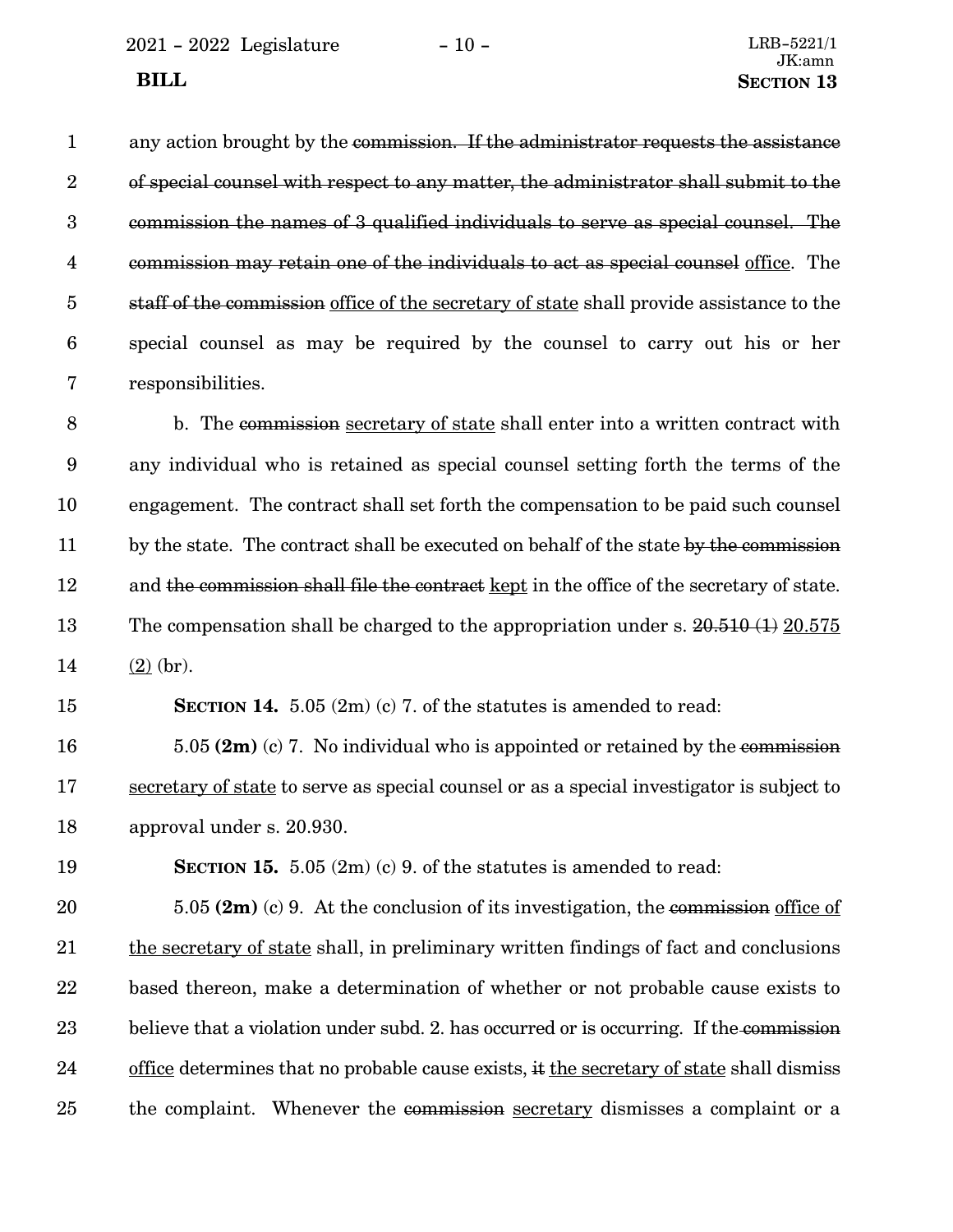$2021 - 2022$  Legislature  $-11 -$ **SECTION** 15

complaint is deemed to be dismissed under subd. 5., the commission office shall immediately send written notice of the dismissal to the accused and to the party who made the complaint. **SECTION 16.** 5.05 (2m) (c) 10. of the statutes is amended to read: 5.05 **(2m)** (c) 10. The commission office of the secretary of state shall inform the accused or his or her counsel of exculpatory evidence in its possession. **SECTION 17.** 5.05 (2m) (c) 11. of the statutes is amended to read: 5.05 **(2m)** (c) 11. If the commission office of the secretary of state finds that there is probable cause to believe that a violation under subd. 2. has occurred or is occurring, the commission secretary of state may, in lieu of civil prosecution of any matter by the commission office, refer the matter to the district attorney for the county in which the alleged violator resides, or if the alleged violator is a nonresident, to the district attorney for the county where the matter arises, or if par. (i) applies, to the attorney general or a special prosecutor. For purposes of this subdivision, a person other than a natural person resides within a county if the person's principal place of operation is located within that county. **SECTION 18.** 5.05 (2m) (c) 12. of the statutes is amended to read: 5.05 **(2m)** (c) 12. The commission office of the secretary of state shall, by rule, prescribe categories of civil offenses which the commission secretary of state will agree to compromise and settle without a formal investigation upon payment of specified amounts by the alleged offender. The commission may authorize the commission administrator to compromise and settle such alleged offenses in the name of the commission if the alleged offenses by an offender, in the aggregate, do not involve payment of more than \$2,500. **SECTION 19.** 5.05 (2m) (c) 13. of the statutes is amended to read: 1 2 3 4 5 6 7 8 9 10 11 12 13 14 15 16 17 18 19 20 21 22 23 24 25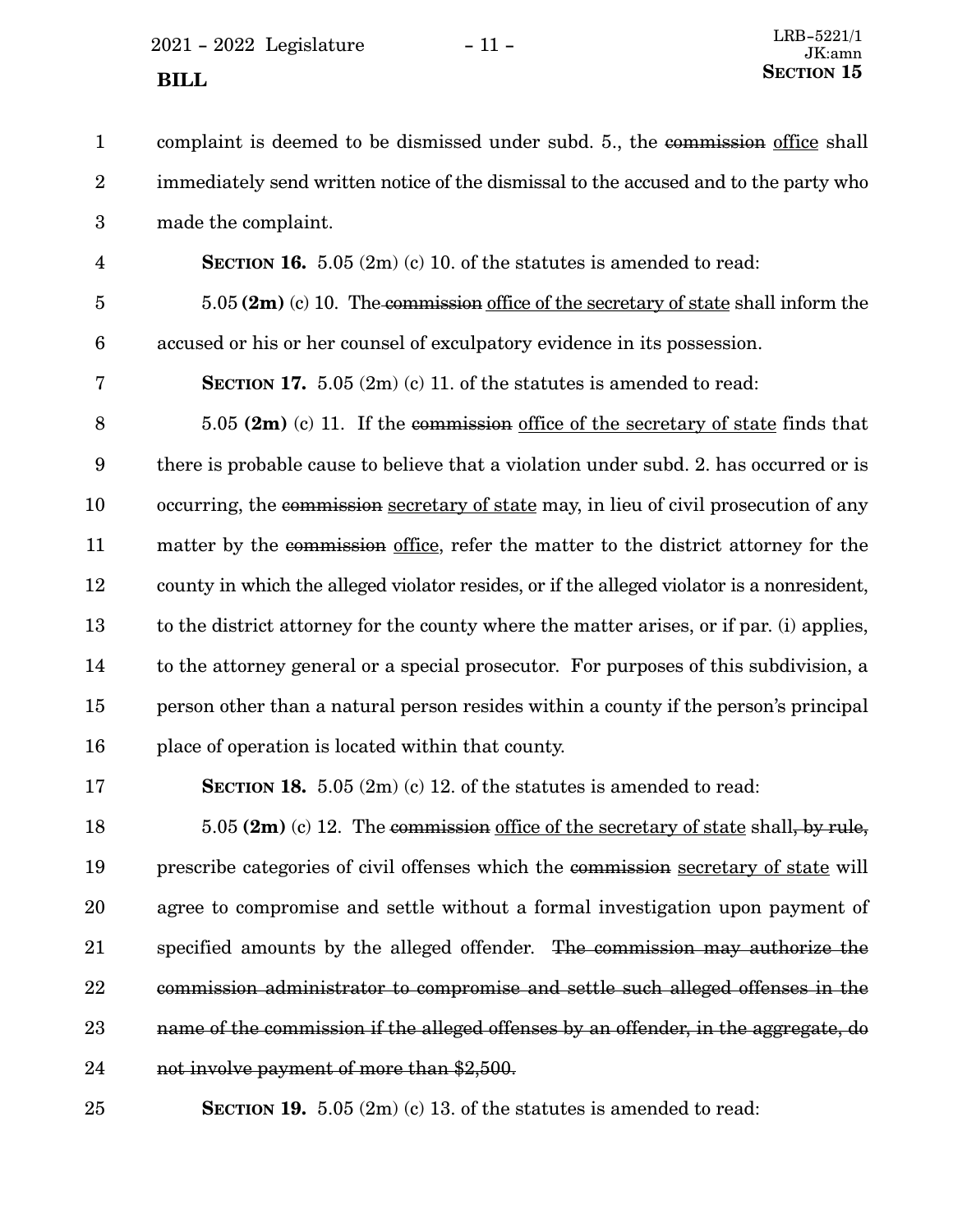2021 - 2022 Legislature - 12 - LRB-5221/1

5.05 **(2m)** (c) 13. If a special investigator or the commission administrator, in the course of an investigation authorized by the commission secretary of state, discovers evidence that a violation under subd. 2. that was not within the scope of the authorized investigation has occurred or is occurring, the special investigator or the administrator may present that evidence to the commission secretary. If the commission secretary finds that there is a reasonable suspicion that a violation under subd. 2. that is not within the scope of the authorized investigation has occurred or is occurring, the commission secretary may authorize the special investigator or the administrator to investigate the alleged violation or may elect to authorize a separate investigation of the alleged violation as provided in subd. 4. **SECTION 20.** 5.05 (2m) (c) 14. of the statutes is amended to read: 5.05 **(2m)** (c) 14. If a special investigator or the commission administrator, in the course of an investigation authorized by the commission secretary of state, discovers evidence of a potential violation of a law that is not administered by the commission office of the secretary of state arising from or in relation to the official functions of the subject of the investigation or any matter that involves elections, the special investigator or the administrator may present that evidence to the commission secretary. The commission secretary may thereupon refer the matter to the appropriate district attorney specified in subd. 11. or may refer the matter to the attorney general. The attorney general may then commence a civil or criminal prosecution relating to the matter. 1 2 3 4 5 6 7 8 9 10 11 12 13 14 15 16 17 18 19 20

22

21

**SECTION 21.** 5.05 (2m) (c) 15. of the statutes is amended to read:

5.05 **(2m)** (c) 15. Except as provided in subd. 17., if the commission secretary of state refers a matter to the district attorney specified in subd. 11. for prosecution of a potential violation under subd. 2. or 14. and the district attorney informs the 23 24 25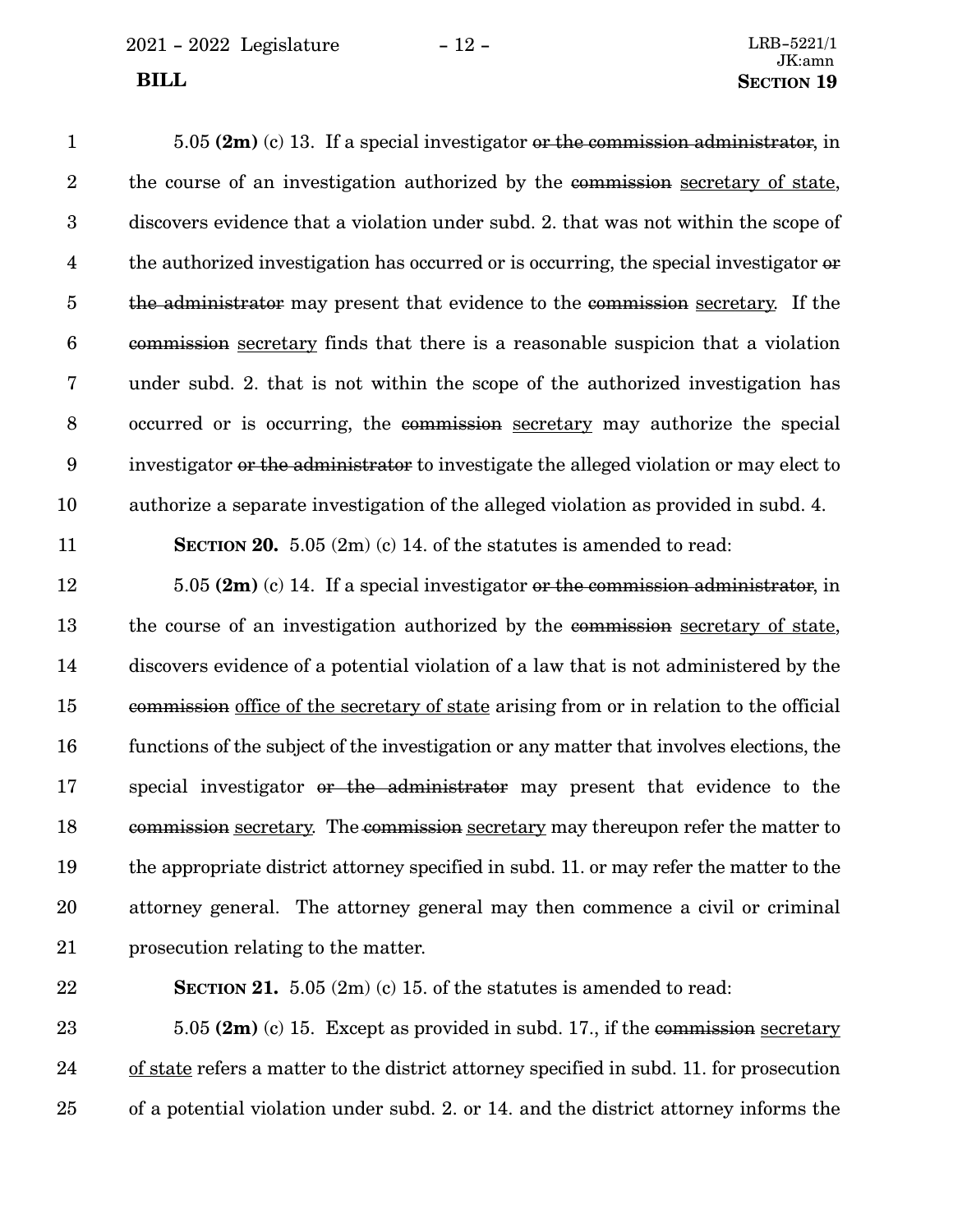$2021 - 2022$  Legislature  $-13 -$ **SECTION** 21

commission secretary that he or she declines to prosecute any alleged civil or criminal violation related to any matter referred to the district attorney by the commission secretary, or the district attorney fails to commence a prosecution of any civil or criminal violation related to any matter referred to the district attorney by the commission secretary within 60 days of the date of the commission's referral, the commission secretary may refer the matter to the district attorney for another prosecutorial unit that is contiguous to the prosecutorial unit of the district attorney to whom the matter was originally referred. If there is more than one such prosecutorial unit, the chairperson of the commission shall determine the district attorney to whom the matter shall be referred by publicly drawing lots at a meeting of the commission. The district attorney may then commence a civil or criminal prosecution relating to the matter. 1 2 3 4 5 6 7 8 9 10 11 12

13

**SECTION 22.** 5.05 (2m) (c) 16. of the statutes is amended to read:

5.05 **(2m)** (c) 16. Except as provided in subd. 17., if the commission secretary of state refers a matter to a district attorney under subd. 15. for prosecution of a potential violation under subd. 2. or 14. and the district attorney informs the commission secretary that he or she declines to prosecute any alleged civil or criminal violation related to any matter referred to the district attorney by the commission secretary, or the district attorney fails to commence a prosecution of any civil or criminal violation related to any matter referred to the district attorney by the commission secretary within 60 days of the date of the commission's referral, the commission secretary may refer the matter to the attorney general. The attorney general may then commence a civil or criminal prosecution relating to the matter. **SECTION 23.** 5.05 (2m) (c) 17. of the statutes is amended to read: 14 15 16 17 18 19 20 21 22 23 24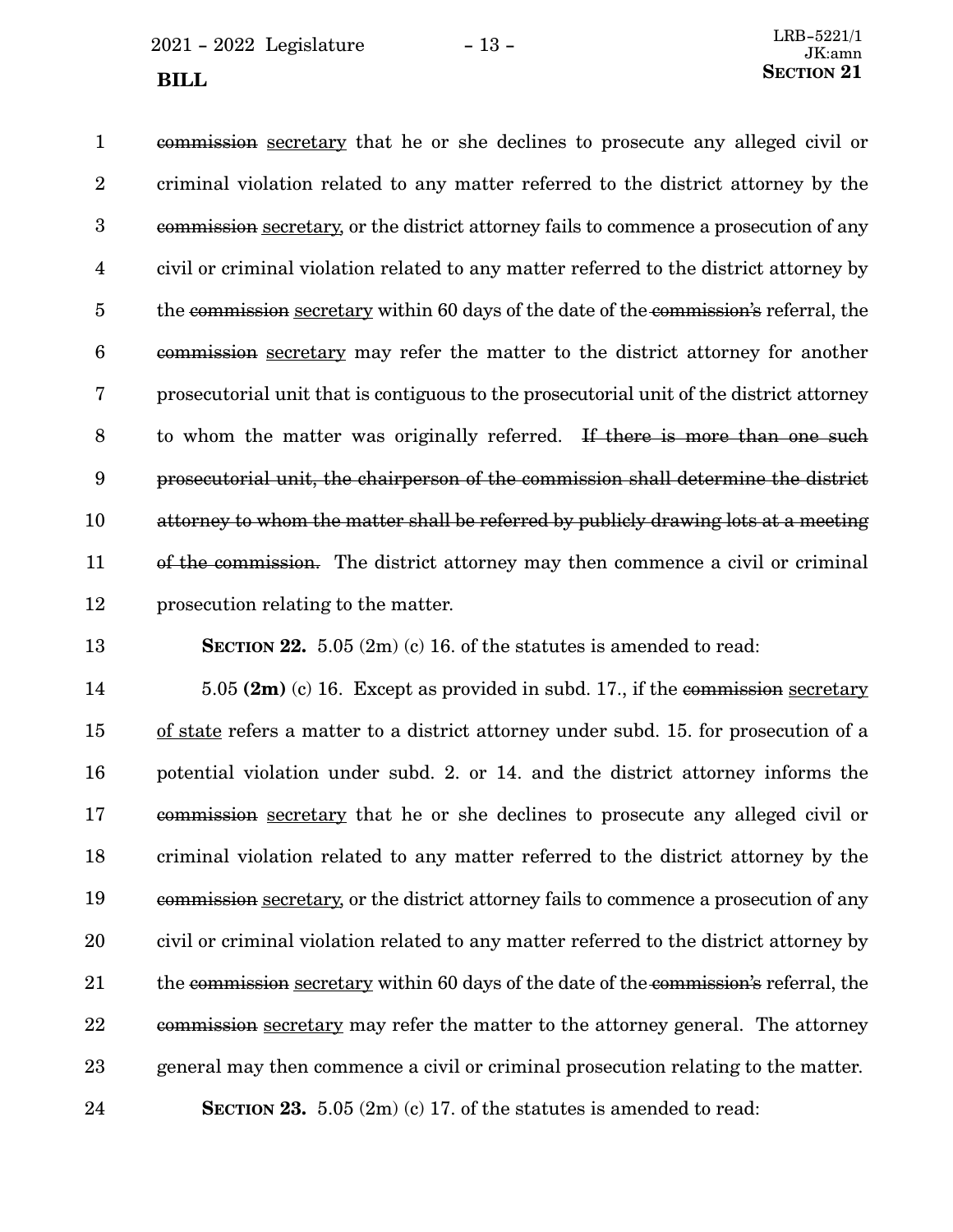2021 - 2022 Legislature - 14 - LRB-5221/1

| $\mathbf{1}$     | 5.05 $(2m)$ (c) 17. The commission secretary of state is not authorized to act           |
|------------------|------------------------------------------------------------------------------------------|
| $\overline{2}$   | under subd. 15. or 16. if a special prosecutor is appointed under s. 978.045 in lieu of  |
| $\mathbf{3}$     | the district attorney specified in subd. 11.                                             |
| $\overline{4}$   | <b>SECTION 24.</b> 5.05 $(2m)$ (c) 18. of the statutes is amended to read:               |
| $\bf 5$          | 5.05 $(2m)$ (c) 18. Whenever the commission secretary of state refers a matter           |
| $\boldsymbol{6}$ | to special counsel or to a district attorney or to the attorney general under this       |
| $\bf 7$          | subsection, the special counsel, district attorney, or attorney general shall report to  |
| $8\,$            | the commission secretary of state concerning any action taken regarding the matter.      |
| 9                | The report shall be transmitted no later than 40 days after the date of the referral.    |
| 10               | If the matter is not disposed of during that period, the special counsel, district       |
| 11               | attorney, or attorney general shall file a subsequent report at the end of each 30-day   |
| 12               | period following the filing of the initial report until final disposition of the matter. |
| 13               | <b>SECTION 25.</b> 5.05 $(2m)(d)$ 1. of the statutes is repealed.                        |
| 14               | <b>SECTION 26.</b> 5.05 (2m) (d) 2. of the statutes is renumbered 5.05 (2m) (d) and      |
| 15               | amended to read:                                                                         |
| 16               | 5.05 $(2m)$ (d) No employee of the commission office of the secretary of state,          |
| 17               | while so employed, may become a candidate, as defined in s. $11.0101(1)$ , for a state   |
| 18               | or partisan local office. No individual who is retained by the commission office of the  |
| 19               | secretary of state to serve as a special investigator or as special counsel may, while   |
| 20               | so retained, become a candidate, as defined in s. 11.0101 (1), for any state or local    |
| 21               | office. A filing officer shall decline to accept nomination papers or a declaration of   |
| 22               | candidacy from any individual who does not qualify to become a candidate under this      |
| 23               | paragraph.                                                                               |

24

**SECTION 27.** 5.05 (2m) (e) of the statutes is amended to read: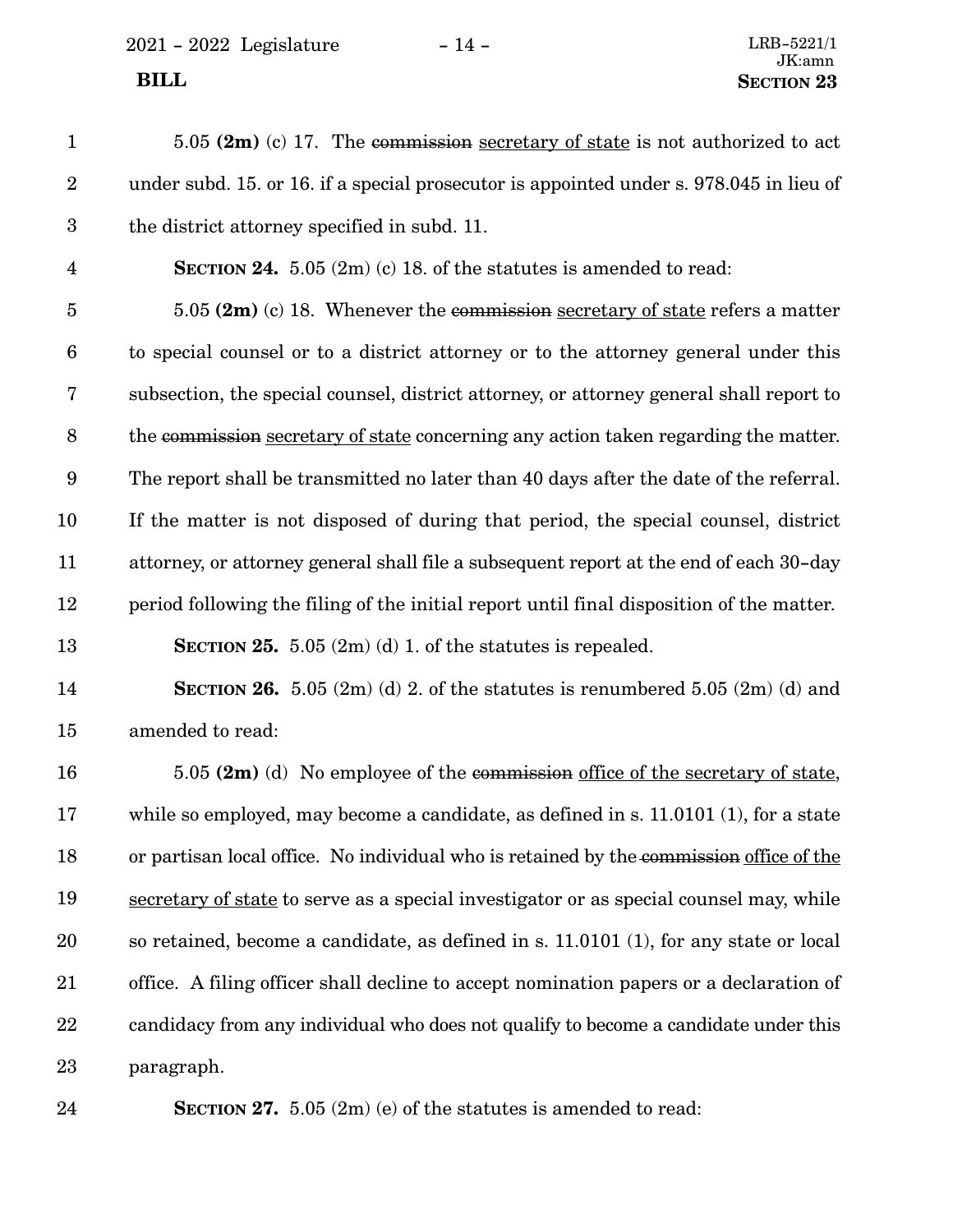2021 - 2022 Legislature - 15 - **SECTION** 27

| $\mathbf{1}$     | $5.05$ (2m) (e) No individual who serves as an employee of the commission office       |
|------------------|----------------------------------------------------------------------------------------|
| $\sqrt{2}$       | of the secretary of state and no individual who is retained by the commission office   |
| $\boldsymbol{3}$ | of the secretary of state to serve as a special investigator or a special counsel may, |
| 4                | while so employed or retained, make a contribution to a candidate for state or local   |
| $\overline{5}$   | office. No individual who serves as an employee of the commission office of the        |
| $6\phantom{.}6$  | secretary of state and no individual who is retained by the commission office of the   |
| 7                | secretary of state to serve as a special investigator or as special counsel, for 12    |
| $\, 8$           | months prior to becoming so employed or retained, may have made a contribution to      |
| 9                | a candidate for a partisan state or local office. In this paragraph, contribution has  |
| 10               | the meaning given in s. $11.0101(8)$ .                                                 |
| 11               | <b>SECTION 28.</b> 5.05 $(2m)$ (f) (intro.) of the statutes is amended to read:        |
| 12               | 5.05 $(2m)$ (f) (intro.) Pursuant to any investigation authorized under par. (c),      |
| 13               | the commission secretary of state has the power:                                       |
| 14               | <b>SECTION 29.</b> 5.05 $(2m)$ (f) 1. of the statutes is amended to read:              |
| 15               | 5.05 $(2m)$ (f) 1. To require any person to submit in writing such reports and         |
| 16               | answers to questions relevant to the proceedings as the commission office of the       |
| 17               | secretary of state may prescribe, such submission to be made within such period and    |
| 18               | under oath or otherwise as the commission office may determine.                        |
| 19               | <b>SECTION 30.</b> 5.05 $(2m)$ (f) 2. of the statutes is amended to read:              |
| 20               | 5.05 $(2m)$ (f) 2. To order testimony to be taken by deposition before any             |
| 21               | individual who is designated by the commission secretary of state and has the power    |
| 22               | to administer oaths, and, in such instances, to compel testimony and the production    |
| 23               | of evidence in the same manner as authorized by sub. $(1)$ (b).                        |
| 24               | <b>SECTION 31.</b> 5.05 $(2m)$ (h) of the statutes is amended to read:                 |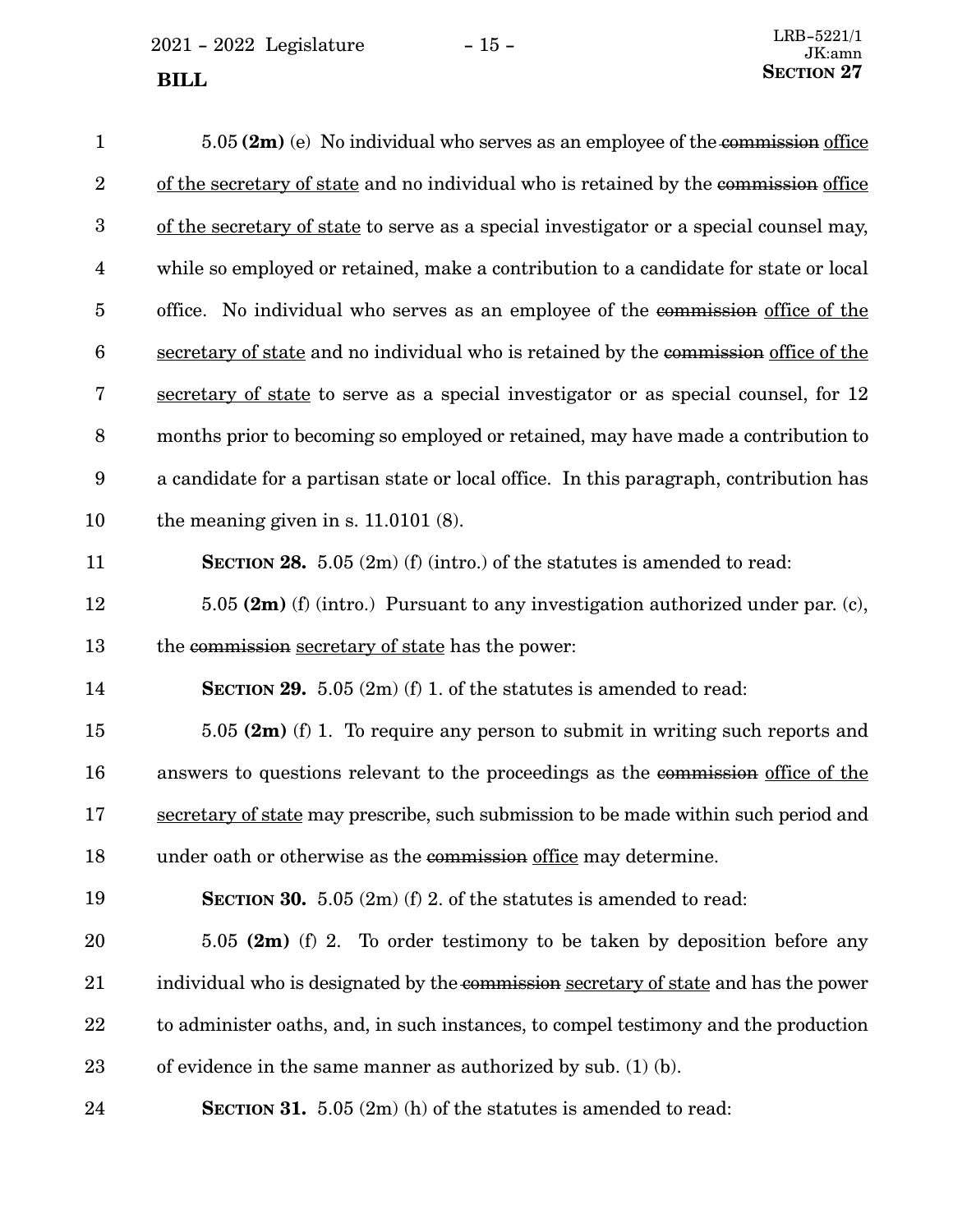$2021 - 2022$  Legislature -  $16 -$ 

| $\mathbf{1}$     | $5.05$ (2m) (h) If the defendant in an action for a civil violation of chs. 5 to 10 or     |
|------------------|--------------------------------------------------------------------------------------------|
| $\boldsymbol{2}$ | 12 is a district attorney or a circuit judge or a candidate for either such office, the    |
| $\boldsymbol{3}$ | action shall be brought by the commission secretary of state. If the defendant in an       |
| $\overline{4}$   | action for a civil violation of chs. 5 to 10 or 12 is the attorney general or a candidate  |
| $\overline{5}$   | for that office, the commission secretary of state may appoint special counsel to bring    |
| $6\phantom{.}6$  | suit on behalf of the state.                                                               |
| 7                | <b>SECTION 32.</b> 5.05 $(2m)$ (i) of the statutes is amended to read:                     |
| $8\,$            | $5.05$ (2m) (i) If the defendant in an action for a criminal violation of chs. 5 to        |
| 9                | 10 or 12 is a district attorney or a circuit judge or a candidate for either such office,  |
| 10               | the action shall be brought by the attorney general. If the defendant in an action for     |
| 11               | a criminal violation of chs. 5 to 10 or 12 is the attorney general or a candidate for that |
| 12               | office, the commission secretary of state may appoint a special prosecutor to conduct      |
| 13               | the prosecution on behalf of the state.                                                    |
| 14               | <b>SECTION 33.</b> 5.05 $(2m)$ (k) of the statutes is amended to read:                     |
| 15               | $5.05$ (2m) (k) The commission's power of the secretary of state to initiate civil         |
| 16               | actions under this subsection for the enforcement of chs. 5 to 10 or 12 shall be the       |
| 17               | exclusive remedy for alleged civil violations of chs. 5 to 10 or 12.                       |
| 18               | <b>SECTION 34.</b> 5.05 (2q) of the statutes is amended to read:                           |
| 19               | 5.05 (2q) SUPPLEMENTAL FUNDING FOR ONGOING INVESTIGATIONS. The commission                  |
| 20               | secretary of state may request supplemental funds to be credited to the                    |
| 21               | appropriation account under s. $20.510(1) 20.575(2)$ (be) for the purpose of continuing    |
| 22               | an ongoing investigation initiated under sub. $(2m)$ . A request under this subsection     |
| 23               | shall be filed with the secretary of administration and the cochairpersons of the joint    |
| 24               | committee on finance in writing and shall contain a statement of the action                |

requested, the purposes therefor, the statutory provision authorizing or directing the

25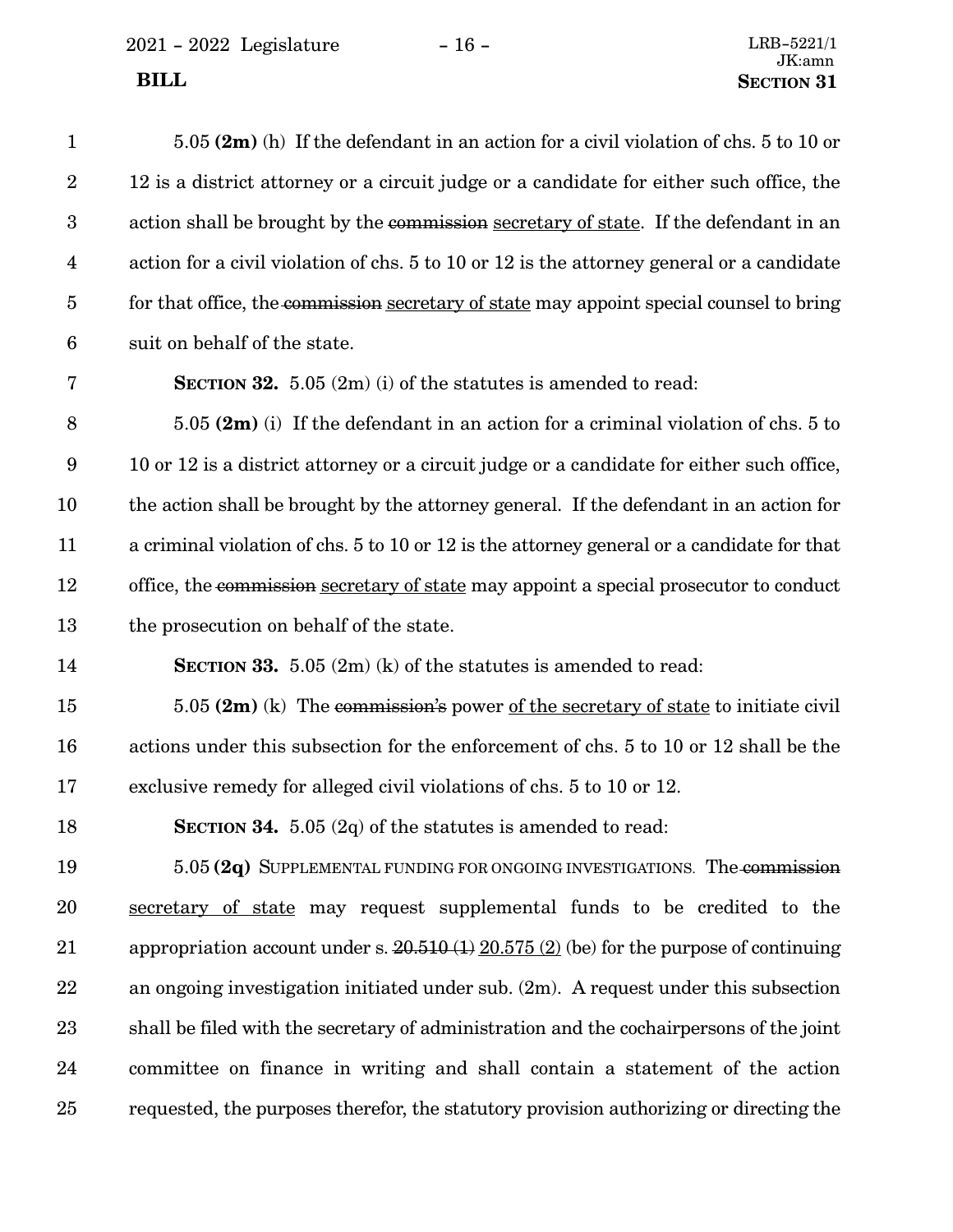$2021 - 2022$  Legislature  $-17 -$ 

performance of the action, and information about the nature of the investigation for which the commission secretary of state seeks supplemental funds, excluding the name of any individual or organization that is the subject of the investigation. If the cochairpersons of the joint committee on finance do not notify the secretary of administration that the committee has scheduled a meeting for the purpose of reviewing the request within 14 working days after the commission secretary of state filed the request, the secretary of administration shall supplement the appropriation under s.  $20.510(1) 20.575(2)$  (be) from the appropriation under s.  $20.505(1)$  (d) in an amount not to exceed the amount the commission secretary of state requested. If, within 14 working days after the commission secretary of state filed the request, the cochairpersons of the joint committee on finance notify the secretary of administration that the committee has scheduled a meeting for the purpose of reviewing the commission's secretary of state's request under this subsection, the secretary <u>of administration</u> may supplement the appropriation under s. 20.510 (1)  $20.575$  (2) (be) only with the committee's approval. The committee and the secretary of administration shall notify the commission secretary of state of all their actions taken under this subsection. 1 2 3 4 5 6 7 8 9 10 11 12 13 14 15 16 17

18

**SECTION 35.** 5.05 (2w) of the statutes is amended to read:

5.05 **(2w)** ELECTIONS COMMISSION SECRETARY OF STATE. The elections commission secretary of state has the responsibility for the administration of chs. 5 to 10 and 12. **SECTION 36.** 5.05 (3d) of the statutes is amended to read: 19 20 21

5.05 **(3d)** ADMINISTRATOR PERSONNEL. The commission shall appoint an administrator in the manner provided under s. 15.61 (1) (b). The administrator shall be outside the classified service. The administrator secretary of state shall appoint such other personnel as he or she requires to carry out the duties of the commission 22 23 24 25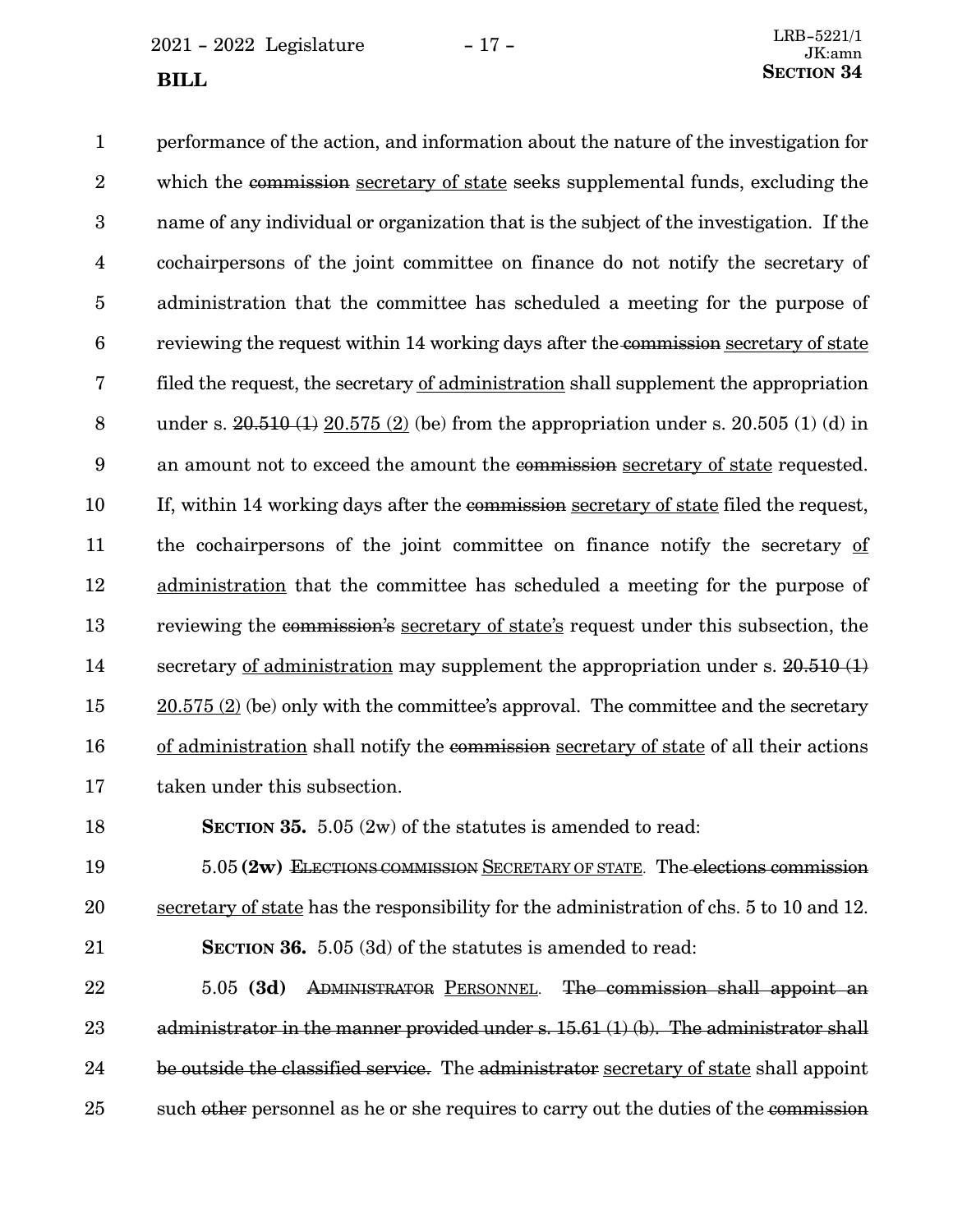2021 - 2022 Legislature - 18 -  $\,$ **BILL** SECTION 36

| $\mathbf{1}$            | office of the secretary of state in the administration of chs. 5 to 10 and 12 and may    |
|-------------------------|------------------------------------------------------------------------------------------|
| $\boldsymbol{2}$        | designate a commission an employee to serve as the commission's legal counsel. The       |
| $\boldsymbol{3}$        | administrator shall perform such duties as the commission assigns to him or her in       |
| $\overline{\mathbf{4}}$ | the administration of chs. 5 to 10 and 12.                                               |
| $\bf 5$                 | <b>SECTION 37.</b> 5.05 $(3g)$ of the statutes is amended to read:                       |
| $\boldsymbol{6}$        | 5.05 (3g) CHIEF ELECTION OFFICER. The commission administrator secretary of              |
| 7                       | state shall serve as the chief election officer of this state.                           |
| $8\,$                   | <b>SECTION 38.</b> 5.05 (4) of the statutes is amended to read:                          |
| $9\phantom{.0}$         | 5.05 (4) EMPLOYEES. All employees of the commission office of the secretary of           |
| 10                      | state involved in the administration of chs. 5 to 10 and 12 shall be nonpartisan.        |
| 11                      | <b>SECTION 39.</b> 5.05 (5e) of the statutes is amended to read:                         |
| 12                      | 5.05 (5e) ANNUAL REPORT. The commission office of the secretary of state shall           |
| 13                      | submit an annual report under s. $15.04$ (1) (d) and shall include in its annual report  |
| 14                      | the names and duties of all individuals employed by the commission office and a          |
| 15                      | summary of its determinations and advisory opinions issued under sub. (6a). Except       |
| 16                      | as authorized or required under sub. (5s) (f), the commission office shall make          |
| 17                      | sufficient alterations in the summaries to prevent disclosing the identities of          |
| 18                      | individuals or organizations involved in the decisions or opinions. The commission       |
| 19                      | office shall identify in its report the statutory duties of the commission administrator |
| <b>20</b>               | secretary of state, together with a description of the manner in which those duties      |
| 21                      | are being fulfilled. Notwithstanding sub. (5s) and s. 12.13 (5), the commission office   |
| 22                      | of the secretary of state shall also specify in its report the total number of           |
| 23                      | investigations conducted by the commission office since the last annual report and       |
| 24                      | a description of the nature of each investigation. The commission office shall make      |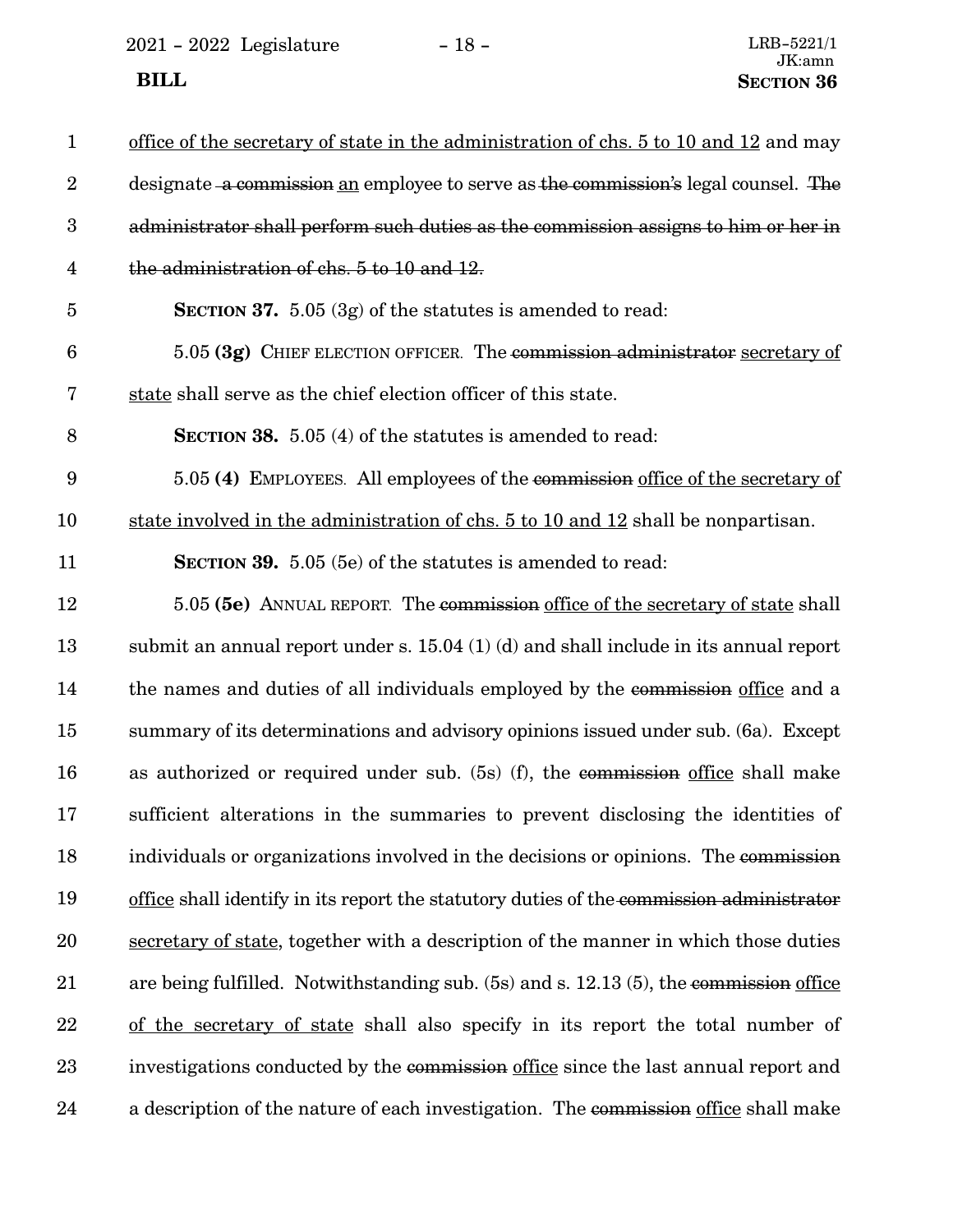$2021 - 2022$  Legislature  $-19 -$ **SECTION** 39

such further reports on the matters within its jurisdiction and such recommendations for further legislation as it deems desirable. 1 2

3

**SECTION 40.** 5.05 (5f) of the statutes is amended to read:

5.05 **(5f)** ADVICE TO COMMISSION THE SECRETARY. The joint committee on legislative organization shall be advisory to the commission secretary of state on all matters relating to operation of the commission office of the secretary of state with regard to the administration of chs. 5 to 10 and 12. 4 5 6 7

8

**SECTION 41.** 5.05 (5s) (intro.), (a), (am), (b), (bm), (c), (d), (e) (intro.), 1., 2. and (f) of the statutes, as affected by 2021 Wisconsin Act 38, are amended to read: 9

5.05 **(5s)** ACCESS TO RECORDS. (intro.) Records obtained or prepared by the commission office of the secretary of state in connection with an investigation, including the full text of any complaint received by the commission office, are not subject to the right of inspection and copying under s. 19.35 (1), except as follows: 10 11 12 13

(a) The commission office shall permit inspection of records that are distributed or discussed in the course of a meeting or hearing by the commission office in open session. The commission office shall post on its Internet site the draft minutes of each meeting or hearing conducted by the commission office in open session no later than 48 hours after the completion of the meeting or hearing. The commission office shall post minutes approved by the commission office no later than 48 hours after the minutes are approved. The commission office may indicate whether minutes posted on its Internet site have been approved by the commission office or are in draft form. Minutes posted pursuant to this paragraph shall include a summary of every action that the commission voted on, a record of each member's vote for or against every action requiring a vote, a record of all motions and seconds made by each member, including the full text of each motion debated and voted on by the commission, and 14 15 16 17 18 19 20 21 22 23 24 25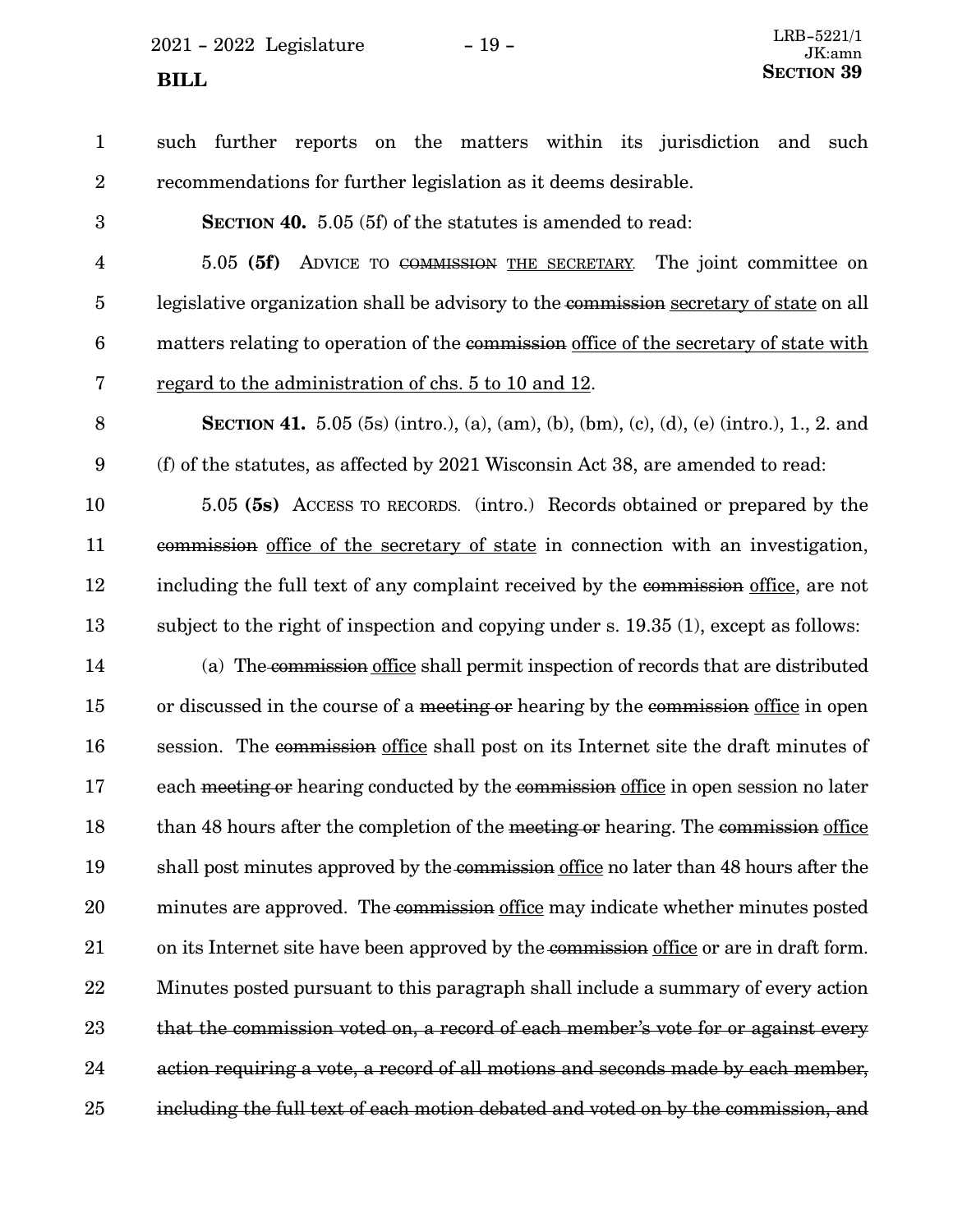$2021 - 2022$  Legislature  $-20 -$ 

| $\mathbf{1}$     | a record of each member's status as being present or absent for any part of a meeting     |
|------------------|-------------------------------------------------------------------------------------------|
| $\overline{2}$   | or hearing taken by the office. The commission office shall maintain all minutes          |
| $\boldsymbol{3}$ | published under this paragraph on its Internet site so that the minutes are accessible    |
| 4                | to the public at all times.                                                               |
| $\overline{5}$   | (am) The commission office shall provide to the joint committee on finance                |
| $\boldsymbol{6}$ | records obtained or prepared by the commission office in connection with an ongoing       |
| 7                | investigation when required under sub. (2q).                                              |
| 8                | (b) Investigatory records of the commission office may be made public in the              |
| $9\phantom{.0}$  | course of a prosecution initiated under chs. 5 to 10 or 12.                               |
| 10               | (bm) The commission office shall provide investigatory records to the state               |
| 11               | auditor and the employees of the legislative audit bureau to the extent necessary for     |
| 12               | the bureau to carry out its duties under s. 13.94.                                        |
| 13               | (c) The commission office shall provide information from investigation and                |
| 14               | hearing records that pertains to the location of individuals and assets of individuals    |
| 15               | as requested under s. $49.22$ (2m) by the department of children and families or by a     |
| 16               | county child support agency under s. 59.53 (5).                                           |
| 17               | (d) If the commission office commences a civil prosecution of a person for an             |
| 18               | alleged violation of chs. 5 to 10 or 12 as the result of an investigation, the person who |
| 19               | is the subject of the investigation may authorize the commission office to make           |
| 20               | available for inspection and copying under s. 19.35 (1) records of the investigation      |
| 21               | pertaining to that person if the records are available by law to the subject person and   |
| 22               | the commission office shall then make those records available.                            |
| 23               | (e) (intro.) The following records of the commission office are open to public            |
| 24               | inspection and copying under s. $19.35(1)$ :                                              |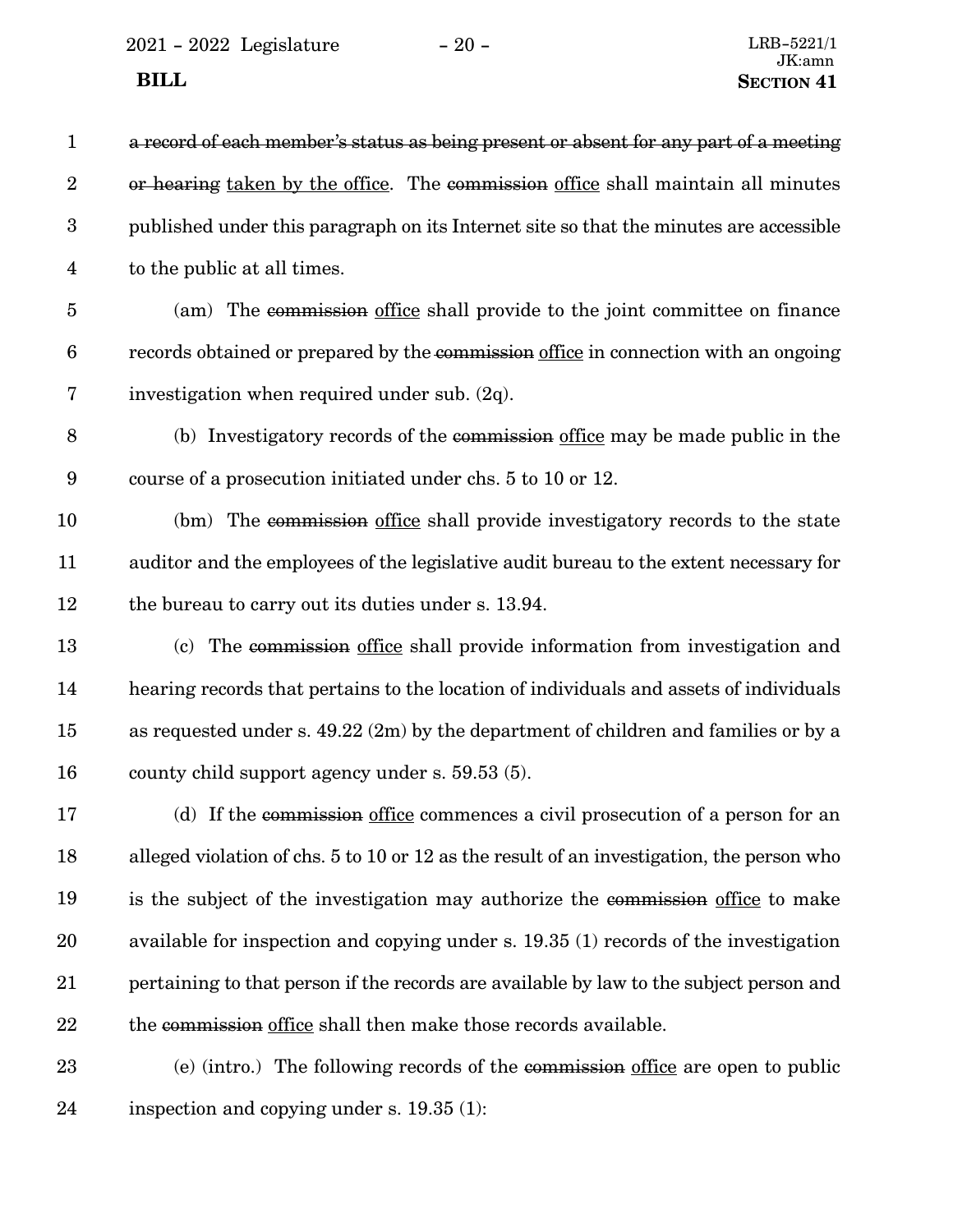$2021 - 2022$  Legislature  $-21 -$ 

1. Any record of the action of the commission office authorizing the filing of a civil complaint under sub. (2m) (c) 6. 1 2

- 2. Any record of the action of the commission office referring a matter to a district attorney or other prosecutor for investigation or prosecution. 3 4
- (f) The commission office shall make public formal and informal advisory opinions and records obtained in connection with requests for formal or informal advisory opinions relating to matters under the jurisdiction of the commission office, including the identity of individuals requesting such opinions or organizations or governmental bodies on whose behalf they are requested. 5 6 7 8 9
- 10

**SECTION 42.** 5.05 (5t) of the statutes is amended to read:

5.05 **(5t)** GUIDANCE FOLLOWING BINDING COURT DECISIONS. Within 2 months following the publication of a decision of a state or federal court that is binding on the commission secretary of state and this state, the commission secretary of state shall issue updated guidance or formal advisory opinions, commence the rule-making procedure to revise administrative rules promulgated by the commission, or request an opinion from the attorney general on the applicability of the court decision. 11 12 13 14 15 16 17

18

**SECTION 43.** 5.05 (6a) of the statutes is amended to read:

5.05 **(6a)** ADVISORY OPINIONS. (a) 1. Any individual, either personally or on behalf of an organization or governmental body, may make a request of the commission the secretary of state in writing, electronically, or by telephone for a formal or informal advisory opinion regarding the propriety under chs. 5 to 10 or 12 of any matter to which the person is or may become a party. Any appointing officer, with the consent of a prospective appointee, may request of the commission secretary a formal or informal advisory opinion regarding the propriety under chs. 5 to 10 or 19 20 21 22 23 24 25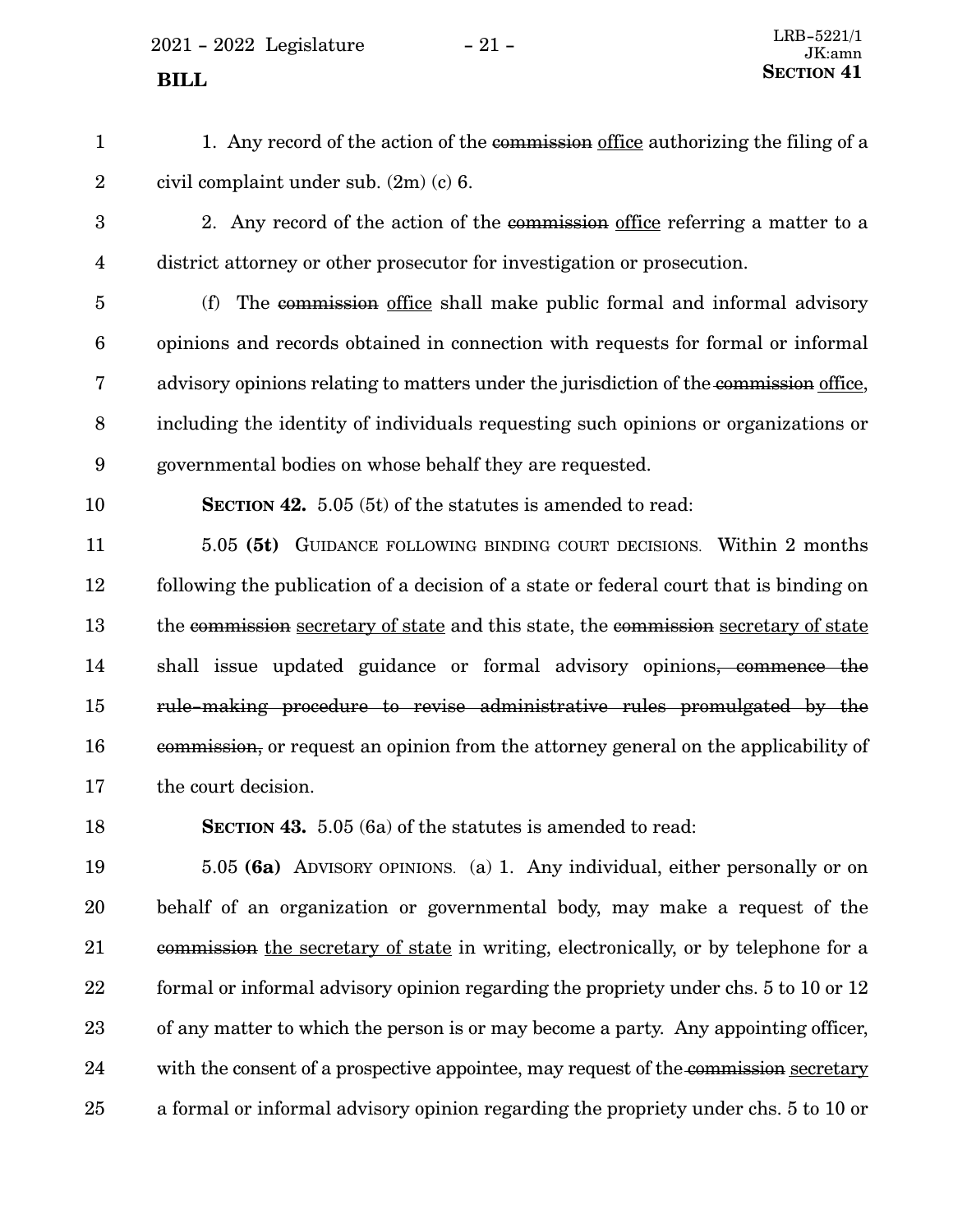2021 - 2022 Legislature - 22 - LRB-5221/1

12 of any matter to which the prospective appointee is or may become a party. The commission secretary shall review a request for an advisory opinion and may issue a formal or informal written or electronic advisory opinion to the person making the request. Except as authorized or required for opinions specified in sub. (5s) (f), the commission's deliberations and actions of the secretary and the office of the secretary upon such requests shall be in meetings not open to the public. A member of the commission may, by written request, require the commission to review an advisory opinion. 1 2 3 4 5 6 7 8

2. To have legal force and effect, each formal and informal advisory opinion issued by the commission secretary of state must be supported by specific legal authority under a statute or other law, or by specific case or common law authority. Each formal and informal advisory opinion shall include a citation to each statute or other law and each case or common law authority upon which the opinion is based, and shall specifically articulate or explain which parts of the cited authority are relevant to the commission's conclusion of the secretary and why they are relevant. 9 10 11 12 13 14 15

3. No person acting in good faith upon a formal or informal advisory opinion issued by the commission secretary of state under this subsection is subject to criminal or civil prosecution for so acting, if the material facts are as stated in the opinion request. 16 17 18 19

4. At each regular meeting of the commission, the administrator shall review informal advisory opinions requested of and issued by the administrator and that relate to recurring issues or issues of first impression for which no formal advisory opinion has been issued. The commission secretary of state may determine to issue a formal advisory opinion adopting or modifying the informal advisory opinion. If the commission secretary disagrees with a formal or informal advisory opinion that 20 21 22 23 24 25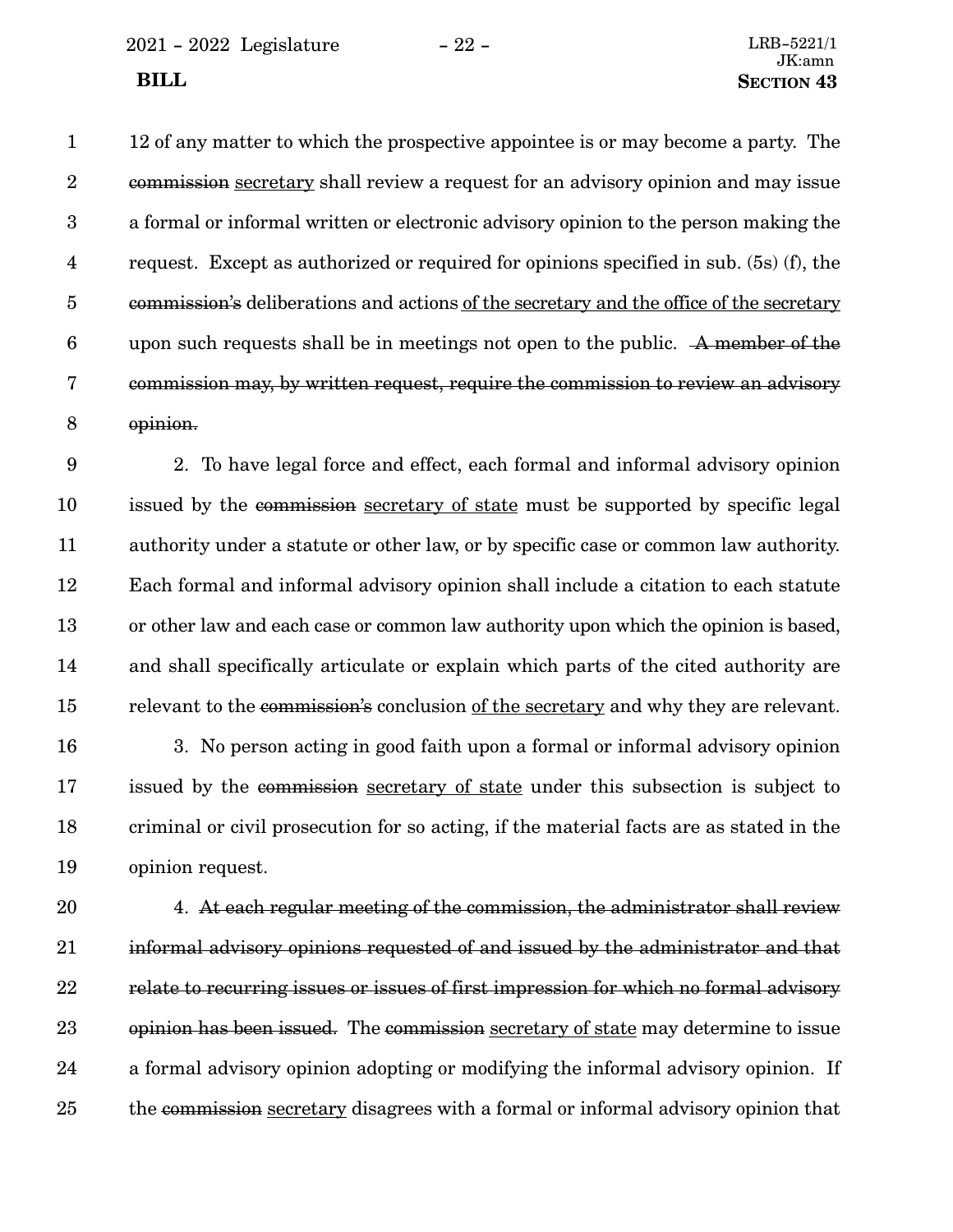$2021 - 2022$  Legislature  $-23 -$ 

has been issued by or on behalf of the commission secretary, the commission secretary may withdraw the opinion, issue a revised formal or informal advisory opinion, or request an opinion from the attorney general. No person acting after the date of the withdrawal or issuance of the revised advisory opinion is exempted from prosecution under this subsection if the opinion upon which the person's action is based has been withdrawn or revised in relevant degree. 1 2 3 4 5 6

5. Except as authorized or required under sub. (5s) (f), no member or employee of the commission office of the secretary of state may make public the identity of the individual requesting a formal or informal advisory opinion or of individuals or organizations mentioned in the opinion. 7 8 9 10

(b) 1. The commission may authorize the commission administrator or his or her designee to issue an informal written advisory opinion or transmit an informal advisory opinion electronically on behalf of the commission, subject to such limitations as the commission deems appropriate. Every informal advisory opinion shall be consistent with applicable formal advisory opinions issued by the commission secretary of state, statute or other law, and case law. 11 12 13 14 15 16

2. Any individual may request in writing, electronically, or by telephone an informal advisory opinion from the commission secretary of state under this paragraph. The commission's designee secretary shall provide a written response, a written reference to an applicable statute or law, or a written reference to a formal advisory opinion of the commission secretary to the individual, or shall refer the request to the commission for review and the issuance of a formal advisory opinion. 17 18 19 20 21 22

3. Any person receiving an informal advisory opinion under this paragraph may, at any time, request a formal advisory opinion from the commission secretary of state on the same matter. 23 24 25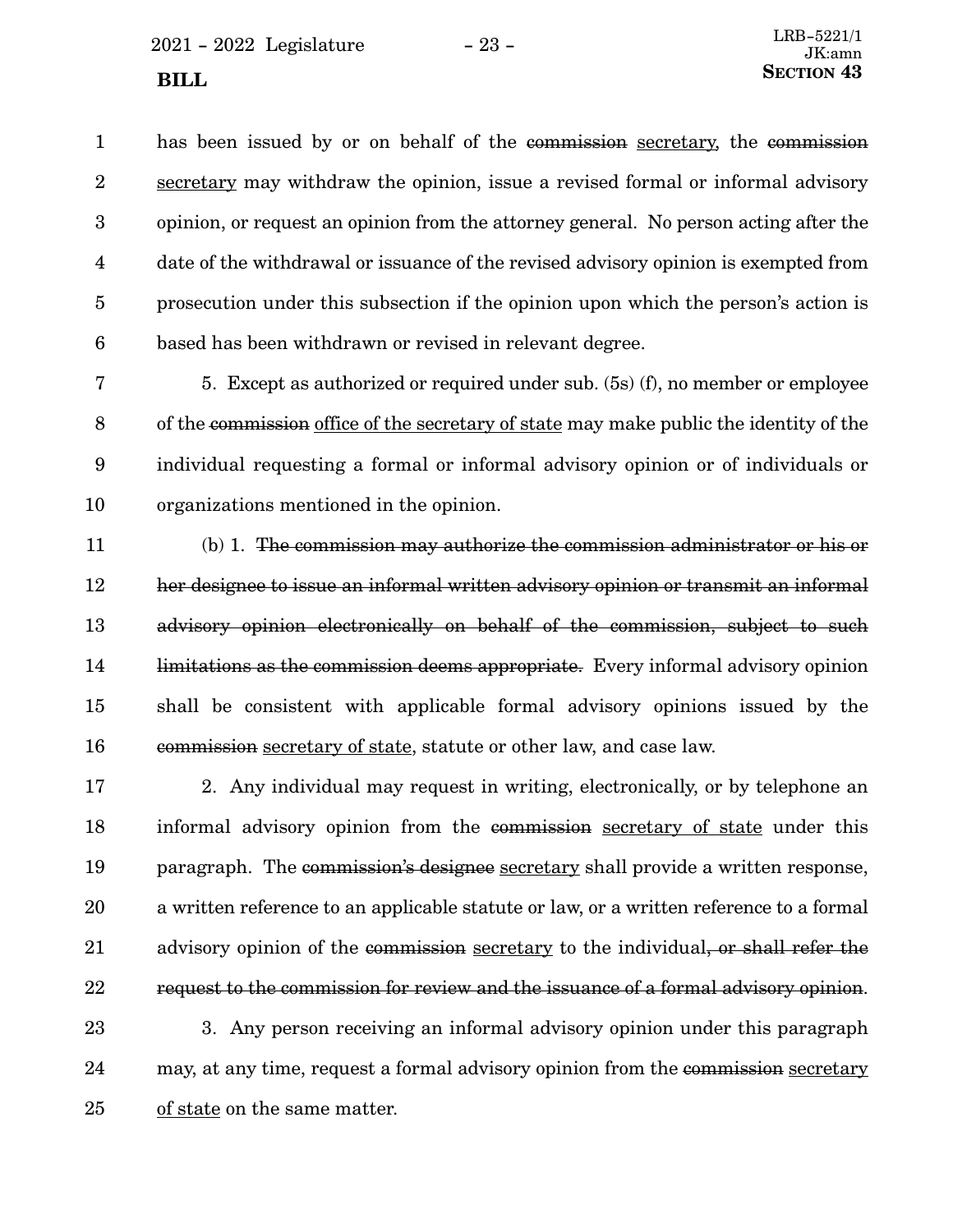2021 - 2022 Legislature - 24 - LRB-5221/1

(c) 1. Any individual may request in writing, electronically, or by telephone a formal advisory opinion from the commission secretary of state or the review or modification of a formal advisory opinion issued by the commission secretary under this paragraph. The individual making the request shall include all pertinent facts relevant to the matter. The commission secretary shall review a request for a formal advisory opinion and may issue a formal advisory opinion to the individual making the request. Except as authorized or required for opinions specified in sub. (5s) (f), the commission's deliberations and actions of the secretary and the office of the secretary of state upon such requests shall be in meetings not open to the public. 1 2 3 4 5 6 7 8 9

2. Any person requesting a formal advisory opinion under this paragraph may request a public or private hearing before the commission secretary of state to discuss the opinion. The commission secretary shall grant a request for a public or private hearing under this paragraph. 10 11 12 13

3. Promptly upon issuance of each formal advisory opinion, the commission secretary of state shall publish the opinion together with the information specified under sub. (5s) (f) on the commission's Internet site of the office of the secretary of state. 14 15 16 17

4. If the commission secretary of state declines to issue a formal advisory opinion, it the secretary may refer the matter to the attorney general or to the standing legislative oversight committees. 18 19 20

**SECTION 44.** 5.05 (7) of the statutes is amended to read: 21

5.05 **(7)** ADMINISTRATIVE MEETINGS AND CONFERENCES. The commission office of the secretary of state shall conduct regular information and training meetings at various locations in the state for county and municipal clerks and other election officials. Administrative meetings shall be designed to explain the election laws and 22 23 24 25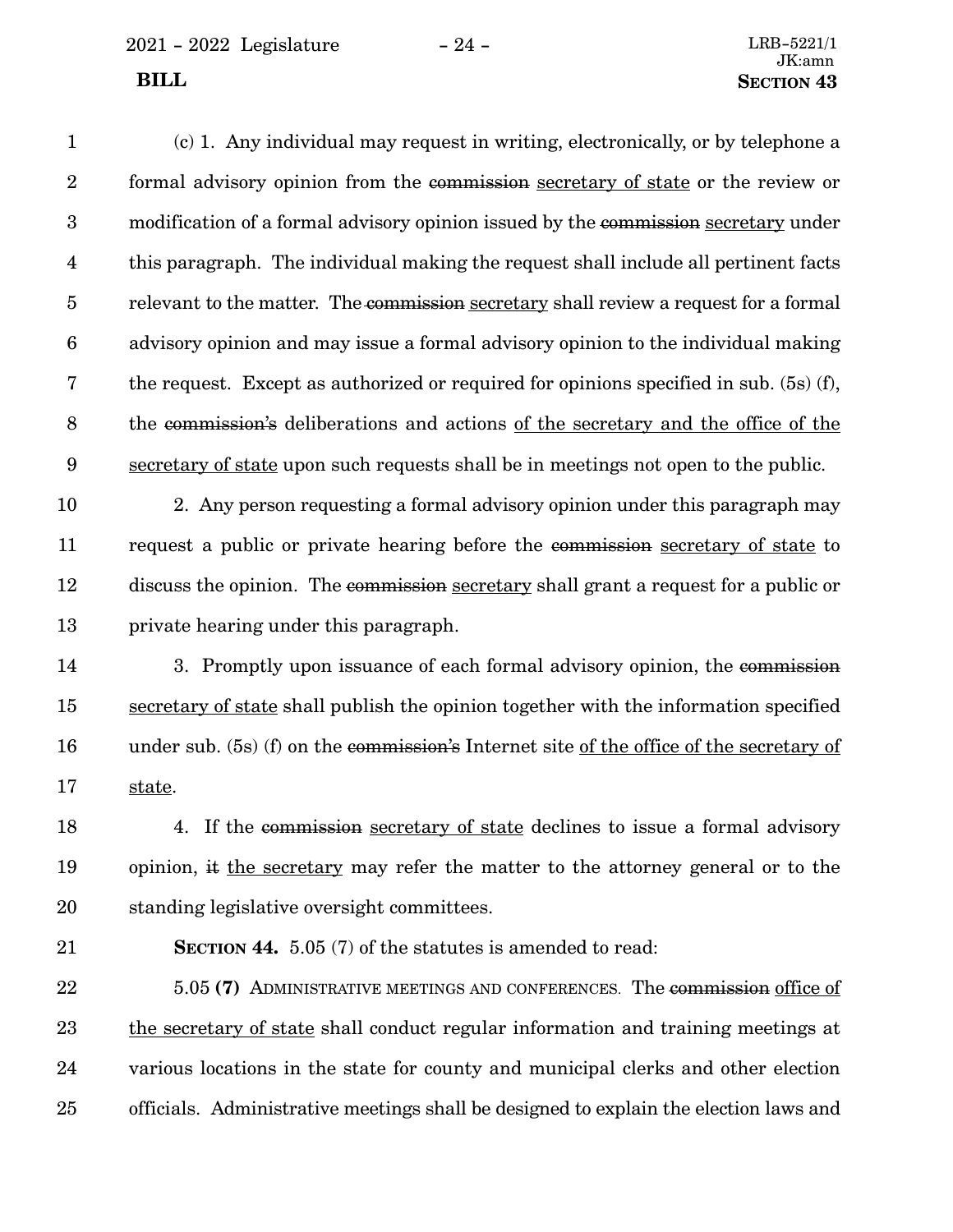$2021 - 2022$  Legislature  $-25 -$ **SECTION** 44

the forms and rules of the commission, opinions, and guidance issued by the office, to promote uniform procedures and to assure that clerks and other officials are made aware of the integrity and importance of the vote of each citizen. The commission office may conduct conferences relating to election laws, practice, and procedure. The commission office may charge persons attending the administrative meetings and conferences for its costs incurred in conducting the meetings and conferences at a rate not exceeding the per capita cost incurred by the commission office. 1 2 3 4 5 6 7

8

**SECTION 45.** 5.05 (9) of the statutes is amended to read:

5.05 **(9)** STANDING. The commission secretary of state has standing to commence or intervene in any civil action or proceeding for the purpose of enforcing the laws regulating the conduct of elections or election campaigns, other than laws regulating campaign financing, or ensuring their proper administration. 9 10 11 12

**SECTION 46.** 5.05 (10) of the statutes is amended to read: 13

5.05 **(10)** STATE ELECTION ADMINISTRATION PLAN. With the approval of the joint committee on finance as provided in this subsection, the commission secretary of state shall adopt and modify as necessary a state plan that meets the requirements of P.L. 107-252 to enable participation by this state in federal financial assistance programs authorized under that law. The commission secretary shall adopt the plan and any modifications only after publishing a class 1 notice under ch. 985 or posting on the Internet a statement describing the proposed plan or modification and receiving public comment thereon. After approval of the proposed plan or any modification of the plan by the commission secretary, the commission secretary shall submit the proposed plan or modification to the joint committee on finance for the approval of the committee. The commission secretary may adopt the proposed plan or modification only if the committee approves the proposed plan or modification. 14 15 16 17 18 19 20 21 22 23 24 25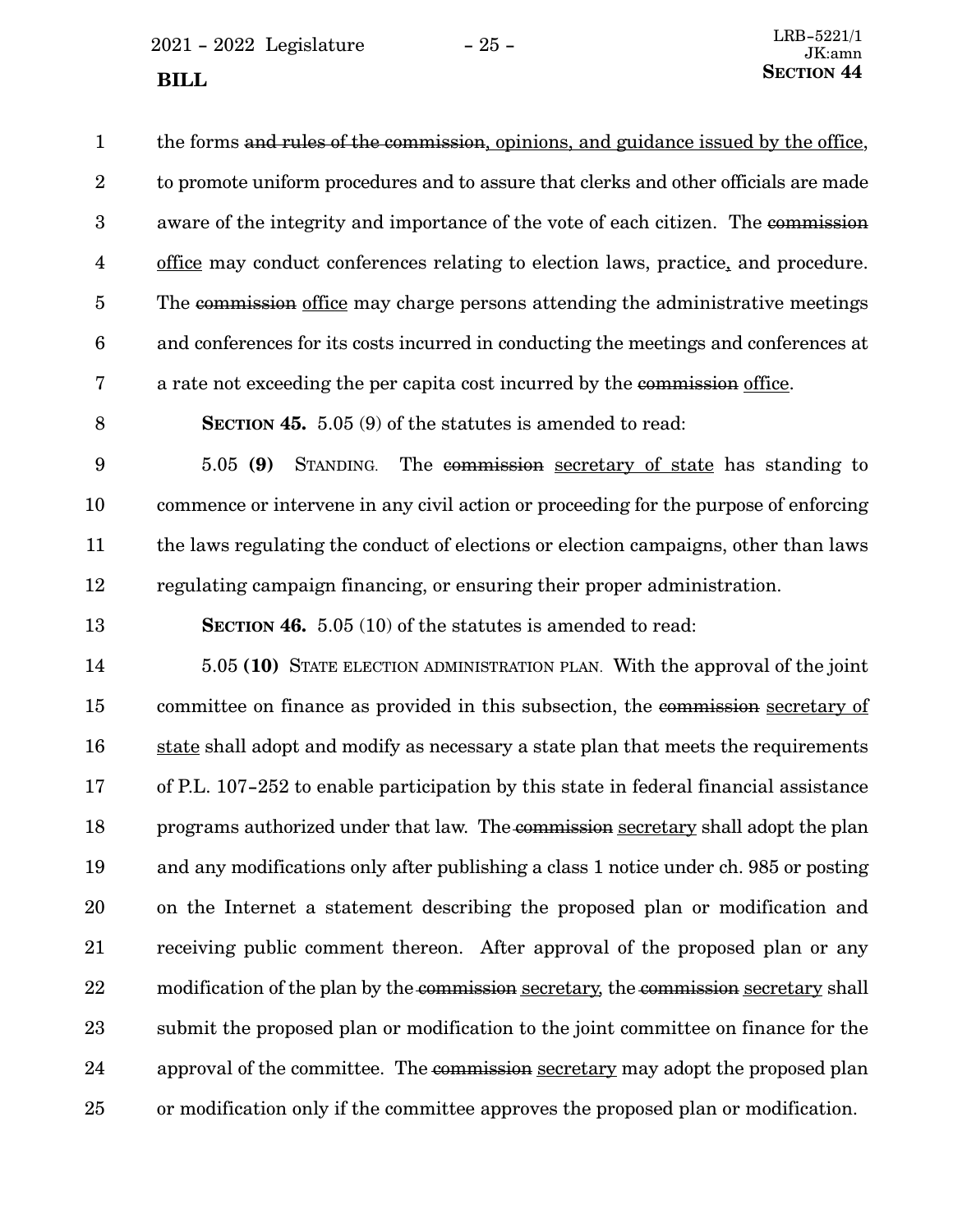2021 - 2022 Legislature - 26 - LRB-5221/1

**SECTION 47.** 5.05 (11) of the statutes is amended to read: 1

5.05 **(11)** AIDS TO COUNTIES AND MUNICIPALITIES. From the appropriations under s.  $20.510$  (1)  $20.575$  (2) (t) and (x), the commission secretary of state may provide financial assistance to eligible counties and municipalities for election administration costs in accordance with the plan adopted under sub. (10). As a condition precedent to receipt of assistance under this subsection, the commission secretary shall enter into an agreement with the county or municipality receiving the assistance specifying the intended use of the assistance and shall ensure compliance with the terms of the agreement. Each agreement shall provide that if the federal government objects to the use of any assistance moneys provided to the county or municipality under the agreement, the county or municipality shall repay the amount of the assistance provided to the commission secretary. 2 3 4 5 6 7 8 9 10 11 12

**SECTION 48.** 5.05 (12) of the statutes is amended to read: 13

5.05 **(12)** VOTER EDUCATION. The commission secretary of state may conduct or prescribe requirements for educational programs to inform electors about voting procedures, voting rights, and voting technology. The commission secretary shall conduct an educational program for the purpose of educating electors who cast paper ballots, ballots that are counted at a central counting location, and absentee ballots of the effect of casting excess votes for a single office. 14 15 16 17 18 19

20

**SECTION 49.** 5.05 (13) (a) of the statutes is amended to read:

5.05 **(13)** (a) The commission secretary of state shall maintain one or more toll-free telephone lines for electors to report possible voting fraud and voting rights violations, to obtain general election information, and to access information concerning their registration status, current polling place locations, and other information relevant to voting in elections. 21 22 23 24 25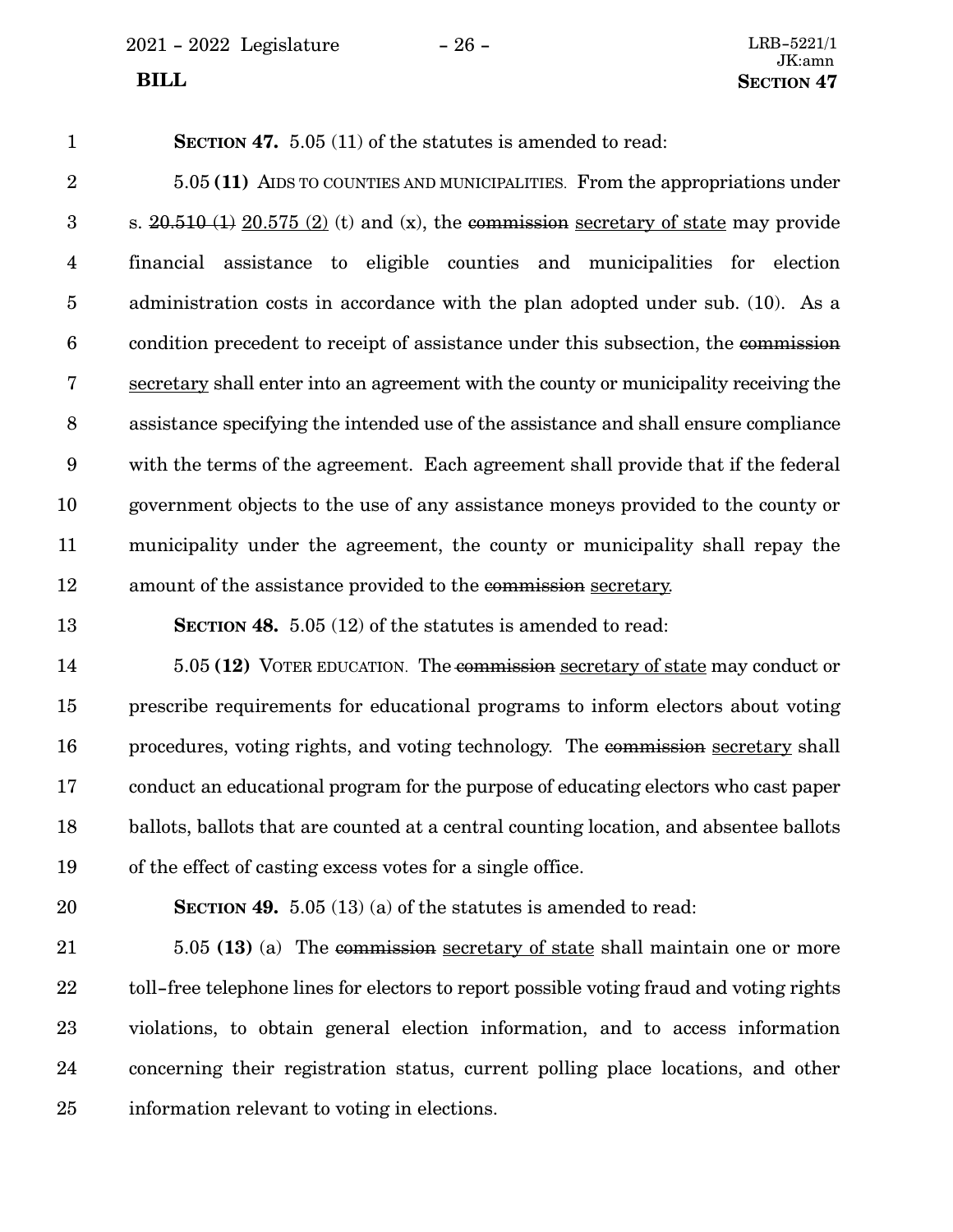2021 - 2022 Legislature - 27 -

| $\mathbf{1}$     | SECTION 50. 5.05 (13) (b) of the statutes is amended to read:                        |
|------------------|--------------------------------------------------------------------------------------|
| $\boldsymbol{2}$ | 5.05 (13) (b) The commission secretary of state may maintain a free access           |
| $\boldsymbol{3}$ | system under which an elector who votes under s. 6.96 or 6.97 may ascertain current  |
| 4                | information concerning whether the elector's vote has been counted, and, if the vote |
| 5                | will not be counted, the reason that it will not be counted.                         |
| 6                | <b>SECTION 51.</b> 5.05 (13) (c) of the statutes is amended to read:                 |
| 7                | 5.05 (13) (c) The commission secretary of state shall maintain a freely              |
| 8                | accessible system under which a military elector, as defined in s. 6.34 (1), or an   |
| 9                | overseas elector who casts an absentee ballot may ascertain whether the ballot has   |
| 10               | been received by the appropriate municipal clerk.                                    |
| 11               | <b>SECTION 52.</b> 5.05 (13) (d) (intro.) of the statutes is amended to read:        |
| 12               | 5.05 (13) (d) (intro.) The commission secretary of state shall designate and         |
| 13               | maintain at least one freely accessible means of electronic communication which      |
| 14               | shall be used for the following purposes:                                            |
| 15               | <b>SECTION 53.</b> 5.05 (14) of the statutes is amended to read:                     |
| 16               | 5.05 (14) INFORMATION FROM COUNTY AND MUNICIPAL CLERKS. (a) The commission           |
| 17               | secretary of state may request information from county and municipal clerks          |
| 18               | relating to election administration, performance of electronic voting systems and    |
| 19               | voting machines, and use of paper ballots in elections.                              |
| 20               | (b) The commission office of the secretary of state shall establish a subscription   |
| 21               | service whereby a person may electronically access the absentee ballot information   |
| 22               | provided under s. $6.33(5)(a)$ , including semiweekly updates of such information.   |
| 23               | (c) On election night the commission office of the secretary of state shall provide  |
| 24               | a link on its Internet site to the posting of each county's election returns on each |
| 25               | county's Internet site.                                                              |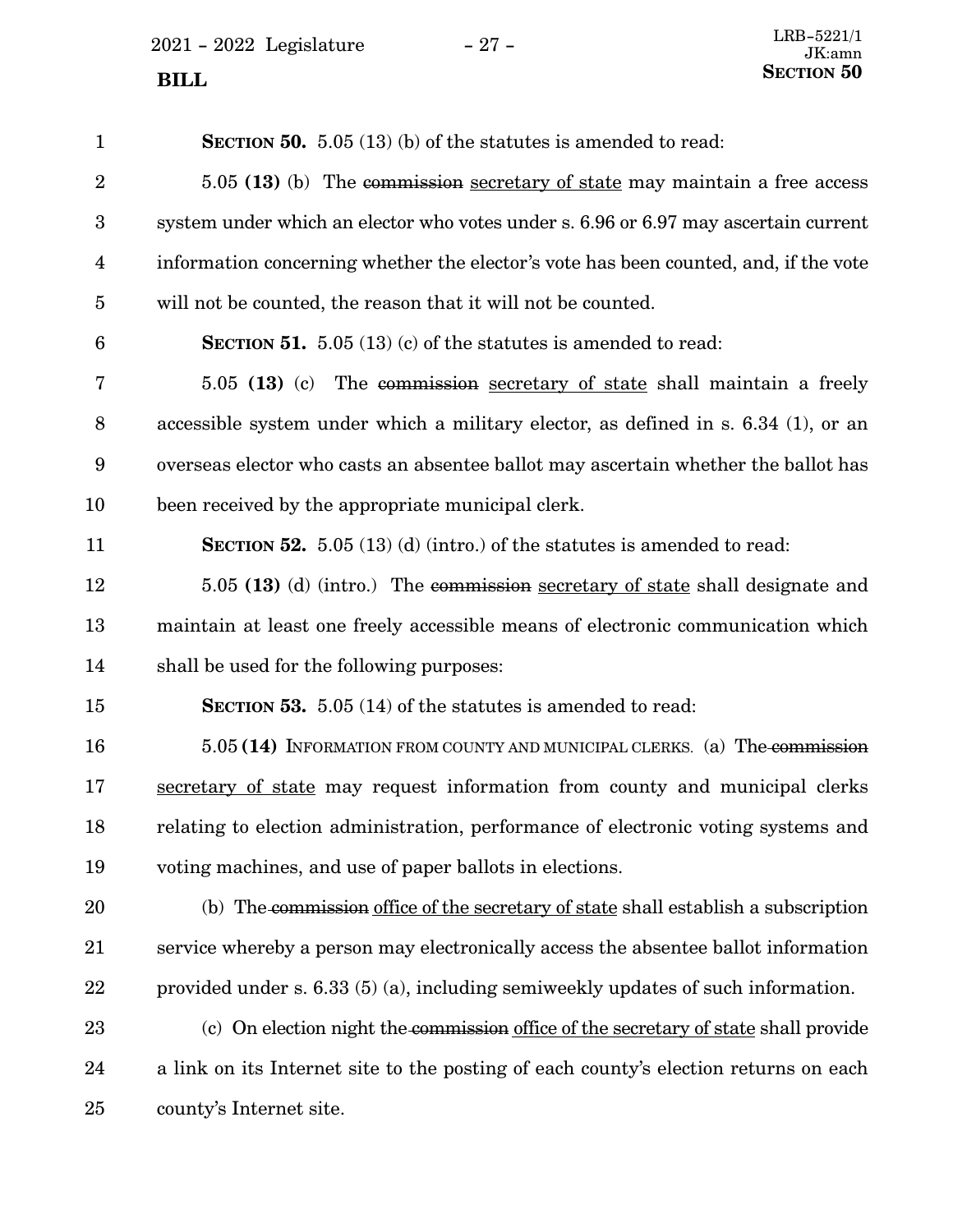$2021$  -  $2022\,$  Legislature  $\hskip 5mm -28$  -

| $\mathbf{1}$     | <b>SECTION 54.</b> 5.05 (15) of the statutes is amended to read:                       |
|------------------|----------------------------------------------------------------------------------------|
| $\boldsymbol{2}$ | 5.05 (15) REGISTRATION LIST. The commission office of the secretary of state is        |
| $\boldsymbol{3}$ | responsible for the design and maintenance of the official registration list under s.  |
| $\overline{4}$   | 6.36. The commission secretary of state shall require all municipalities to use the    |
| $\overline{5}$   | list in every election and may require any municipality to adhere to procedures        |
| $\boldsymbol{6}$ | established by the commission office of the secretary of state for proper maintenance  |
| 7                | of the list.                                                                           |
| 8                | <b>SECTION 55.</b> 5.05 (16) of the statutes is amended to read:                       |
| $9\phantom{.0}$  | 5.05 (16) POLICIES AND PROCEDURES. (a) Annually, the commission office of the          |
| 10               | secretary of state shall adopt written policies and procedures in order to govern its  |
| 11               | internal operations and management and shall annually report such policies and         |
| 12               | procedures to the appropriate standing committees of the legislature under s. 13.172   |
| 13               | (3).                                                                                   |
| 14               | (b) Notwithstanding par. (a), the commission office of the secretary of state may      |
| 15               | reconsider at any time any policy or procedure adopted as provided under par. (a).     |
| 16               | If, upon reconsideration, the commission office revises a previously reported policy   |
| 17               | or procedure, the commission office shall report the revision to the appropriate       |
| 18               | standing committees of the legislature under s. 13.172 (3).                            |
| 19               | (c) The commission secretary of state may reconsider at any time any written           |
| 20               | directives or written guidance provided to the general public or to any person subject |
| 21               | to the provisions of chs. 5 to 10 and 12 with regard to the enforcement and            |
| 22               | administration of those provisions.                                                    |
| 23               | <b>SECTION 56.</b> 5.05 (17) of the statutes is amended to read:                       |
| 24               | 5.05 (17) PAYMENTS. The commission office of the secretary of state may accept         |
| 25               | payment by credit card, debit card, or other electronic payment mechanism for any      |
|                  |                                                                                        |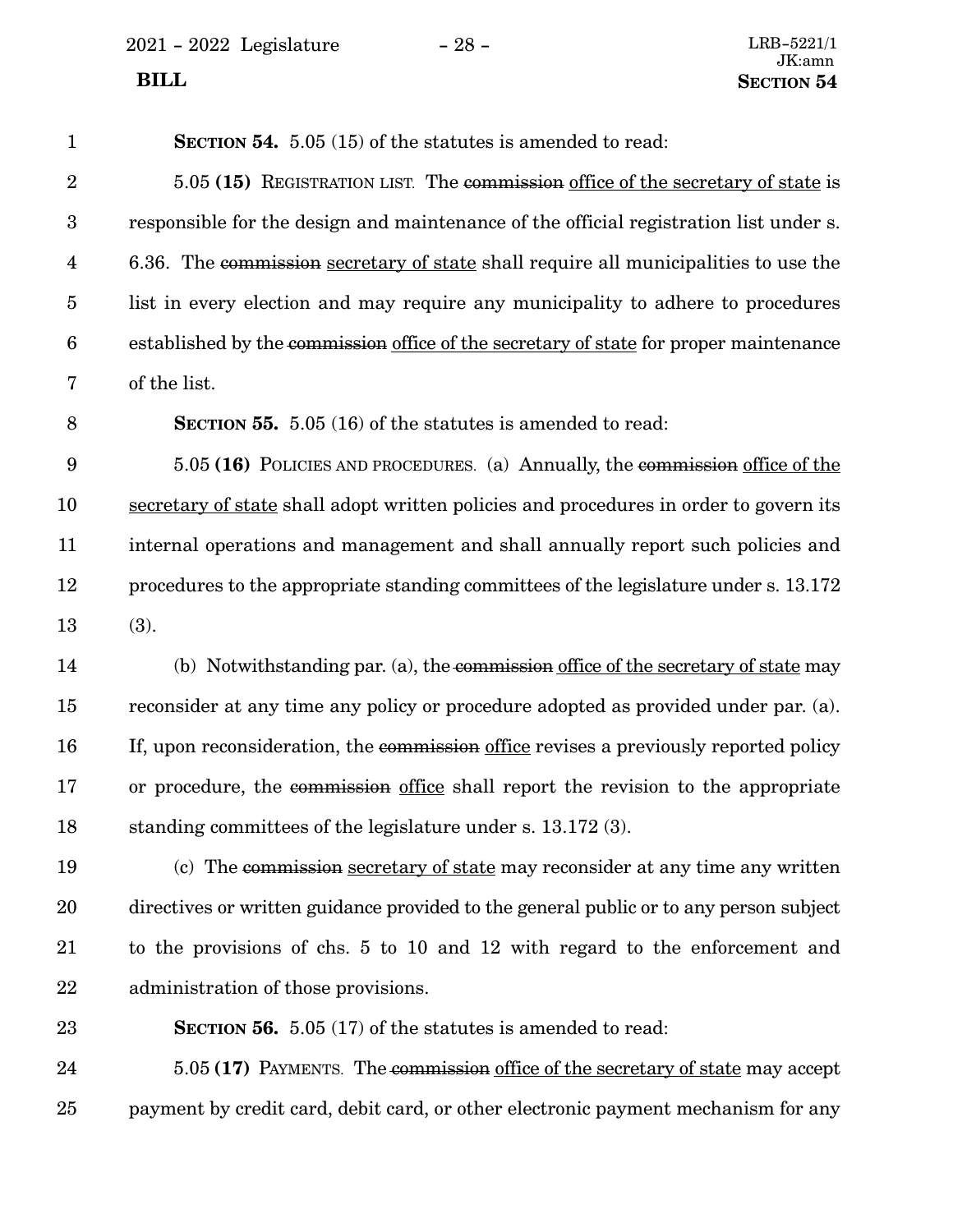$2021 - 2022$  Legislature  $-29 -$ 

amounts owed pursuant to the administration of chs. 5 to 10 or 12, and may charge a surcharge to the payer to recover charges associated with the acceptance of that electronic payment. **SECTION** 57. 5.05 (18) of the statutes is amended to read: 5.05 **(18)** ELECTRONIC POLL LISTS. The commission secretary of state may facilitate the creation and maintenance of electronic poll lists for purposes of s. 6.79 including entering into contracts with vendors and establishing programs for development and testing. **SECTION** 58. 5.055 of the statutes is amended to read: **5.055 Election assistance commission standards board.** The commission administrator secretary of state shall, in consultation with the commission, appoint an individual to represent this state as a member of the federal election assistance commission standards board. The administrator secretary shall also conduct and supervise a process for the selection of an election official by county and municipal clerks and boards of election commissioners to represent local election officials of this state as a member of the federal election assistance commission standards board. The administrator secretary shall ensure that the members of the federal election assistance commission standards board representing this state shall at no time be members of the same political party. Upon appointment or election of any new member of the federal election assistance commission standards board representing this state, the administrator secretary shall transmit a notice of that member's appointment or election to the officer or agency designated by federal law. **SECTION 59.** 5.056 of the statutes is amended to read: **5.056 Matching program with secretary of transportation.** The 1 2 3 4 5 6 7 8 9 10 11 12 13 14 15 16 17 18 19 20 21 22 23 24

commission administrator secretary of state shall enter into the agreement with the 25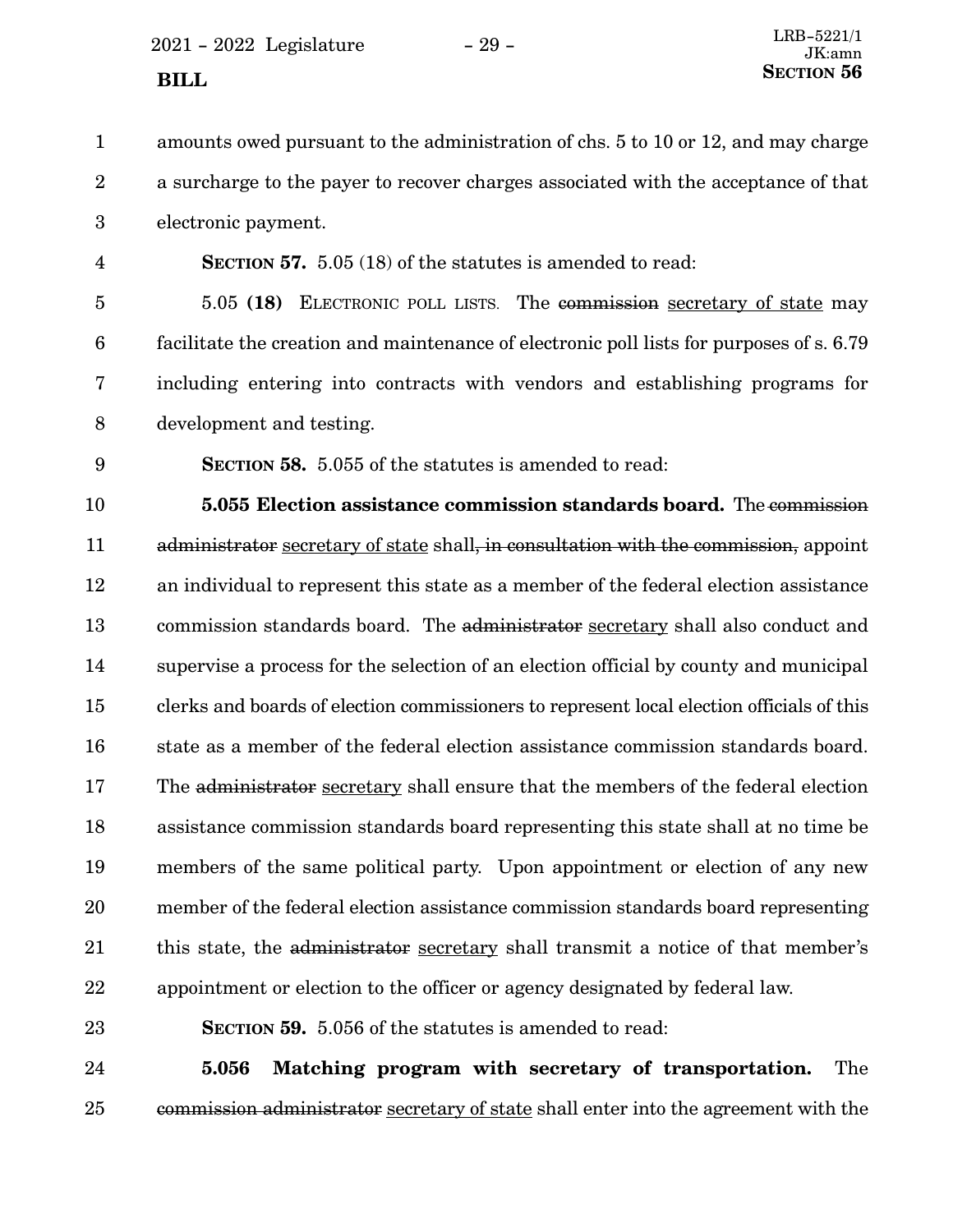secretary of transportation specified under s. 85.61 (1) to match personally identifiable information on the official registration list maintained by the commission secretary of state under s. 6.36 (1) and the information specified in s. 6.34 (2m) with personally identifiable information maintained by the department of transportation. 1 2 3 4 5

6

**SECTION 60.** 5.06 (1) of the statutes is amended to read:

5.06 **(1)** Whenever any elector of a jurisdiction or district served by an election official believes that a decision or action of the official or the failure of the official to act with respect to any matter concerning nominations, qualifications of candidates, voting qualifications, including residence, ward division and numbering, recall, ballot preparation, election administration or conduct of elections is contrary to law, or the official has abused the discretion vested in him or her by law with respect to any such matter, the elector may file a written sworn complaint with the commission secretary of state requesting that the official be required to conform his or her conduct to the law, be restrained from taking any action inconsistent with the law or be required to correct any action or decision inconsistent with the law or any abuse of the discretion vested in him or her by law. The complaint shall set forth such facts as are within the knowledge of the complainant to show probable cause to believe that a violation of law or abuse of discretion has occurred or will occur. The complaint may be accompanied by relevant supporting documents. The commission secretary may conduct a hearing on the matter in the manner prescribed for treatment of contested cases under ch. 227 if it he or she believes such action to be appropriate. 7 8 9 10 11 12 13 14 15 16 17 18 19 20 21 22

23

**SECTION 61.** 5.06 (2) of the statutes is amended to read:

5.06 **(2)** No person who is authorized to file a complaint under sub. (1), other than the attorney general or a district attorney, may commence an action or 24 25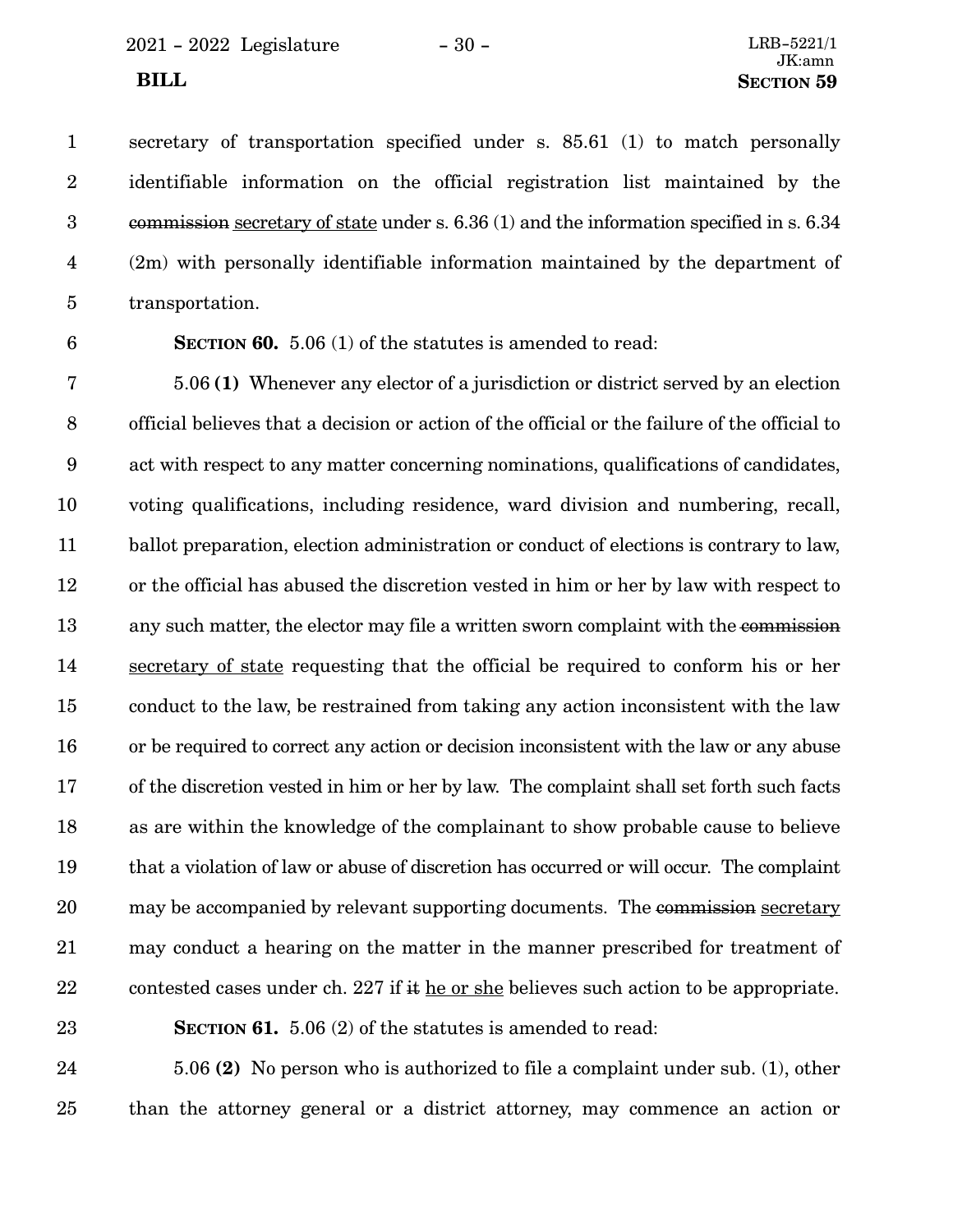$2021 - 2022$  Legislature  $-31 -$ 

proceeding to test the validity of any decision, action, or failure to act on the part of any election official with respect to any matter specified in sub. (1) without first filing a complaint under sub. (1), nor prior to disposition of the complaint by the commission secretary of state. A complaint is deemed disposed of if the commission secretary fails to transmit an acknowledgment of receipt of the complaint within 5 business days from the date of its receipt or if the commission secretary concludes its an investigation without a formal decision. 1 2 3 4 5 6 7

8

**SECTION 62.** 5.06 (4) of the statutes is amended to read:

5.06 **(4)** The commission secretary of state may, on its own motion at his or her discretion, investigate and determine whether any election official, with respect to any matter concerning nominations, qualifications of candidates, voting qualifications, including residence, ward division and numbering, recall, ballot preparation, election administration or conduct of elections, has failed to comply with the law or abused the discretion vested in him or her by law or proposes to do so. 9 10 11 12 13 14 15

16

**SECTION 63.** 5.06 (5) of the statutes is amended to read:

5.06 **(5)** Upon receipt of a complaint under sub. (1), or upon its own motion at his or her discretion, the commission secretary of state may order any election official to immediately transfer to its his or her possession any original documents in the custody of the official which the commission secretary finds to be necessary and relevant to permit review of compliance with the laws concerning nominations, qualifications of candidates, ward division and numbering, recall or ballot preparation or the proper administration of such laws. 17 18 19 20 21 22 23

**SECTION 64.** 5.06 (6) of the statutes is amended to read: 24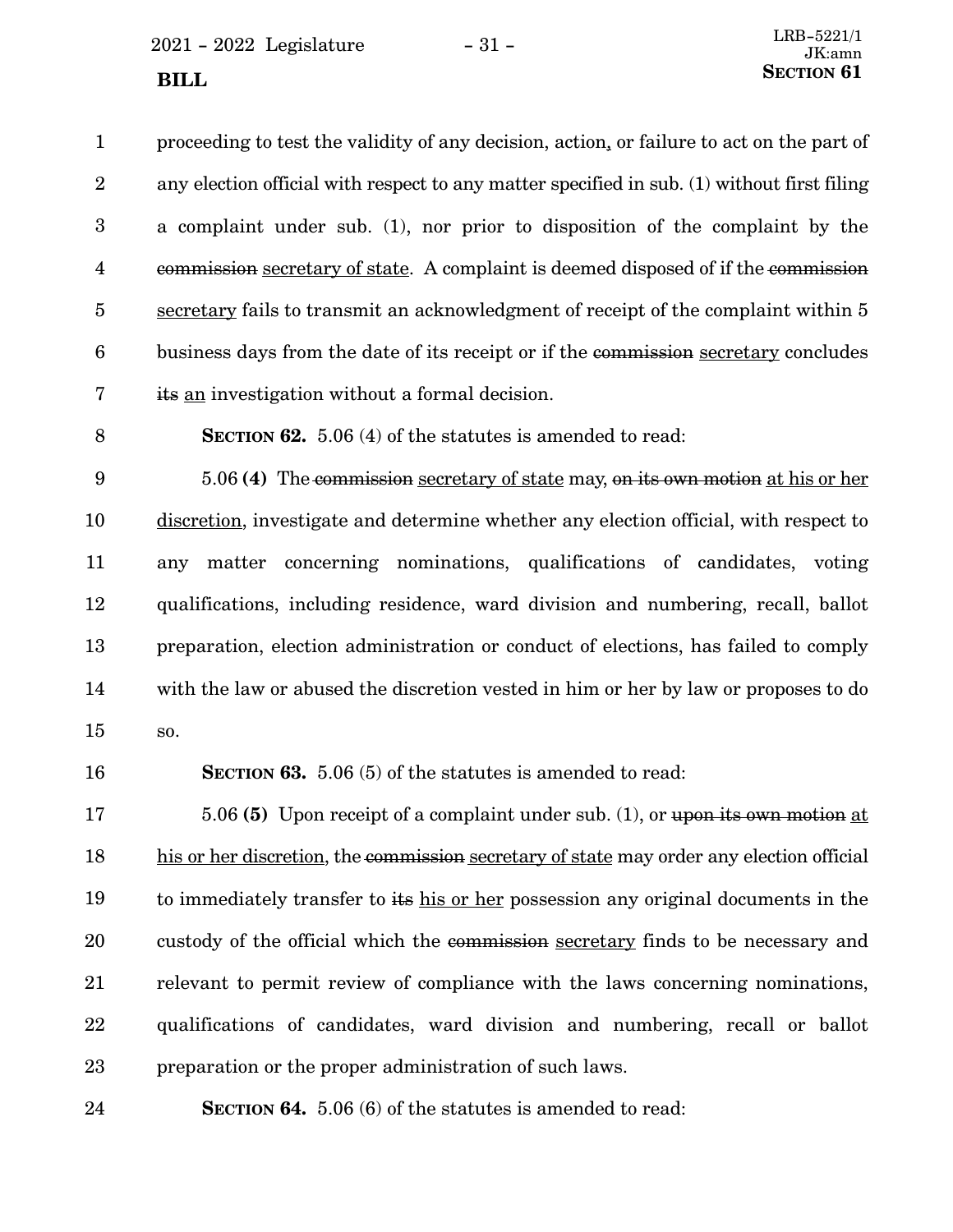| $\mathbf{1}$    | 5.06 (6) The commission secretary of state may, after such investigation as it            |
|-----------------|-------------------------------------------------------------------------------------------|
| $\overline{2}$  | the secretary deems appropriate, summarily decide the matter before it the secretary      |
| 3               | and, by order, require any election official to conform his or her conduct to the law,    |
| $\overline{4}$  | restrain an official from taking any action inconsistent with the law or require an       |
| $\overline{5}$  | official to correct any action or decision inconsistent with the law. The commission      |
| $6\phantom{.}6$ | secretary shall immediately transmit a copy of the order to the official. An order        |
| 7               | issued under this subsection is effective immediately or at such later time as may be     |
| 8               | specified in the order.                                                                   |
| $9\phantom{.0}$ | <b>SECTION 65.</b> 5.06 (7) of the statutes is amended to read:                           |
| 10              | 5.06 (7) The commission secretary of state may withdraw, modify, or correct an            |
| 11              | order issued under sub. (6) within a timely period if $#$ the secretary finds such action |
| 12              | to be appropriate.                                                                        |
| 13              | <b>SECTION 66.</b> 5.06 (8) of the statutes is amended to read:                           |
| 14              | 5.06 (8) Any election official or complainant who is aggrieved by an order issued         |
| 15              | under sub. (6) may appeal the decision of the commission secretary of state to circuit    |
| 16              | court for the county where the official conducts business or the complainant resides      |
| 17              | no later than 30 days after issuance of the order. Pendency of an appeal does not stay    |
| 18              | the effect of an order unless the court so orders.                                        |
| 19              | SECTION 67. 5.06 (9) of the statutes is amended to read:                                  |
| 20              | 5.06 (9) The court may not conduct a de novo proceeding with respect to any               |
| 21              | findings of fact or factual matters upon which the commission secretary of state has      |
| 22              | made a determination, or could have made a determination if the parties had               |
| 23              | properly presented the disputed matters to the commission secretary for its his or her    |
| 24              | consideration. The court shall summarily hear and determine all contested issues          |
| 25              | of law and shall affirm, reverse or modify the determination of the commission            |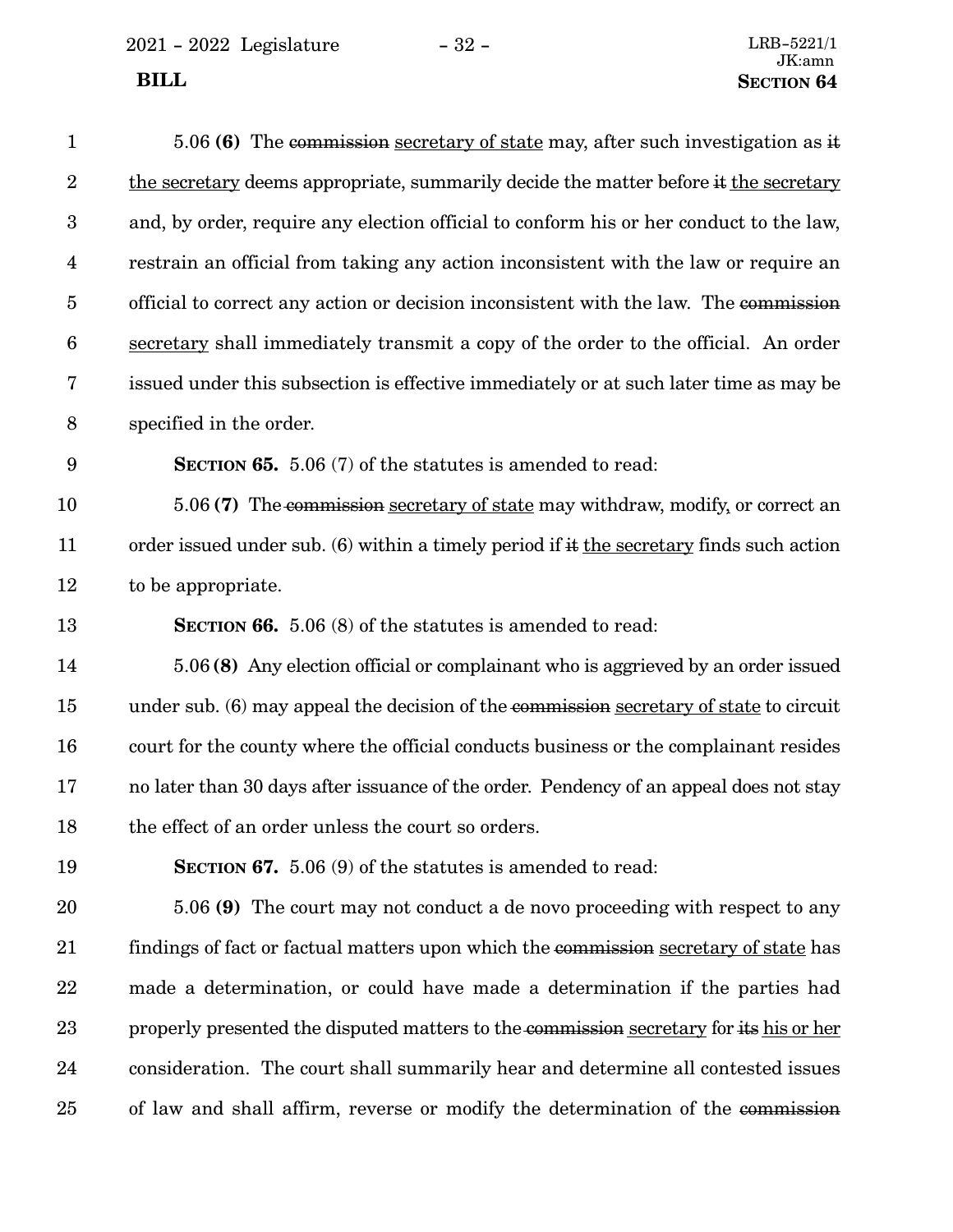$2021 - 2022$  Legislature  $-33$  -**SECTION** 67

| $\mathbf{1}$     | secretary, according due weight to the experience, technical competence, and               |
|------------------|--------------------------------------------------------------------------------------------|
| $\boldsymbol{2}$ | specialized knowledge of the commission secretary, pursuant to the applicable              |
| 3                | standards for review of agency decisions under s. 227.57.                                  |
| $\overline{4}$   | <b>SECTION 68.</b> 5.061 (1) of the statutes is amended to read:                           |
| $\overline{5}$   | 5.061 (1) Whenever any person believes that a violation of Title III of P.L.               |
| $6\phantom{.}6$  | 107-252 has occurred, is occurring, or is proposed to occur with respect to an election    |
| 7                | for national office in this state, that person may file a written, verified complaint with |
| 8                | the commission secretary of state.                                                         |
| $\boldsymbol{9}$ | <b>SECTION 69.</b> 5.061 (2) of the statutes is amended to read:                           |
| 10               | 5.061 (2) If the commission secretary of state receives more than one complaint            |
| 11               | under sub. (1) relating to the same subject matter, the commission secretary may           |
| 12               | consolidate the complaints for purposes of this section.                                   |
| 13               | <b>SECTION 70.</b> 5.061 (3) of the statutes is amended to read:                           |
| 14               | 5.061 (3) A complainant under sub. (1) or any of the complainants in a                     |
| 15               | consolidated complaint under sub. (2) may request a hearing and the matter shall           |
| 16               | then be treated as a contested case under ch. 227, except that the commission              |
| 17               | secretary of state shall make a final determination with respect to the merits of the      |
| 18               | complaint and issue a decision within 89 days of the time that the complaint or the        |
| 19               | earliest of any complaints was filed, unless the complainant, or each of any               |
| 20               | complainants whose complaints are consolidated, consents to a specified longer             |
| 21               | period.                                                                                    |
|                  | <b>SECTION 71.</b> 5.061 (4) of the statutes is amended to read:                           |
| 22               |                                                                                            |
| 23               | 5.061 (4) If the commission secretary of state finds the complaint to be without           |

commission secretary finds that the violation alleged in the complaint has occurred, 25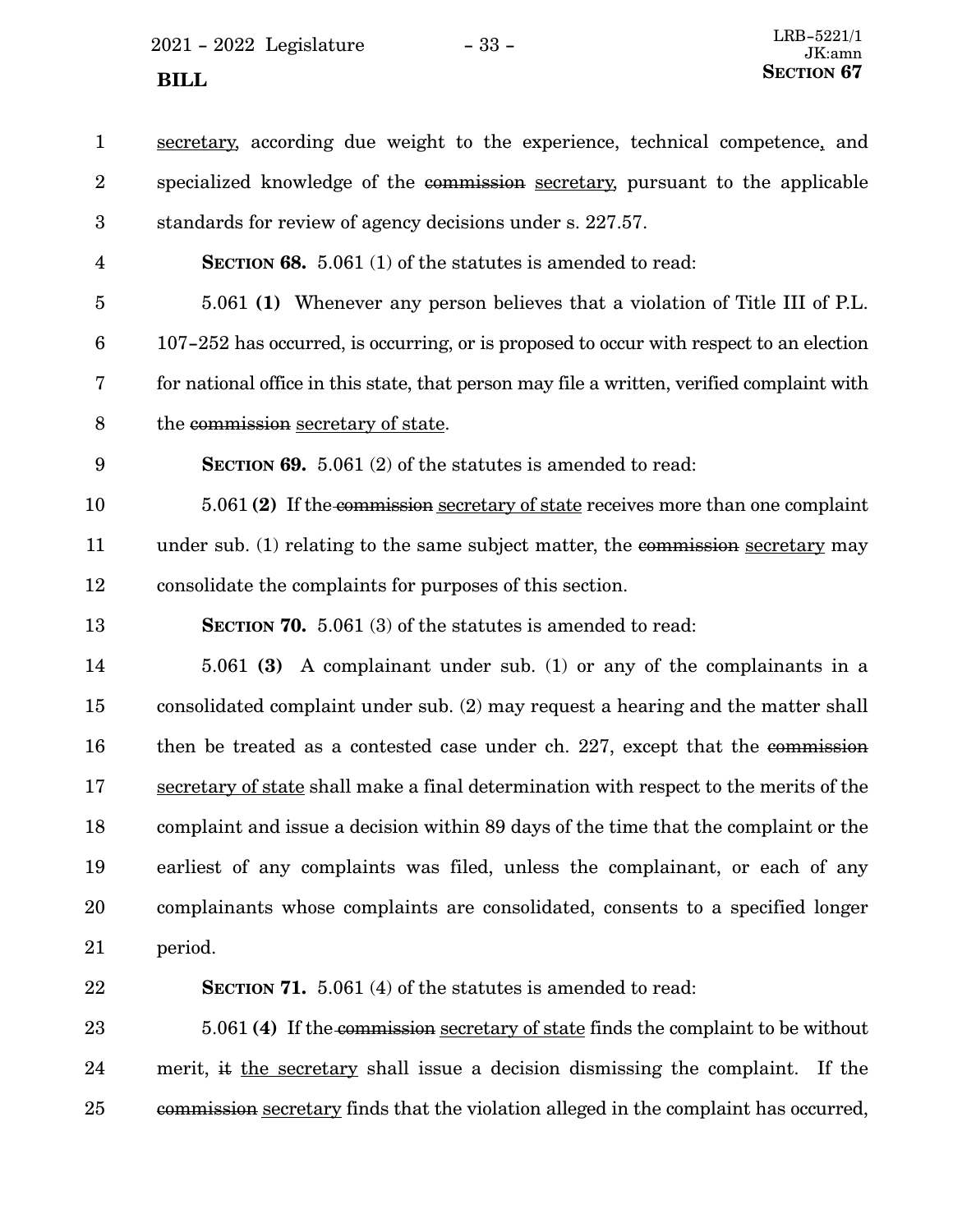2021 - 2022 Legislature - 34 - LRB-5221/1

is occurring, or is proposed to occur, the commission secretary shall order appropriate relief, except that the commission secretary shall not issue any order under this subsection affecting the right of any person to hold an elective office or affecting the canvass of an election on or after the date of that election. 1 2 3 4

**SECTION 72.** 5.25 (4) of the statutes is amended to read: 5

5.25 **(4)** (a) Each polling place shall be accessible to all individuals with disabilities. The commission secretary of state shall ensure that the voting system used at each polling place will permit all individuals with disabilities to vote without the need for assistance and with the same degree of privacy that is accorded to nondisabled electors voting at the same polling place. This paragraph does not apply to any individual who is disqualified from voting under s.  $6.03(1)(a)$ . 6 7 8 9 10 11

(b) In any jurisdiction that is subject to the requirement under 42 USC 1973aa-1a to provide voting materials in any language other than English, the commission secretary of state shall ensure that the voting system used at each polling place in that jurisdiction is in compliance with 42 USC 1973aa-1a. 12 13 14 15

(d) No later than June 30 of each odd-numbered year, the commission office of the secretary of state shall submit a report on impediments to voting faced by elderly and handicapped individuals to the appropriate standing committees of the legislature under s. 13.172 (3). In preparing its report under this paragraph, the commission office shall consult with appropriate advocacy groups representing the elderly and handicapped populations. 16 17 18 19 20 21

22

**SECTION 73.** 5.35 (6) (a) 2m. of the statutes is amended to read:

5.35 **(6)** (a) 2m. General information prescribed by the commission secretary of state on federal laws relating to election fraud and misrepresentation in federal elections. 23 24 25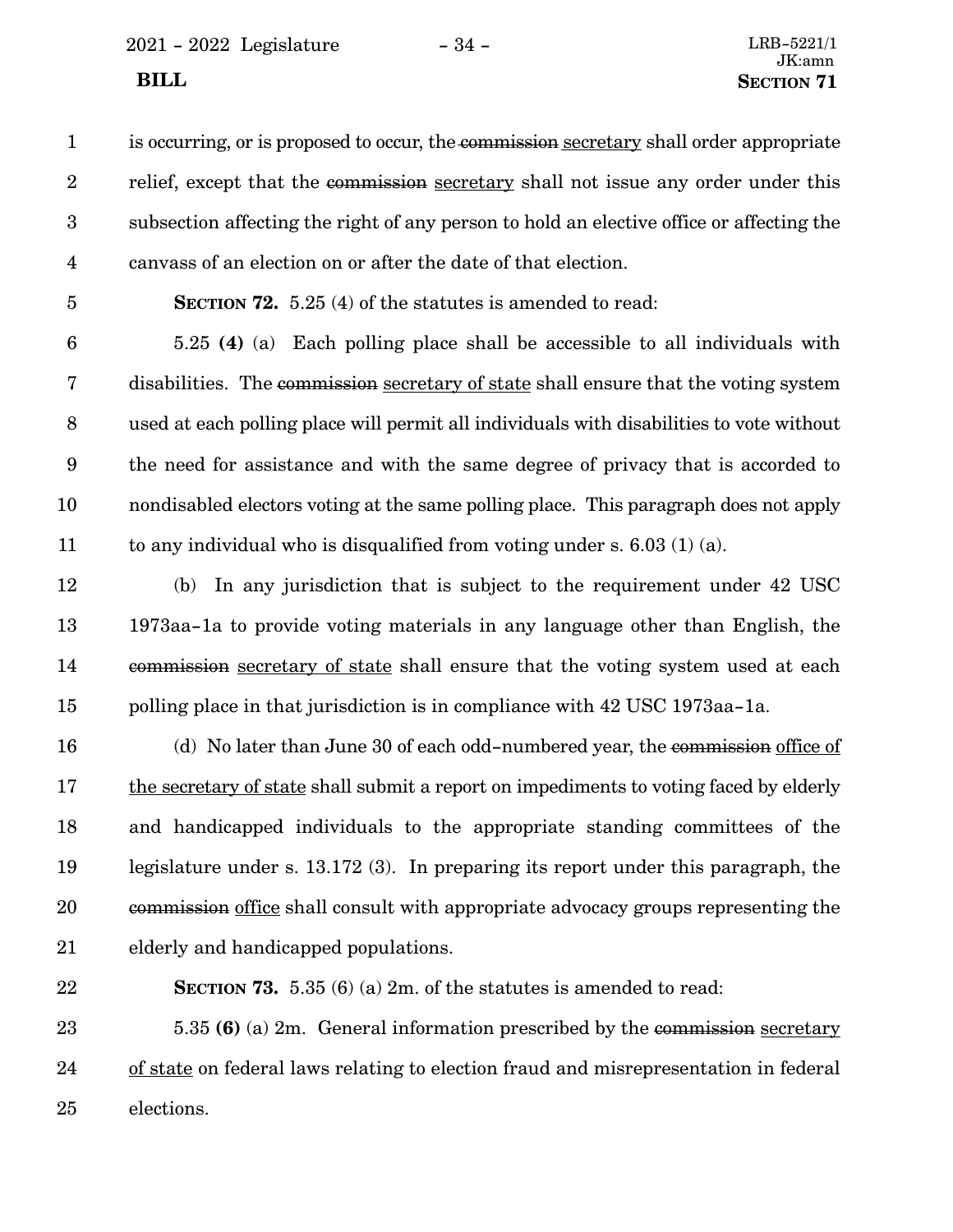2021 - 2022 Legislature - 35 -

| $\mathbf{1}$     | <b>SECTION 74.</b> 5.35 (6) (a) 4a. of the statutes is amended to read:                  |
|------------------|------------------------------------------------------------------------------------------|
| $\overline{2}$   | $5.35(6)$ (a) 4a. Instructions prescribed by the commission secretary of state for       |
| $\boldsymbol{3}$ | electors for whom proof of identification is required under s. $6.79(2)$ or for whom     |
| $\overline{4}$   | proof of residence under s. 6.34 is required under s. 6.55 (2).                          |
| 5                | <b>SECTION 75.</b> 5.35 (6) (a) 4b. of the statutes is amended to read:                  |
| $6\phantom{1}6$  | 5.35 (6) (a) 4b. General information prescribed by the commission secretary of           |
| 7                | state concerning voting rights under applicable state and federal laws, including the    |
| 8                | method of redress for any alleged violations of those rights.                            |
| $\boldsymbol{9}$ | <b>SECTION 76.</b> 5.35 (6) (a) 5. of the statutes is amended to read:                   |
| 10               | 5.35 (6) (a) 5. Any other voting information directed to be posted by the                |
| 11               | commission secretary of state.                                                           |
| 12               | <b>SECTION 77.</b> 5.35 (6) (b) of the statutes is amended to read:                      |
| 13               | 5.35 (6) (b) At each polling place in the state where a consolidated ballot under        |
| 14               | s. 5.655 is used or an electronic voting system is utilized at a partisan primary        |
| 15               | election incorporating a ballot upon which electors may mark votes for candidates        |
| 16               | of more than one recognized political party, the municipal clerk or board of election    |
| 17               | commissioners shall prominently post a sign in the form prescribed by the                |
| 18               | commission secretary of state warning electors in substance that on any ballot with      |
| 19               | votes cast for candidates of more than one recognized political party, no votes cast for |
| 20               | any candidates for partisan office will be counted unless a preference for a party is    |
| 21               | made. If the elector designates a preference, only votes cast for candidates of that     |
| 22               | preference will be counted.                                                              |
| 23               | <b>SECTION 78.</b> 5.40 (5m) of the statutes is amended to read:                         |

5.40 **(5m)** Notwithstanding sub. (1), the governing body of a municipality which uses voting machines or an electronic voting system may petition the 24 25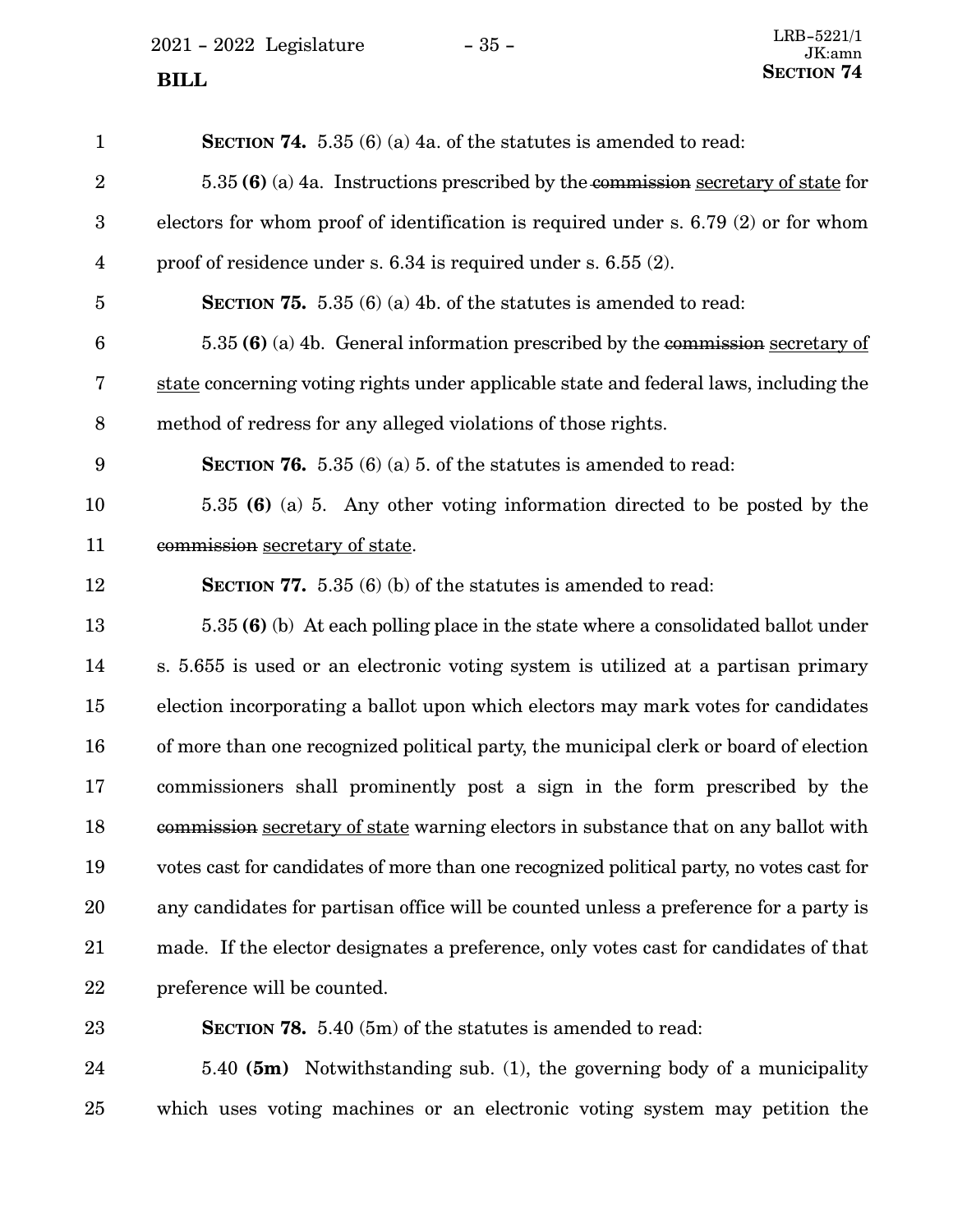| $\mathbf{1}$            | commission secretary of state for permission to use paper ballots and voting booths    |
|-------------------------|----------------------------------------------------------------------------------------|
| $\boldsymbol{2}$        | for a specific election, and the commission secretary may grant such a request.        |
| $\boldsymbol{3}$        | <b>SECTION 79.</b> 5.40 (7) of the statutes is amended to read:                        |
| $\overline{\mathbf{4}}$ | 5.40 (7) Whenever a municipality adopts and purchases voting machines or an            |
| $\overline{5}$          | electronic voting system, or adopts and purchases a different type of voting machine   |
| $6\phantom{.}6$         | or electronic voting system from the type it was previously using, the municipal clerk |
| 7                       | or executive director of the municipal board of election commissioners shall promptly  |
| $\boldsymbol{8}$        | notify the county clerk or executive director of the county board of election          |
| $\boldsymbol{9}$        | commissioners and the administrator of the elections commission secretary of state     |
| 10                      | in writing.                                                                            |
| 11                      | SECTION 80. 5.51 (6) of the statutes is amended to read:                               |
| 12                      | 5.51 (6) All candidates' names for the same office shall be placed, projected or       |
| 13                      | composed on the ballot in the same size, style and color of type. The style and size   |
| 14                      | of type shall conform substantially to the official ballot forms prescribed by the     |
| 15                      | commission secretary of state under s. 7.08 $(1)$ (a).                                 |
| 16                      | <b>SECTION 81.</b> 5.51 (8) of the statutes is amended to read:                        |
| 17                      | 5.51 (8) Unless otherwise specifically provided, the form of all ballots shall         |
| 18                      | conform to the ballot forms prescribed by the commission secretary of state under s.   |
| 19                      | $7.08(1)(a)$ .                                                                         |
| 20                      | <b>SECTION 82.</b> 5.58 (1b) (bm) of the statutes is amended to read:                  |
| 21                      | 5.58 (1b) (bm) For all cities the official spring primary ballot shall be arranged     |
| 22                      | by the municipal clerk, using the same method as that used by the commission           |
| 23                      | secretary of state under s. $5.60$ (1) (b).                                            |
| 24                      | <b>SECTION 83.</b> 5.58 (1b) (cm) of the statutes is amended to read:                  |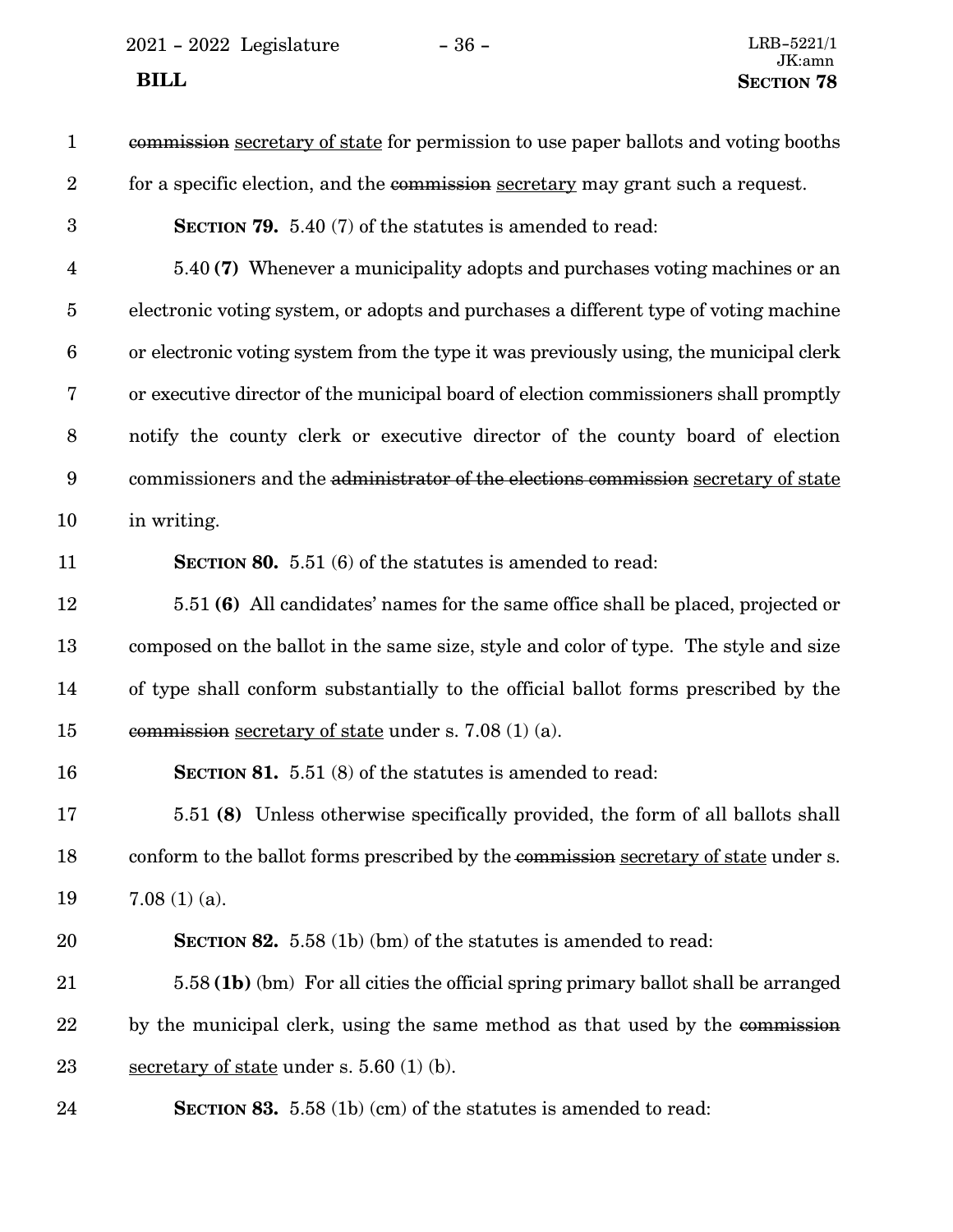5.58 **(1b)** (cm) Towns and villages holding a primary under s. 8.05 shall arrange the ballot in accordance with the form prescribed by the commission secretary of state under s. 7.08 (1) (a), which shall be the same form as provided in s. 5.60 (5) and (6), insofar as possible. 1 2 3 4

5

**SECTION 84.** 5.58 (2) of the statutes is amended to read:

5.58 **(2)** STATE SUPERINTENDENT OF PUBLIC INSTRUCTION; JUDICIARY; COUNTY EXECUTIVE; COUNTY COMPTROLLER; AND COUNTY SUPERVISORS. There shall be one separate ballot for state superintendent, judicial officers, county executive under s. 59.17, and county supervisor, except as authorized in s. 5.655. In counties having a population of 750,000 or more, the ballot shall also include the office of comptroller and those offices under s. 8.11 (2) (b) and (2m). The arrangement of names of candidates for state superintendent, justice, court of appeals judge, and circuit court judge shall be determined by the commission secretary of state in the manner specified in s. 5.60 (1) (b). Arrangement of the names of candidates for county executive, county comptroller, and county supervisor shall be determined by the county clerk or by the executive director of the county board of election commissioners in the manner specified in s. 5.60 (1) (b). 6 7 8 9 10 11 12 13 14 15 16 17

18

**SECTION 85.** 5.58 (2m) of the statutes is amended to read:

5.58 **(2m)** METROPOLITAN SEWERAGE COMMISSION. Except as authorized in s. 5.655, there shall be a separate ballot for members of the metropolitan sewerage commission if commissioners are elected under s. 200.09 (11) (am), with candidates for different seats listed in separate columns or rows if more than one seat is contested at any election. Arrangement of the names on the ballot shall be determined by the elections commission secretary of state. 19 20 21 22 23 24

**SECTION 86.** 5.60 (1) (b) of the statutes is amended to read: 25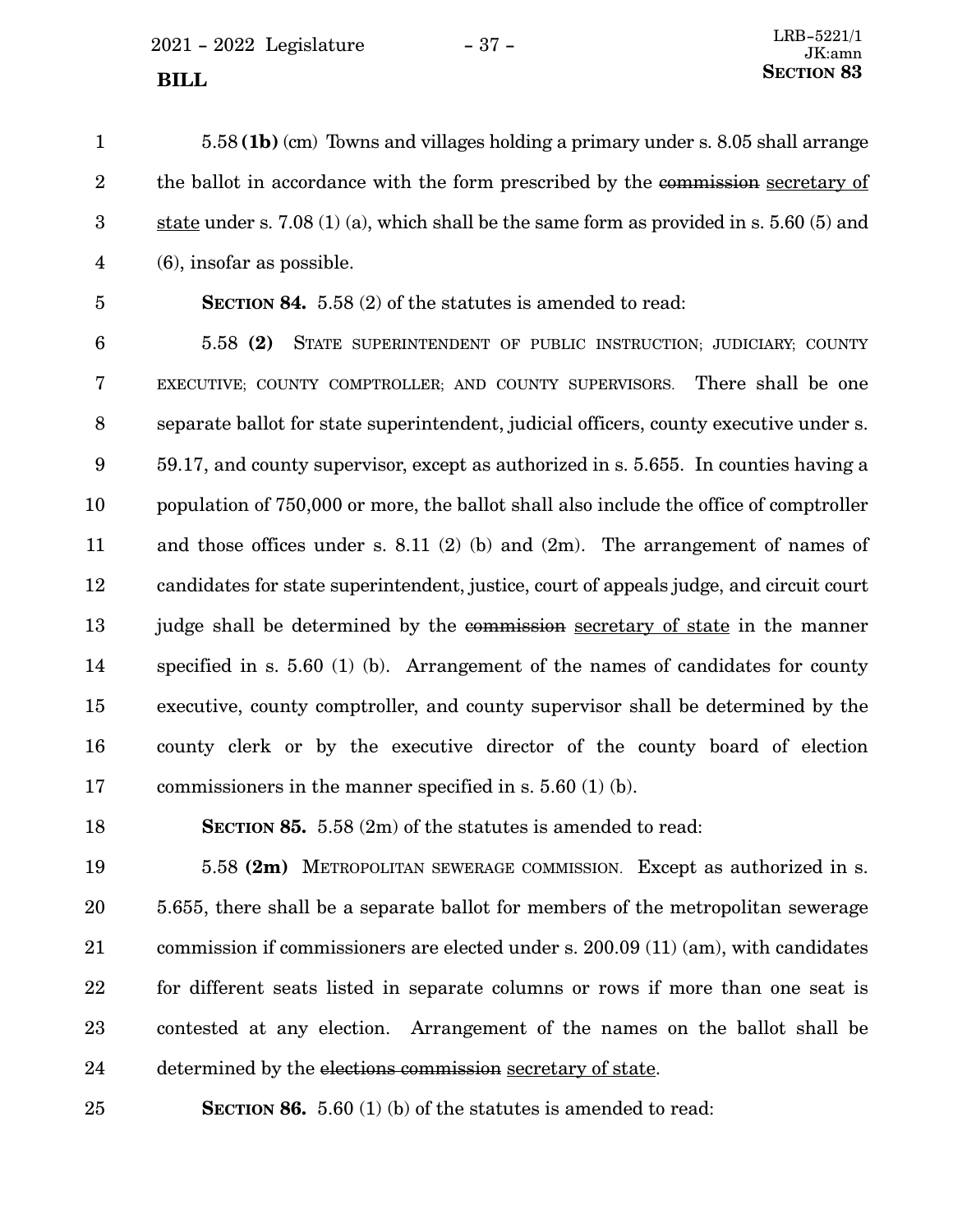| $\mathbf{1}$            | 5.60 (1) (b) The elections commission secretary of state shall certify the              |
|-------------------------|-----------------------------------------------------------------------------------------|
| $\boldsymbol{2}$        | candidates' names and designate the official ballot arrangement for candidates for      |
| $\boldsymbol{3}$        | state superintendent, justice, court of appeals judge, and for circuit judge and for    |
| $\overline{\mathbf{4}}$ | metropolitan sewerage commission commissioners elected under s. 200.09 (11) (am).       |
| $\bf 5$                 | The arrangement of names of all candidates on the ballot whose nomination papers        |
| $\boldsymbol{6}$        | are filed with the elections commission secretary of state shall be determined by the   |
| $\bf 7$                 | elections commission secretary by the drawing of lots not later than the 2nd Tuesday    |
| $\,8\,$                 | in January, or the next day if the first Tuesday is a holiday. Whenever a primary is    |
| $\boldsymbol{9}$        | held for an office, a 2nd drawing of all candidates for that office shall be held by or |
| 10                      | under the supervision of the elections commission secretary of state not later than     |
| 11                      | the 3rd day following the completion of the primary canvass to determine the            |
| 12                      | arrangement of candidates on the election ballot.                                       |
| 13                      | <b>SECTION 87.</b> 5.60 (3) (ag) of the statutes is amended to read:                    |
| 14                      | 5.60 (3) (ag) Except as authorized in s. 5.655, there shall be a separate ballot        |
| 15                      | giving the names of all candidates for city offices, printed in the same form as        |
| 16                      | prescribed by the commission secretary of state under s. 7.08 $(1)$ (a). City election  |
| 17                      | ballots may vary in form to conform to the law under which an election is held.         |
| 18                      | <b>SECTION 88.</b> 5.60 (5) (ar) of the statutes is amended to read:                    |
| 19                      | 5.60 (5) (ar) The offices to be filled shall be arranged on the official ballot in the  |
| 20                      | order they are named in the statutes creating them. The names of the candidates         |
| 21                      | shall be arranged by using the same method as that used by the commission               |
| 22                      | secretary of state under sub. (1) (b). Sufficient space shall be left under each office |
| 23                      | for write-in candidates.                                                                |

**SECTION 89.** 5.60 (6) (a) of the statutes is amended to read: 24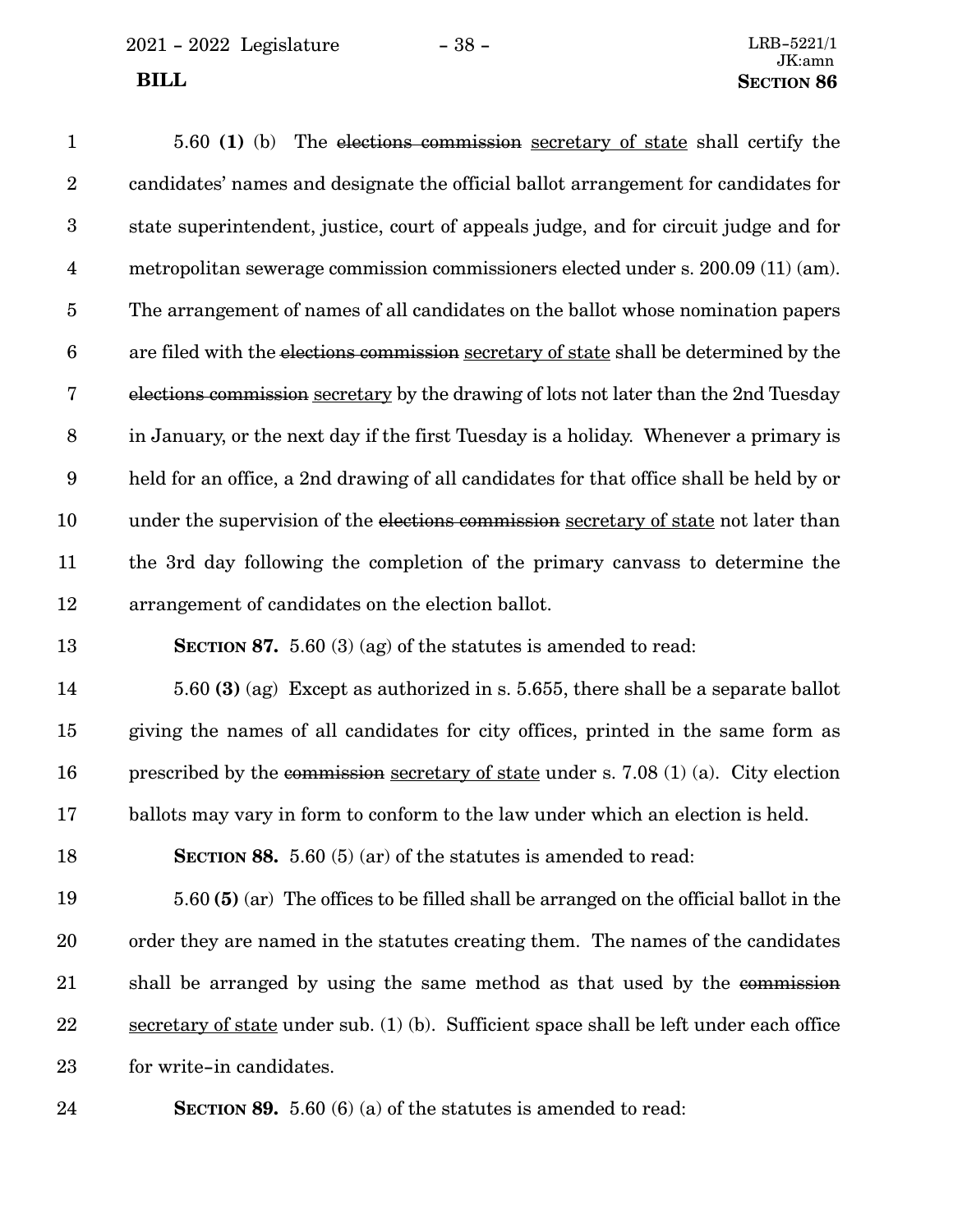$2021 - 2022$  Legislature  $- 39 - 2021 - 2022$ **SECTION** 89

5.60 **(6)** (a) Except as authorized in s. 5.655, there shall be a separate ballot giving the names of all candidates for elective town offices in the form prescribed by the commission secretary of state under s. 7.08 (1) (a). There shall be 2 ballot forms. One ballot form shall be used for the election of supervisors to numbered seats and one ballot form shall be used for the election of supervisors to unnumbered seats. On the ballot used for the election of supervisors to unnumbered seats, all supervisor candidates shall be listed together and the voting instructions shall state "Vote for not more than.... [insert number of supervisors to be elected] candidates". All towns shall elect their supervisors to unnumbered seats unless the annual town meeting adopts a plan to elect supervisors to numbered seats. The names of candidates for town office shall be arranged by using the same method as that used by the commission secretary of state under sub. (1) (b). A space shall be provided under each office on the ballot for a write-in candidate. 1 2 3 4 5 6 7 8 9 10 11 12 13

14

**SECTION 90.** 5.60 (8) (am) of the statutes is amended to read:

5.60 **(8)** (am) Except as authorized in s. 5.655, there shall be a separate ballot for each recognized political party filing a certification under s. 8.12 (1), listing the names of all potential candidates of that party determined under s. 8.12 and affording, in addition, an opportunity to the voter to nominate another potential candidate by write-in vote or to vote for an uninstructed delegation to the party convention. The order of presidential candidates on the ballot shall be determined by lot by or under the supervision of the commission secretary of state. Each voter shall be given the ballots of all the parties participating in the presidential preference vote, but may vote on one ballot only. 15 16 17 18 19 20 21 22 23

**SECTION 91.** 5.62 (1) (a) of the statutes is amended to read: 24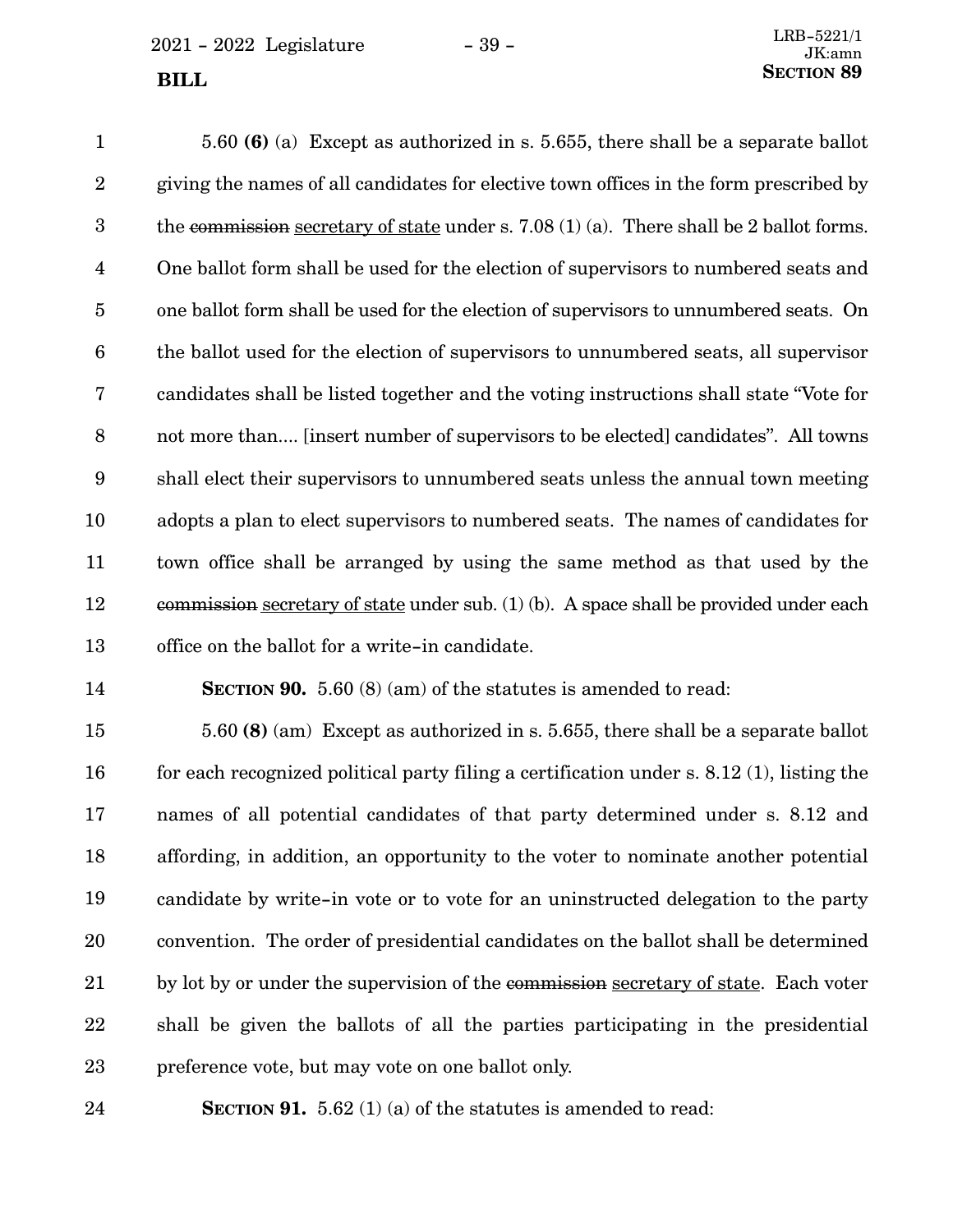5.62 **(1)** (a) At the partisan primary, the following ballot shall be provided for the nomination of candidates of recognized political parties for national, state, and county offices and independent candidates for state office in each ward, in the same form as prescribed by the commission secretary of state under s. 7.08 (1) (a), except as authorized in s. 5.655. The ballots shall be made up of the several party tickets with each party entitled to participate in the primary under par. (b) or sub. (2) having its own ballot, except as authorized in s. 5.655. The ballots shall be secured together at the bottom. The party ballot of the party receiving the most votes for president or governor at the last general election shall be on top with the other parties arranged in descending order based on their vote for president or governor at the last general election. The ballots of parties qualifying under sub. (2) shall be placed after the parties qualifying under par. (b), in the same order in which the parties filed petitions with the commission secretary of state. Any ballot required under par. (b) 2. shall be placed next in order. At polling places where voting machines are used, each party shall be represented in one or more separate columns or rows on the ballot. At polling places where an electronic voting system is used other than an electronic voting machine, each party may be represented in separate columns or rows on the ballot. **SECTION 92.** 5.62 (1) (b) 1. of the statutes is amended to read: 1 2 3 4 5 6 7 8 9 10 11 12 13 14 15 16 17 18

5.62 **(1)** (b) 1. Except as provided in subd. 2. and s. 5.64 (1) (e) 2., every recognized political party listed on the official ballot at the last gubernatorial election whose candidate for any statewide office received at least 1 percent of the total votes cast for that office and, if the last general election was also a presidential election, every recognized political party listed on the ballot at that election whose candidate for president received at least 1 percent of the total vote cast for that office shall have a separate primary ballot or one or more separate columns or rows on the primary 19 20 21 22 23 24 25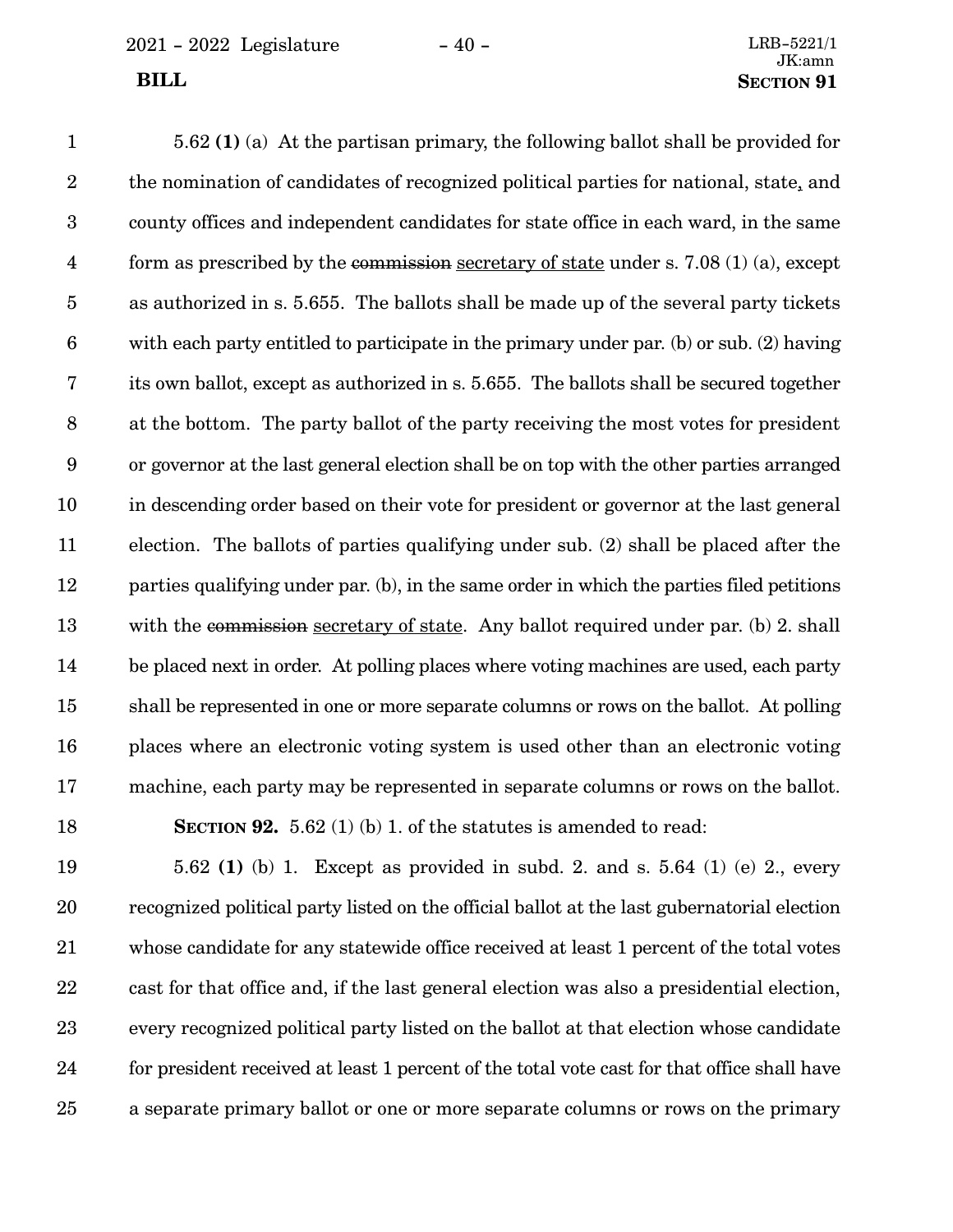$2021 - 2022$  Legislature  $-41 -$ 

ballot as prescribed in par. (a) and a separate column on the general election ballot in every ward and election district. An organization which was listed as "independent" at the last general election and whose candidate meets the same qualification shall receive the same ballot status upon petition of the chairperson and secretary of the organization to the commission secretary of state requesting such status and specifying their party name, which may not duplicate the name of an existing party. A petition under this subdivision may be filed no later than 5 p.m. on April 1 in the year of each general election. 1 2 3 4 5 6 7 8

9

**SECTION 93.** 5.62 (2) (a) of the statutes is amended to read:

5.62 **(2)** (a) Except as provided in par. (b) and s. 5.64 (1) (e) 2., any political organization may be represented on a separate primary ballot or in one or more separate columns or rows on the primary ballot as prescribed in sub. (1) (a) and in a separate column on the general election ballot in every ward and election district. To qualify for a separate ballot under this paragraph, the political organization shall, not later than 5 p.m. on April 1 in the year of the partisan primary, file with the commission secretary of state a petition requesting separate ballot status. The petition shall be signed by at least 10,000 electors, including at least 1,000 electors residing in each of at least 3 separate congressional districts. The petition shall conform to the requirements of s. 8.40. No signature obtained before January 1 in the year of filing is valid. When the candidates of a political organization filing a valid petition fulfill the requirements prescribed by law, they shall appear on a separate ballot or one or more separate columns or rows on the ballot for the period ending with the following general election. 10 11 12 13 14 15 16 17 18 19 20 21 22 23

**SECTION 94.** 5.62 (3) of the statutes is amended to read: 24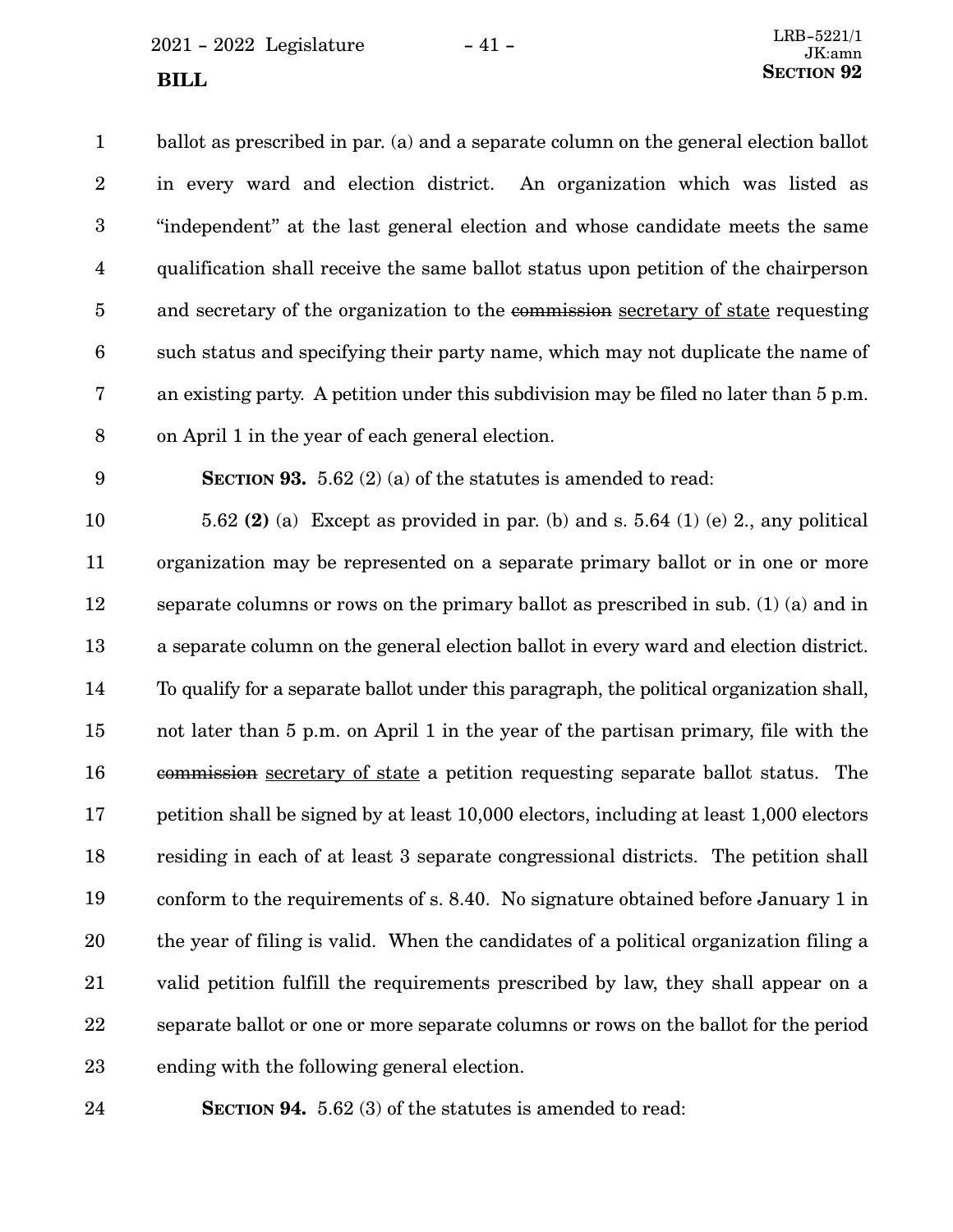| $\mathbf{1}$     | 5.62 (3) The commission secretary of state shall designate the official primary         |
|------------------|-----------------------------------------------------------------------------------------|
| $\overline{2}$   | ballot arrangement for statewide offices and district attorney within each              |
| 3                | prosecutorial district by using the same procedure as provided in s. $5.60(1)(b)$ . On  |
| $\overline{4}$   | each ballot and on each separate column or row on the ballot, the candidates for office |
| $\overline{5}$   | shall be listed together with the offices which they seek in the following order        |
| $\boldsymbol{6}$ | whenever these offices appear on the partisan primary ballot: governor, lieutenant      |
| $\bf 7$          | governor, attorney general, secretary of state, state treasurer, U.S. senator, U.S.     |
| $8\,$            | representative in congress, state senator, representative to the assembly, district     |
| $9\phantom{.0}$  | attorney, and the county offices.                                                       |
| 10               | <b>SECTION 95.</b> 5.62 (4) (ar) of the statutes is amended to read:                    |
| 11               | 5.62 (4) (ar) Within a county the county clerk shall arrange the names of all           |
| 12               | candidates filing nomination papers with the clerk's office using the same method as    |
| 13               | that used by the commission <u>secretary of state</u> under s. 5.60 (1) (b).            |
| 14               | <b>SECTION 96.</b> 5.62 (4) (b) of the statutes is amended to read:                     |
| 15               | 5.62 (4) (b) The county board of election commissioners in counties having a            |
| 16               | population of more than 750,000 shall prepare the official primary ballot. The          |
| 17               | commissioners shall arrange the names of all candidates for each office whose           |
| 18               | nomination papers are filed at the county level, using the same method as that used     |
| 19               | by the elections commission secretary of state under s. 5.60 $(1)$ (b).                 |
| 20               | <b>SECTION 97.</b> 5.64 (1) (ag) of the statutes is amended to read:                    |
| 21               | $5.64$ (1) (ag) Except as authorized in s. 5.655, there shall be a separate ballot      |
| 22               | giving the names of all candidates for president and vice president and for statewide,  |
| 23               | congressional, legislative, and county offices in the same form as prescribed by the    |
| 24               | commission secretary of state under s. 7.08 $(1)$ (a).                                  |

**SECTION 98.** 5.64 (1) (b) of the statutes is amended to read: 25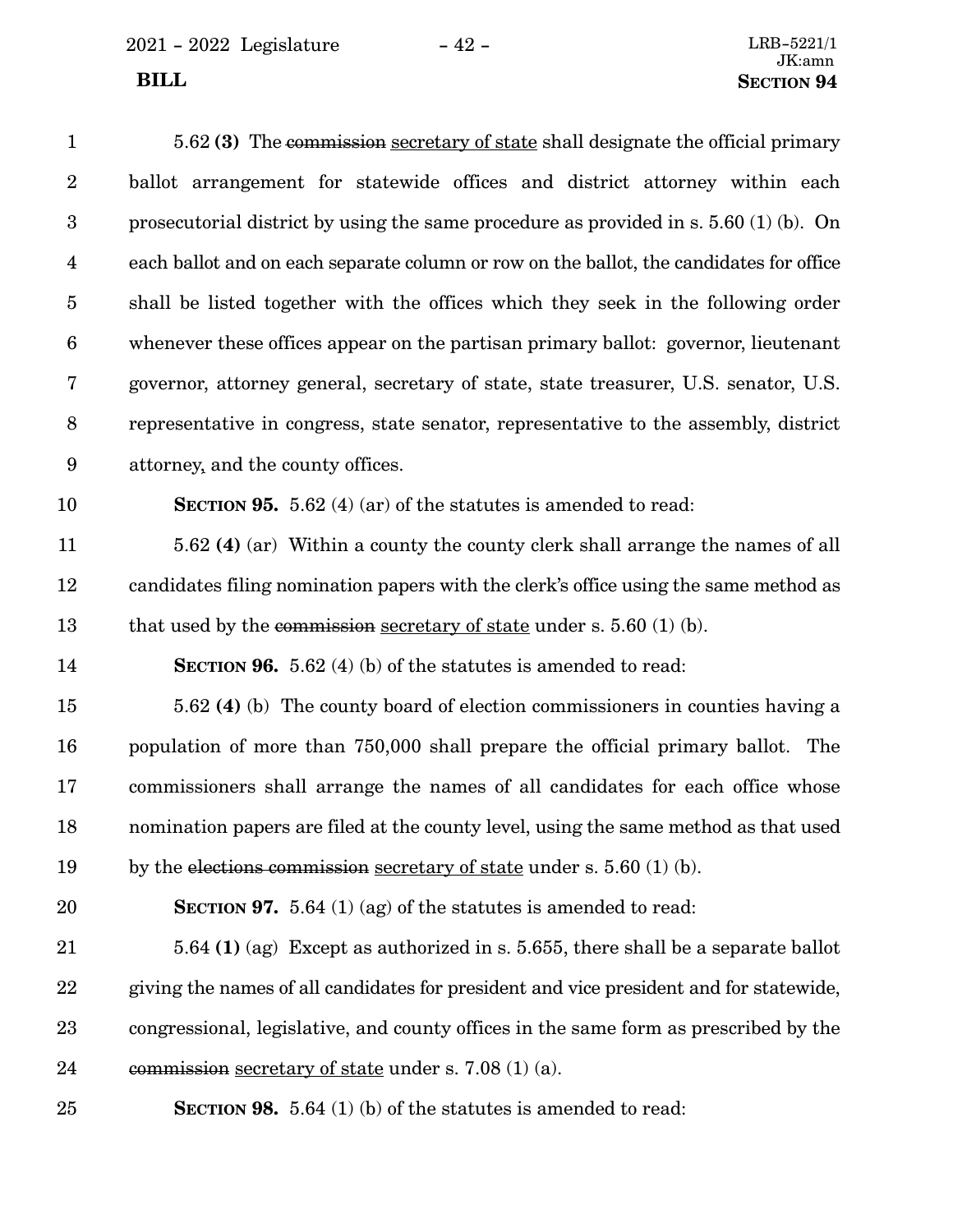$2021 - 2022$  Legislature  $-43 -$ 

5.64 **(1)** (b) The names of the candidates for the offices of president and vice president that are certified under s. 8.16 (7) or that are contained in nomination papers filed under s. 8.20 shall appear on the ballot in the form prescribed in s. 7.08 (2) (a). The names of the candidates on the regular party tickets nominated at the primary or replacements appointed under s. 8.35 (2) shall appear in a separate column under the party designation. The columns shall be arranged from left to right according to rank, based on the number of votes received by each party's candidate for president or governor at the last general election beginning with the party that received the most votes. To the right of the columns for parties qualifying under s. 5.62 (1) (b) shall be placed the columns for parties qualifying under s. 5.62 (2) in the same order in which the parties filed petitions with the commission secretary of state. Any column required under par. (e) 2. shall be placed next in order. To the right of the party columns shall be a column for the names of independent candidates for each office, or more than one column if the first column does not provide sufficient space for the names of all such candidates. 1 2 3 4 5 6 7 8 9 10 11 12 13 14 15

16

**SECTION 99.** 5.64 (1) (es) of the statutes is amended to read:

5.64 **(1)** (es) The party candidates shall be arranged consecutively from top to bottom based on the number of votes received by their party's candidate for governor at the last election beginning with the party that received the most votes. The independent president-vice president candidates shall be listed together in an order drawn by lot by or under supervision of the commission secretary of state, following under the party candidates. Along with the names of the independent candidates shall appear the party or principle of the candidates, if any, in 5 words or less, as shown on their nomination papers. Following under the independent candidates, a 17 18 19 20 21 22 23 24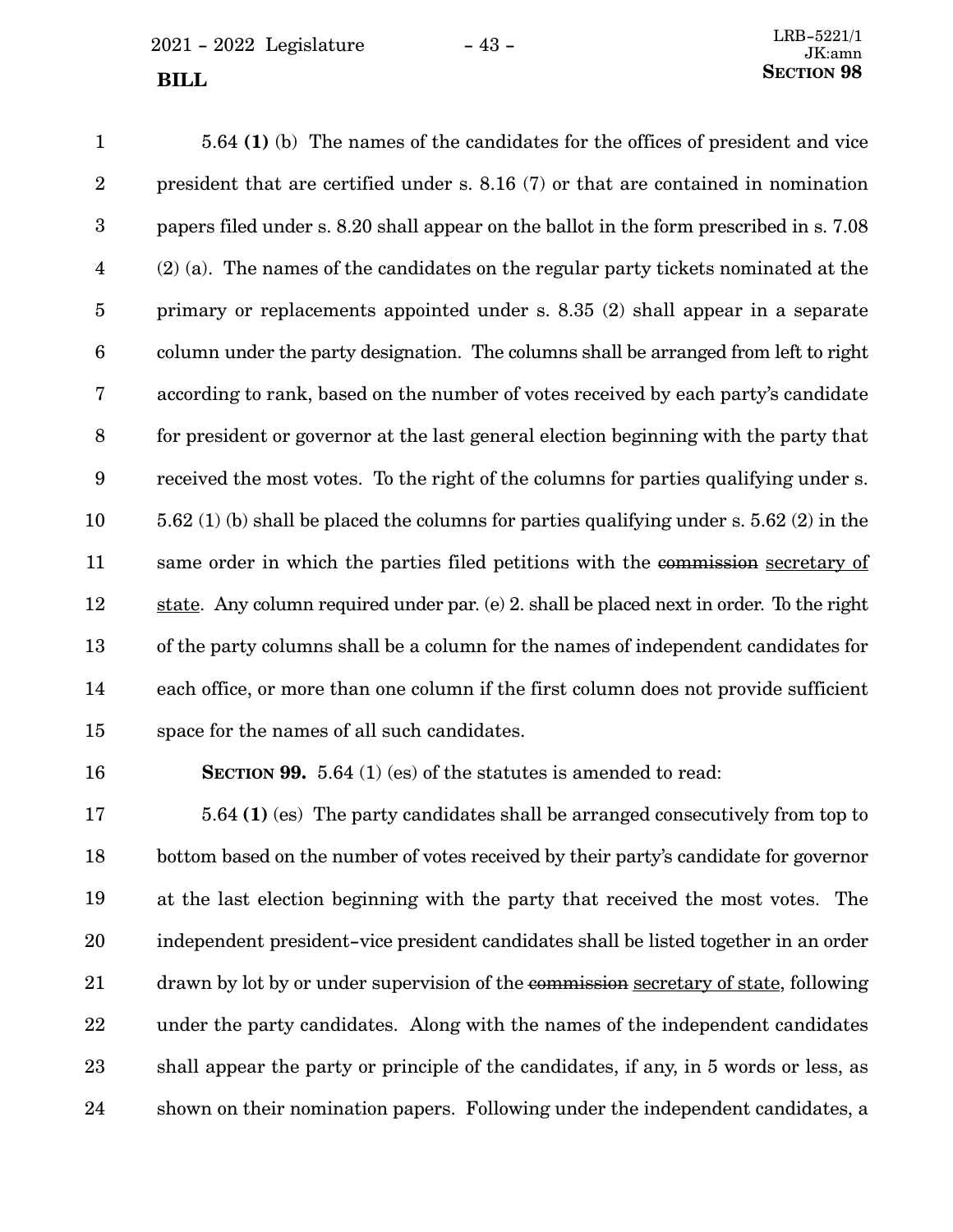space shall be left for writing in the names of a candidate for president and vice president. 1 2

**SECTION 100.** 5.64 (2) of the statutes is amended to read: 3

5.64 **(2)** REFERENDUM BALLOT. (am) There shall be a separate ballot when any proposed constitutional amendment or any other measure or question is submitted to a vote of the people, except as authorized in s. 5.655. The ballot shall give a concise statement of each question in accordance with the act or resolution directing submission in the same form as prescribed by the commission secretary of state under s. 7.08 (1) (a). The question may not be worded in such a manner as to require a negative vote to approve a proposition or an affirmative vote to disapprove a proposition. Unless otherwise expressly provided, this ballot form shall be used at all elections when questions are submitted to a vote of the people. 4 5 6 7 8 9 10 11 12

(c) The official referendum ballot prescribed under this subsection shall be utilized at every election, except that the format shall be altered to the extent provided or required by other laws establishing or authorizing referenda to be conducted. Except as authorized in s. 5.655, all referenda shall appear on a separate ballot, but more than one referendum question may appear on the same referendum ballot whenever the questions are numbered and all electors voting the ballot are entitled to vote upon all questions appearing thereon. When more than one state referendum is placed on the same ballot, the commission secretary of state shall number the questions in chronological sequence. If the legislature submits questions on different dates, the commission secretary of state shall number the questions sequentially based on the date on which the questions are submitted by the legislature. Except as authorized in s. 5.655, state and county referenda shall appear on a separate ballot from municipal or special district referenda. The form of all 13 14 15 16 17 18 19 20 21 22 23 24 25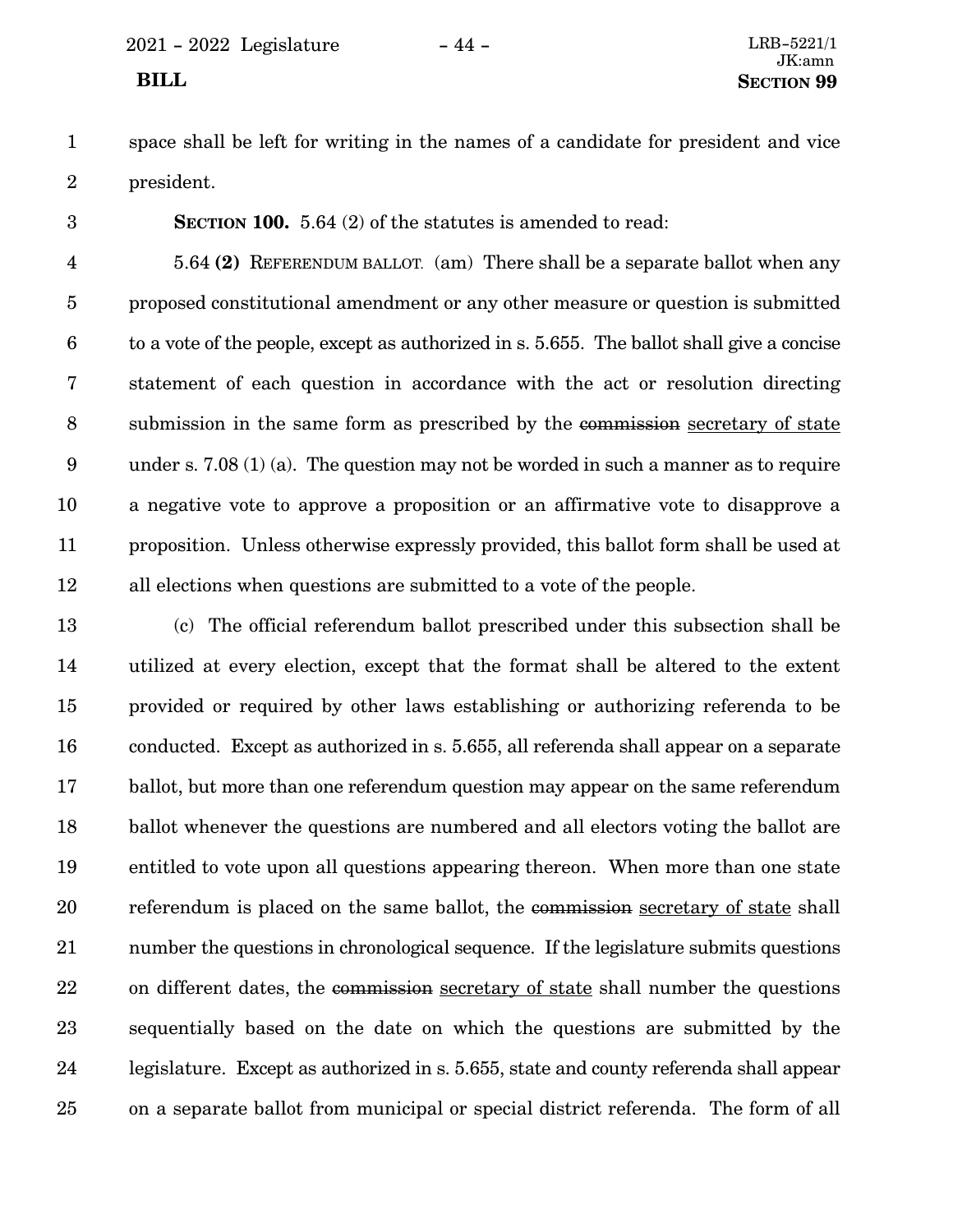$2021 - 2022$  Legislature  $-45 -$ <br>IK:amp

| $\mathbf{1}$     | referendum ballots shall be substantially the same as that prescribed by the               |
|------------------|--------------------------------------------------------------------------------------------|
| $\sqrt{2}$       | commission secretary of state under s. 7.08 $(1)$ (a).                                     |
| 3                | <b>SECTION 101.</b> 5.655 (3) of the statutes is amended to read:                          |
| $\overline{4}$   | The commission secretary of state shall prescribe notices and<br>5.655(3)                  |
| $\overline{5}$   | instructions to be given to electors who use a ballot that is authorized under sub. (2)    |
| $\boldsymbol{6}$ | in lieu of any notices and instructions that are applicable only to municipalities         |
| $\bf 7$          | employing separate paper ballots.                                                          |
| $\, 8$           | <b>SECTION 102.</b> 5.72 of the statutes is amended to read:                               |
| $\boldsymbol{9}$ | <b>5.72 Correcting ballot errors.</b> (1) As soon as possible after ballots are            |
| 10               | delivered to the county clerk or to the municipal clerk if the municipality is preparing   |
| 11               | ballots under s. 7.15 (2), but not later than 3 weeks before any election relating to a    |
| 12               | state or national office or statewide referendum, the county or municipal clerk            |
| 13               | preparing the ballots shall submit one copy of each ballot to the commission secretary     |
| 14               | of state for review of possible errors. If the contractor preparing the ballots supplies   |
| 15               | proofs in advance of ballot preparation, the clerk shall submit one copy of the proofs     |
| 16               | in lieu of actual ballots. If a voting machine ballot or other ballot combining local      |
| 17               | candidates or referenda with state or national candidates or referenda is used, the        |
| 18               | entire ballot shall be submitted, but if ballots intended for distribution to electors are |
| 19               | used, only those ballots relating to state or national offices and statewide referenda     |
| 20               | need be submitted. This subsection does not require delay of ballot distribution or        |
| 21               | mailing of absentee ballots.                                                               |
| 22               | (2) The commission secretary of state shall review ballots and proof copies                |

**(2)** The commission secretary of state shall review ballots and proof copies submitted under sub. (1) and shall notify the county and municipal clerk of any error as soon as possible but in no event later than 7 days after submission. The clerk is 22 23 24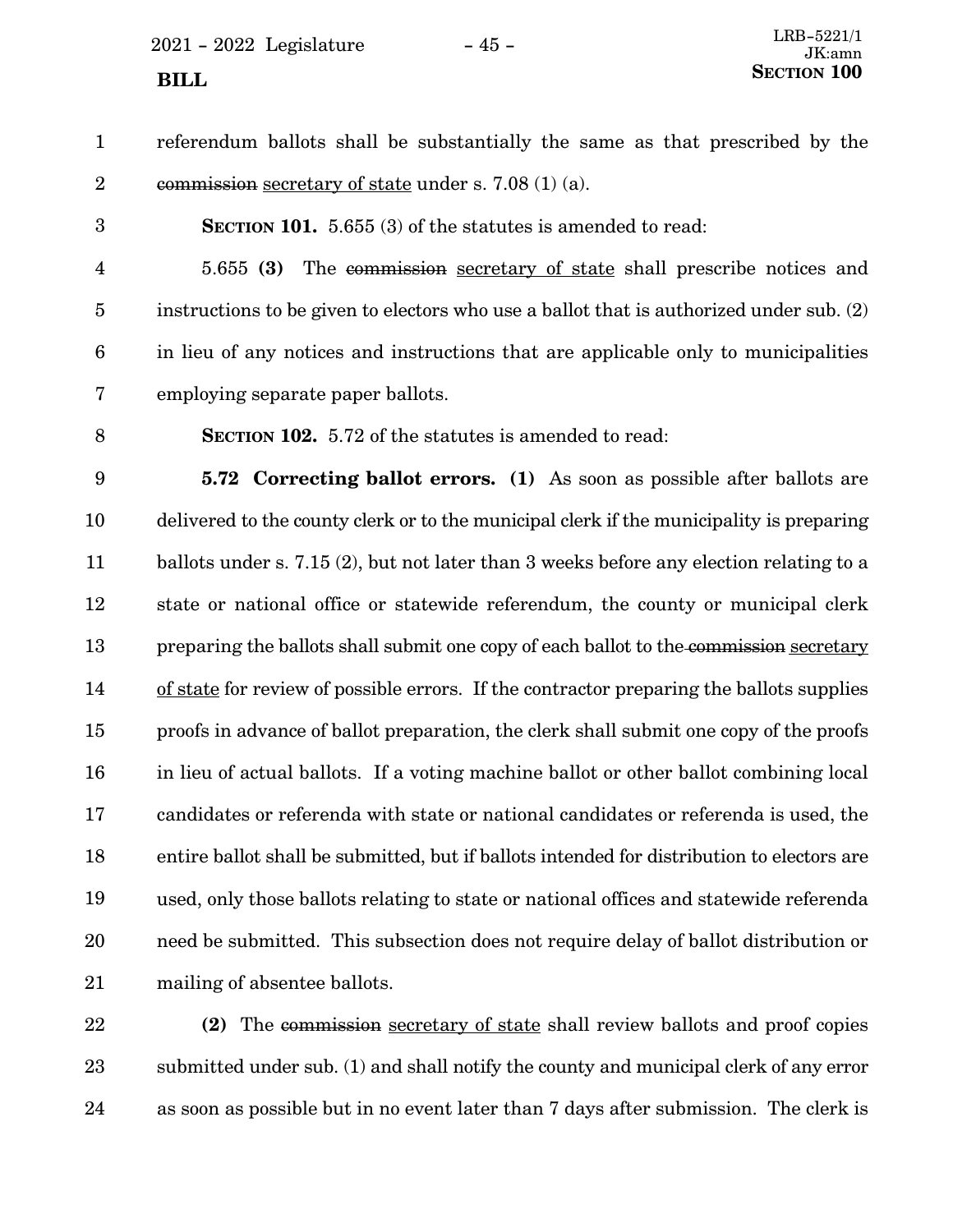2021 - 2022 Legislature - 46 - LRB-5221/1

1

2

not required to correct a ballot error upon receipt of notice of the error, unless ordered to do so under sub. (3) or s. 5.06 (6).

**(3)** Whenever an affidavit is filed by the commission secretary of state or any elector alleging an error or omission in the preparation of a ballot, the circuit court for the county where the ballot is proposed to be used or its presiding judge, by order, may summarily require a county or municipal clerk to correct the error, or show cause why it should not be corrected and, by order, after the hearing, have the correction made. 3 4 5 6 7 8

9

**SECTION 103.** 5.83 of the statutes is amended to read:

**5.83 Preparation for use of voting devices; comparison of ballots.** Where voting devices are used at a polling place, the municipal clerk shall cause the voting devices to be put in order, set, adjusted, and made ready for voting when delivered to the polling place. Before the opening of the polls the inspectors shall compare the ballots used in the voting devices with the sample ballots furnished and see that the names, numbers, and letters thereon agree and shall certify thereto on forms provided by the commission secretary of state. 10 11 12 13 14 15 16

**SECTION 104.** 5.87 (2) of the statutes is amended to read: 17

5.87 **(2)** The commission shall, by rule, secretary of state shall prescribe uniform standards for determining the validity of votes cast or attempted to be cast with each electronic voting system approved for use in this state under s. 5.91. The rules standards shall apply only to situations that may arise in which the validity of a vote or attempted vote cast by an elector utilizing a particular system cannot be determined under s. 7.50. 18 19 20 21 22 23

**SECTION 105.** 5.905 (2) of the statutes is amended to read: 24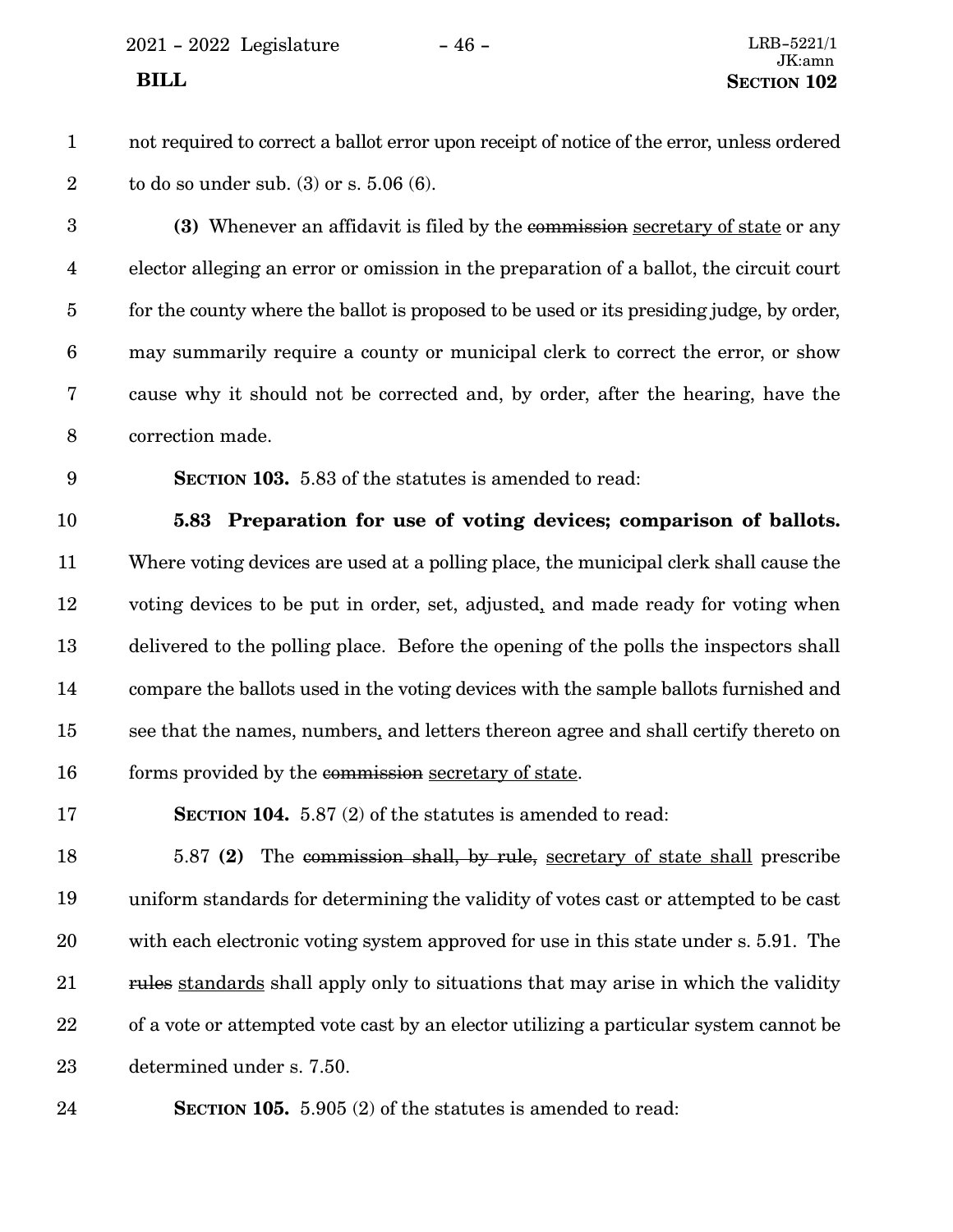$2021 - 2022$  Legislature  $-47 -$ 

5.905 **(2)** The commission secretary of state shall determine which software components of an electronic voting system it he or she considers to be necessary to enable review and verification of the accuracy of the automatic tabulating equipment used to record and tally the votes cast with the system. The commission secretary shall require each vendor of an electronic voting system that is approved under s. 5.91 to place those software components in escrow with the commission secretary within 90 days of the date of approval of the system and within 10 days of the date of any subsequent change in the components. The commission secretary shall secure and maintain those software components in strict confidence except as authorized in this section. Unless authorized under this section, the commission secretary shall withhold access to those software components from any person who requests access under s. 19.35 (1). 1 2 3 4 5 6 7 8 9 10 11 12

**SECTION 106.** 5.905 (3) of the statutes is amended to read: 13

5.905 **(3)** The commission shall promulgate rules secretary of state shall prescribe standards to ensure the security, review, and verification of software components used with each electronic voting system approved by the commission secretary. The verification procedure shall include a determination that the software components correspond to the instructions actually used by the system to count votes. 14 15 16 17 18 19

20

**SECTION 107.** 5.905 (4) of the statutes is amended to read:

5.905 **(4)** If a valid petition for a recount is filed under s. 9.01 in an election at which an electronic voting system was used to record and tally the votes cast, each party to the recount may designate one or more persons who are authorized to receive access to the software components that were used to record and tally the votes in the election. The commission secretary of state shall grant access to the software 21 22 23 24 25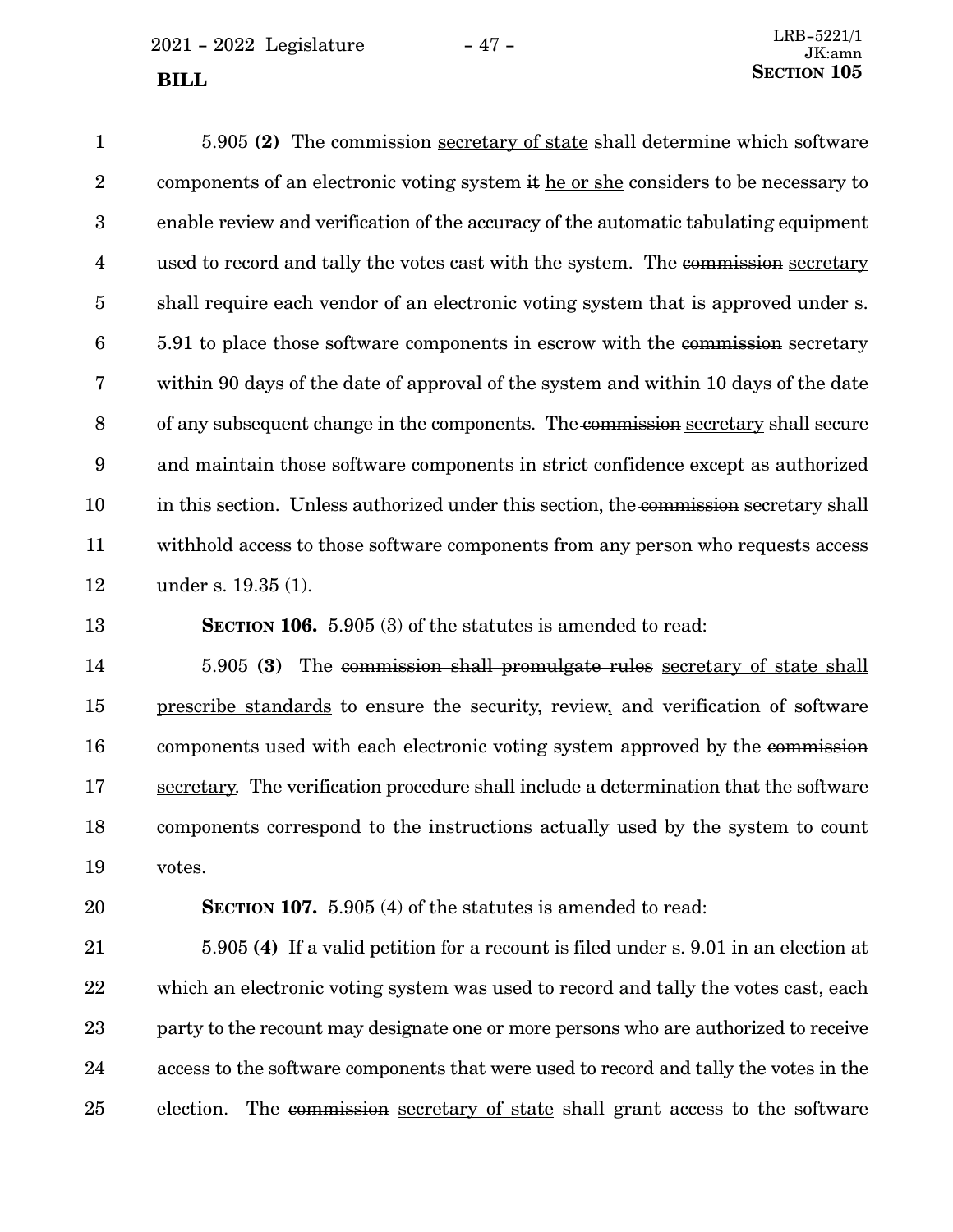$2021 - 2022$  Legislature  $-48 -$ 

components to each designated person if, before receiving access, the person enters into a written agreement with the commission secretary that obligates the person to exercise the highest degree of reasonable care to maintain the confidentially of all proprietary information to which the person is provided access, unless otherwise permitted in a contract entered into under sub. (5). 1 2 3 4 5

6

**SECTION 108.** 5.91 (intro.) of the statutes is amended to read:

**5.91 Requisites for approval of ballots, devices and equipment.** (intro.) No ballot, voting device, automatic tabulating equipment, or related equipment and materials to be used in an electronic voting system may be utilized in this state unless it is certified by the commission secretary of state. The commission secretary may revoke its his or her certification of any ballot, device, equipment, or materials at any time for cause. The commission secretary may certify any such voting device, automatic tabulating equipment, or related equipment or materials regardless of whether any such item is approved by the federal election assistance commission, but the commission secretary of state may not certify any ballot, device, equipment, or material to be used in an electronic voting system unless it fulfills the following requirements: 7 8 9 10 11 12 13 14 15 16 17

**SECTION 109.** 5.93 of the statutes is repealed. 18

**SECTION 110.** 5.95 of the statutes is amended to read: 19

**5.95 Elector information.** The commission secretary of state shall prescribe information to electors in municipalities and counties using various types of electronic voting systems to be published in lieu of the information specified in s. 10.02 (3) in type B notices whenever the type B notice information is inapplicable. **SECTION 111.** 6.06 of the statutes is amended to read: 20 21 22 23

24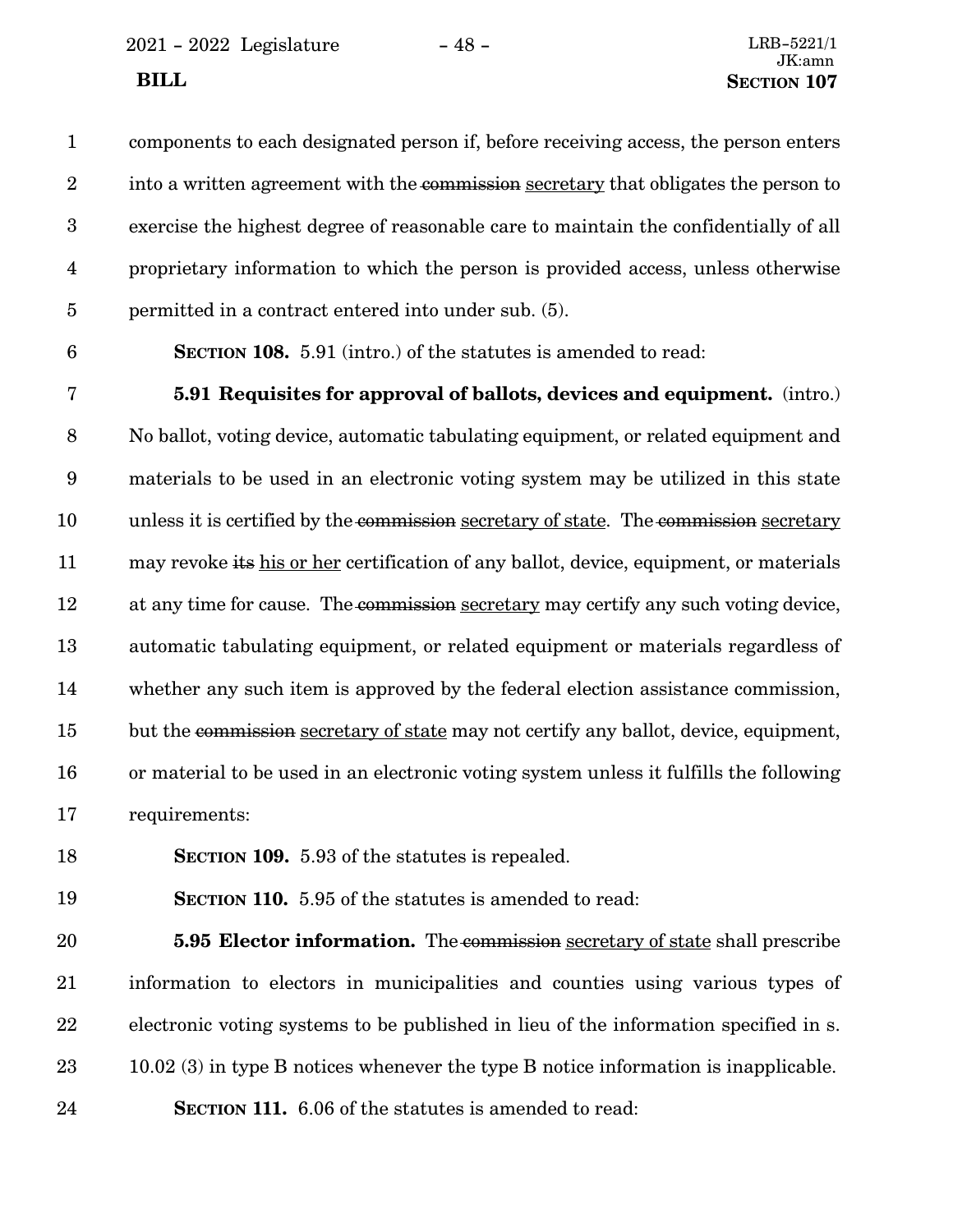$2021 - 2022$  Legislature  $-49 -$ 

| $\mathbf{1}$    | 6.06 Information for uniformed service members. The commission office                  |
|-----------------|----------------------------------------------------------------------------------------|
| $\overline{2}$  | of the secretary of state is the agency designated by this state under 42 USC 1973ff-1 |
| 3               | to provide information regarding voter registration and absentee balloting             |
| 4               | procedures to absent members of the uniformed services and overseas voters with        |
| $5\overline{)}$ | respect to elections for national office.                                              |
|                 |                                                                                        |

6

**SECTION 112.** 6.22 (4) (d) of the statutes is amended to read:

6.22 **(4)** (d) The commission secretary of state shall prescribe the instructions for marking and returning ballots and the municipal clerk shall enclose instructions with each ballot and shall also enclose supplemental instructions for local elections. The envelope, return envelope and instructions may not contain the name of any candidate appearing on the enclosed ballots other than that of the municipal clerk affixed in the fulfillment of his or her duties. 7 8 9 10 11 12

**SECTION 113.** 6.22 (6) of the statutes is amended to read: 13

6.22 **(6)** MILITARY ELECTOR LIST. Each municipal clerk shall keep an up-to-date list of all eligible military electors who reside in the municipality in the format prescribed by the commission secretary of state. The list shall contain the name, latest-known military residence and military mailing address of each military elector. The list shall indicate whether each elector whose name appears on the list is a military elector, as defined in s. 6.34 (1), and has so certified under s. 6.865 (3m). All persons over 18 years of age or who will be 18 years old prior to an election shall be listed and remain on the list for the duration of their tour of duty. The list shall be kept current through all possible means. Each clerk shall exercise reasonable care to avoid duplication of names or listing anyone who is not eligible to vote. Each clerk shall distribute one copy of the list to the each polling place in the municipality for use on election day. 14 15 16 17 18 19 20 21 22 23 24 25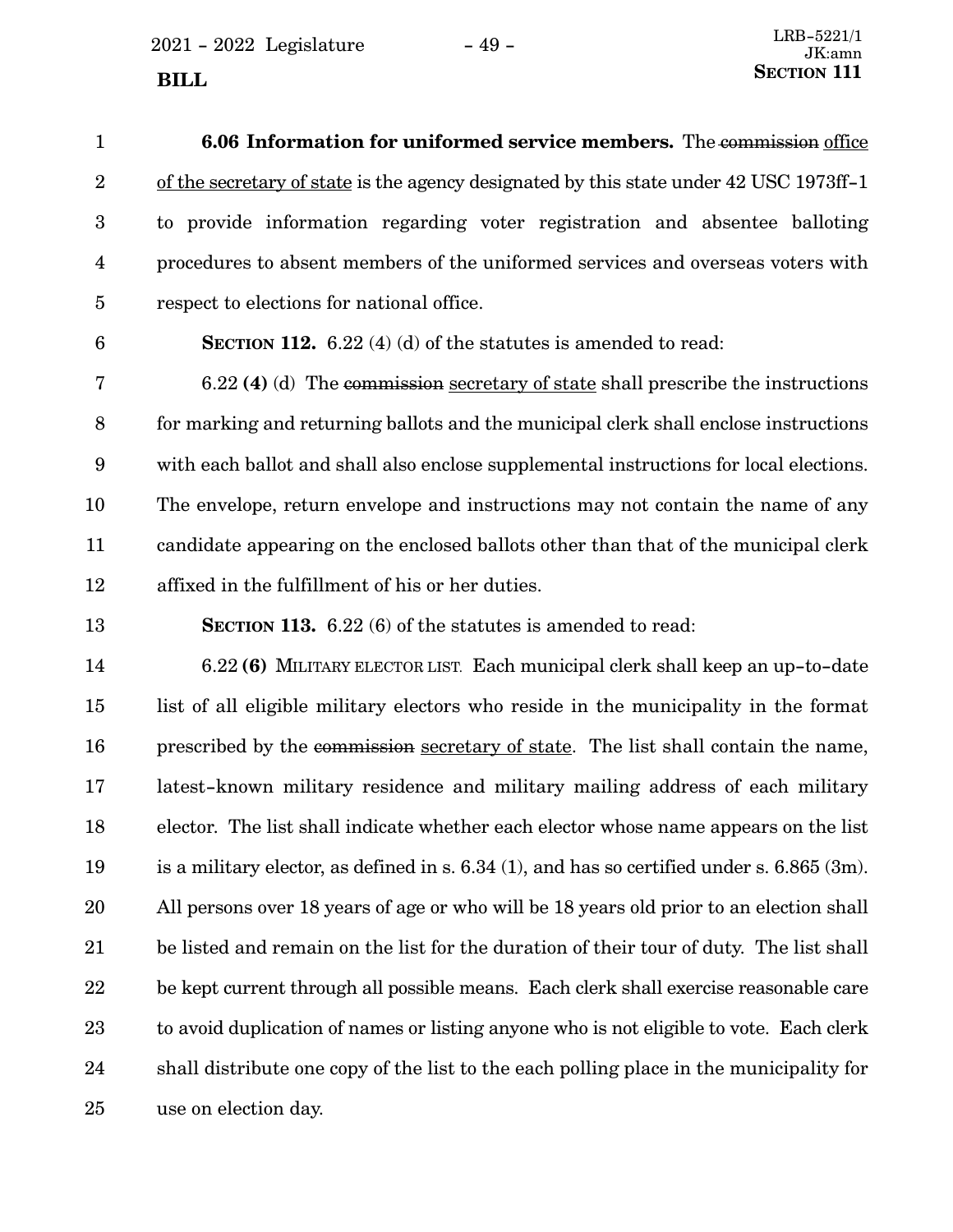2021 - 2022 Legislature - 50 - LRB-5221/1

| $\mathbf{1}$            | <b>SECTION 114.</b> 6.24 (3) of the statutes is amended to read:                       |
|-------------------------|----------------------------------------------------------------------------------------|
| $\overline{2}$          | 6.24 (3) REGISTRATION. The overseas elector shall register in the municipality         |
| $\boldsymbol{3}$        | where he or she was last domiciled or where the overseas elector's parent was last     |
| $\overline{\mathbf{4}}$ | domiciled on a form prescribed by the commission secretary of state designed to        |
| 5                       | ascertain the elector's qualifications under this section. The commission secretary    |
| $6\phantom{.}6$         | shall ensure that the form is substantially similar to the original form under s. 6.33 |
| 7                       | (1), insofar as applicable. Registration shall be accomplished in accordance with s.   |
| $8\,$                   | 6.30 (4) or $(5)$ .                                                                    |
| 9                       | <b>SECTION 115.</b> 6.24 (4) (d) of the statutes is amended to read:                   |
| 10                      | 6.24 (4) (d) An overseas elector, regardless of whether the elector qualifies as       |
| 11                      | a resident of this state under s. 6.10, who is not registered may request both a       |
| 12                      | registration form and an absentee ballot at the same time, and the municipal clerk     |
| 13                      | shall send or transmit the ballot automatically if the registration form is received   |
| 14                      | within the time prescribed in s. $6.28(1)$ . The commission secretary of state shall   |
| 15                      | prescribe a special certificate form for the envelope in which the absentee ballot for |
| 16                      | such overseas electors is contained, which shall be substantially similar to that      |
| 17                      | provided under s. 6.87 (2). The overseas elector shall make and subscribe to the       |
| 18                      | special certificate form before a witness who is an adult.                             |
| 19                      | <b>SECTION 116.</b> 6.24 (5) of the statutes is amended to read:                       |
| 20                      | 6.24 (5) BALLOTS. The commission secretary of state shall prescribe a special          |
| 21                      | ballot for use under this section whenever necessary. Official ballots prescribed for  |

use in the presidential preference primary may also be used. The ballot shall be 22

designed to comply with the requirements prescribed under ss. 5.60 (8), 5.62, and 23

5.64 (1) insofar as applicable. All ballots shall be limited to national offices only. 24

**SECTION 117.** 6.24 (6) of the statutes is amended to read: 25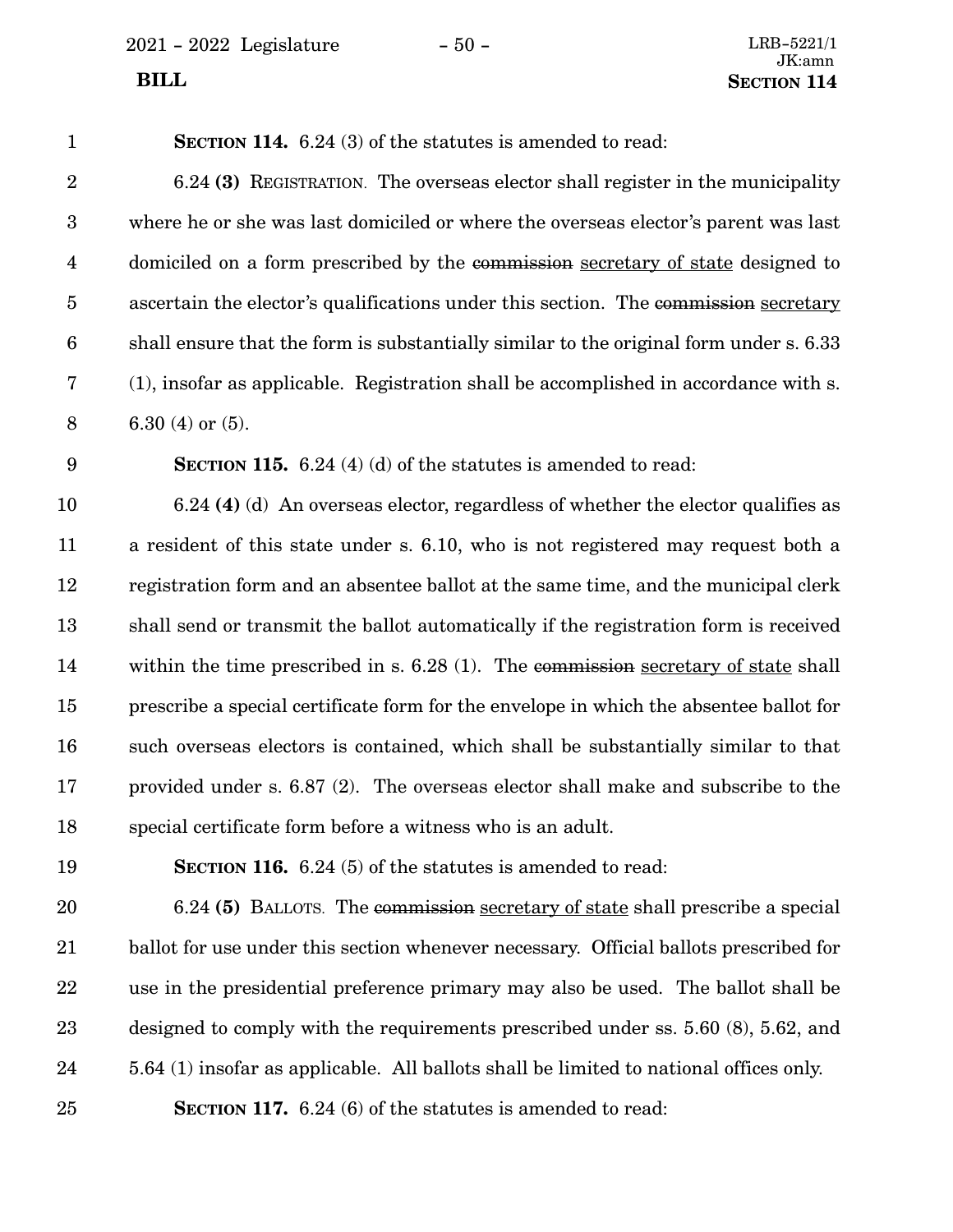$2021 - 2022$  Legislature  $-51 -$ 

6.24 **(6)** INSTRUCTIONS AND HANDLING. The municipal clerk shall send a ballot, as soon as available, to each overseas elector by whom a request has been made. The commission secretary of state shall prescribe the instructions for marking and returning ballots and the municipal clerk shall enclose such instructions with each ballot. The envelope, return envelope, and instructions may not contain the name of any candidate appearing on the enclosed ballots other than that of the municipal clerk affixed in the fulfillment of his or her duties. Except as authorized in s. 6.87 (3), the municipal clerk shall mail the material, with sufficient postage to ensure that the elector receives the ballot, unless the material qualifies for mailing free of postage under federal free postage laws. If the return envelope qualifies for mailing free of postage under federal free postage laws, the clerk shall affix the appropriate legend required by U.S. postal regulations. Otherwise, the municipal clerk shall pay the postage required for return when the ballot is mailed from within the United States. If the ballot is not mailed by the overseas elector from within the United States, the overseas elector shall provide return postage. 1 2 3 4 5 6 7 8 9 10 11 12 13 14 15

16

**SECTION 118.** 6.275 (1) (intro.) of the statutes is amended to read:

6.275 **(1)** (intro.) Except as provided in par. (f), no later than 30 days after each primary and election at which a state or national office is filled or a statewide referendum is held, including any special election, the municipal clerk or board of election commissioners shall submit electronically a report to the commission secretary of state and the county clerk or board of election commissioners of each county in which the municipality is located specifying: 17 18 19 20 21 22

23

**SECTION 119.** 6.275 (1) (f) of the statutes is amended to read:

6.275 **(1)** (f) The total number of postcards sent by the municipal clerk or board of election commissioners under s. 6.56 (3), the total number of such postcards 24 25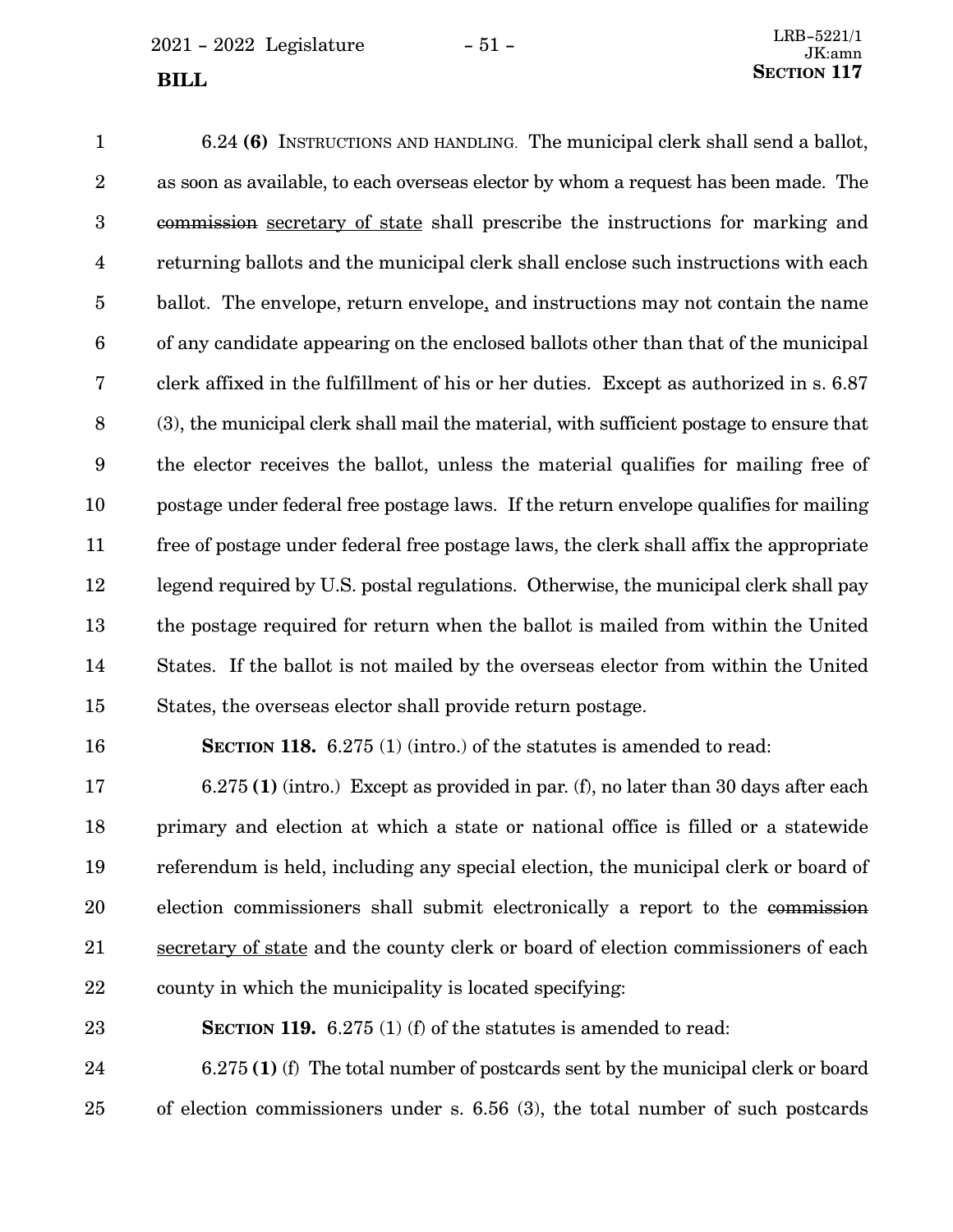2021 - 2022 Legislature - 52 - LRB-5221/1

returned to the municipal clerk or board of election commissioners because the elector did not reside at the address given on the postcard, the total number of electors whose status was changed from eligible to ineligible on the registration list as a result of the audit under s. 6.56 (3), and the number of individuals referred to the district attorney under s. 6.56 (3). The municipal clerk or board of election commissioners shall provide the information described under this paragraph to the elections commission secretary of state and the county clerk or county board of election commissioners at the earliest practicable time after, but no later than 90 days after, each primary and election at which a state or national office is filled or a statewide referendum is held, including any special election. The municipal clerk or board of election commissioners shall update the information described under this paragraph on a monthly basis and shall submit, on a monthly basis, any such updated information to the elections commission secretary of state and the county clerk or county board of election commissioners. **SECTION 120.** 6.275 (2) of the statutes is amended to read: 1 2 3 4 5 6 7 8 9 10 11 12 13 14 15

6.275 **(2)** Upon receipt of each report filed under this section, the commission secretary of state shall, within 7 days of receiving the report, publish the information on its the Internet site of the secretary of state. The commission secretary shall update the information published under this subsection on a monthly basis. 16 17 18 19

20

**SECTION 121.** 6.276 (2) of the statutes is amended to read:

6.276 **(2)** Within 30 days after each general election, each municipal clerk shall transmit to the commission secretary of state a report of the number of absentee ballots transmitted by the clerk to absent military electors and overseas electors for that election and the combined number of those ballots that were cast by those electors in that election. 21 22 23 24 25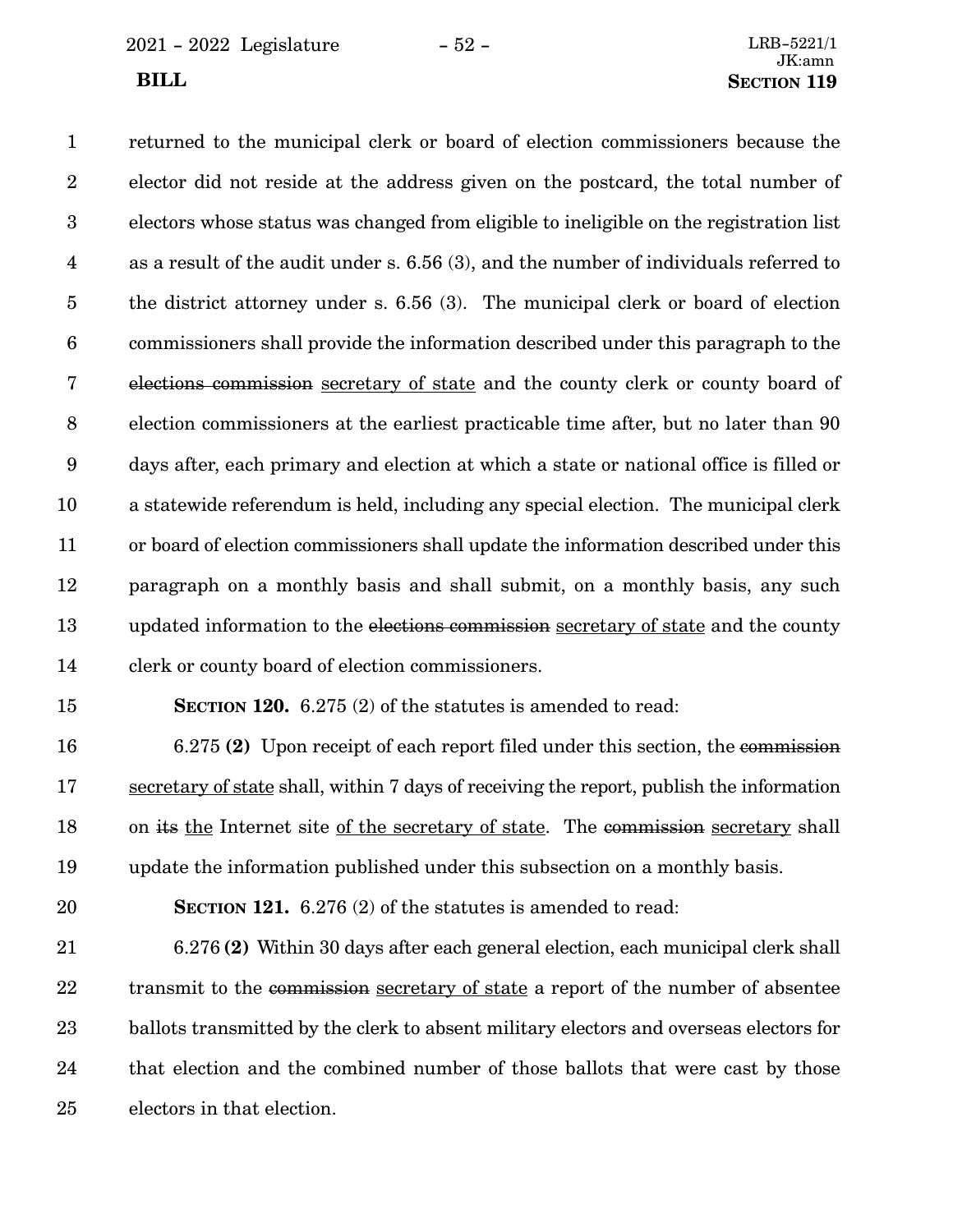$2021 - 2022$  Legislature  $-53 -$ 

**SECTION 122.** 6.276 (3) of the statutes is amended to read: 6.276 **(3)** Within 90 days after each general election, the commission secretary of state shall compile the information contained in the reports received from municipal clerks under sub. (2) and transmit the information to the federal Election Assistance Commission. **SECTION 123.** 6.29 (2) (am) of the statutes is amended to read: 6.29 **(2)** (am) The commission secretary of state shall provide to each municipal clerk a list prepared for use at each municipal clerk's office showing the name and address of each person whose name appears on the list provided by the department of corrections under s. 301.03 (20m) as ineligible to vote on the date of the election, whose address is located in the municipality, and whose name does not appear on the registration list for that municipality. Prior to permitting an elector to register to vote under this subsection, the municipal clerk shall review the list. If the name of an elector who wishes to register to vote appears on the list, the municipal clerk shall inform the elector that the elector is ineligible to register to vote. If the elector maintains that he or she is eligible to vote in the election, the municipal clerk shall permit the elector to register to vote but shall mark the elector's registration form as "ineligible to vote per Department of Corrections." If the elector wishes to vote, the municipal clerk shall challenge the elector's ballot in the same manner as provided for inspectors who challenge ballots under s. 6.79 (2) (dm). 1 2 3 4 5 6 7 8 9 10 11 12 13 14 15 16 17 18 19 20

21

**SECTION 124.** 6.30 (4) of the statutes is amended to read:

6.30 **(4)** BY MAIL. Any eligible elector may register by mail on a form prescribed by the commission secretary of state and provided by each municipality. The form shall be designed to obtain the information required in s. 6.33 (1). The form shall contain a certification by the elector that all statements are true and correct. The 22 23 24 25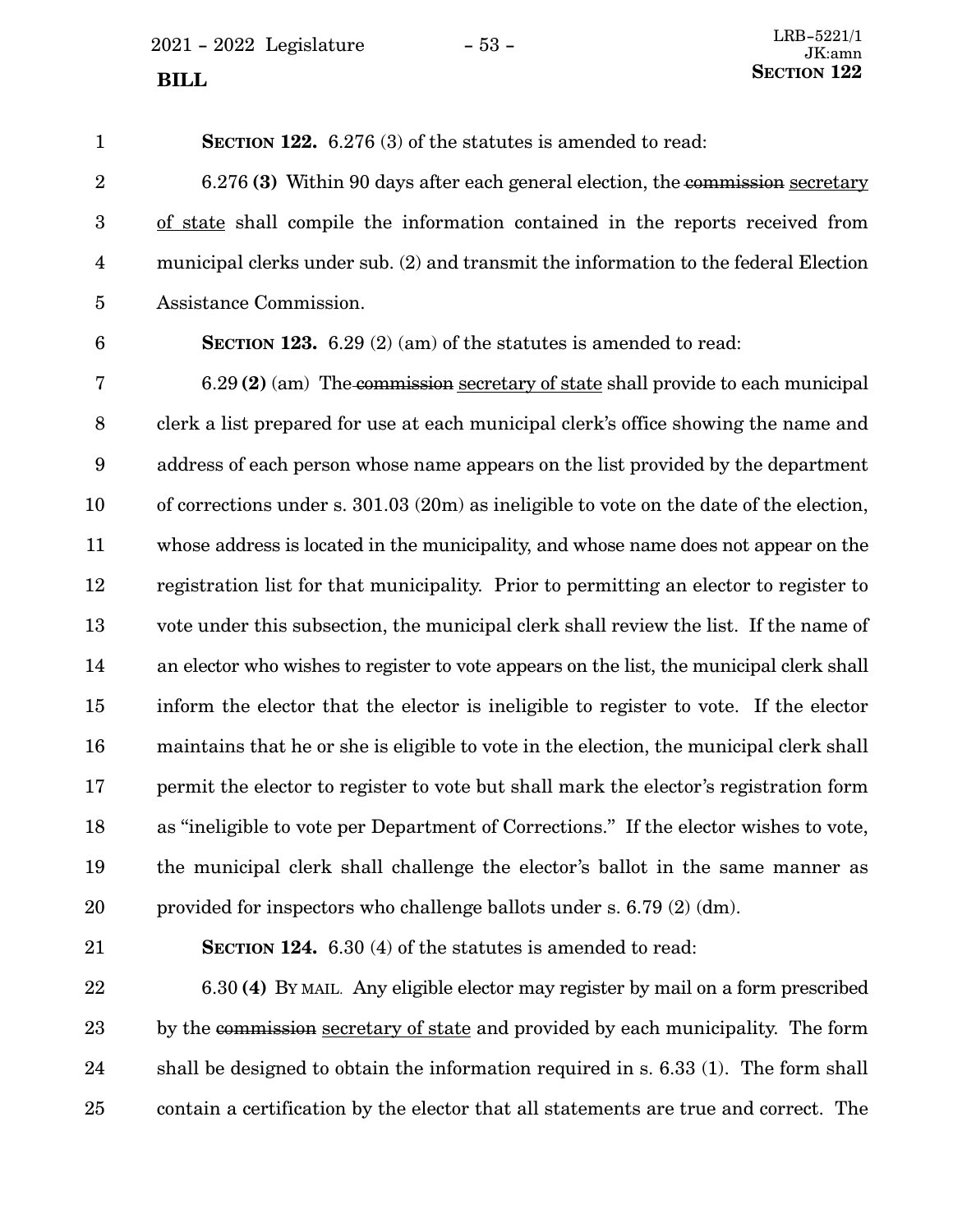2021 - 2022 Legislature - 54 - LRB-5221/1

form shall be prepostpaid for return when mailed at any point within the United States. The form shall be available in the municipal clerk's office and may be distributed by any elector of the municipality. The clerk shall mail a registration form to any elector upon written or oral request. 1 2 3 4

5

**SECTION 125.** 6.30 (5) of the statutes is amended to read:

6.30 **(5)** BY ELECTRONIC APPLICATION. An eligible elector who holds a current and valid operator's license issued under ch. 343 or a current and valid identification card issued under s. 343.50 may register electronically in the manner prescribed by the commission secretary of state. The commission secretary shall maintain on the Internet a secure registration form that enables the elector to enter the information required under s. 6.33 (1) electronically. An elector who registers electronically under this subsection must authorize the commission secretary to obtain from the department of transportation an electronic copy of the elector's signature, which signature shall constitute an affirmance that all information provided by the elector is correct and shall have the same effect as if the elector had signed the application personally. The commission secretary of state shall include on the registration form a place for the elector to give this authorization. Upon submittal of the electronic application, the commission secretary shall obtain from the department of transportation a copy of the electronic signature of the elector. The commission secretary of state shall maintain the application on file and shall notify the municipal clerk or board of election commissioners of the municipality where the elector resides of its receipt of each completed application. The commission secretary shall also permit any elector who has a current and valid operator's license issued to the elector under ch. 343 or a current and valid identification card issued under s. 343.50 to make changes in his or her registration at the same Internet site that is used by 6 7 8 9 10 11 12 13 14 15 16 17 18 19 20 21 22 23 24 25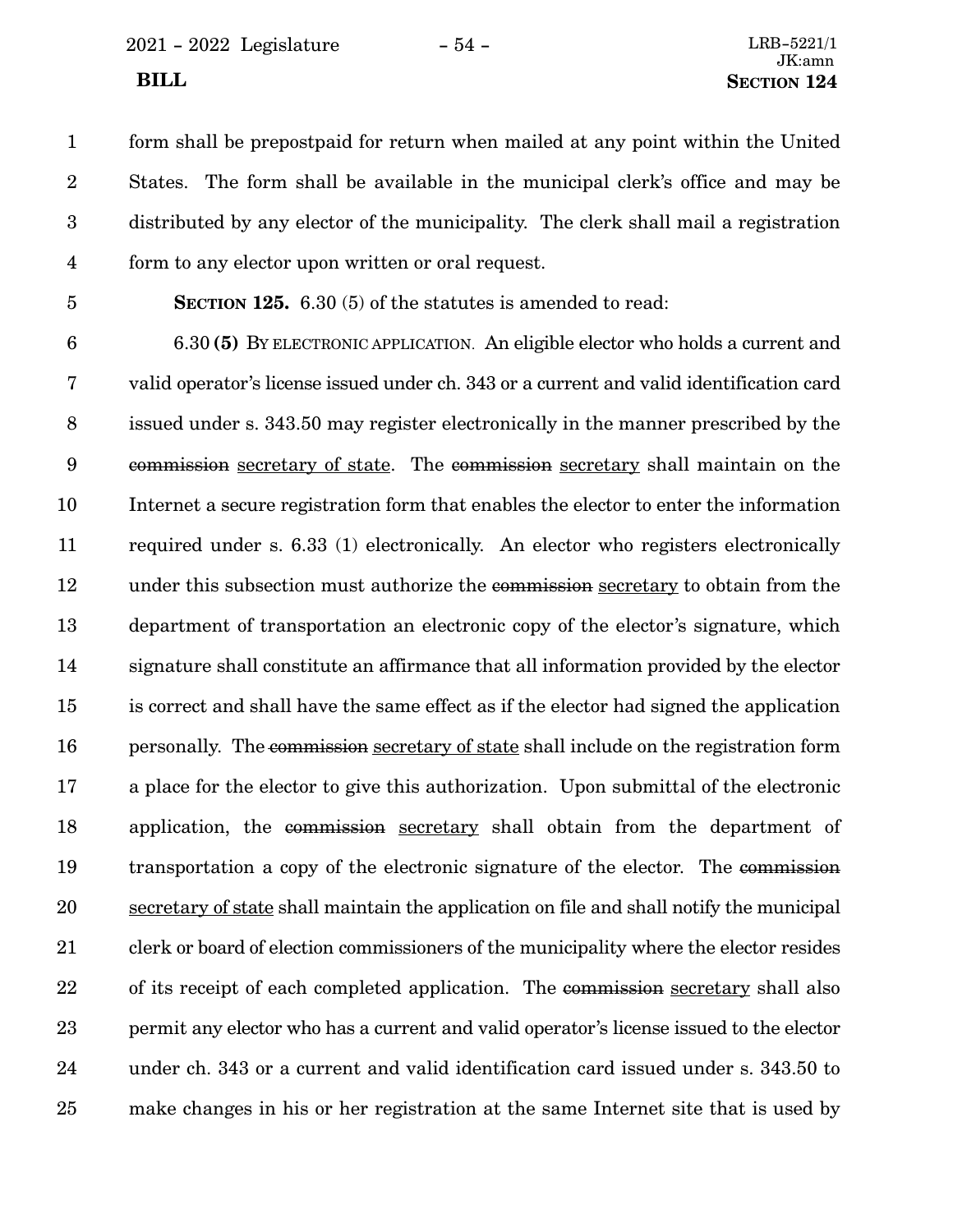$2021 - 2022$  Legislature  $-55 -$ 

electors for original registration under this subsection. An elector shall attest to the correctness of any changes in the same manner as provided in this subsection for information entered on an application for original registration. 1 2 3

4

**SECTION 126.** 6.32 of the statutes is amended to read:

**6.32 Verification of certain registrations. (1)** Upon receipt of a registration form that is submitted by mail under s. 6.30 (4) or by electronic application under s. 6.30 (5), the commission secretary of state or municipal clerk shall examine the form for sufficiency. 5 6 7 8

**(2)** If the form is insufficient to accomplish registration or the commission secretary or clerk knows or has reliable information that the proposed elector is not qualified, the commission secretary or clerk shall notify the proposed elector within 5 days, if possible, and request that the elector appear at the clerk's office or another registration location to complete a proper registration or substantiate the information presented. 9 10 11 12 13 14

**(3)** If the form is submitted later than the close of registration, the commission secretary or clerk shall make a good faith effort to notify the elector that he or she may register at the clerk's office under s. 6.29 or at the proper polling place or other location designated under s. 6.55 (2). 15 16 17 18

**(4)** If the form is sufficient to accomplish registration and the commission secretary or clerk has no reliable information to indicate that the proposed elector is not qualified, the commission secretary or clerk shall enter the elector's name on the registration list and transmit a 1st class letter or postcard to the registrant, specifying the elector's ward or aldermanic district, or both, if any, and polling place. The letter or postcard shall be sent within 10 days of receipt of the form. If the letter or postcard is returned, or if the commission secretary or clerk is informed of a 19 20 21 22 23 24 25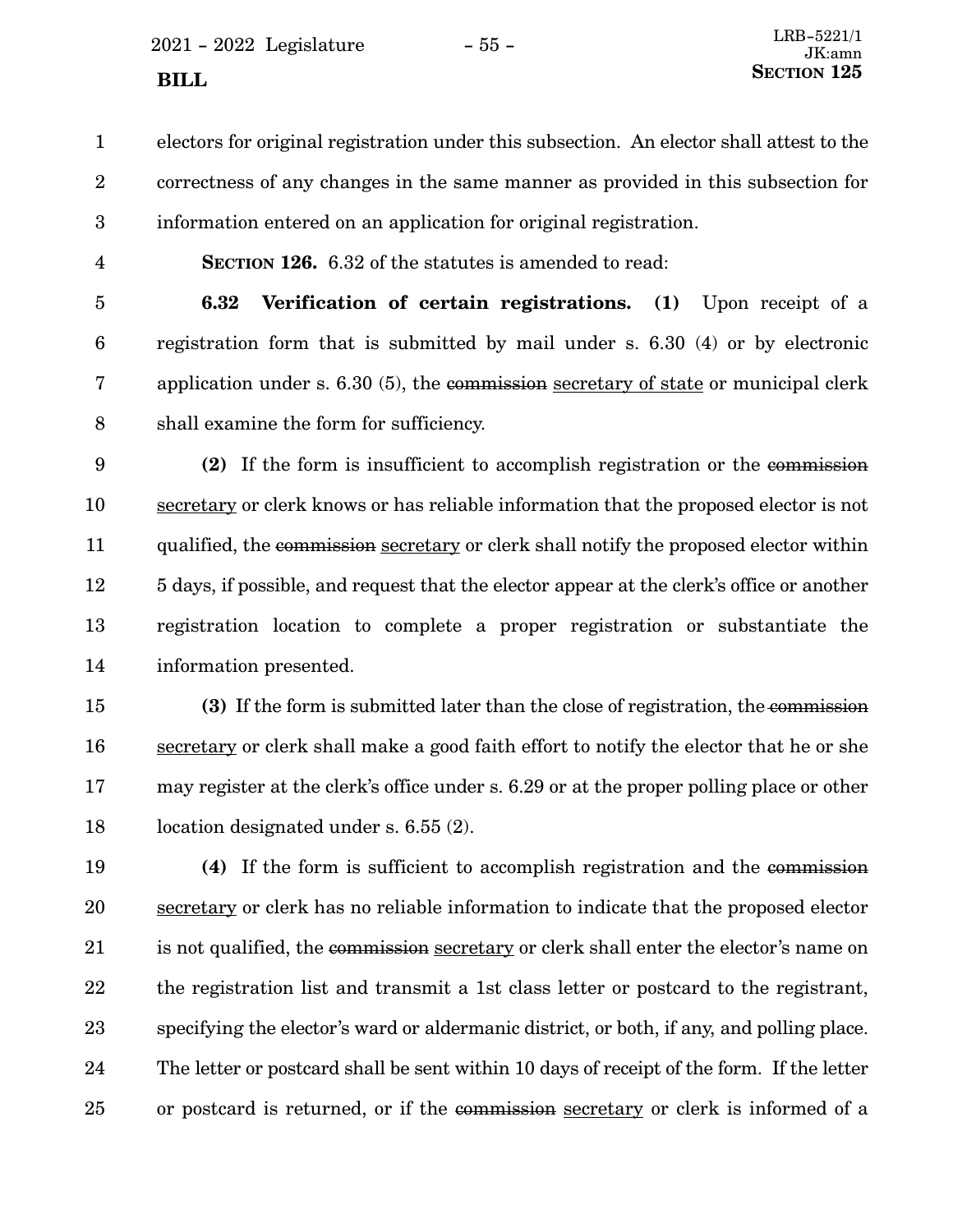2021 - 2022 Legislature - 56 - LRB-5221/1

different address than the one specified by the elector, the commission secretary or clerk shall change the status of the elector on the list from eligible to ineligible. The letter or postcard shall be marked in accordance with postal regulations to ensure that it will be returned to the commission secretary or clerk if the elector does not reside at the address given on the letter or postcard. 1 2 3 4 5

6

**SECTION 127.** 6.33 (1) of the statutes is amended to read:

6.33 **(1)** The commission secretary of state shall prescribe the format, size, and shape of registration forms. All nonelectronic forms shall be printed and each item of information shall be of uniform font size, as prescribed by the commission secretary. Except as otherwise provided in this subsection, electronic forms shall contain the same information as nonelectronic forms. The municipal clerk shall supply sufficient forms to meet voter registration needs. The commission secretary of state shall design the form to obtain from each elector information as to name; date; residence location; location of previous residence immediately before moving to current residence location; citizenship; date of birth; age; the number of a current and valid operator's license issued to the elector under ch. 343 or the last 4 digits of the elector's social security account number; whether the elector has resided within the ward or election district for the number of consecutive days specified in s. 6.02 (1); whether the elector has been convicted of a felony for which he or she has not been pardoned, and if so, whether the elector is incarcerated, or on parole, probation, or extended supervision; whether the elector is disqualified on any other ground from voting; and whether the elector is currently registered to vote at any other location. The commission secretary of state shall include on the nonelectronic form a space for the elector's signature and on the electronic form the authorization specified under s. 6.30 (5). Below the space for the signature or authorization, respectively, the 7 8 9 10 11 12 13 14 15 16 17 18 19 20 21 22 23 24 25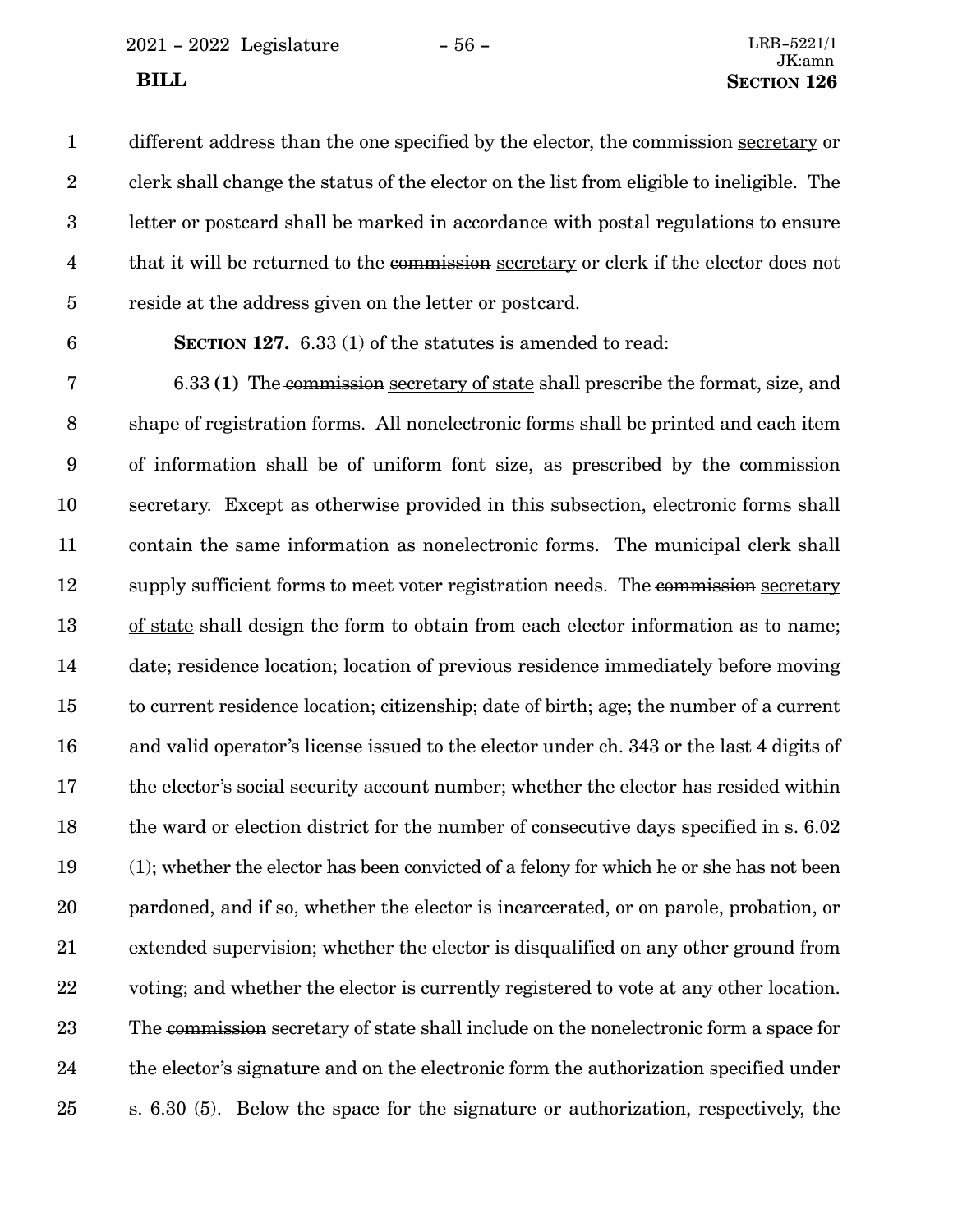$2021 - 2022$  Legislature  $-57 -$ **SECTION** 127

commission secretary shall include the following statement: "Falsification of information on this form is punishable under Wisconsin law as a Class I felony." The commission secretary shall include on the form a space to enter the name of any inspector, municipal clerk, or deputy clerk under s. 6.55 (2) who obtains the form and a space for the inspector, clerk, or deputy clerk to sign his or her name, affirming that the inspector, clerk, or deputy clerk has accepted the form. The commission secretary shall include on the form a space for entry of the ward and aldermanic district, if any, where the elector resides and any other information required to determine the offices and referenda for which the elector is certified to vote. The commission secretary shall also include on the form a space where the clerk may record an indication of whether the form is received by mail or by electronic application, a space where the clerk shall record an indication of the type of identifying document submitted by the elector as proof of residence under s. 6.34 or an indication that the elector's information in lieu of proof of residence was verified under s. 6.34 (2m), the name of the entity or institution that issued the identifying document, and, if the identifying document includes a number that applies only to the individual holding that document, that number. The commission secretary shall also include on the form a space where the clerk, for any elector who possesses a valid voting identification card issued to the person under s. 6.47 (3), may record the identification serial number appearing on the voting identification card. Each county clerk shall obtain sufficient registration forms for completion by an elector who desires to register to vote at the office of the county clerk under s. 6.28 (4). 1 2 3 4 5 6 7 8 9 10 11 12 13 14 15 16 17 18 19 20 21 22

23

**SECTION 128.** 6.33 (5) (a) of the statutes is amended to read:

6.33 **(5)** (a) 1. Except as provided in par. (b) and this paragraph, whenever a municipal clerk receives a valid registration or valid change of a name or address 24 25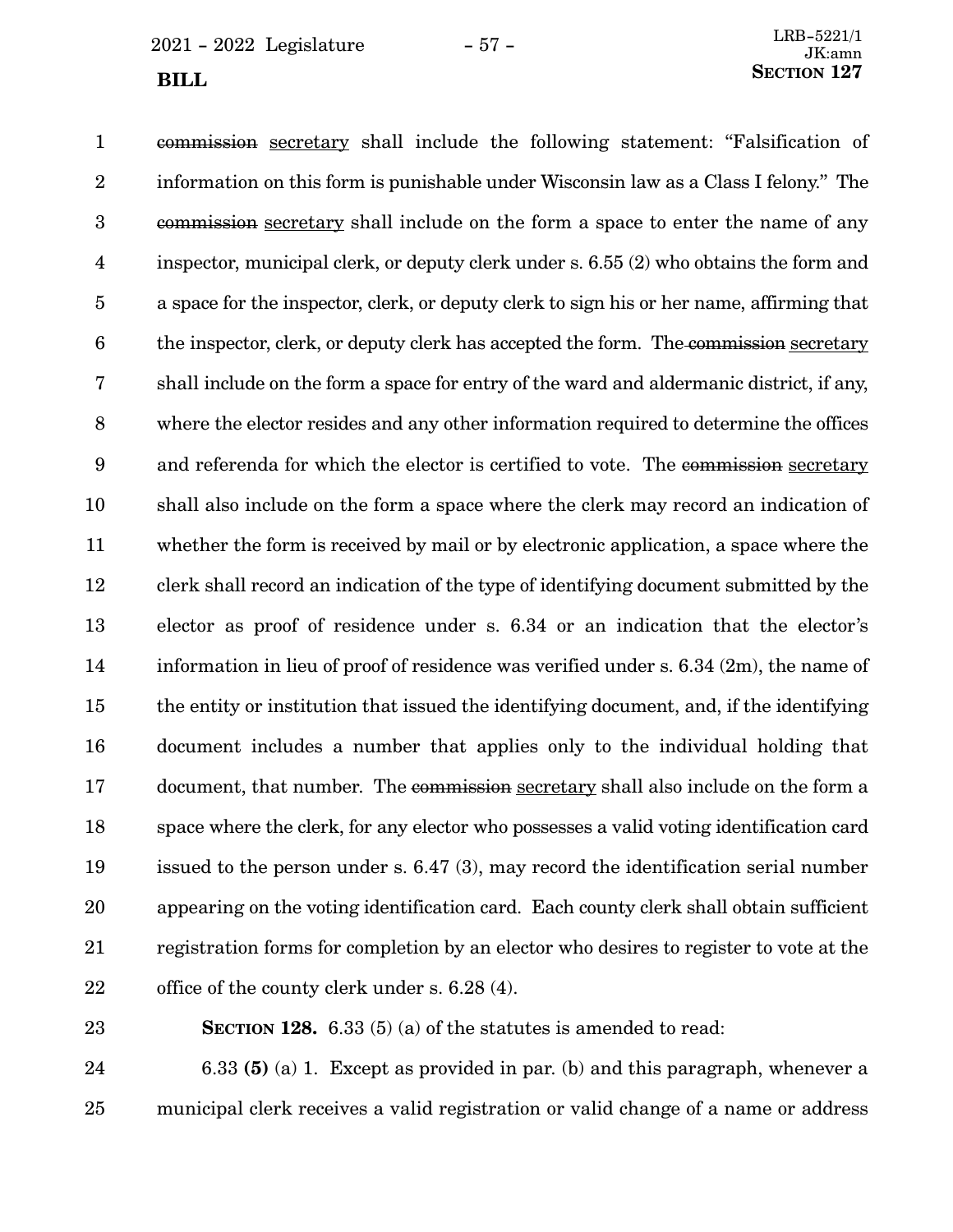2021 - 2022 Legislature - 58 - LRB-5221/1

under an existing registration or changes a registration from eligible to ineligible status the municipal clerk or the clerk's designee shall promptly enter electronically on the list maintained by the commission secretary of state under s. 6.36 (1) the information required under that subsection. 1 2 3 4

2. Except as provided in par. (b) and this paragraph, whenever a municipal clerk mails an absentee ballot to an elector or receives an in-person absentee ballot application or an absentee ballot the municipal clerk shall, no later than 48 hours after mailing an absentee ballot or receiving an in-person absentee ballot application or an absentee ballot, enter electronically on the list maintained by the commission secretary of state under s. 6.36 (1) the information required under that subsection or submit the information to the clerk's designee who shall, no later than 24 hours after receiving the information from the clerk, enter electronically on the list maintained by the commission secretary of state under s. 6.36 (1) the information required under that subsection. If a deadline under this subdivision falls on a Saturday or Sunday, the deadline is extended to the next business day. 5 6 7 8 9 10 11 12 13 14 15

3. Except as provided in par. (b) and this paragraph, the municipal clerk or the clerk's designee shall update any entries that change on the date of an election other than a general election within 30 days after the date of that election, and shall update any entries that change on the date of a general election within 45 days after the date of that election. The commission administrator secretary of state may, upon request of a municipal clerk, permit the clerk to update entries that change on the date of a general election within 60 days after that election. 16 17 18 19 20 21 22

4. The municipal clerk shall provide to the commission secretary of state information that is confidential under s. 6.47 (2) in such manner as the commission secretary prescribes. 23 24 25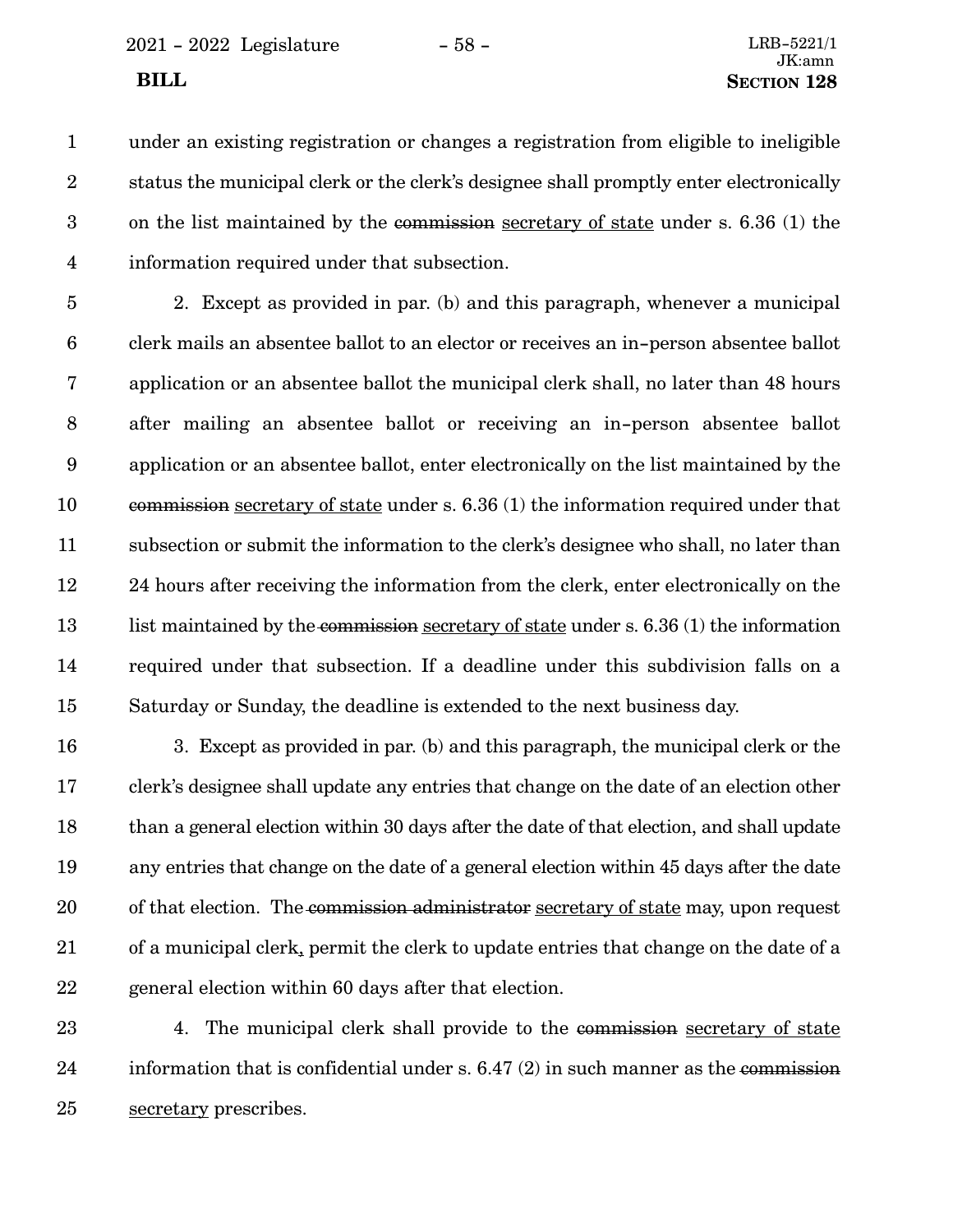$2021 - 2022$  Legislature  $-59 -$ 

**SECTION 129.** 6.33 (5) (b) of the statutes is amended to read: 6.33 **(5)** (b) The municipal clerk of any municipality may, by mutual consent, designate any other municipal clerk or any county clerk as the clerk's agent to carry out the functions of the municipal clerk under this section for that municipality. The municipal clerk shall notify the county clerk of each county in which the municipality is located and the commission secretary of state of any such designation in writing. The municipal clerk may, by similar notice to the clerk's agent at least 14 days prior to the effective date of any change, discontinue the designation. If the municipal clerk designates another municipal clerk or a county clerk as his or her agent, the municipal clerk shall immediately forward all registration changes filed with the clerk and voting record information obtained by the clerk to the clerk's agent for electronic entry on the registration list. 1 2 3 4 5 6 7 8 9 10 11 12

**SECTION 130.** 6.34 (2m) of the statutes is amended to read:

6.34 **(2m)** An elector who registers by electronic application under s. 6.30 (5) is not required to provide proof of residence under sub. (2) if, at the time of registration, the elector provides the number of a current and valid operator's license issued under ch. 343, or the number of a current and valid identification card issued under s. 343.50, together with the elector's name and date of birth and the commission secretary of state is able to verify the information specified under sub. (3) (b) using the system maintained under sub. (4). 14 15 16 17 18 19 20

21

13

**SECTION 131.** 6.34 (4) of the statutes is amended to read:

6.34 **(4)** The commission secretary of state shall maintain a system that electronically verifies, on an instant basis, information specified under sub. (3) (b) from the information submitted in lieu of proof of residence under sub. (2m), using the information maintained by the department of transportation pursuant to the 22 23 24 25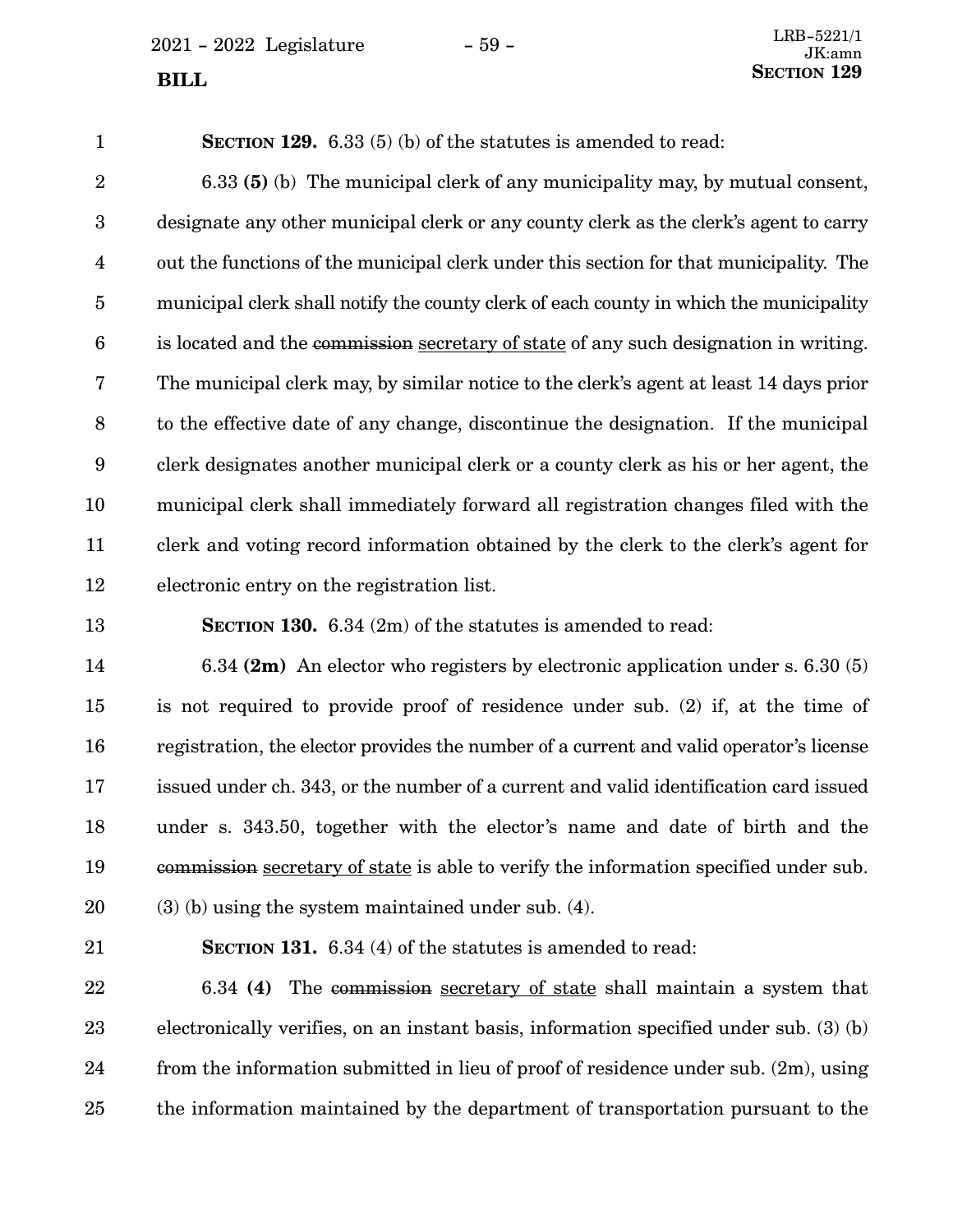$2021 - 2022$  Legislature  $-60 -$ 

| $\mathbf{1}$     | commission's secretary of state's agreement with the secretary of transportation         |
|------------------|------------------------------------------------------------------------------------------|
| $\boldsymbol{2}$ | under s. 85.61 (1). If a prospective elector enters information specified under sub.     |
| 3                | $(3)$ (b) 2. into the system that does not match such information maintained by the      |
| $\overline{4}$   | department of transportation, the system shall redirect the elector to the department    |
| $\overline{5}$   | of transportation's Internet site so that the elector may update his or her information  |
| $\boldsymbol{6}$ | with the department of transportation.                                                   |
| 7                | <b>SECTION 132.</b> $6.35(2)$ of the statutes is amended to read:                        |
| 8                | 6.35 $(2)$<br>The commission secretary of state shall prescribe, by rule, the            |
| 9                | procedure and methods by which municipal clerks and boards of election                   |
| 10               | commissioners shall maintain records of registrations that are entered electronically    |
| 11               | under s. 6.30 (5).                                                                       |
| 12               | <b>SECTION 133.</b> 6.36 (1) (a) (intro.) of the statutes is amended to read:            |
| 13               | 6.36 (1) (a) (intro.) The commission secretary of state shall compile and                |
| 14               | maintain electronically an official registration list. The list shall contain all of the |
| 15               | following:                                                                               |
| 16               | <b>SECTION 134.</b> 6.36 (1) (a) 4. of the statures is amended to read:                  |
| 17               | $6.36$ (1) (a) 4. For each elector, a unique registration identification number          |
| 18               | assigned by the commission secretary of state.                                           |
| 19               | <b>SECTION 135.</b> 6.36 (1) (a) 9. of the statutes is amended to read:                  |
| 20               | 6.36 (1) (a) 9. Any information relating to the elector that appears on the              |
| 21               | current list transmitted to the commission secretary of state by the department of       |
| 22               | corrections under s. 301.03 (20m).                                                       |
| 23               | <b>SECTION 136.</b> 6.36 (1) (am) of the statutes is amended to read:                    |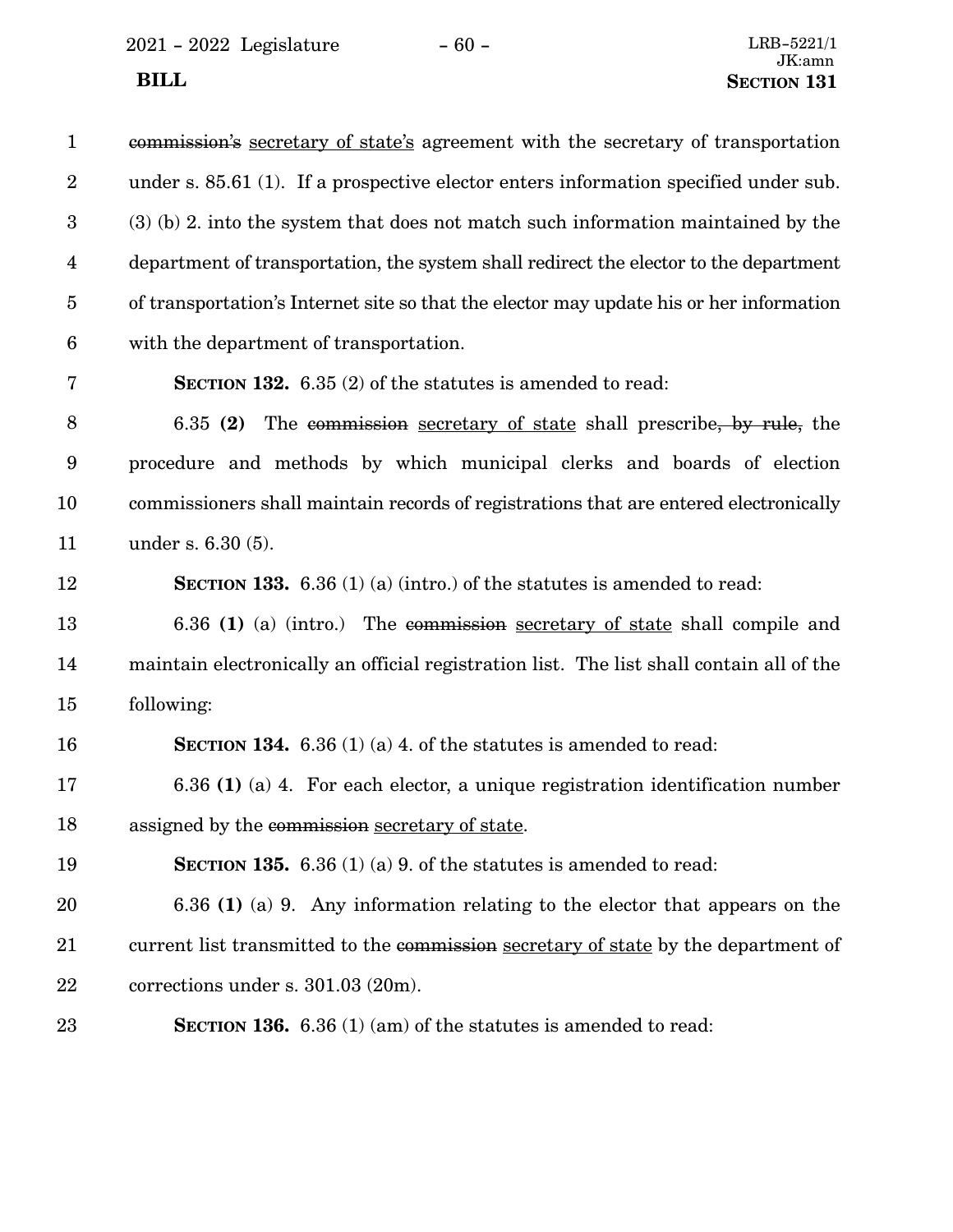$2021 - 2022$  Legislature  $-61 -$ 

6.36 **(1)** (am) The list under par. (a) may contain such other information as may be determined by the commission secretary of state to facilitate administration of elector registration requirements. **SECTION 137.** 6.36 (1) (b) 1. a. of the statutes is amended to read: 6.36 **(1)** (b) 1. a. Except as provided in pars. (ae), (bm), and (bn), no person other than an employee of the commission secretary of state, a county clerk, a deputy county clerk, an executive director of a county board of election commissioners, a deputy designated by the executive director, a municipal clerk, a deputy municipal clerk, an executive director of a city board of election commissioners, or a deputy designated by the executive director may view the date of birth, operator's license number, or social security account number of an elector, the address of an elector to whom an identification serial number is issued under s. 6.47 (3), or any indication of an accommodation required under s. 5.25 (4) (a) to permit voting by an elector. **SECTION 138.** 6.36 (1) (b) 1. b. of the statutes is amended to read: 6.36 **(1)** (b) 1. b. No person other than an employee of the commission secretary of state, a municipal clerk, or an election official who is authorized by a municipal clerk may make a change in the list. **SECTION 139.** 6.36 (1) (bm) of the statutes is amended to read: 6.36 **(1)** (bm) The commission secretary of state or any municipal clerk or board of election commissioners may transfer any information in the registration list to which access is restricted under par. (b) 1. a. to a law enforcement agency, as defined in s. 165.77 (1) (b), to be used for law enforcement purposes. **SECTION 140.** 6.36 (1) (bn) of the statutes is amended to read: 1 2 3 4 5 6 7 8 9 10 11 12 13 14 15 16 17 18 19 20 21 22 23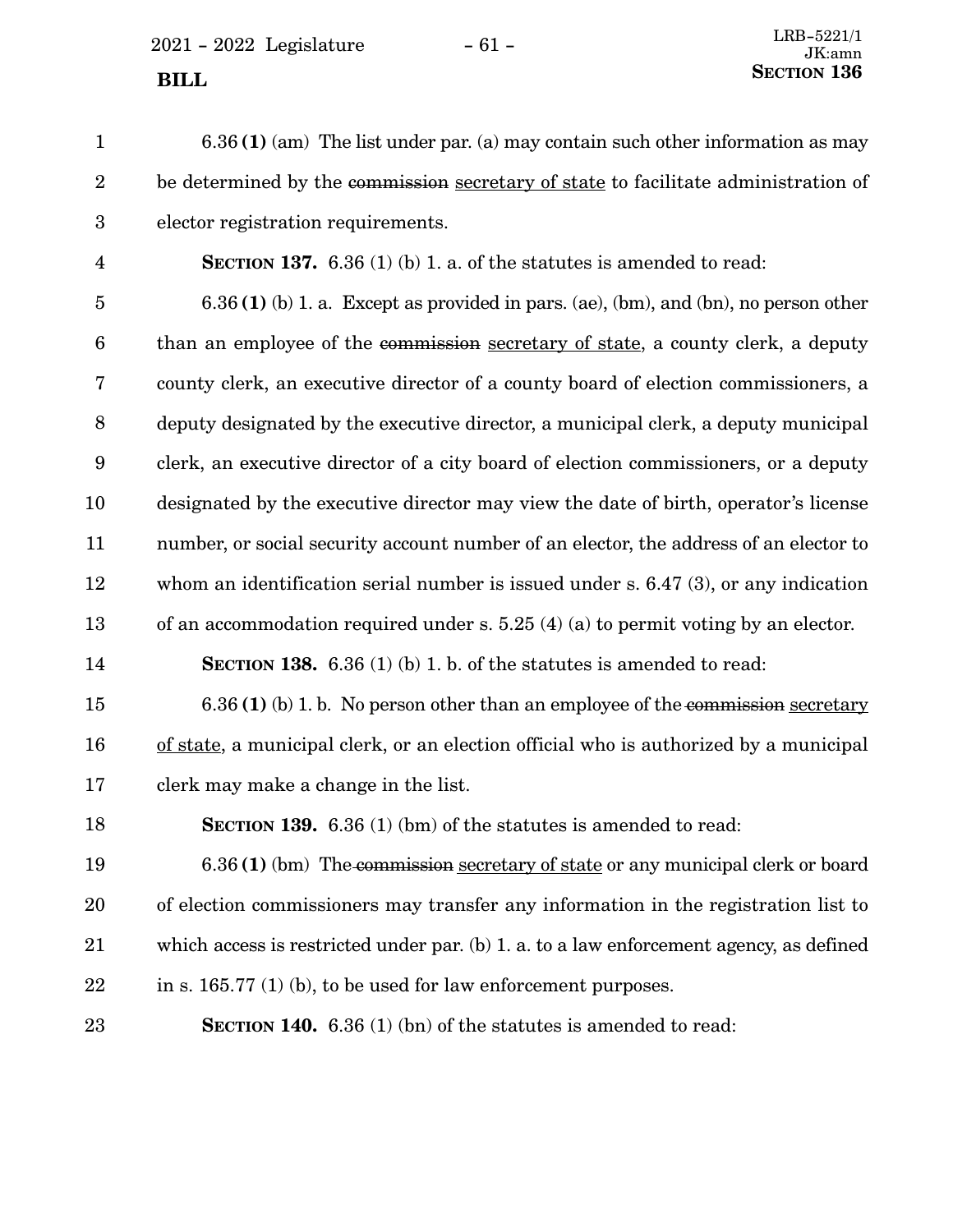2021 - 2022 Legislature - 62 - LRB-5221/1

| $\mathbf{1}$            | 6.36 (1) (bn) The commission secretary of state may transfer any information             |
|-------------------------|------------------------------------------------------------------------------------------|
| $\sqrt{2}$              | in the registration list to which access is restricted under par. (b) 1. a. to a subunit |
| $\boldsymbol{3}$        | of the state government of another state to be used for official purposes.               |
| $\overline{\mathbf{4}}$ | <b>SECTION 141.</b> 6.36 (1) (d) of the statutes is amended to read:                     |
| $\bf 5$                 | 6.36 (1) (d) Upon receipt of official notification by the appropriate election           |
| $\boldsymbol{6}$        | administrative authority of another state, territory, or possession that an elector      |
| $\bf 7$                 | whose name appears on the list has registered to vote in that state, territory, or       |
| $\, 8$                  | possession, the commission secretary of state or the municipal clerk of the              |
| $\boldsymbol{9}$        | municipality where the elector formerly resided shall change the elector's               |
| 10                      | registration from eligible to ineligible status.                                         |
| 11                      | <b>SECTION 142.</b> 6.36 (1) (e) of the statutes is amended to read:                     |
| 12                      | $6.36$ (1) (e) If the commission secretary of state adds the name of any elector         |
| 13                      | to the list, the commission secretary shall promptly notify the municipal clerk of the   |
| 14                      | municipality where the elector resides. If the commission secretary changes the          |
| 15                      | registration of any elector from eligible to ineligible status, the commission secretary |
| 16                      | shall promptly notify the municipal clerk of the municipality where the elector          |
| 17                      | resides or, if the elector has changed his or her residence from one municipality to     |
| 18                      | another municipality in this state, shall promptly notify the municipal clerk of the     |
| 19                      | municipality where the elector resided prior to the change. Notification shall be        |
| 20                      | made in writing or by electronic transmission. If the commission secretary changes       |
| 21                      | the registration of any elector from eligible to ineligible status, the commission       |
| 22                      | secretary shall make an entry on the list giving the date of and the reason for the      |
| 23                      | change.                                                                                  |

24

**SECTION 143.** 6.36 (1) (f) of the statutes is amended to read: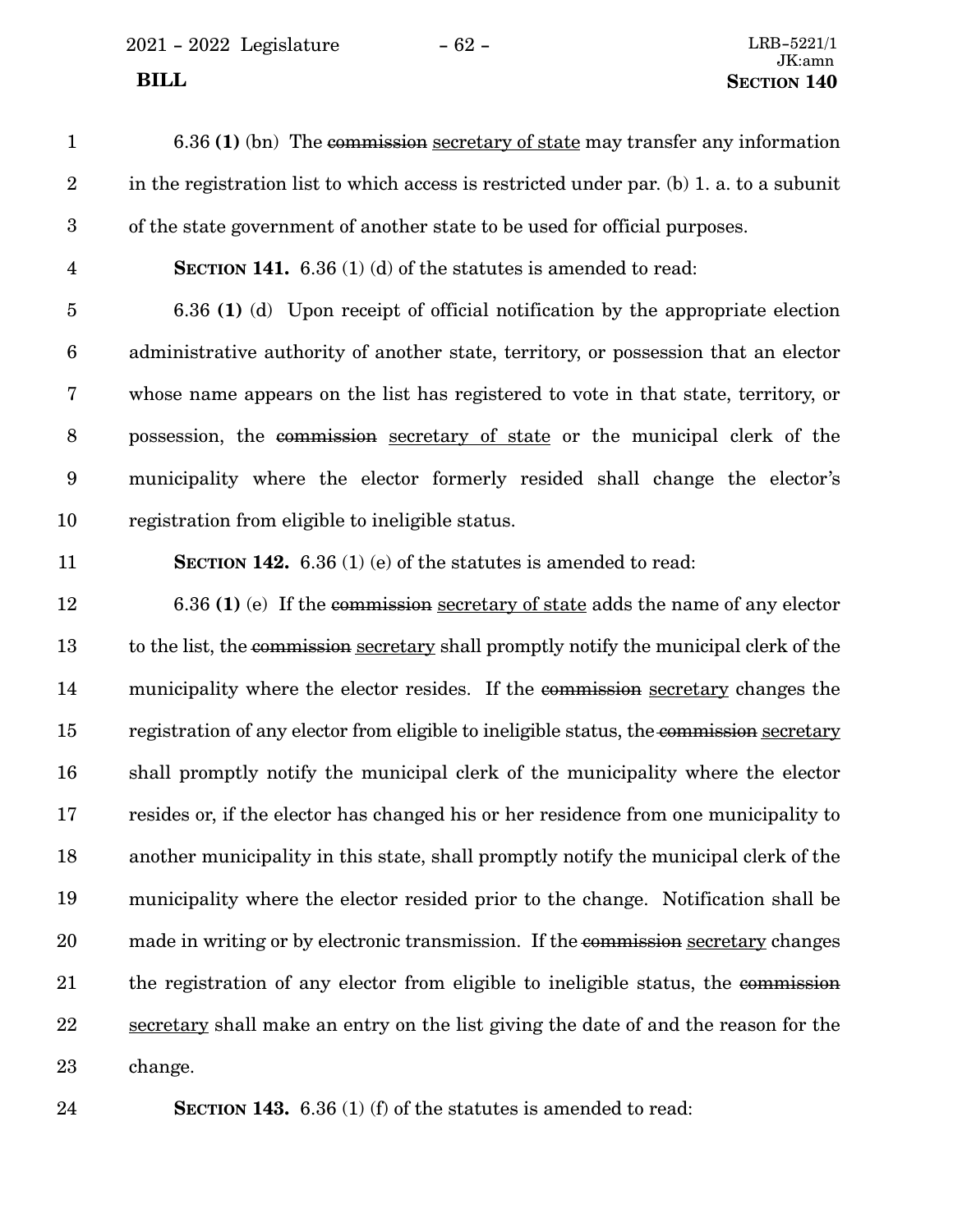$2021 - 2022$  Legislature  $-63 -$ 

1

6.36 **(1)** (f) The commission secretary of state shall make all reasonable efforts to ensure that the list is maintained in a manner that precludes unauthorized persons from making alterations to the list. 2 3

4

**SECTION 144.** 6.36 (2) (a) of the statutes is amended to read:

6.36 **(2)** (a) Except as provided in par. (b), each registration list prepared for use as a poll list at a polling place or for purposes of canvassing absentee ballots at an election shall contain the full name and address of each registered elector; a blank column for the entry of the serial number of the electors when they vote or the poll list number used by the municipal board of absentee ballot canvassers in canvassing absentee ballots; an indication next to the name of each elector for whom proof of residence under s. 6.34 is required; a space for entry of the type of and the name of the entity or institution that issued the identifying document submitted by the elector as proof of residence when proof of residence under s. 6.34 is required; a space for entry of the elector's signature, or if another person signed the elector's registration form for the elector by reason of the elector's physical disability, the word "exempt"; and a form of certificate bearing the certification of the commission administrator secretary of state stating that the list is a true and complete registration list of the municipality or the ward or wards for which the list is prepared. The commission secretary of state shall, by rule, prescribe the space and location for entry of each elector's signature on the poll list which shall provide for entry of the signature without changing the orientation of the poll list from the orientation used by the election officials. 5 6 7 8 9 10 11 12 13 14 15 16 17 18 19 20 21 22

23

**SECTION 145.** 6.36 (6) of the statutes is amended to read:

6.36 **(6)** The commission secretary of state shall establish by rule the fee for obtaining a copy of the official registration list, or a portion of the list, including 24 25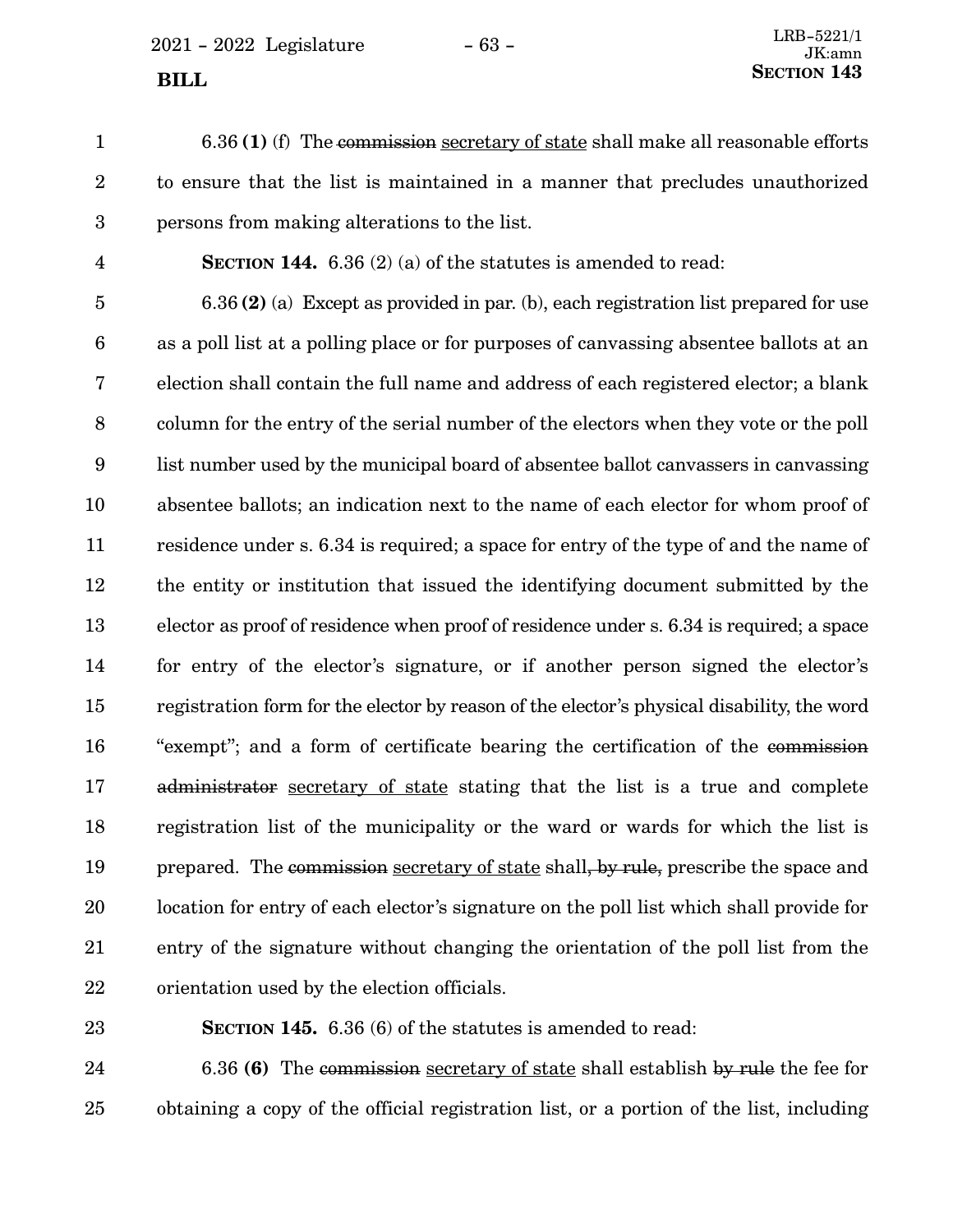2021 - 2022 Legislature - 64 - LRB-5221/1

| $\mathbf{1}$     | access to the subscription service established under s. $5.05(14)(b)$ . The amount of    |
|------------------|------------------------------------------------------------------------------------------|
| $\boldsymbol{2}$ | the fee shall be set, after consultation with county and municipal election officials,   |
| 3                | at an amount estimated to cover both the cost of reproduction and the cost of            |
| $\overline{4}$   | maintaining the list at the state and local level. The rules secretary shall require     |
| $\bf 5$          | that revenues from fees received be shared between the state and municipalities or       |
| $\boldsymbol{6}$ | their designees under s. $6.33(5)(b)$ , and shall specify a method for such allocation.  |
| $\bf 7$          | <b>SECTION 146.</b> 6.47 (1) (ag) of the statutes is amended to read:                    |
| 8                | $6.47$ (1) (ag) "Domestic abuse victim service provider" means an organization           |
| 9                | that is certified by the department of children and families as eligible to receive      |
| 10               | grants under s. $49.165$ (2) and whose name is included on the list provided by the      |
| 11               | commission secretary of state under s. 7.08 (10).                                        |
| 12               | SECTION 147. $6.47(1)(am)$ 2. of the statutes is amended to read:                        |
| 13               | $6.47$ (1) (am) 2. An individual who files an affidavit with the municipal clerk         |
| 14               | of the municipality where the individual resides, on a form prescribed by the            |
| 15               | commission secretary of state, that is signed by a sheriff, the chief of a police        |
| 16               | department, or a district attorney or the authorized representative of a sheriff, chief, |
| 17               | or district attorney and directed to the municipal clerk, and that verifies that a       |
| 18               | person has been charged with or convicted of an offense relating to domestic abuse,      |
| 19               | sexual assault, or stalking in which the individual was a victim and reasonably          |
| 20               | continues to be threatened by that person.                                               |
| 21               | SECTION 148. 6.47 (1) (dm) of the statutes is amended to read:                           |
| 22               | 6.47 (1) (dm) "Sexual assault victim service provider" means an organization             |

that is certified by the department of justice as eligible to receive grants under s. 165.93 (2) and whose name is included on the list provided by the commission secretary of state under s. 7.08 (10). 23 24 25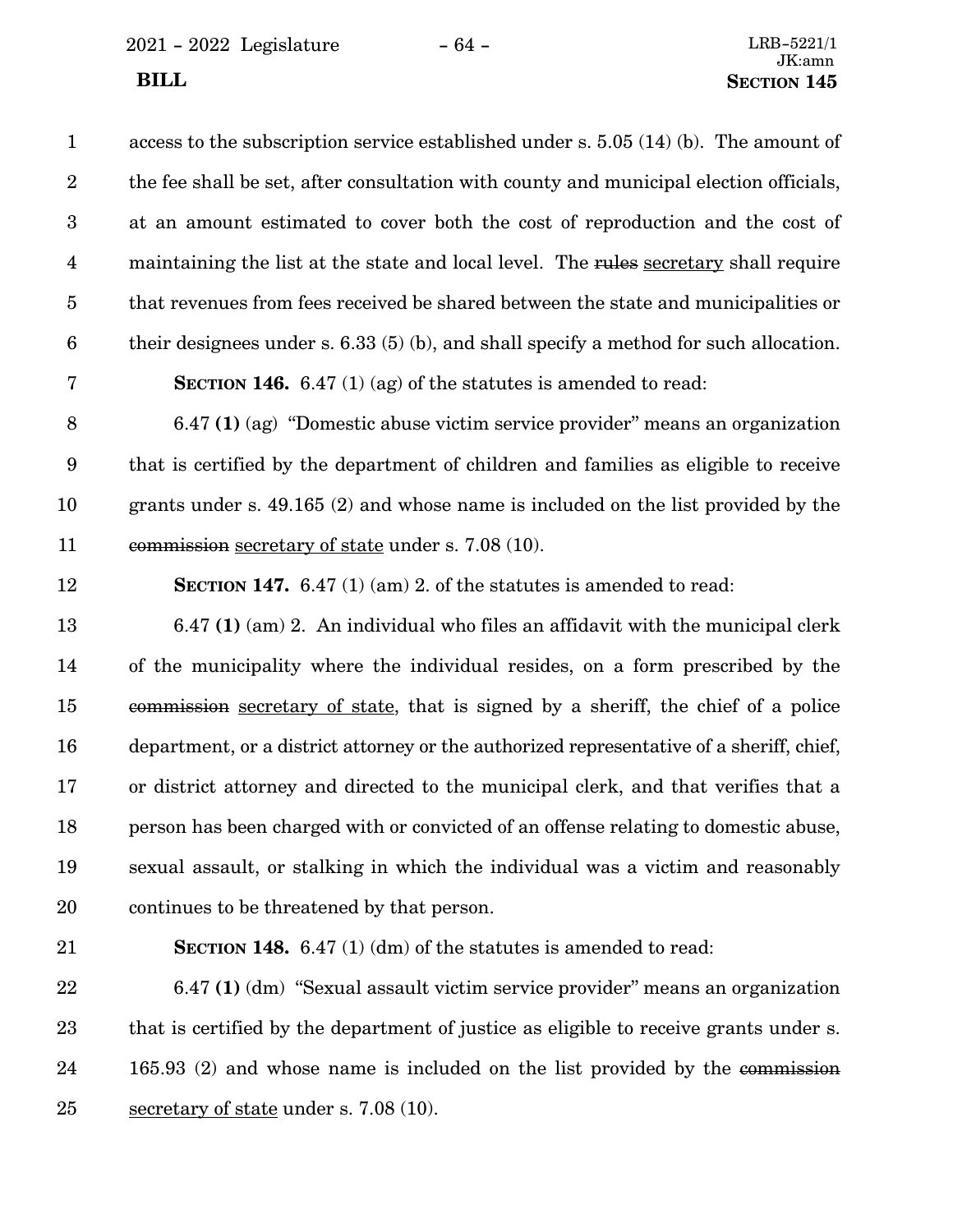$2021 - 2022$  Legislature  $-65 -$ 

1

**SECTION 149.** 6.47 (2) of the statutes is amended to read:

6.47 **(2)** Except as authorized in sub. (8), the commission secretary of state, each municipal clerk, each agent designated under s. 6.33 (5) (b), and each election official shall withhold from public inspection under s. 19.35 (1) the name and address of any eligible individual whose name appears on a poll list or registration list if the individual provides the municipal clerk with a valid written request to protect the individual's confidentiality. To be valid, a request under this subsection must be accompanied by a copy of a protective order that is in effect, an affidavit under sub. (1) (am) 2. that is dated within 30 days of the date of the request, confirmation from the department of justice that the person is a program participant, as provided under s. 165.68 (4) (c), a statement signed by the operator or an authorized agent of the operator of a shelter that is dated within 30 days of the date of the request and that indicates that the operator operates the shelter and that the individual making the request resides in the shelter, or a statement signed by an authorized representative of a domestic abuse victim service provider or a sexual assault victim service provider under sub. (1) (am) 4. that is dated within 30 days of the date of the request. A physically disabled individual who appears personally at the office of the municipal clerk accompanied by another elector of this state may designate that elector to make a request under this subsection on his or her behalf. 2 3 4 5 6 7 8 9 10 11 12 13 14 15 16 17 18 19

20

**SECTION 150.** 6.47 (3) of the statutes is amended to read:

6.47 **(3)** Upon receiving a valid written request from an elector under sub. (2), the municipal clerk shall issue to the elector a voting identification card on a form prescribed by the commission secretary of state that shall contain the name of the elector's municipality of residence and, in the case of a town, the county in which the town is located, the elector's name, the ward in which the elector resides, if any, and 21 22 23 24 25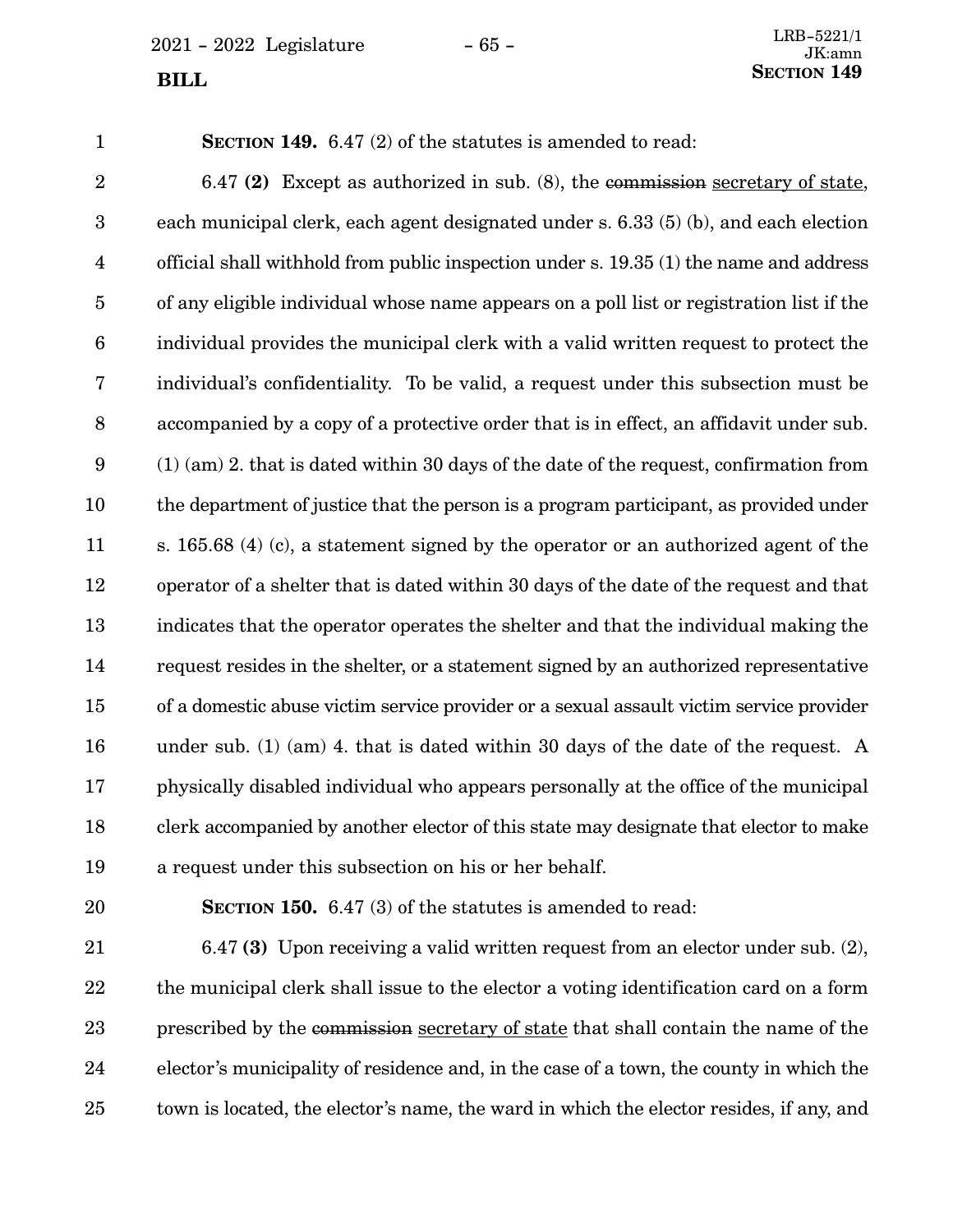2021 - 2022 Legislature - 66 -

| $\mathbf{1}$   | a unique identification serial number issued by the commission secretary.<br>The          |
|----------------|-------------------------------------------------------------------------------------------|
| $\overline{2}$ | number issued to an elector under this subsection shall not be changed for so long        |
| 3              | as the elector continues to qualify for a listing under sub. (2).                         |
| $\overline{4}$ | <b>SECTION 151.</b> 6.50 (1) (intro) of the statutes is amended to read:                  |
| $\overline{5}$ | 6.50 (1) (intro.) No later than June 15 following each general election, the              |
| 6              | commission secretary of state shall examine the registration records for each             |
| 7              | municipality and identify each elector who has not voted within the previous 4 years      |
| 8              | if qualified to do so during that entire period and shall mail a notice to the elector in |
| 9              | substantially the following form:                                                         |
| 10             | <b>SECTION 152.</b> 6.50 (2) of the statutes is amended to read:                          |
| 11             | $6.50$ (2) If an elector to whom a notice of suspension was mailed under sub. (1)         |
| 12             | has not applied for continuation of registration within 30 days of the date of mailing,   |
| 13             | the commission secretary of state shall change the registration status of that elector    |
| 14             | from eligible to ineligible on the day that falls 30 days after the date of mailing.      |
| 15             | <b>SECTION 153.</b> 6.50 $(2g)$ of the statutes is amended to read:                       |
| 16             | 6.50 (2g) The commission secretary of state may delegate to a municipal clerk             |
| 17             | or board of election commissioners of a municipality the responsibility to change the     |
| 18             | registration status of electors when required under sub. (2).                             |
| 19             | <b>SECTION 154.</b> 6.50 $(2r)$ (intro.) of the statutes is amended to read:              |
| 20             | 6.50 $(2r)$ (intro.) As soon as practicable, but no later than August 1 following         |
| 21             | the completion of the process under subs. $(1)$ and $(2)$ , the commission secretary of   |
| 22             | state shall publish on its the Internet site of the office of secretary of state the      |
| 23             | following information obtained through that process:                                      |
| 24             | <b>SECTION 155.</b> 6.50 $(2r)$ (b) of the statutes is amended to read:                   |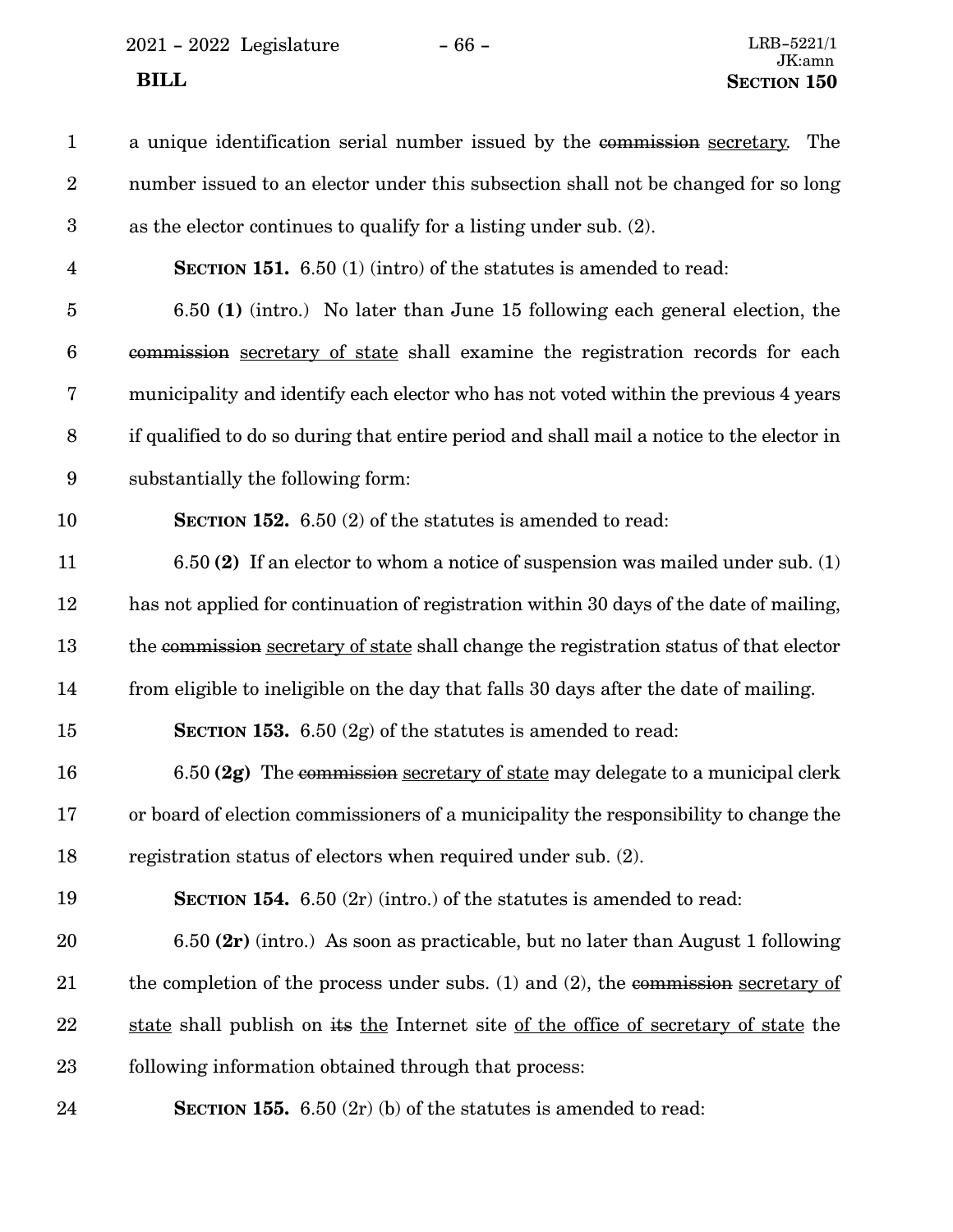$2021 - 2022$  Legislature  $-67 -$ 

6.50 **(2r)** (b) The number of notices described under par. (a) that were returned to the commission secretary of state as undeliverable. **SECTION 156.** 6.50 (2r) (h) of the statutes is amended to read: 6.50 **(2r)** (h) Any other information requested by the legislature or that the commission secretary of state considers relevant. **SECTION 157.** 6.50 (7) of the statutes is amended to read: 6.50 **(7)** When an elector's registration is changed from eligible to ineligible status, the commission secretary of state, municipal clerk, or board of election commissioners shall make an entry on the registration list, giving the date of and reason for the change. **SECTION 158.**  $6.55(2)(a)$  (intro.) of the statutes is amended to read: 6.55 **(2)** (a) (intro.) Except where the procedure under par. (c) or (cm) is employed, any person who qualifies as an elector in the ward or election district where he or she desires to vote, but has not previously filed a registration form, or was registered at another location, may request permission to vote at the polling place for that ward or election district, or at an alternate polling place assigned under s. 5.25 (5) (b). When a proper request is made, the inspector shall require the person to execute a registration form prescribed by the commission secretary of state. The registration form shall be completed in the manner provided under s. 6.33 (2) and shall contain all information required under s. 6.33 (1), together with the following certification: **SECTION 159.** 6.55 (2) (cs) of the statutes is amended to read: 1 2 3 4 5 6 7 8 9 10 11 12 13 14 15 16 17 18 19 20 21 22

6.55 **(2)** (cs) The commission secretary of state shall provide to each municipal clerk a list prepared for use at each polling place showing the name and address of each person whose name appears on the list provided by the department of 23 24 25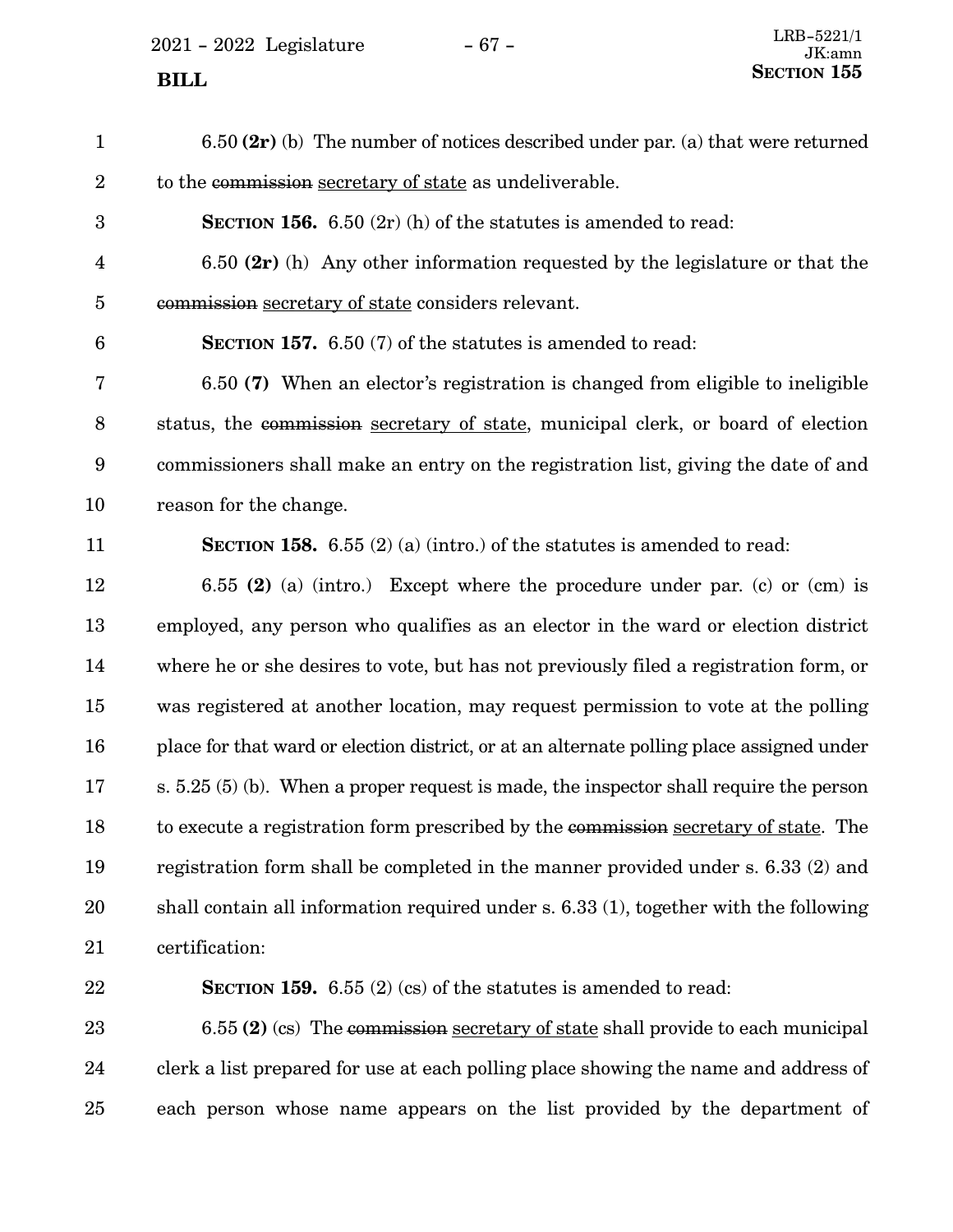2021 - 2022 Legislature - 68 - LRB-5221/1

corrections under s. 301.03 (20m) as ineligible to vote on the date of the election, whose address is located in the area served by that polling place, and whose name does not appear on the poll list for that polling place. Prior to permitting an elector to register to vote under this subsection or s. 6.86 (3) (a) 2., the inspectors or election registration officials shall review the list. If the name of an elector who wishes to register to vote appears on the list, the inspectors or election registration officials shall inform the elector or the elector's agent that the elector is ineligible to register to vote. If the elector or the elector's agent maintains that the elector is eligible to vote in the election, the inspectors or election registration officials shall permit the elector to register but shall mark the elector's registration form as "ineligible to vote per Department of Corrections." If the elector wishes to vote, the inspectors shall require the elector to vote by ballot and shall challenge the ballot as provided in s. 6.79 (2) (dm). 1 2 3 4 5 6 7 8 9 10 11 12 13

14

**SECTION 160.** 6.55 (3) (b) of the statutes is amended to read:

6.55 **(3)** (b) Prior to permitting an elector to vote under this subsection, the inspectors shall review the list provided by the commission secretary of state under sub. (2) (cs). If the name of the elector appears on the list, the inspectors shall inform the elector that he or she is ineligible to vote at the election. If the elector maintains that he or she is eligible to vote in the election, the inspectors shall permit the elector to vote, but shall require the elector to vote by ballot, and shall challenge the ballot as provided in s.  $6.79(2)$  (dm). 15 16 17 18 19 20 21

22

**SECTION 161.** 6.56 (3) of the statutes is amended to read:

6.56 **(3)** Upon receipt of the list under sub. (1), the municipal clerk or board of election commissioners shall make an audit of all electors registering to vote at the polling place or other registration location under s. 6.55 (2) and all electors 23 24 25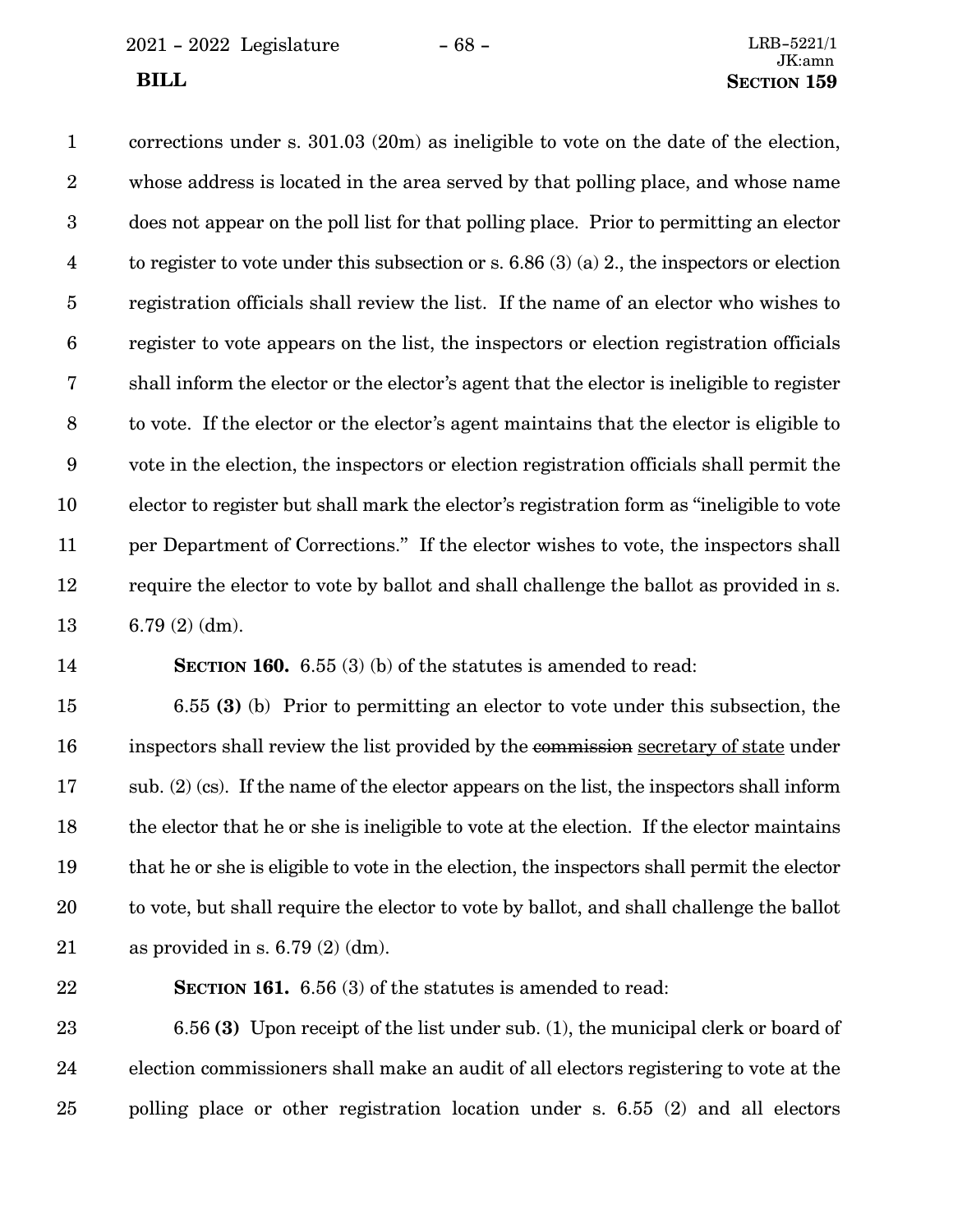$2021 - 2022$  Legislature  $-69 -$ 

registering by agent on election day under s. 6.86 (3) (a) 2. unless the clerk or board of election commissioners receives notice from the elections commission secretary of state under sub. (7) that the elections commission office of the secretary of state will perform the audit. The audit shall be made by 1st class postcard. The postcard shall be marked in accordance with postal regulations to ensure that it will be returned to the clerk, board of election commissioners, or elections commission secretary of state if the elector does not reside at the address given on the postcard. If any postcard is returned undelivered, or if the clerk, board of election commissioners, or elections commission secretary of state is informed of a different address than the one specified by the elector which was apparently improper on the day of the election, the clerk, board of election commissioners, or elections commission secretary of state shall change the status of the elector from eligible to ineligible on the registration list, mail the elector a notice of the change in status, and provide the name of the elector to the district attorney for the county where the polling place is located and the elections commission secretary of state. 1 2 3 4 5 6 7 8 9 10 11 12 13 14 15

## 16

**SECTION 162.** 6.56 (3m) of the statutes is amended to read:

6.56 **(3m)** As soon as possible after all information relating to registrations after the close of registration for an election is entered on the registration list following the election under s. 6.33 (5) (a), the commission secretary of state shall compare the list of new registrants whose names do not appear on the poll lists for the election because the names were added after the commission secretary certified the poll lists for use at the election with the list containing the names transmitted to the commission secretary by the department of corrections under s. 301.03 (20m) as of election day. If the commission secretary finds that the name of any person whose name appears on the list transmitted under s. 301.03 (20m) has been added 17 18 19 20 21 22 23 24 25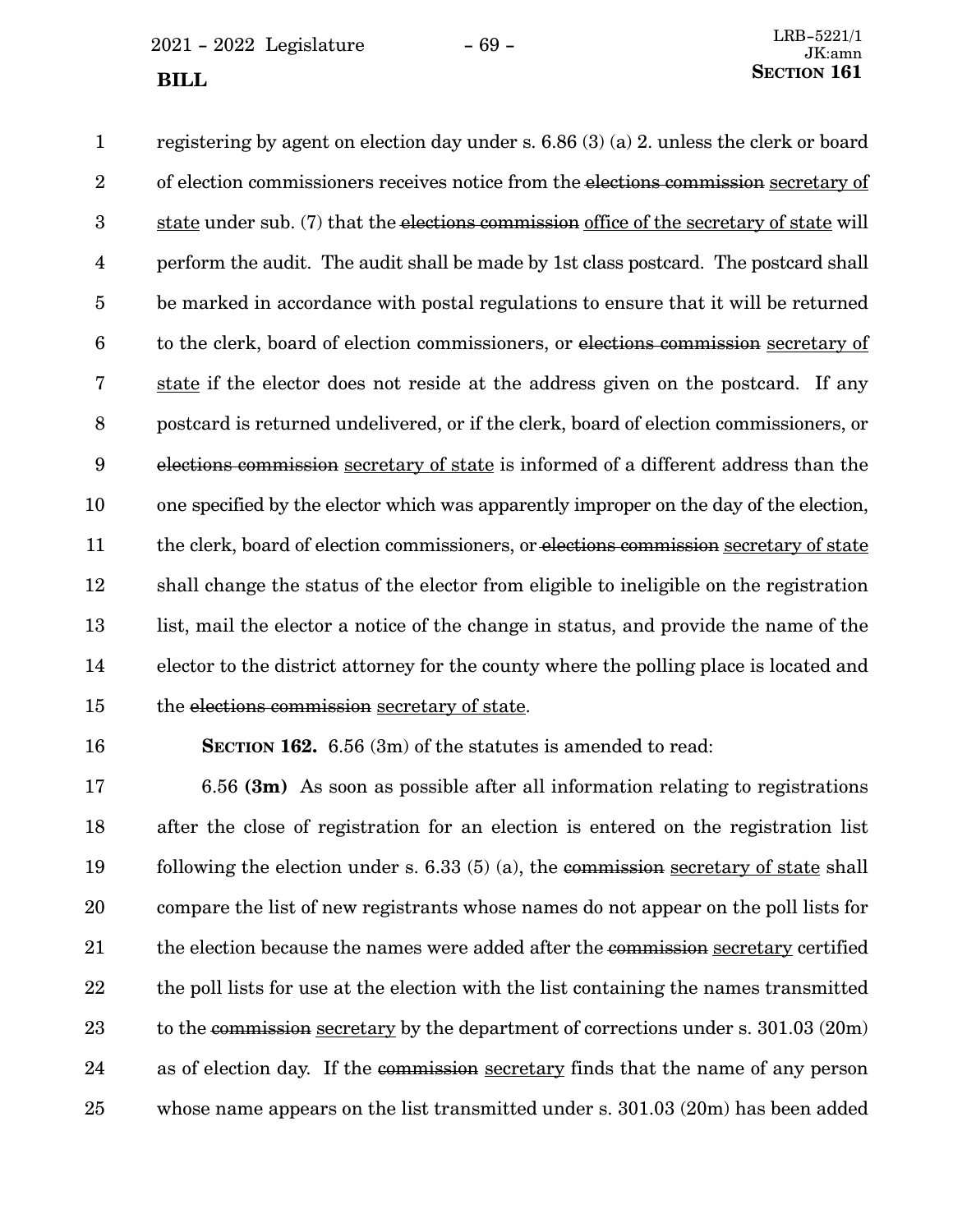2021 - 2022 Legislature - 70 - LRB-5221/1

to the registration list, the commission secretary shall enter on the list the information transmitted to the commission secretary under s. 301.03 (20m) and shall notify the district attorney for the county where the polling place is located that the person appears to have voted illegally at the election. 1 2 3 4

5

**SECTION 163.** 6.56 (4) of the statutes is amended to read:

6.56 **(4)** After each election, the municipal clerk shall perform an audit to assure that no person has been allowed to vote more than once. Whenever the municipal clerk has good reason to believe that a person has voted more than once in an election, the clerk shall send the person a 1st class letter marked in accordance with postal regulations to ensure that it will be returned to the clerk if the elector does not reside at the address given on the letter. The letter shall inform the person that all registrations relating to that person may be changed from eligible to ineligible status within 7 days unless the person contacts the office of the clerk to clarify the matter. A copy of the letter and of any subsequent information received from or about the addressee shall be sent to the district attorney for the county where the person resides and the commission secretary of state. 6 7 8 9 10 11 12 13 14 15 16

**SECTION 164.** 6.56 (7) of the statutes is amended to read: 17

6.56 **(7)** The commission secretary of state may elect to perform the duties of municipal clerks to conduct the audits required under subs. (3) and (4) for any election on behalf of all municipalities in the state. If the commission secretary so elects, the commission secretary shall, no later than the date of the election for which the audits will be performed, notify the municipal clerk of each municipality that the commission secretary will perform the audits. 18 19 20 21 22 23

24

**SECTION 165.** 6.57 of the statutes is amended to read: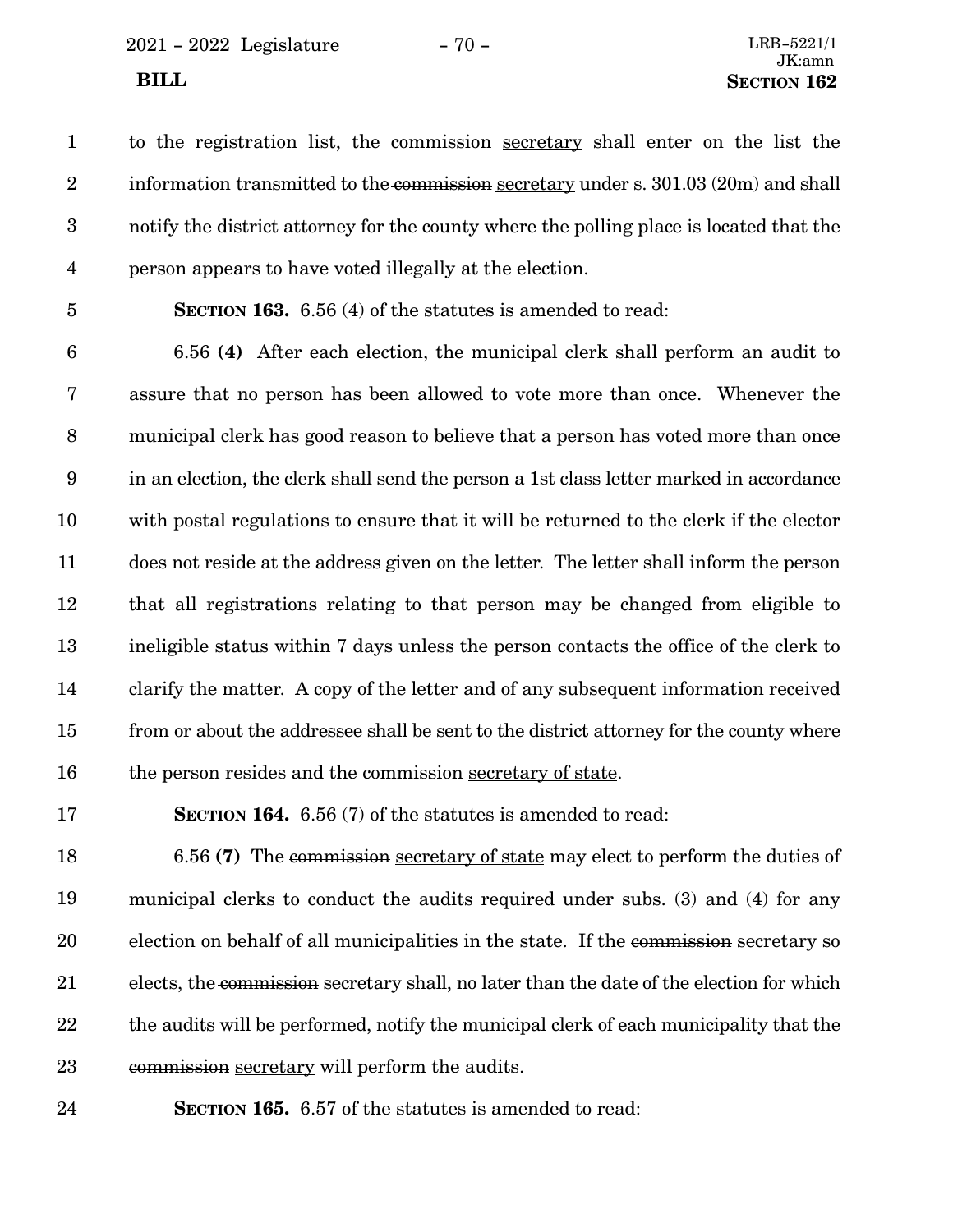$2021 - 2022$  Legislature  $- 71 -$ 

**6.57 Registration list for special elections.** The municipal clerk of each municipality where a special election is held nonconcurrently with a regularly scheduled election shall obtain a copies of the current registration list from the commission secretary of state for use in the special election. 1 2 3 4

5

13

**SECTION 166.** 6.79 (1m) of the statutes is amended to read:

6.79 **(1m)** SEPARATE POLL LISTS. The municipal clerk may elect to maintain the information on the poll list manually or electronically. If the clerk elects to maintain the list electronically, an election official at each election ward shall be in charge of and shall maintain the poll list. The system employed to maintain the list electronically is subject to the approval of the commission secretary of state. If the clerk elects to maintain the information manually, 2 election officials at each election ward shall be in charge of and shall maintain 2 separate poll lists. 6 7 8 9 10 11 12

**SECTION 167.** 6.86 (2) (a) of the statutes is amended to read:

6.86 **(2)** (a) An elector who is indefinitely confined because of age, physical illness or infirmity or is disabled for an indefinite period may by signing a statement to that effect require that an absentee ballot be sent to the elector automatically for every election. The application form and instructions shall be prescribed by the commission secretary of state, and furnished upon request to any elector by each municipality. The envelope containing the absentee ballot shall be clearly marked as not forwardable. If any elector is no longer indefinitely confined, the elector shall so notify the municipal clerk. 14 15 16 17 18 19 20 21

22

**SECTION 168.** 6.86 (2m) (a) of the statutes is amended to read:

6.86 **(2m)** (a) Except as provided in this subsection, any elector other than an elector who receives an absentee ballot under sub. (2) or s. 6.22 (4) or 6.24 (4) (c) may by written application filed with the municipal clerk of the municipality where the 23 24 25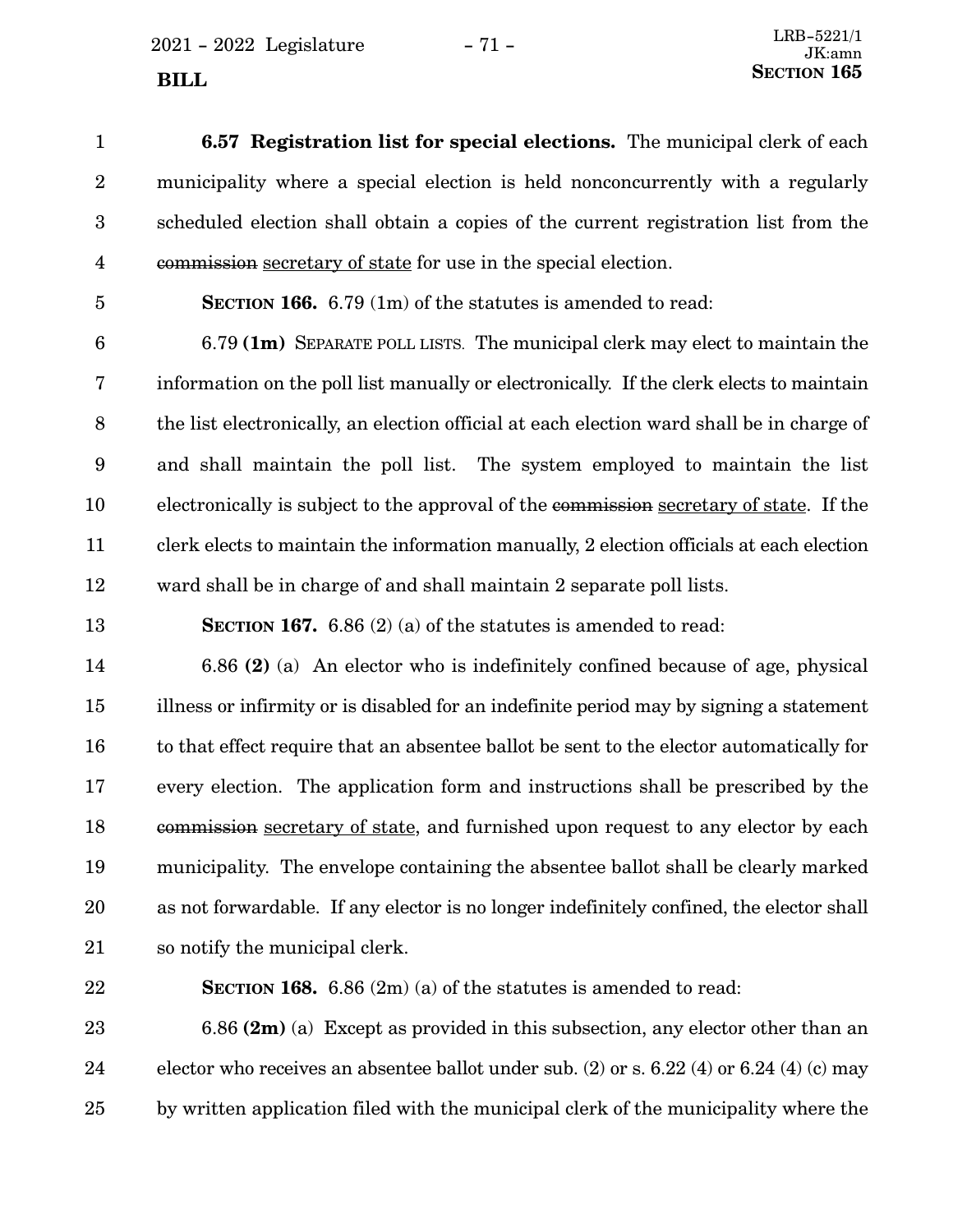2021 - 2022 Legislature - 72 - LRB-5221/1

elector resides require that an absentee ballot be sent to the elector automatically for every election that is held within the same calendar year in which the application is filed. The application form and instructions shall be prescribed by the commission secretary of state, and furnished upon request to any elector by each municipal clerk. The municipal clerk shall thereupon mail an absentee ballot to the elector for all elections that are held in the municipality during the same calendar year that the application is filed, except that the clerk shall not send an absentee ballot for an election if the elector's name appeared on the registration list in eligible status for a previous election following the date of the application but no longer appears on the list in eligible status. The municipal clerk shall ensure that any envelope containing the absentee ballot is clearly marked as not forwardable. If an elector who files an application under this subsection no longer resides at the same address that is indicated on the application form, the elector shall so notify the municipal clerk. The municipal clerk shall discontinue mailing absentee ballots to an elector under this subsection upon receipt of reliable information that the elector no longer qualifies as an elector of the municipality. In addition, the municipal clerk shall discontinue mailing absentee ballots to an elector under this subsection if the elector fails to return any absentee ballot mailed to the elector. The municipal clerk shall notify the elector of any such action not taken at the elector's request within 5 days, if possible. An elector who fails to cast an absentee ballot but who remains qualified to receive absentee ballots under this subsection may then receive absentee ballots for subsequent elections by notifying the municipal clerk that the elector wishes to continue receiving absentee ballots for subsequent elections. **SECTION 169.** 6.86 (3) (a) 1. of the statutes is amended to read: 1 2 3 4 5 6 7 8 9 10 11 12 13 14 15 16 17 18 19 20 21 22 23 24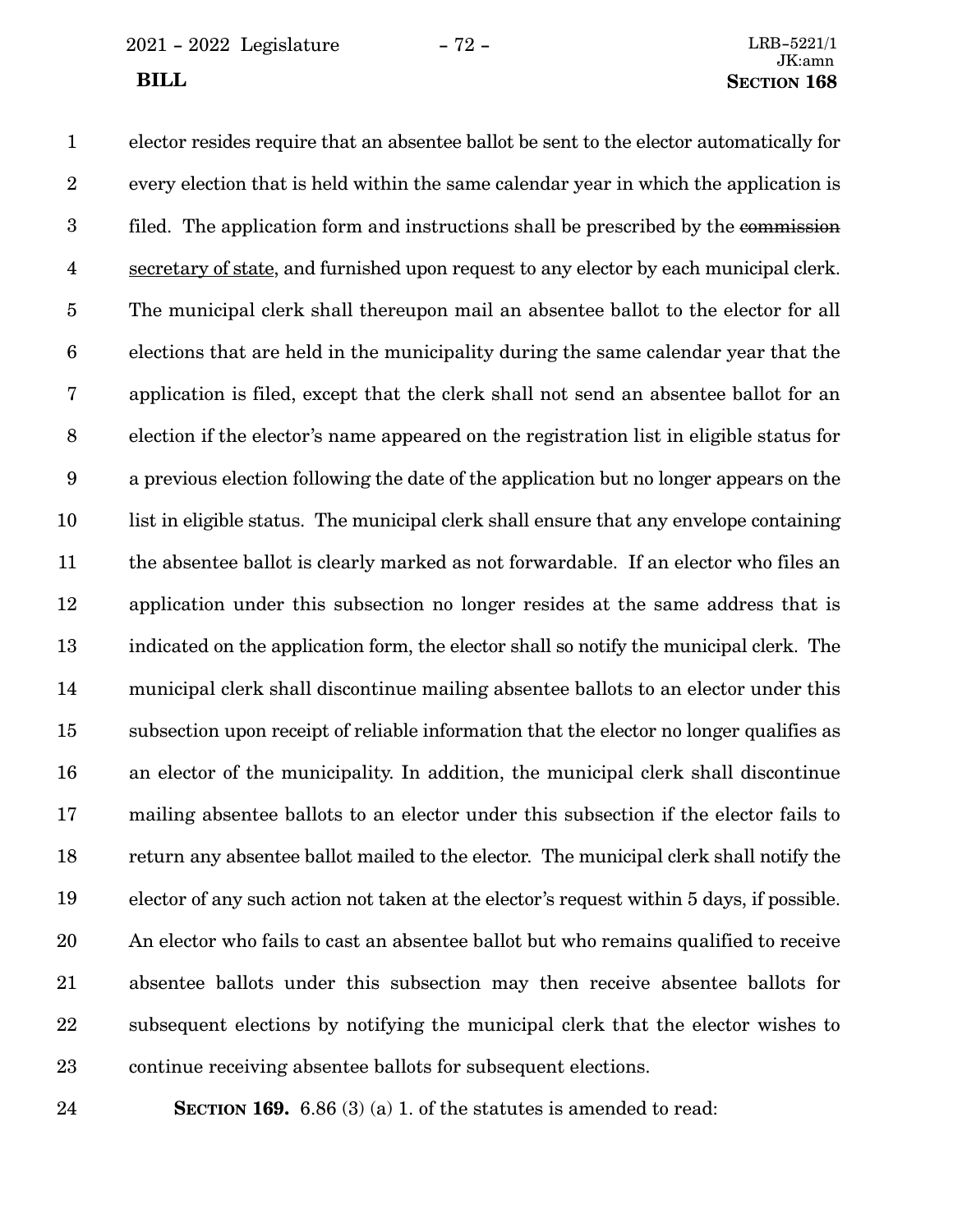$2021 - 2022$  Legislature  $-73 -$ 

6.86 **(3)** (a) 1. Any elector who is registered and who is hospitalized, may apply for and obtain an official ballot by agent. The agent may apply for and obtain a ballot for the hospitalized absent elector by presenting a form prescribed by the commission secretary of state and containing the required information supplied by the hospitalized elector and signed by that elector, unless the elector is unable to sign due to physical disability. In this case, the elector may authorize another elector to sign on his or her behalf. Any elector signing an application on another elector's behalf shall attest to a statement that the application is made on request and by authorization of the named elector, who is unable to sign the application due to physical disability. The agent shall present this statement along with all other information required under this subdivision. Except as authorized for an elector who has a confidential listing under s. 6.47 (2) or as authorized under s. 6.87 (4) (b) 4, the agent shall present any proof of identification required under sub. (1) (ar). The form shall include a space for the municipal clerk or deputy clerk to enter his or her initials indicating that the agent presented proof of identification to the clerk on behalf of the elector. 1 2 3 4 5 6 7 8 9 10 11 12 13 14 15 16

17

**SECTION 170.** 6.869 of the statutes is amended to read:

**6.869 Uniform instructions.** The commission secretary of state shall prescribe uniform instructions for municipalities to provide to absentee electors. The instructions shall include the specific means of electronic communication that an absentee elector may use to file an application for an absentee ballot and, if the absentee elector is required to register, to request a registration form or change his or her registration. The instructions shall include information concerning whether proof of identification is required to be presented or enclosed. The instructions shall also include information concerning the procedure for correcting errors in marking 18 19 20 21 22 23 24 25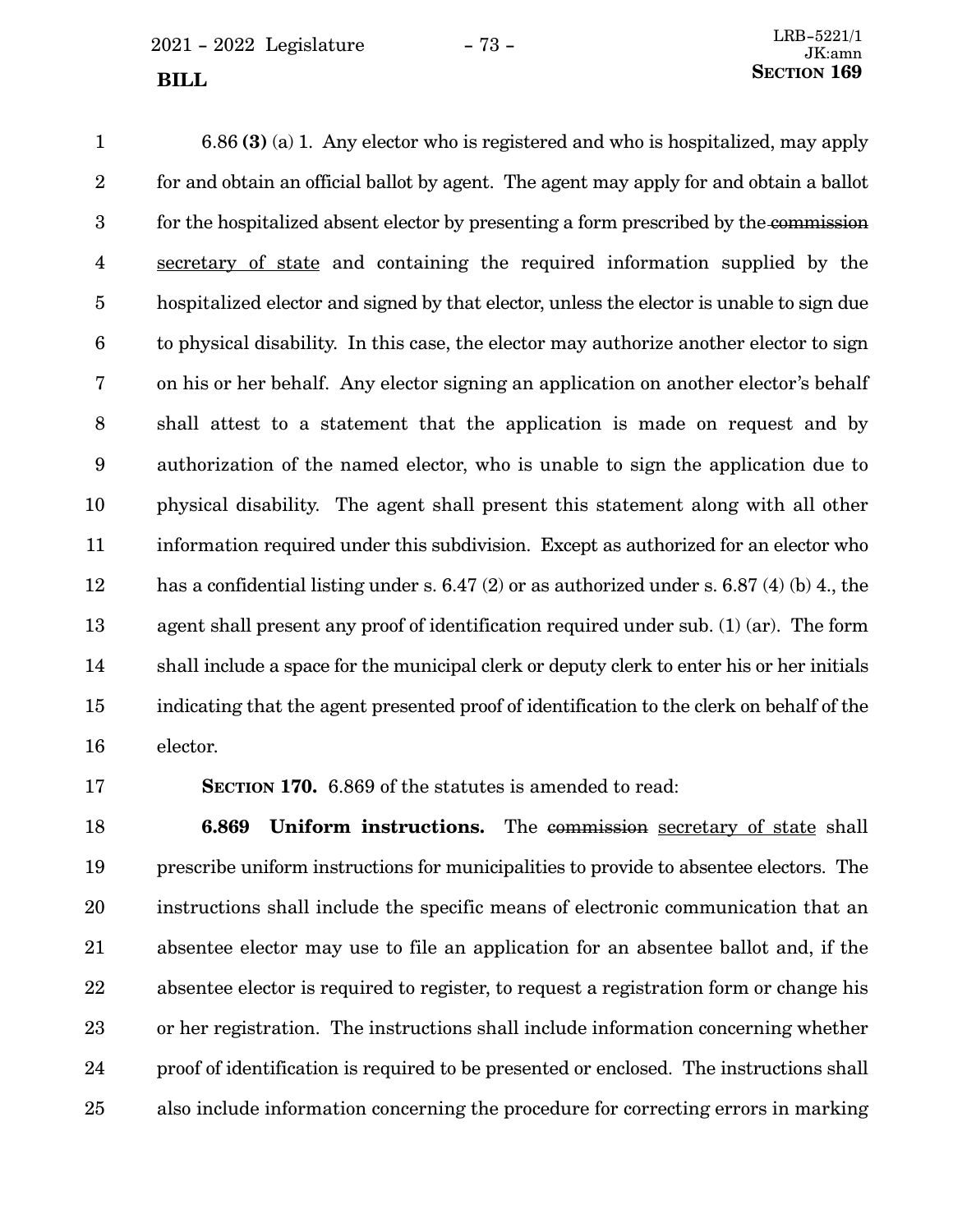2021 - 2022 Legislature - 74 - LRB-5221/1

a ballot and obtaining a replacement for a spoiled ballot. The procedure shall, to the extent possible, respect the privacy of each elector and preserve the confidentiality of each elector's vote. 1 2 3

4

**SECTION 171.** 6.87 (3) (d) of the statutes is amended to read:

6.87 **(3)** (d) A municipal clerk shall, if the clerk is reliably informed by a military elector, as defined in s. 6.34 (1), or an overseas elector, regardless of whether the elector qualifies as a resident of this state under s. 6.10, of a facsimile transmission number or electronic mail address where the elector can receive an absentee ballot, transmit a facsimile or electronic copy of the elector's ballot to that elector in lieu of mailing under this subsection. An elector may receive an absentee ballot only if the elector is a military elector or an overseas elector and has filed a valid application for the ballot as provided in s. 6.86 (1). If the clerk transmits an absentee ballot to a military or overseas elector electronically, the clerk shall also transmit a facsimile or electronic copy of the text of the material that appears on the certificate envelope prescribed in sub. (2), together with instructions prescribed by the commission secretary of state. The instructions shall require the military or overseas elector to make and subscribe to the certification as required under sub. (4) (b) and to enclose the absentee ballot in a separate envelope contained within a larger envelope, that shall include the completed certificate. The elector shall then affix sufficient postage unless the absentee ballot qualifies for mailing free of postage under federal free postage laws and shall mail the absentee ballot to the municipal clerk. Except as authorized in s. 6.97 (2), an absentee ballot received from a military or overseas elector who receives the ballot electronically shall not be counted unless it is cast in the manner prescribed in this paragraph and sub. (4) and in accordance with the instructions provided by the commission secretary of state. 5 6 7 8 9 10 11 12 13 14 15 16 17 18 19 20 21 22 23 24 25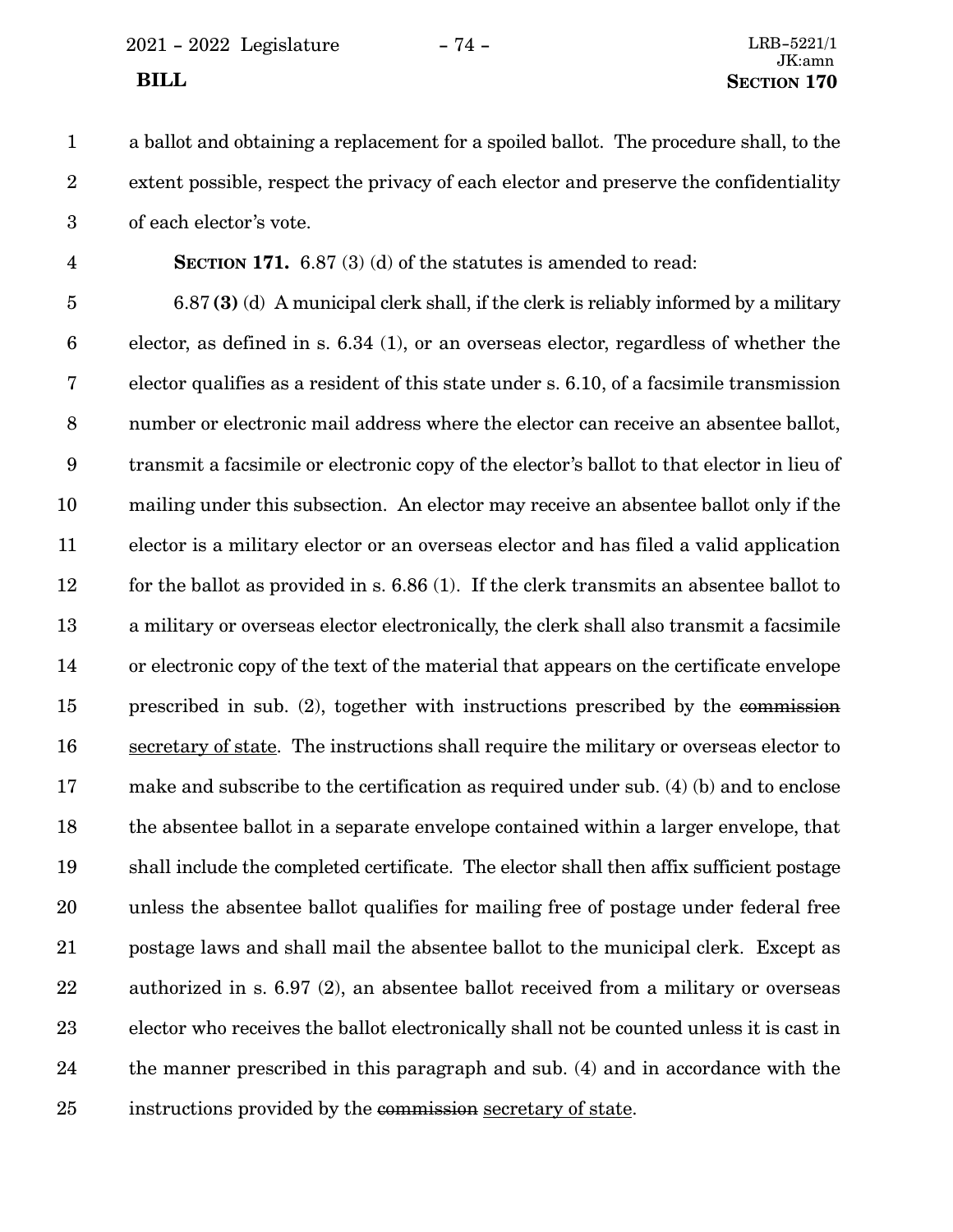$2021 - 2022$  Legislature  $- 75 -$ **SECTION** 172

**SECTION 172.** 6.875 (5) of the statutes is amended to read: 6.875 **(5)** Prior to entering upon his or her duties, each individual appointed to serve as a deputy under this section shall file the oath required by s. 7.30 (5). In the oath, the individual shall swear that he or she is qualified to act as a deputy under this section, that he or she has read the statutes governing absentee voting, that he or she understands the proper absentee voting procedure, that he or she understands the penalties for noncompliance with the procedure under s. 12.13, that his or her sacred obligation will be to fully and fairly implement the absentee voting law and seek to have the intent of the electors ascertained. In addition, the oath shall state that the individual realizes that any error in conducting the voting procedure may result in invalidation of an elector's vote under s. 7.51 (2) (e) and that the individual realizes that absentee voting is a privilege and not a constitutional right. The form of the oath shall be prescribed by the commission secretary of state. **SECTION 173.** 6.92 (1) of the statutes is amended to read: 6.92 **(1)** Except as provided in sub. (2), each inspector shall challenge for cause any person offering to vote whom the inspector knows or suspects is not a qualified elector or who does not adhere to any voting requirement under this chapter. If a person is challenged as unqualified by an inspector, one of the inspectors shall administer the following oath or affirmation to the person: "You do solemnly swear (or affirm) that you will fully and truly answer all questions put to you regarding your place of residence and qualifications as an elector of this election"; and shall then ask 1 2 3 4 5 6 7 8 9 10 11 12 13 14 15 16 17 18 19 20 21

questions which are appropriate as determined by the commission, by rule, secretary 22

of state to test the person's qualifications. 23

24

**SECTION 174.** 6.925 of the statutes is amended to read: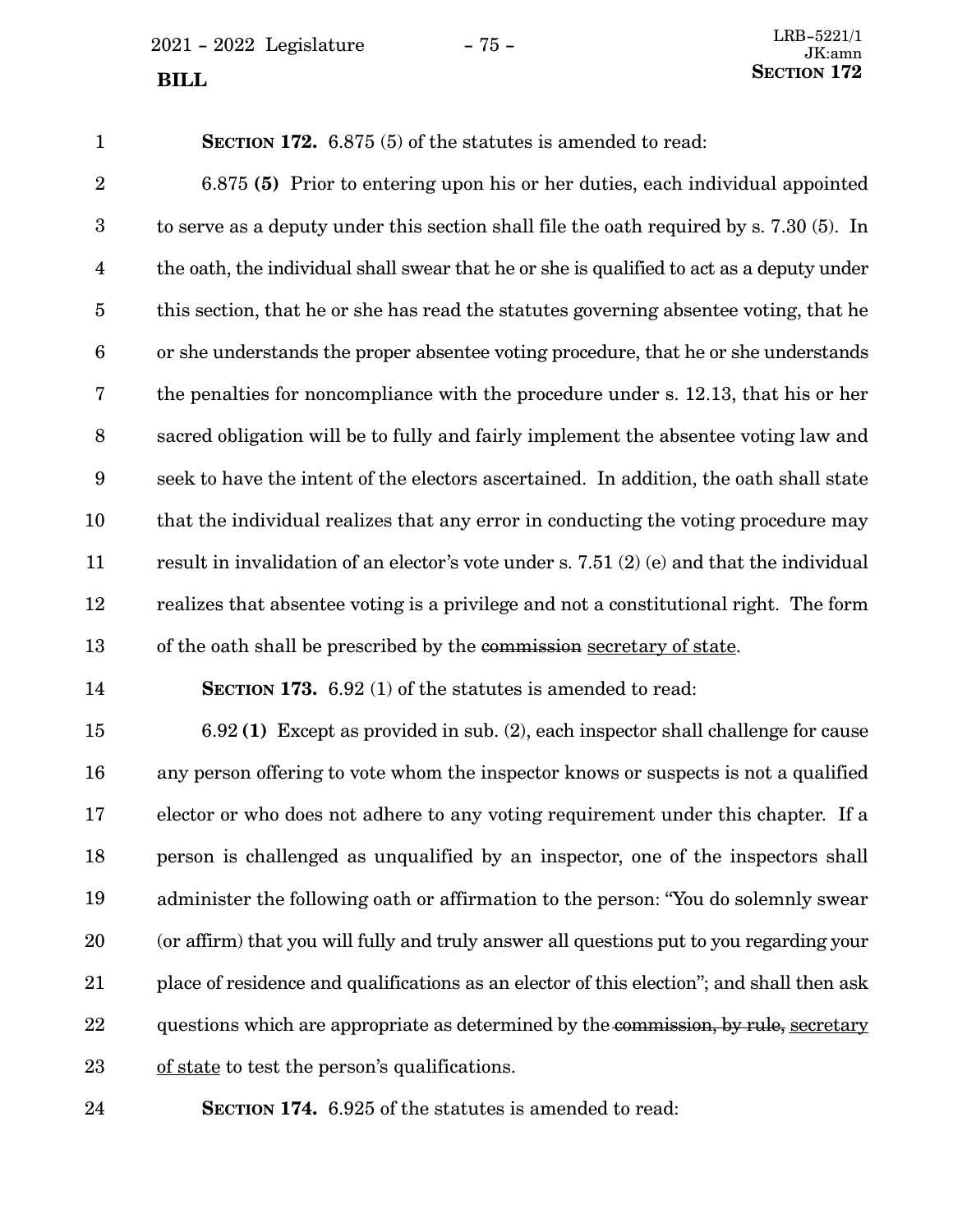**6.925 Elector making challenge in person.** Any elector may challenge for cause any person offering to vote whom the elector knows or suspects is not a qualified elector. If a person is challenged as unqualified by an elector, one of the inspectors may administer the oath or affirmation to the challenged elector under s. 6.92 and ask the challenged elector the questions under that section which are appropriate to test the elector's qualifications. In addition, one of the inspectors shall administer the following oath or affirmation to the challenging elector: "You do solemnly swear (or affirm) that you will fully and truly answer all questions put to you regarding the challenged person's place of residence and qualifications as an elector of this election"; and shall then ask questions which are appropriate as determined by the commission, by rule, secretary of state to test the qualifications of the challenged elector. 1 2 3 4 5 6 7 8 9 10 11 12

13

**SECTION 175.** 6.95 of the statutes is amended to read:

**6.95 Voting procedure for challenged electors.** Whenever the inspectors under ss. 6.92 to 6.94 receive the vote of a person offering to vote who has been challenged, the inspectors shall, before giving the elector a ballot, write on the back of the ballot the serial number of the challenged person corresponding to the number kept at the election on the poll list, or other list maintained under s. 6.79, and the notation "s. 6.95". If voting machines are used in the municipality where the person is voting, the person's vote may be received only upon an absentee ballot furnished by the municipal clerk which shall have the corresponding serial number from the poll list or other list maintained under s. 6.79 and the notation "s. 6.95" written on the back of the ballot by the inspectors before the ballot is given to the elector. The inspectors shall indicate on the list the reason for the challenge. The inspectors shall then deposit the ballot. The challenged ballots shall be counted under s. 5.85 or 7.51. 14 15 16 17 18 19 20 21 22 23 24 25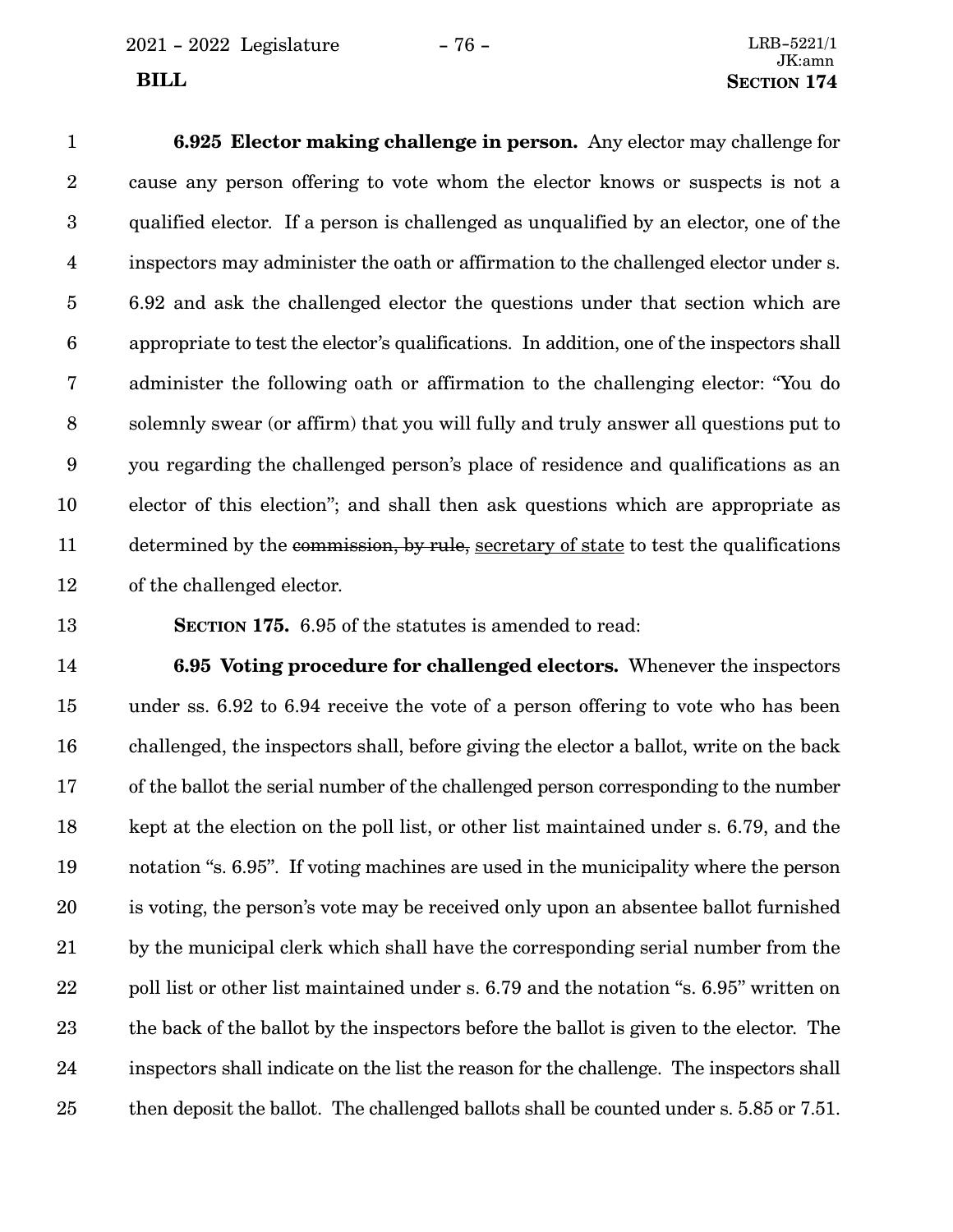$2021 - 2022$  Legislature  $- 77 -$ **SECTION** 175

The municipal board of canvassers may decide any challenge when making its canvass under s. 7.53. If the returns are reported under s. 7.60, a challenge may be reviewed by the county board of canvassers. If the returns are reported under s. 7.70, a challenge may be reviewed by the chairperson of the commission secretary of state or the chairperson's secretary's designee. The decision of any board of canvassers or of the chairperson or chairperson's secretary or secretary's designee may be appealed under s. 9.01. The standard for disqualification specified in s. 6.325 shall be used to determine the validity of challenged ballots. 1 2 3 4 5 6 7 8

9

**SECTION 176.** 6.96 of the statutes is amended to read:

10

**6.96 Voting procedure for electors voting pursuant to federal court**

**order.** Whenever any elector is allowed to vote at a polling place pursuant to a federal court order after the closing time provided under s. 6.78, the inspectors shall, before giving the elector a ballot, write on the back of the ballot the notation "s. 6.96". If voting machines are used in the municipality where the elector is voting, the elector's vote may be received only upon an absentee ballot furnished by the municipal clerk which shall have the notation "s. 6.96" written on the back of the ballot by the inspectors before the ballot is given to the elector. When receiving the elector's ballot, the inspectors shall provide the elector with the written voting information prescribed by the commission secretary of state under s. 7.08 (8). The inspectors shall indicate on the list the fact that the elector is voting pursuant to a federal court order. The inspectors shall then deposit the ballot. The ballot shall be counted under s. 5.85 or 7.51 unless the order is vacated. If the order is vacated after the ballot is counted, the appropriate board or boards of canvassers or the chairperson of the commission secretary of state or his or her designee shall reopen 11 12 13 14 15 16 17 18 19 20 21 22 23 24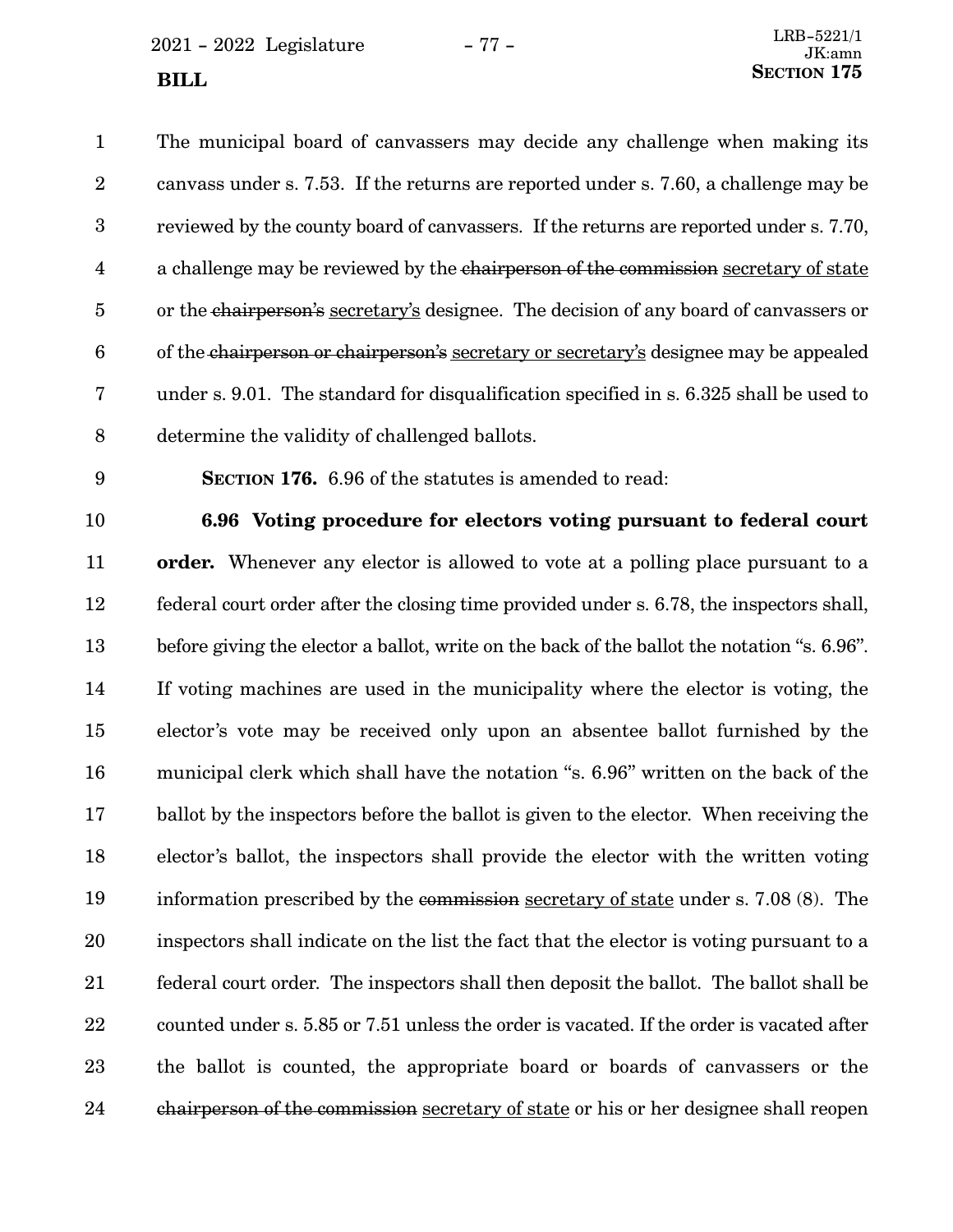2021 - 2022 Legislature - 78 - LRB-5221/1

## JK:amn **BILL** SECTION 176

# 1

the canvass to discount any ballots that were counted pursuant to the vacated order and adjust the statements, certifications, and determinations accordingly.

3

2

**SECTION 177.** 6.97 (1) of the statutes is amended to read:

6.97 **(1)** Whenever any individual who is required to provide proof of residence under s. 6.34 in order to be permitted to vote appears to vote at a polling place and cannot provide the required proof of residence, the inspectors shall offer the opportunity for the individual to vote under this section. Whenever any individual, other than a military elector, as defined in s. 6.34 (1), an overseas elector, or an elector who has a confidential listing under s. 6.47 (2), appears to vote at a polling place and does not present proof of identification under s. 6.79 (2), whenever required, the inspectors or the municipal clerk shall similarly offer the opportunity for the individual to vote under this section. If the individual wishes to vote, the inspectors shall provide the elector with an envelope marked "Ballot under s. 6.97, stats." on which the serial number of the elector is entered and shall require the individual to execute on the envelope a written affirmation stating that the individual is a qualified elector of the ward or election district where he or she offers to vote and is eligible to vote in the election. The inspectors shall, before giving the elector a ballot, write on the back of the ballot the serial number of the individual corresponding to the number kept at the election on the poll list or other list maintained under s. 6.79 and the notation "s. 6.97". If voting machines are used in the municipality where the individual is voting, the individual's vote may be received only upon an absentee ballot furnished by the municipal clerk which shall have the corresponding number from the poll list or other list maintained under s. 6.79 and the notation "s. 6.97" written on the back of the ballot by the inspectors before the ballot is given to the elector. When receiving the individual's ballot, the inspectors shall provide the 4 5 6 7 8 9 10 11 12 13 14 15 16 17 18 19 20 21 22 23 24 25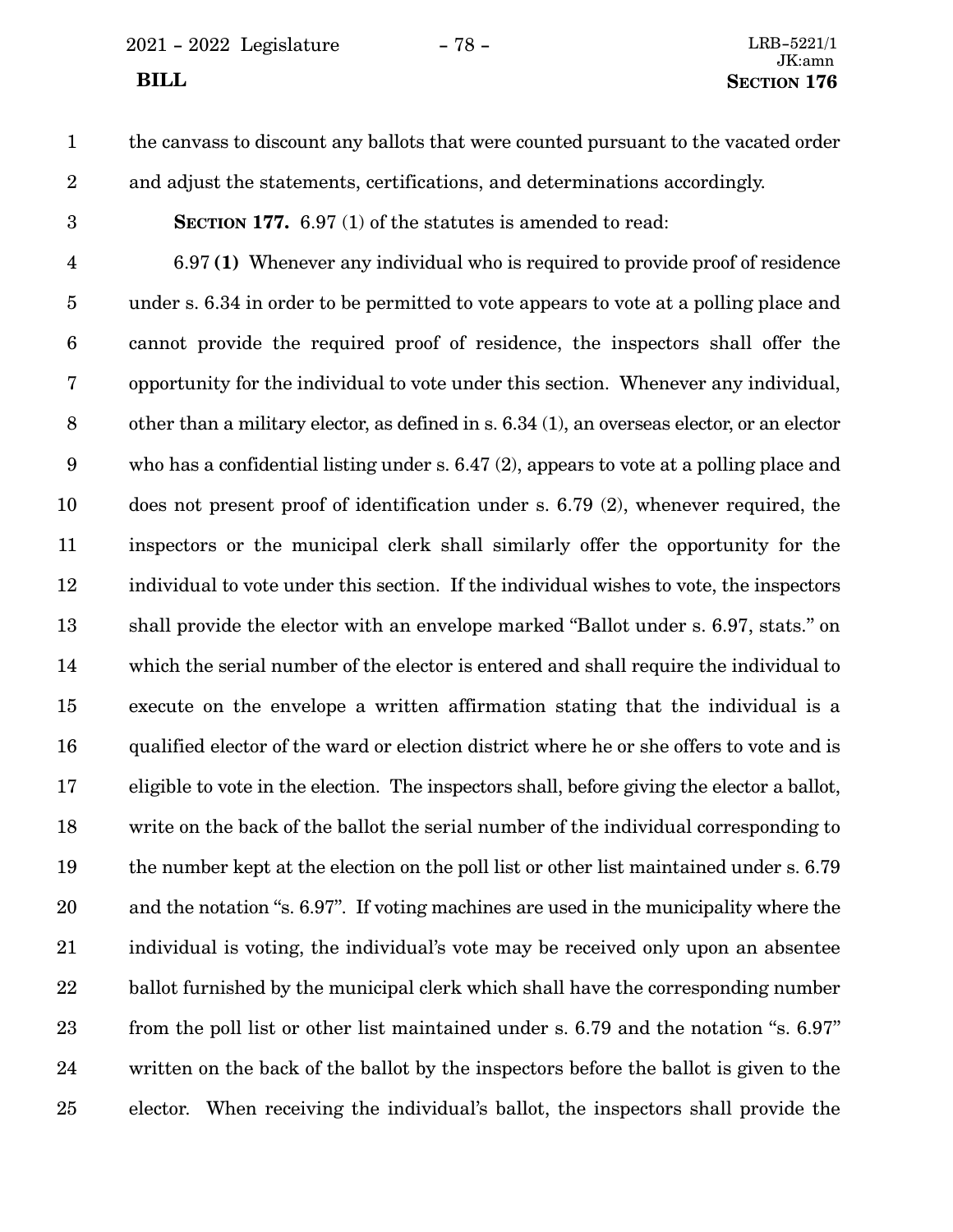$2021 - 2022$  Legislature  $- 79 -$ **SECTION** 177

individual with written voting information prescribed by the commission secretary of state under s. 7.08 (8). The inspectors shall indicate on the list the fact that the individual is required to provide proof of residence or proof of identification under s. 6.79 (2) but did not do so. The inspectors shall notify the individual that he or she may provide proof of residence or proof of identification to the municipal clerk or executive director of the municipal board of election commissioners. The inspectors shall also promptly notify the municipal clerk or executive director of the name, address, and serial number of the individual. The inspectors shall then place the ballot inside the envelope and place the envelope in a separate carrier envelope. **SECTION 178.** 7.03 (1) (a) of the statutes is amended to read: 7.03 **(1)** (a) Except as authorized under this paragraph, a reasonable daily compensation shall be paid to each inspector, voting machine custodian, automatic tabulating equipment technician, member of a board of canvassers, messenger, and tabulator who is employed and performing duties under chs. 5 to 12. Daily compensation shall also be provided to inspectors and inspector trainees for attendance at training programs conducted by the commission secretary of state and municipal clerks under ss. 7.31 and 7.315. Alternatively, such election officials and trainees may be paid by the hour at a proportionate rate for each hour actually worked. Any election official or trainee may choose to volunteer his or her services by filing with the municipal clerk of the municipality in which he or she serves a written declination to accept compensation. The volunteer status of the election 1 2 3 4 5 6 7 8 9 10 11 12 13 14 15 16 17 18 19 20 21

official or trainee remains effective until the official or trainee files a written revocation with the municipal clerk. 22 23

24

**SECTION 179.** 7.03 (1) (b) of the statutes is amended to read: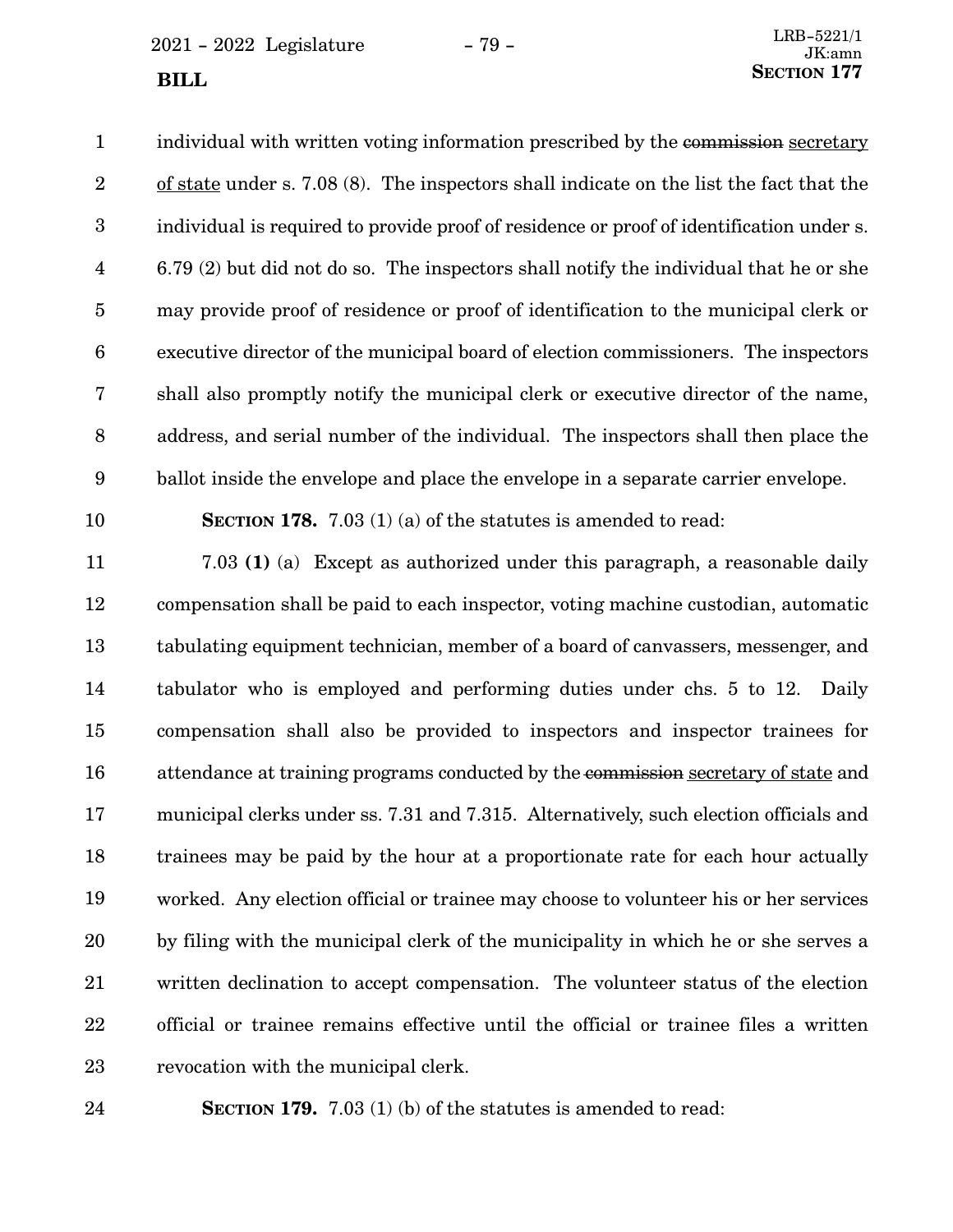2021 - 2022 Legislature - 80 -

| $\mathbf{1}$     | 7.03 (1) (b) Except as provided in par. (bm), any compensation owed shall be             |
|------------------|------------------------------------------------------------------------------------------|
| $\boldsymbol{2}$ | paid by the municipality in which the election is held, except that any compensation     |
| $\boldsymbol{3}$ | payable to a technician, messenger, tabulator, or member of the board of canvassers      |
| $\overline{4}$   | who is employed to perform services for the county shall be paid by the county and       |
| $\overline{5}$   | compensation payable to any messenger or tabulator who is employed to perform            |
| $6\phantom{.}6$  | services for the state shall be paid by the commission secretary of state.               |
| $\bf 7$          | <b>SECTION 180.</b> 7.03 (2) of the statutes is amended to read:                         |
| $8\,$            | 7.03 (2) The amount of compensation of election officials, when authorized or            |
| $9\phantom{.0}$  | required, shall be fixed by the appropriate county board of supervisors, municipal       |
| 10               | governing body, or municipal board of election commissioners in cities over 500,000      |
| 11               | population. The commission secretary of state shall fix the amount to be paid any        |
| 12               | person employed to perform duties for the state. If the commission secretary of state    |
| 13               | employs an individual to perform duties which are the responsibility of a county or      |
| 14               | municipality, the commission secretary shall charge the expense to the county or         |
| 15               | municipality.                                                                            |
| 16               | SECTION 181. 7.08 (intro.) of the statutes is amended to read:                           |
| 17               | <b>7.08 Elections commission Secretary of state.</b> (intro.) In addition to its         |
| 18               | the duties for ballot arrangement under ch. 5 and date and notice requirements           |
| 19               | under ch. 10, the commission secretary of state shall:                                   |
| 20               | <b>SECTION 182.</b> 7.08 (1) of the statutes is amended to read:                         |
| 21               | 7.08 (1) ELECTION FORMS, VOTING APPARATUS. (a) Prescribe all official ballot             |
| 22               | forms necessary under chs. 5 to 10 and 12 and revise the official ballot forms to        |
| 23               | harmonize with legislation and the current official status of the political parties      |
| 24               | whenever necessary. The commission secretary of state shall include on each ballot       |
| 25               | form, in the space for official endorsement, markings or spaces for identifying a ballot |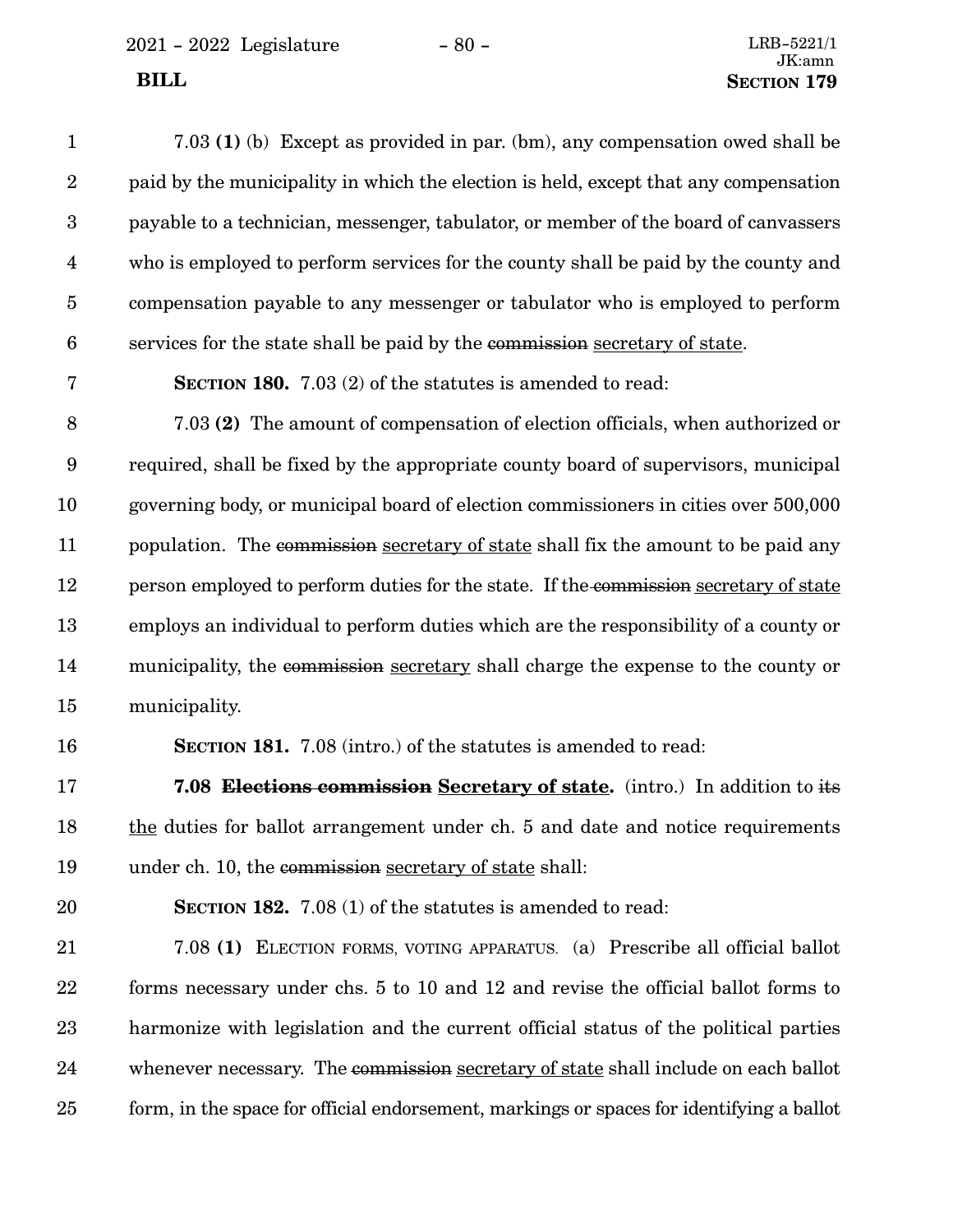$2021 - 2022$  Legislature  $- 81 -$ 

as an overvoted ballot, a duplicate overvoted ballot, a damaged ballot, or a duplicate damaged ballot, and for writing an identifying serial number. The commission secretary shall provide one copy of each ballot form without charge to each county and municipal clerk and board of election commissioners. The commission secretary shall distribute or arrange for distribution of additional copies. The prescribed forms shall be substantially followed in all elections under chs. 5 to 10 and 12. 1 2 3 4 5 6

(b) Prescribe the necessary standard sample forms and ballot containers to make the canvass, returns, statements and tally sheet statements for all elections the results of which are reportable to the commission secretary of state under s. 7.60 (4) (a), and all other materials as it deems necessary to conduct the elections. The sample forms shall contain the necessary certificates of the inspectors and canvassers with notes explaining their use and statutory basis. 7 8 9 10 11 12

(c) Prescribe forms required by ss. 6.24 (3) and (4), 6.30 (4) and (5), 6.33 (1), 6.47 (1) (am) 2. and (3), 6.55 (2), and 6.86 (2) to (3). All such forms shall contain a statement of the penalty applicable to false or fraudulent registration or voting through use of the form. Forms are not required to be furnished by the commission secretary of state. 13 14 15 16 17

(d) Promulgate rules for the administration of the statutory requirements for voting machines and electronic voting systems and any other voting apparatus which may be introduced in this state for use at elections. Pursuant to such responsibility, the commission secretary of state may obtain assistance from competent persons to check the machines, systems and apparatus and approve for use those types meeting the statutory requirements and shall establish reasonable compensation for persons performing duties under this paragraph. 18 19 20 21 22 23 24

**SECTION 183.** 7.08 (2) (a) of the statutes is amended to read:

25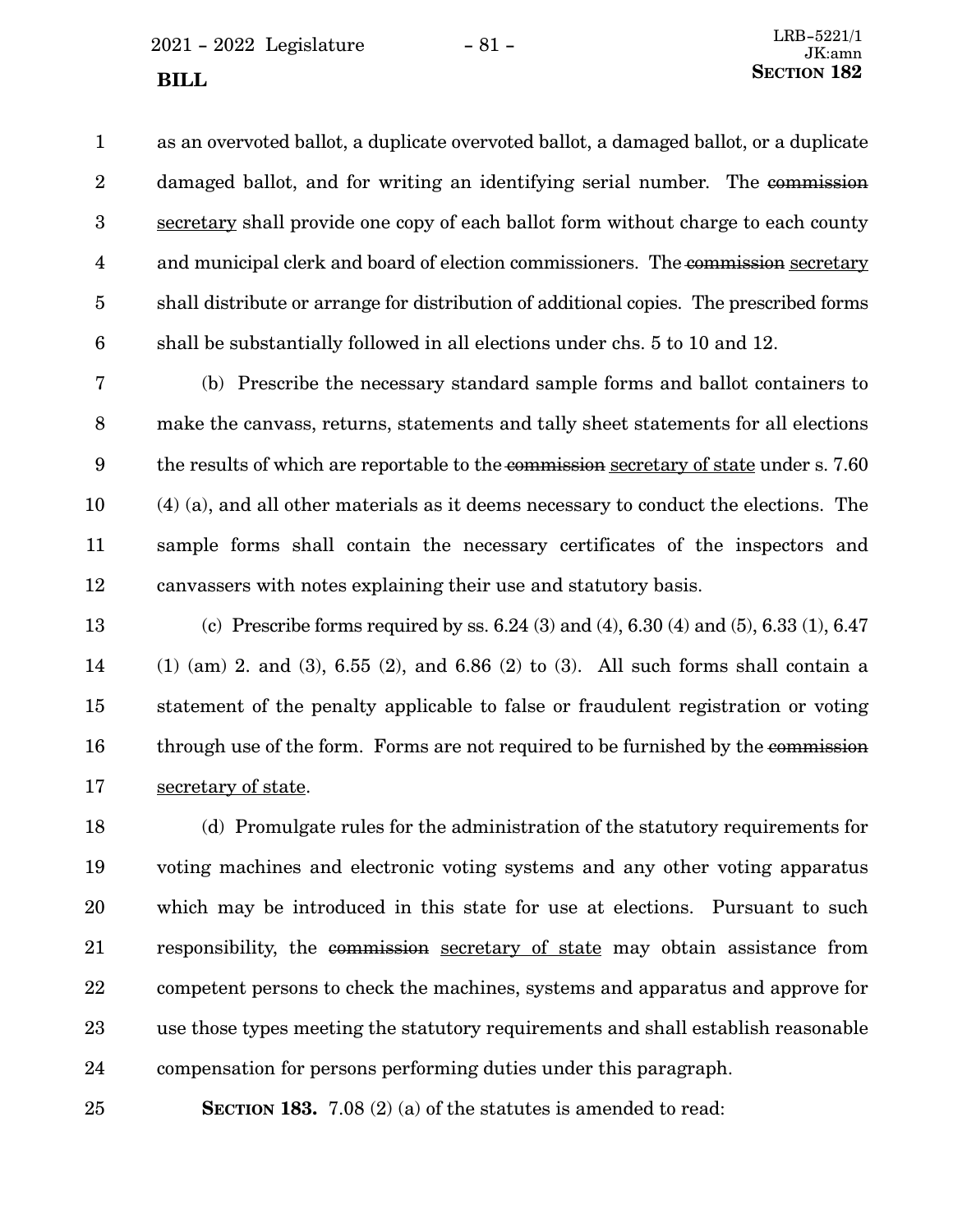7.08 **(2)** (a) As soon as possible after the closing date for filing nomination papers or after the canvass of the primary vote, but no later than the deadlines established in s. 10.06, transmit to each county clerk a certified list of all candidates on file in its office for which electors in that county may vote. The list shall designate the order of arrangement and contain each candidate's first name, middle initial or initials and last name, unless the candidate on his or her nomination papers or declaration of candidacy specifies that the middle initial be deleted, that a full middle name or former legal surname be substituted for the middle initial, that an initial be substituted for the candidate's first name or that a nickname be substituted for a first or middle name or for a first initial or middle initial or initials, but no other abbreviations or titles are permitted. The list shall also include each candidate's residence and post-office address; the office for which the person is a candidate; and, the party or principle the candidate represents, if any, in 5 words or less. Names of candidates nominated under s. 7.38 or 8.35 shall be certified by the commission secretary of state upon filing of the necessary papers with it. At any time prior to an election, the commission secretary may transmit an amended certification if a candidate dies or is determined not to qualify for ballot placement. 1 2 3 4 5 6 7 8 9 10 11 12 13 14 15 16 17

**SECTION 184.** 7.08 (2) (d) of the statutes is amended to read: 18

7.08 **(2)** (d) As soon as possible after the last Tuesday in January of each year in which there is a presidential election, the commission secretary of state shall transmit to each county clerk a certified list of candidates for president who have qualified to have their names appear on the presidential preference primary ballot. **SECTION 185.** 7.08 (3) (intro.) of the statutes is amended to read: 19 20 21 22 23

7.08 **(3)** ELECTION MANUAL. (intro.) Prepare and publish separate from the election laws an election manual written so as to be easily understood by the general 24 25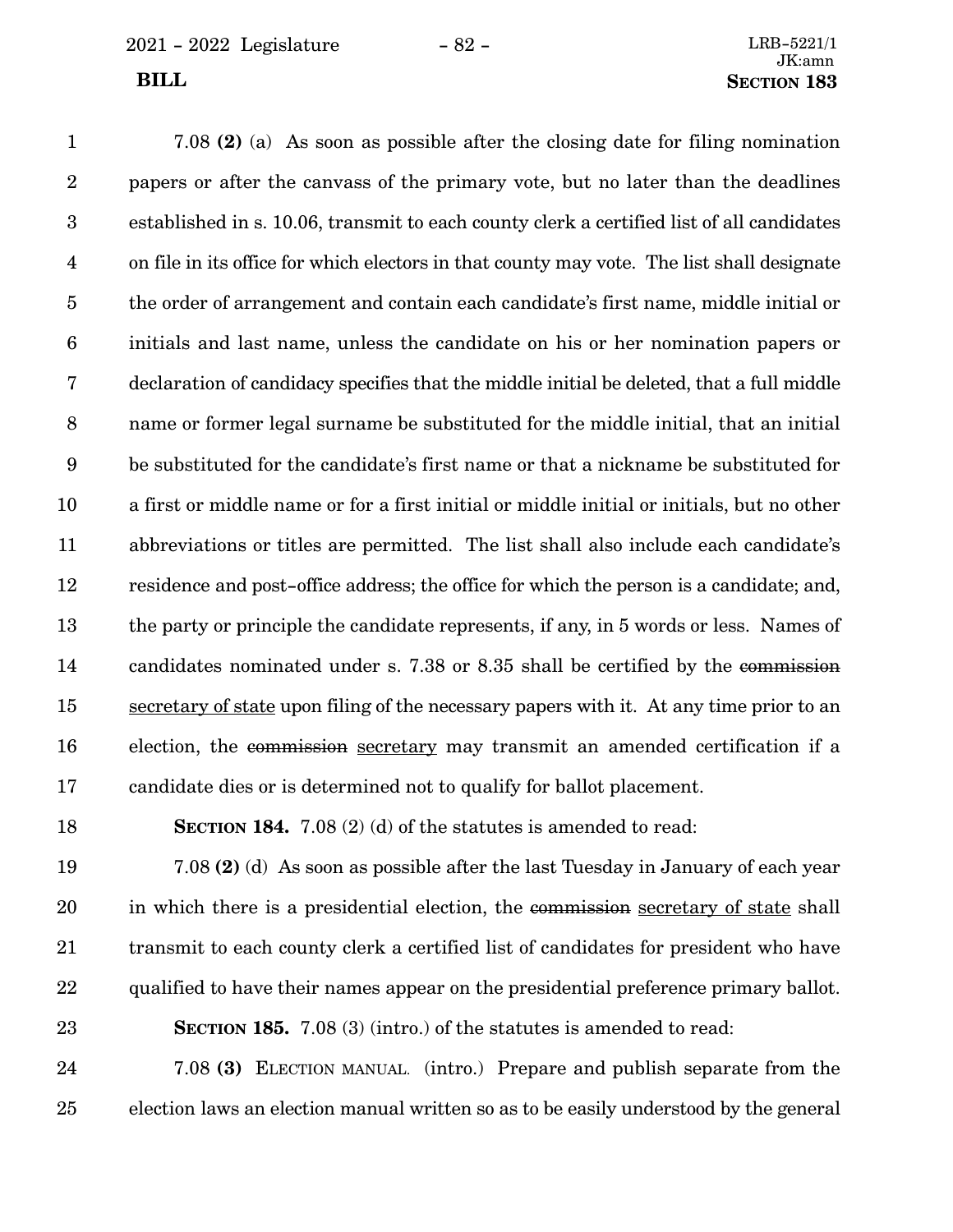$2021 - 2022$  Legislature  $- 83 - 83$ 

24

| $\mathbf{1}$     | public explaining the duties of the election officials, together with notes and            |
|------------------|--------------------------------------------------------------------------------------------|
| $\overline{2}$   | references to the statutes as the commission secretary of state considers advisable.       |
| $\boldsymbol{3}$ | The election manual shall:                                                                 |
| $\overline{4}$   | <b>SECTION 186.</b> 7.08 (3) (a) of the statutes is amended to read:                       |
| $\overline{5}$   | 7.08 (3) (a) Be compiled by the commission secretary of state.                             |
| $6\phantom{1}6$  | <b>SECTION 187.</b> 7.08 (4) of the statutes is amended to read:                           |
| 7                | 7.08 (4) ELECTION LAWS. Publish the election laws. The commission secretary                |
| $\, 8$           | of state shall sell or distribute or arrange for the sale or distribution of copies of the |
| 9                | election laws to county and municipal clerks and boards of election commissioners          |
| 10               | and members of the public.                                                                 |
| 11               | <b>SECTION 188.</b> 7.08 (6) of the statutes is amended to read:                           |
| 12               | 7.08 (6) ENFORCEMENT OF FEDERAL VOTING SYSTEM STANDARDS. Following each                    |
| 13               | general election, audit the performance of each voting system used in this state to        |
| 14               | determine the error rate of the system in counting ballots that are validly cast by        |
| 15               | electors. If the error rate exceeds the rate permitted under standards of the federal      |
| 16               | election commission in effect on October 29, 2002, the commission secretary of state       |
| 17               | shall take remedial action and order remedial action to be taken by affected counties      |
| 18               | and municipalities to ensure compliance with the standards. Each county and                |
| 19               | municipality shall comply with any order received under this subsection.                   |
| 20               | <b>SECTION 189.</b> 7.10 (1) (a) of the statutes is amended to read:                       |
| 21               | 7.10 (1) (a) Each county clerk shall provide ballots for every election in the             |
| 22               | county for all national, state and county offices, including metropolitan sewerage         |
| 23               | commission elections under s. 200.09 (11) (am), for municipal judges elected under         |
|                  |                                                                                            |

s. 755.01 (4) and for state and county referenda. The official and sample ballots shall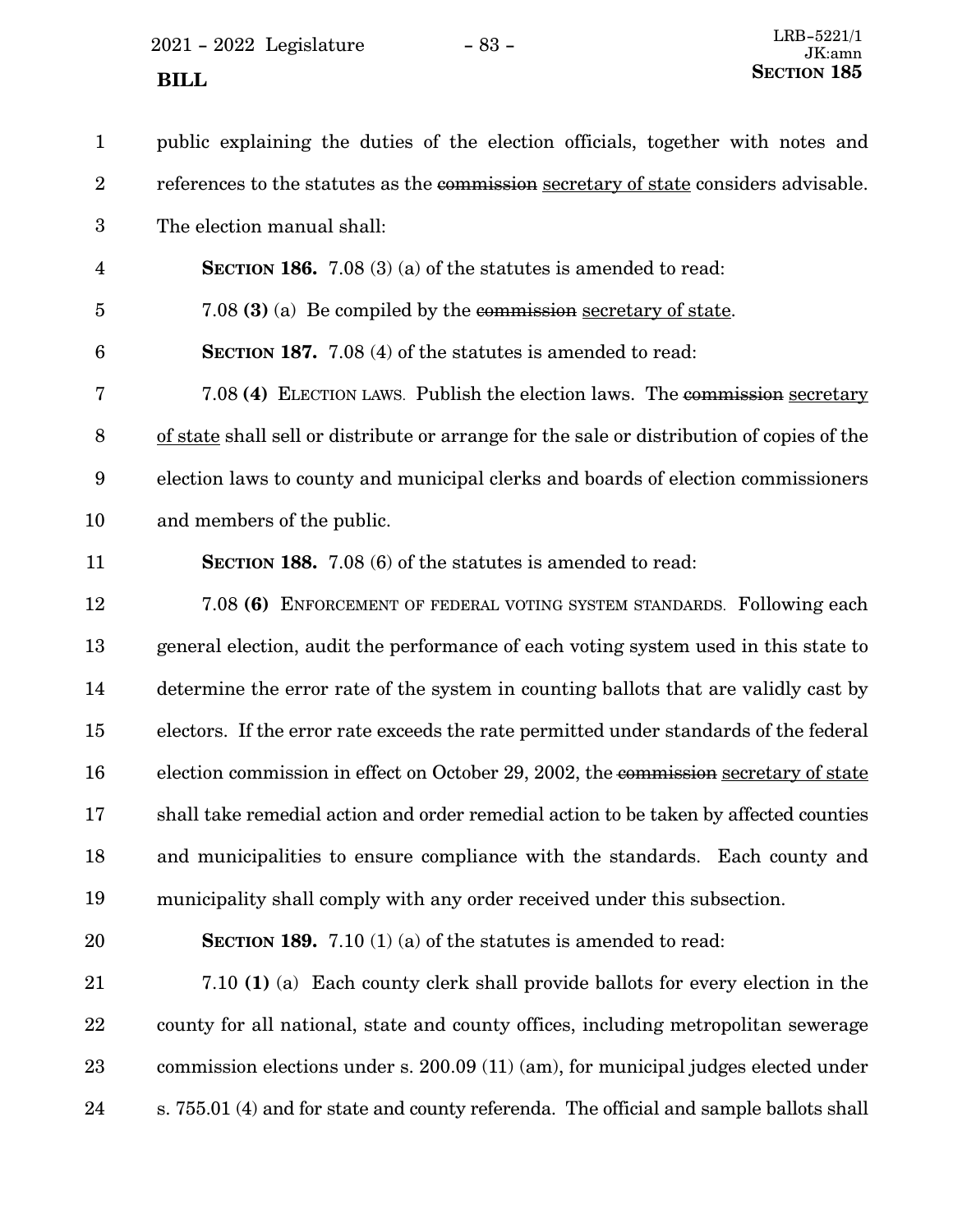2021 - 2022 Legislature - 84 - LRB-5221/1

- be prepared in substantially the same form as those prescribed by the commission secretary of state under s. 7.08 (1) (a). 1 2
- **SECTION 190.** 7.10 (2) of the statutes is amended to read: 3

7.10 **(2)** PREPARING BALLOTS. The county clerk shall prepare copy for the official ballots immediately upon receipt of the certified list of candidates' names from the commission secretary of state. Names certified by the commission secretary shall be arranged in the order certified. The county clerk shall place the names of all candidates filed in the clerk's office or certified to the clerk by the commission secretary on the proper ballot or ballots under the appropriate office and party titles. The county clerk shall prepare a special ballot under s. 5.60 (8) showing only the candidates in the presidential preference primary. 4 5 6 7 8 9 10 11

12

**SECTION 191.** 7.10 (3) (a) of the statutes is amended to read:

7.10 **(3)** (a) The county clerk shall distribute the ballots to the municipal clerks no later than 48 days before each partisan primary and general election and no later than 22 days before each other primary and election, except that the clerk shall distribute the ballots under sub. (2) for the presidential preference primary no later 48 days before the presidential preference primary. Election forms prepared by the commission secretary of state shall be distributed at the same time. If the commission secretary transmits an amended certification under s. 7.08 (2) (a) or if the commission secretary or a court orders a ballot error to be corrected under s. 5.06 (6) or 5.72 (3) after ballots have been distributed, the county clerk shall distribute corrected ballots to the municipal clerks as soon as possible. 13 14 15 16 17 18 19 20 21 22

23

**SECTION 192.** 7.10 (4) of the statutes is amended to read: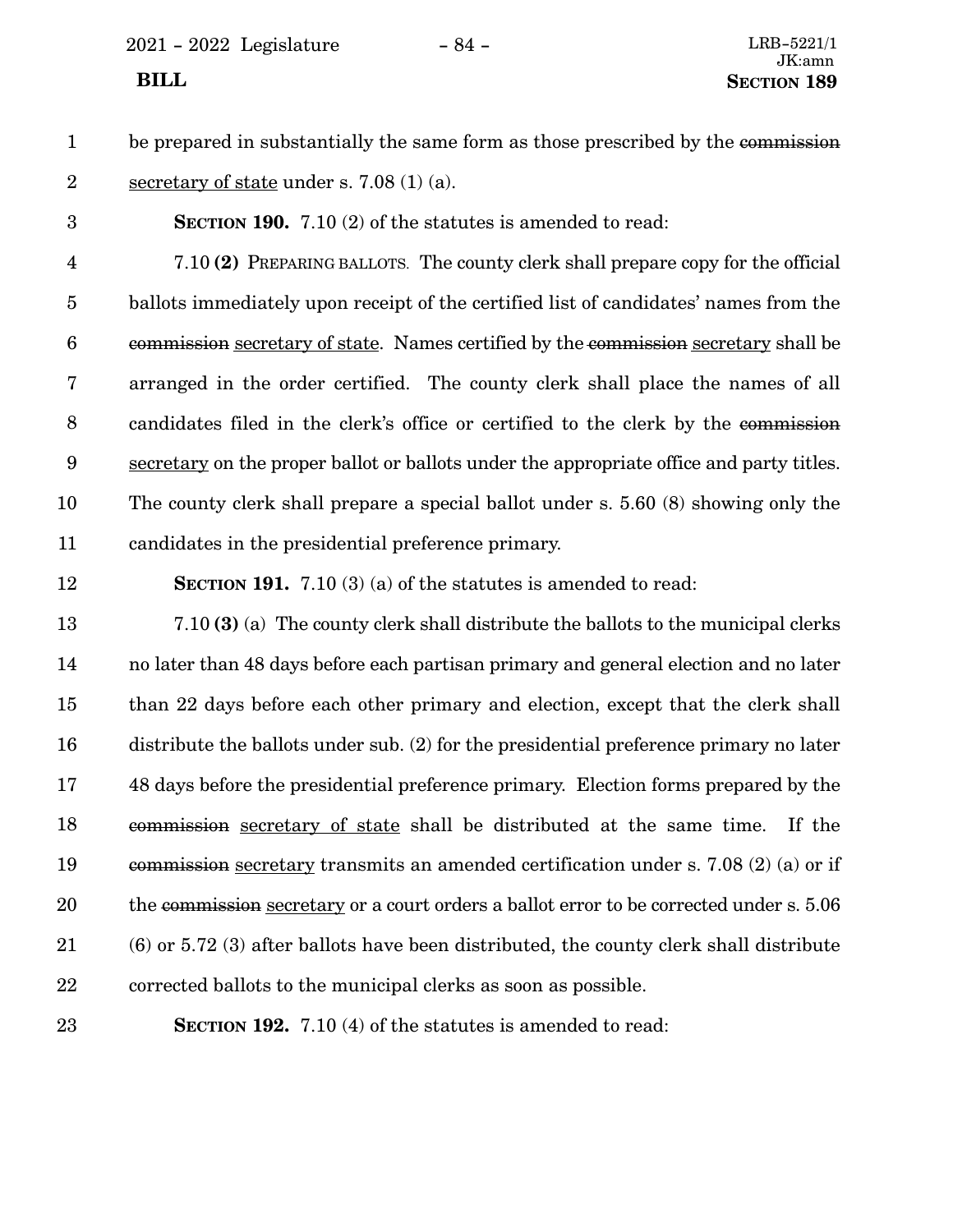2021 - 2022 Legislature -  $85$  -

| $\mathbf{1}$            | 7.10 (4) RESOLVING NOTICE DOUBTS. When in doubt as to compliance with the                |
|-------------------------|------------------------------------------------------------------------------------------|
| $\boldsymbol{2}$        | statutory requirements for election notices or the correct fees to be paid for them, the |
| $\boldsymbol{3}$        | county clerk may consult the commission secretary of state.                              |
| $\overline{\mathbf{4}}$ | <b>SECTION 193.</b> 7.10 (7) of the statutes is amended to read:                         |
| $\overline{5}$          | 7.10 (7) VOTER EDUCATION. Each county clerk shall assist the commission                  |
| $6\phantom{.}6$         | secretary of state in conducting educational programs under $s. 5.05$ (12) to inform     |
| 7                       | electors about the voting process.                                                       |
| 8                       | <b>SECTION 194.</b> 7.10 (8) of the statutes is amended to read:                         |
| 9                       | 7.10 (8) FREE ELECTION INFORMATION EXCHANGE. Each county clerk shall assist              |
| 10                      | the commission secretary of state and municipal clerks in maintaining toll-free          |
| 11                      | telephone lines and other free access systems under s. $5.05(13)$ for exchange of voting |
| 12                      | information.                                                                             |
| 13                      | <b>SECTION 195.</b> 7.10 (9) of the statutes is amended to read:                         |
| 14                      | 7.10 (9) TRAINING OF ELECTION OFFICIALS. Each county clerk shall assist the              |
| 15                      | commission secretary of state in the training of election officials under s. 5.05 (7).   |
| 16                      | <b>SECTION 196.</b> 7.10 (10) of the statutes is amended to read:                        |
| 17                      | 7.10 (10) INFORMATION TO COMMISSION SECRETARY OF STATE. Each county clerk                |
| 18                      | shall provide to the commission secretary of state any information requested under       |
| 19                      | $s. 5.05(14)$ .                                                                          |
| 20                      | SECTION 197. $7.15(1)(e)$ of the statutes is amended to read:                            |
| 21                      | 7.15 (1) (e) Train election officials in their duties, calling them together             |
| 22                      | whenever advisable, advise them of changes in laws, rules and procedures affecting       |
| 23                      | the performance of their duties, and administer examinations as authorized under         |
| 24                      | s. $7.30(2)(c)$ . The training shall conform with the requirements prescribed in rules   |
| 25                      | promulgated by the commission secretary of state under ss. 7.31 and 7.315. The clerk     |
|                         |                                                                                          |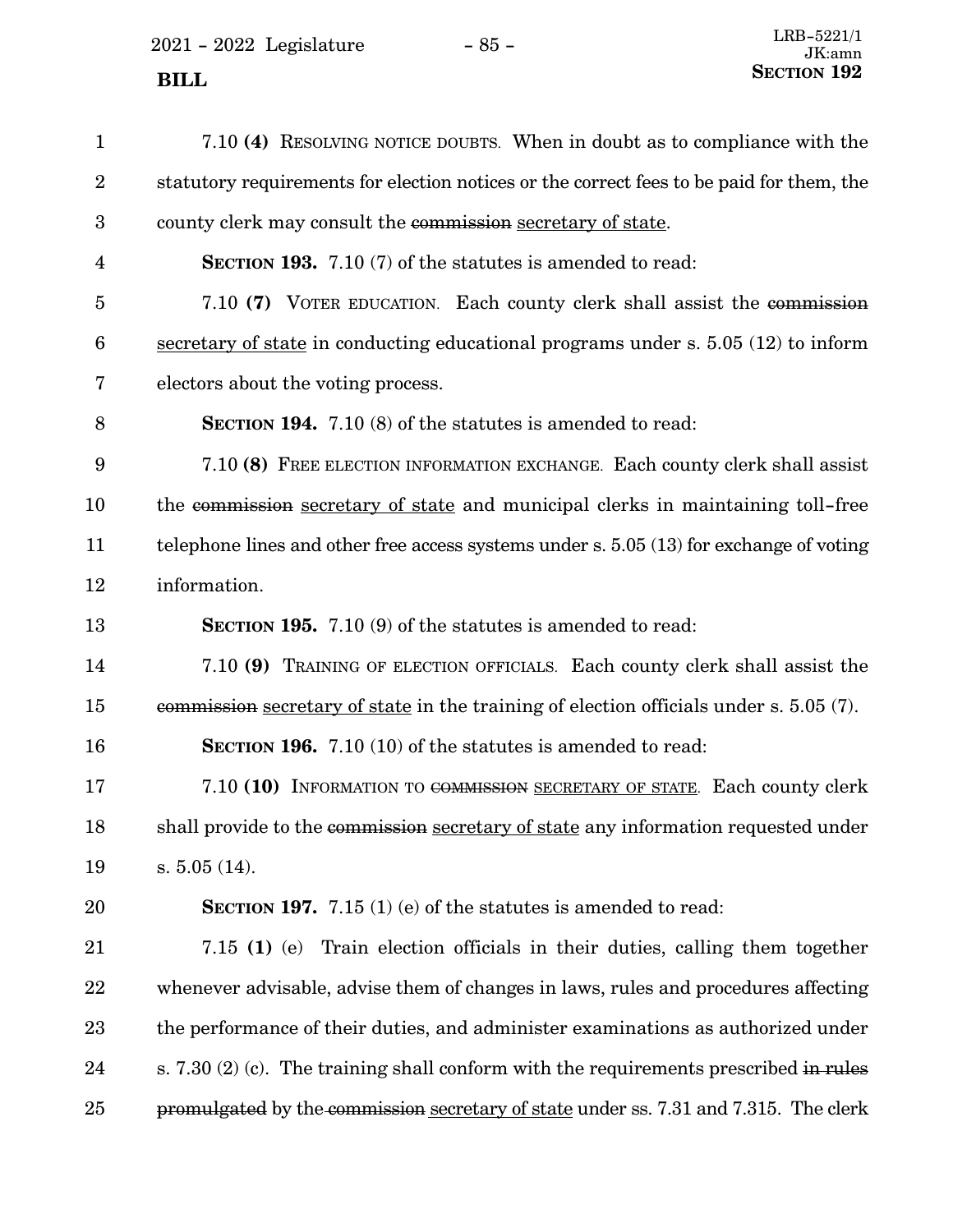2021 - 2022 Legislature - 86 - LRB-5221/1

shall assure that officials who serve at polling places where an electronic voting system is used are familiar with the system and competent to instruct electors in its proper use. The clerk shall inspect systematically and thoroughly the conduct of elections in the municipality so that elections are honestly, efficiently and uniformly conducted. **SECTION 198.** 7.15 (1) (g) of the statutes is amended to read: 7.15 **(1)** (g) In the manner prescribed by the commission secretary of state, report suspected election frauds, irregularities, or violations of which the clerk has knowledge to the district attorney for the county where the suspected activity occurs and to the commission secretary. The commission secretary shall annually report the information obtained under this paragraph to the legislature under s. 13.172 (2). **SECTION 199.** 7.15 (1m) of the statutes is amended to read: 7.15 **(1m)** ATTEND TRAINING. Each municipal clerk shall, at least once every 2 years during the period beginning on January 1 of each even-numbered year and ending on December 31 of the following year, attend a training program sponsored by the commission secretary of state under ss. 7.31 and 7.315. **SECTION 200.** 7.15 (8) of the statutes is amended to read: 7.15 **(8)** RESOLVING NOTICE DOUBTS. When in doubt as to compliance with the statutory requirements for election notices or the correct fees to be paid for them, the municipal clerk may consult the commission secretary of state. **SECTION 201.** 7.15 (9) of the statutes is amended to read: 7.15 **(9)** VOTER EDUCATION. Each municipal clerk shall assist the commission secretary of state in conducting educational programs under s. 5.05 (12) to inform electors about the voting process. **SECTION 202.** 7.15 (10) of the statutes is amended to read: 1 2 3 4 5 6 7 8 9 10 11 12 13 14 15 16 17 18 19 20 21 22 23 24 25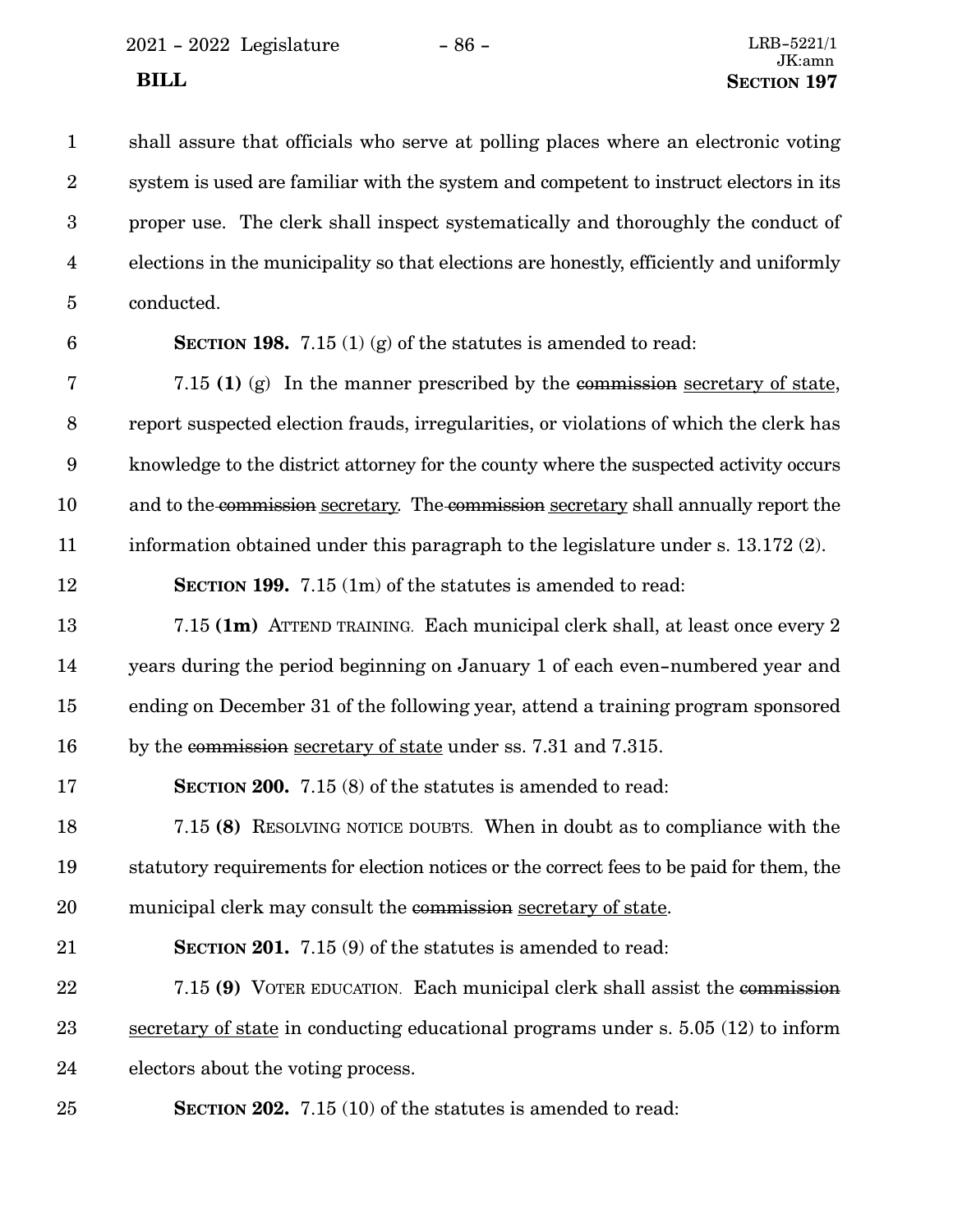2021 - 2022 Legislature - 87 -

| $\mathbf{1}$            | 7.15 (10) FREE ELECTION INFORMATION EXCHANGE. Each municipal clerk shall                |
|-------------------------|-----------------------------------------------------------------------------------------|
| $\boldsymbol{2}$        | assist the commission secretary of state in maintaining toll-free telephone lines and   |
| 3                       | any other free access systems under $s. 5.05$ (13) for exchange of voting information.  |
| $\overline{\mathbf{4}}$ | <b>SECTION 203.</b> 7.15 (13) of the statutes is amended to read:                       |
| $\overline{5}$          | 7.15 (13) INFORMATION TO COMMISSION SECRETARY OF STATE. Each municipal clerk            |
| $6\phantom{.}6$         | shall provide to the commission secretary of state any information requested under      |
| 7                       | $s. 5.05(14)$ .                                                                         |
| $8\,$                   | <b>SECTION 204.</b> 7.30 (2) (c) of the statutes is amended to read:                    |
| $9\phantom{.0}$         | 7.30 (2) (c) The governing body of any municipality may require all persons             |
| 10                      | serving as election officials to prove their ability to read and write English and to   |
| 11                      | have a general knowledge of the election laws. Examinations may be given to prove       |
| 12                      | the qualifications can be met. The municipal clerk shall ensure that all training       |
| 13                      | meets the training requirements prescribed in rules promulgated by the commission       |
| 14                      | secretary of state under ss. 7.31 and 7.315.                                            |
| 15                      | <b>SECTION 205.</b> 7.30 (4) (e) of the statutes is amended to read:                    |
| 16                      | 7.30 (4) (e) If an appointing authority believes that, for good cause, it should        |
| 17                      | not appoint an individual whose name is submitted as a first choice nominee under       |
| 18                      | par. (b), it may request the commission secretary of state to authorize                 |
| 19                      | nonappointment. The commission secretary may permit nonappointment of an                |
| 20                      | individual for cause demonstrated by an appointing authority.                           |
| 21                      | SECTION 206. 7.30 (6) (b) of the statutes is amended to read:                           |
| 22                      | 7.30 (6) (b) Prior to the first election following the appointment of the               |
| 23                      | inspectors, the municipal clerk shall appoint one of the inspectors at each polling     |
| 24                      | place, other than an inspector who is appointed under sub. $(1)$ (b), to serve as chief |
| 25                      | inspector. No person may serve as chief inspector at any election who is not certified  |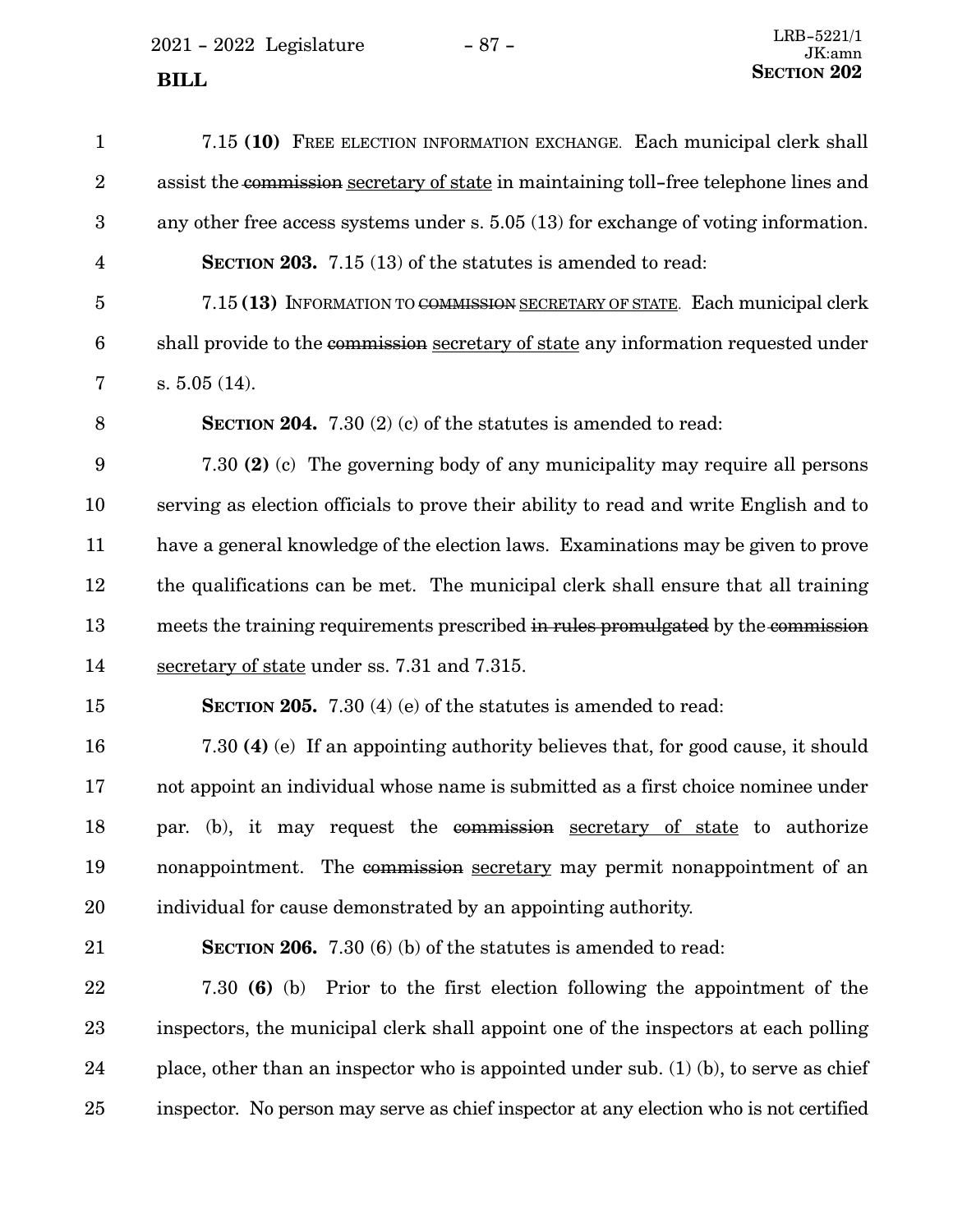2021 - 2022 Legislature - 88 - LRB-5221/1

by the commission secretary of state under s. 7.31 at the time of the election. The chief inspector shall hold the position for the remainder of the term unless the inspector is removed by the clerk or the inspector ceases to be certified under s. 7.31, except that whenever wards are combined or separated under s. 5.15 (6) (b), the municipal clerk shall appoint another inspector who is certified under s. 7.31 to serve as chief inspector at each polling place designated under s. 5.15 (6) (b). If a vacancy occurs in the position of chief inspector at any polling place, the municipal clerk shall appoint one of the other inspectors who is certified under s. 7.31 to fill the vacancy. **SECTION 207.** 7.31 of the statutes is amended to read: **7.31 Training and certification of chief inspectors. (1)** The commission secretary of state shall establish requirements for certification of individuals to serve 1 2 3 4 5 6 7 8 9 10 11

- as chief inspectors. The requirements shall include a requirement to attend at least one training session held under sub. (5) before beginning service. 12 13
- **(2)** No individual may serve as a chief inspector at a polling place in an election unless the individual is certified by the commission secretary of state to hold that office on the date of the election at which the individual serves. 14 15 16
- **(3)** The commission secretary of state shall, upon application, issue certificates to qualified individuals who meet the requirements to be certified as chief inspectors. Each certificate shall carry an expiration date. 17 18 19
- **(4)** The commission secretary of state shall require each individual to whom a certificate is issued under this section to meet requirements to maintain that certification. The requirements shall include a requirement to attend at least one training session held under sub. (5) every 2 years during the period beginning on January 1 of each even-numbered year and ending on December 31 of the following 20 21 22 23 24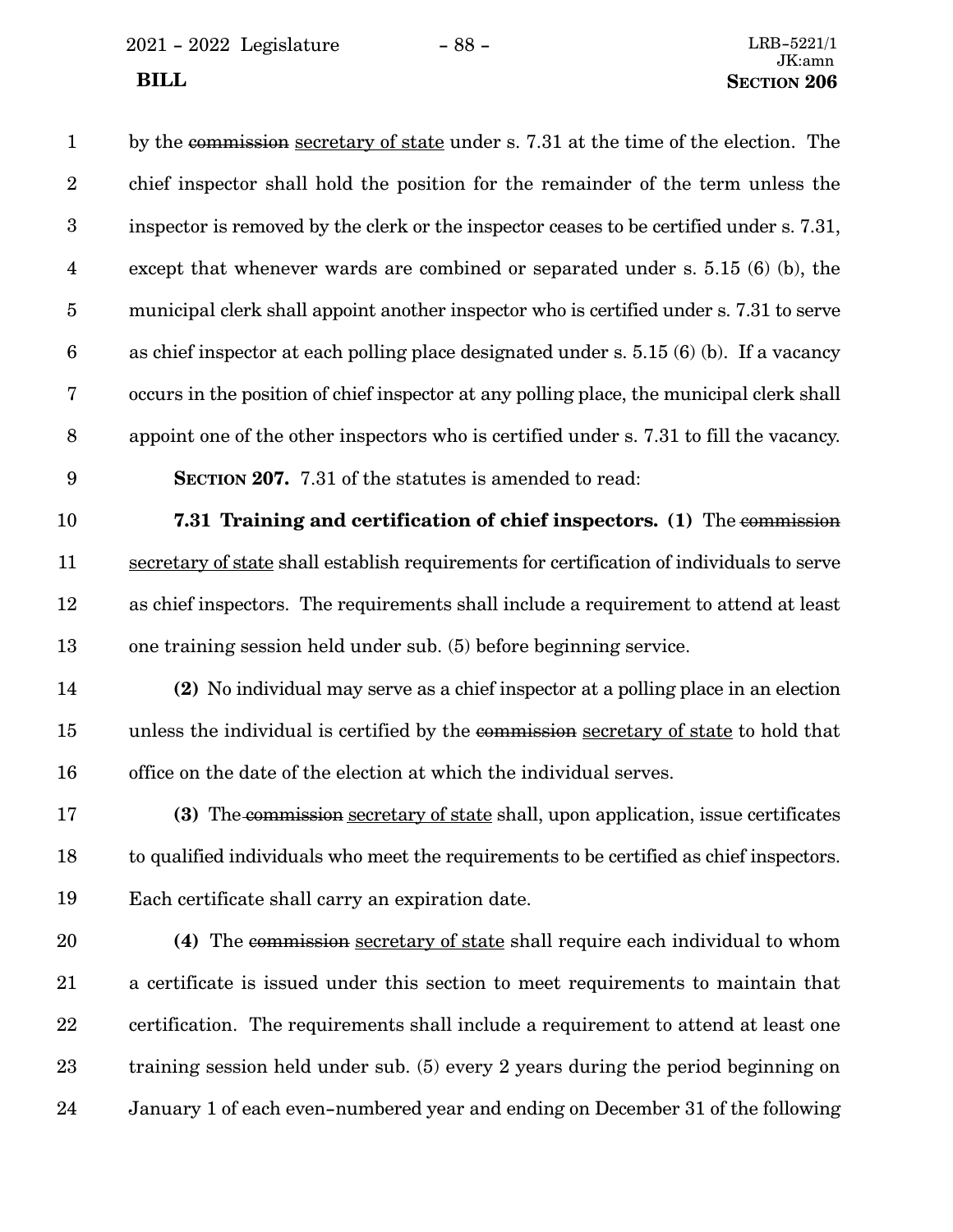$2021 - 2022$  Legislature  $- 89 -$ **SECTION** 207

year. The commission secretary shall renew the certificate of any individual who requests renewal and who meets the requirements prescribed under this subsection. **(5)** The commission secretary of state shall conduct regular training programs to ensure that individuals who are certified by the commission secretary under this section are knowledgeable concerning their authority and responsibilities. The commission secretary shall pay all costs required to conduct the training programs from the appropriation under s.  $20.510(1) 20.575(2)$  (bm). **SECTION 208.** 7.315 (1) (a) of the statutes is amended to read: 7.315 **(1)** (a) The commission secretary of state shall, by rule, prescribe the contents of the training that municipal clerks must provide to inspectors, other than chief inspectors, and to special voting deputies appointed under s. 6.875. **SECTION 209.** 7.315 (2) of the statutes is amended to read: 7.315 **(2)** The commission secretary of state shall, by rule, prescribe requirements for, and the content of, training required of municipal clerks under s. 7.15 (1m). The commission secretary may provide such training directly or arrange for such training to be provided by other organizations. The rules secretary shall provide a method for notifying the relevant municipal governing body if a municipal clerk fails to attend required training. **SECTION 210.** 7.315 (3) of the statutes is amended to read: 7.315 **(3)** The commission secretary of state may produce and periodically 1 2 3 4 5 6 7 8 9 10 11 12 13 14 15 16 17 18 19 20

reissue as necessary a video program for the purpose of training election officials, including special voting deputies and election registration officials. The commission secretary shall make any such program available for viewing electronically through an Internet-based system. 21 22 23 24

**SECTION 211.** 7.38 (5) of the statutes is amended to read:

25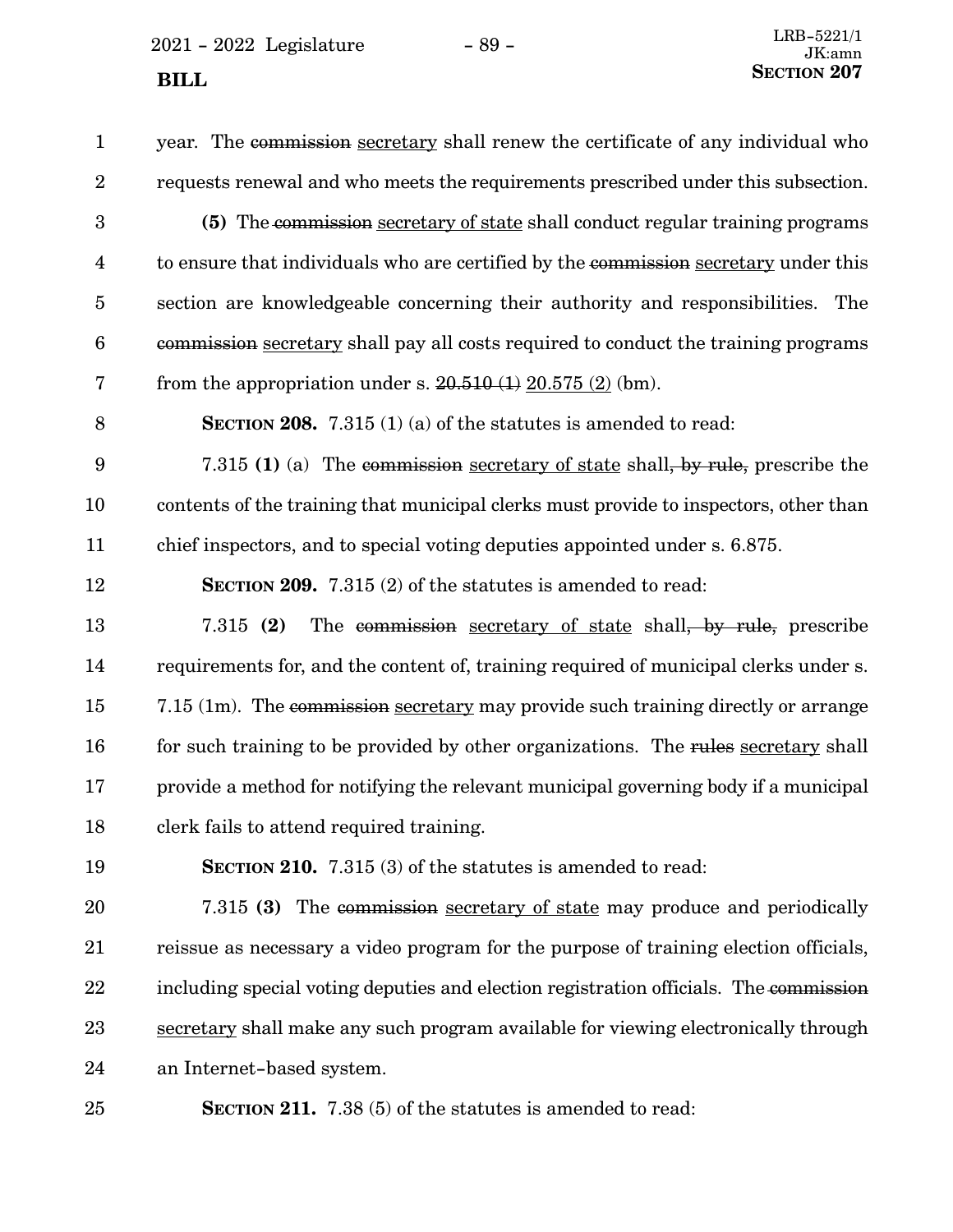2021 - 2022 Legislature - 90 -

| $\mathbf{1}$     | 7.38 (5) In the event of failure to file the name of a current state chairperson,       |
|------------------|-----------------------------------------------------------------------------------------|
| $\boldsymbol{2}$ | as required under s. $8.17$ (12), the commission secretary of state may not recognize   |
| $\boldsymbol{3}$ | the state committee for the purpose of filling vacancies under sub. (1).                |
| $\overline{4}$   | SECTION 212. 7.41 $(5)$ of the statutes is repealed.                                    |
| $\overline{5}$   | <b>SECTION 213.</b> 7.52 (1) (a) of the statutes is amended to read:                    |
| $\boldsymbol{6}$ | 7.52 (1) (a) The governing body of any municipality may provide by ordinance            |
| $\bf 7$          | that, in lieu of canvassing absentee ballots at polling places under s. 6.88, the       |
| $8\,$            | municipal board of absentee ballot canvassers designated under s. 7.53 (2m) shall,      |
| 9                | at each election held in the municipality, canvass all absentee ballots received by the |
| 10               | municipal clerk by 8 p.m. on election day. Prior to enacting an ordinance under this    |
| 11               | subsection, the municipal clerk or board of election commissioners of the               |
| 12               | municipality shall notify the elections commission secretary of state in writing of the |
| 13               | proposed enactment and shall consult with the elections commission secretary            |
| 14               | concerning administration of this section. At every election held in the municipality   |
| 15               | following enactment of an ordinance under this subsection, the board of absentee        |
| 16               | ballot canvassers shall, any time after the opening of the polls and before 10 p.m. on  |
| 17               | election day, publicly convene to count the absentee ballots for the municipality. The  |
| 18               | municipal clerk shall give at least 48 hours' notice of any meeting under this          |
| 19               | subsection. Any member of the public has the same right of access to a meeting of       |
| 20               | the municipal board of absentee ballot canvassers under this subsection that the        |
| 21               | individual would have under s. 7.41 to observe the proceedings at a polling place. The  |
| 22               | board of absentee ballot canvassers may order the removal of any individual             |
| 23               | exercising the right to observe the proceedings if the individual disrupts the meeting. |
| 24               | <b>SECTION 214.</b> 7.60 (4) (a) of the statutes is amended to read:                    |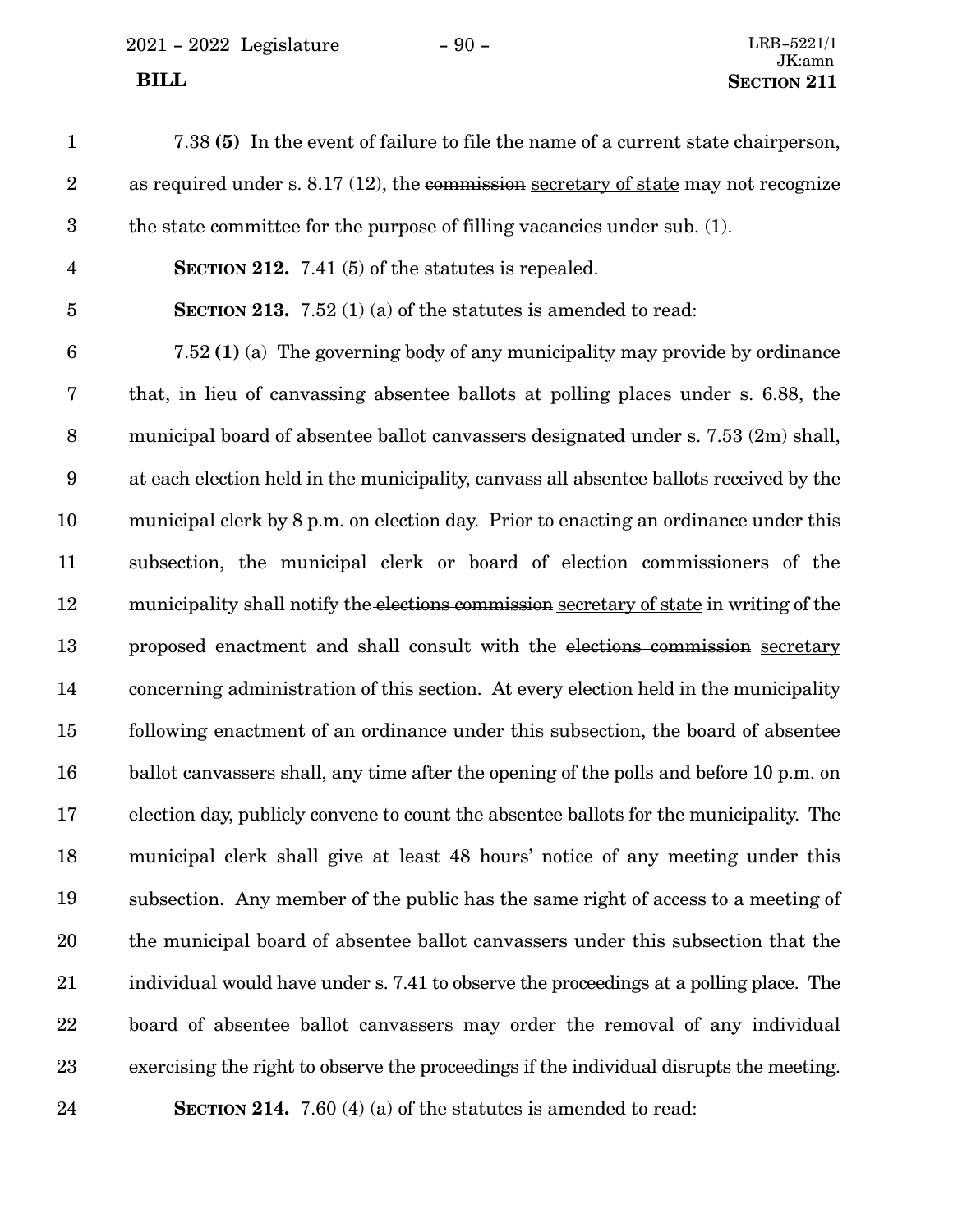$2021 - 2022$  Legislature  $-91 -$ 

7.60 **(4)** (a) The board of canvassers shall make separate duplicate statements showing the numbers of votes cast for the offices of president and vice president; state officials; U.S. senators and representatives in congress; state legislators; justice; court of appeals judge; circuit judges; district attorneys; and metropolitan sewerage commissioners, if the commissioners are elected under s. 200.09 (11) (am). If a municipal judge elected under s. 755.01 (4) serves a municipality that is located partially within the county and candidates for that judgeship file nomination papers in another county, the board of canvassers shall prepare a duplicate statement showing the numbers of votes cast for that judgeship in that county for transmittal to the other county. For partisan candidates, the statements shall include the political party or principle designation, if any, next to the name of each candidate. The board of canvassers shall also prepare a statement showing the results of any county, technical college district, or statewide referendum. Each statement shall state the total number of votes cast in the county for each office; the names of all persons for whom the votes were cast, as returned; the number of votes cast for each person; and the number of votes cast for and against any question submitted at a referendum. The board of canvassers shall use one copy of each duplicate statement to report to the elections commission secretary of state, technical college district board, or board of canvassers of any other county and shall file the other statement in the office of the county clerk or board of election commissioners. 1 2 3 4 5 6 7 8 9 10 11 12 13 14 15 16 17 18 19 20

21

**SECTION 215.** 7.60 (5) of the statutes is amended to read:

7.60 **(5)** REPORTING. (a) Immediately following the canvass, the county clerk shall deliver or transmit to the elections commission secretary of state a certified copy of each statement of the county board of canvassers for president and vice president, state officials, senators and representatives in congress, state legislators, 22 23 24 25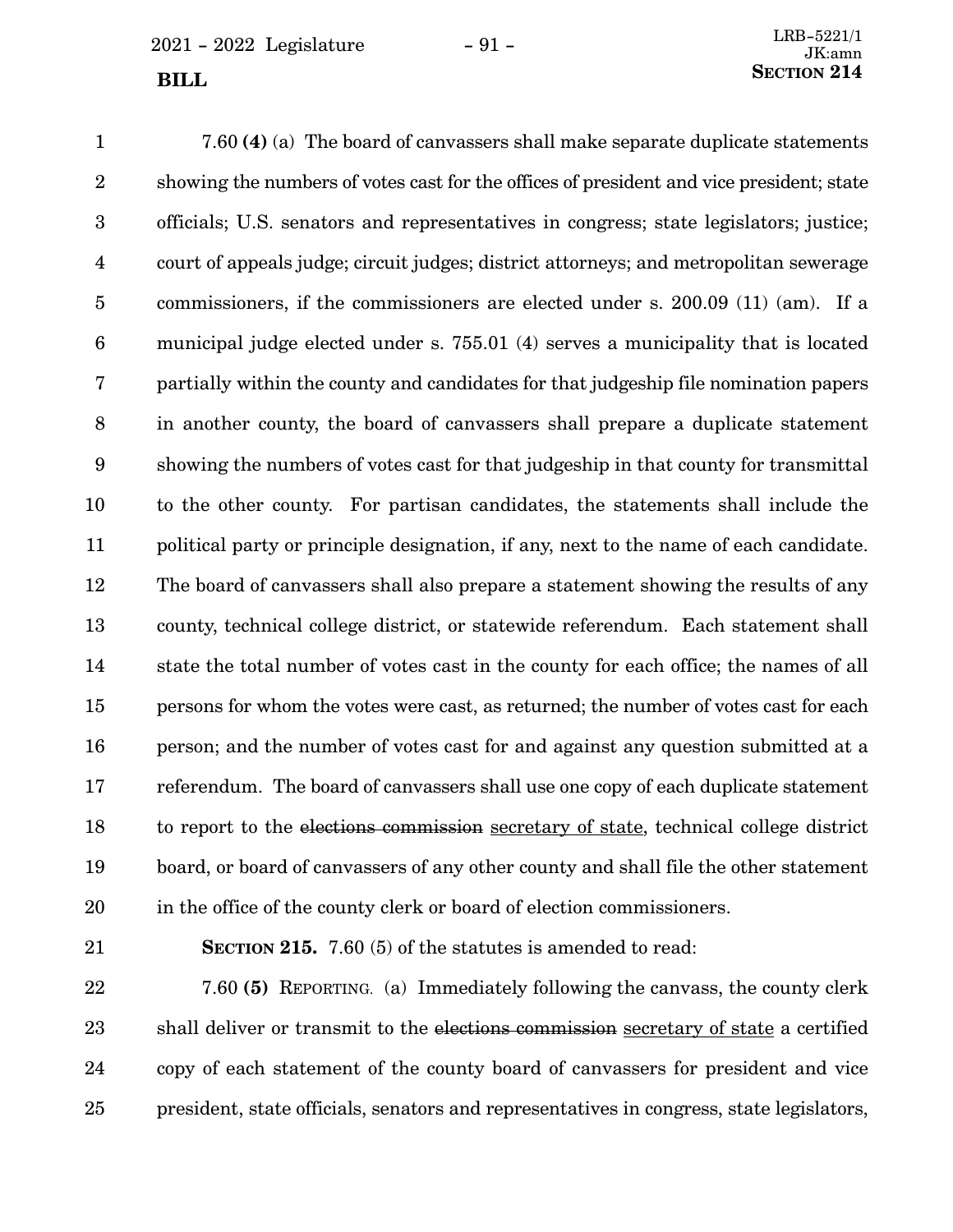2021 - 2022 Legislature - 92 - LRB-5221/1

justice, court of appeals judge, circuit judge, district attorney, and metropolitan sewerage commissioners, if the commissioners are elected under s. 200.09 (11) (am). The statement shall record the returns for each office or referendum by ward, unless combined returns are authorized under s. 5.15 (6) (b) in which case the statement shall record the returns for each group of combined wards. Following primaries the county clerk shall enclose on forms prescribed by the elections commission secretary of state the names, party or principle designation, if any, and number of votes received by each candidate recorded in the same manner. The county clerk shall deliver or transmit the certified statement to the elections commission secretary of state no later than 9 days after each primary except the partisan primary, no later than 10 days after the partisan primary and any other election except the general election, and no later than 14 days after the general election. The board of canvassers shall deliver or transmit a certified copy of each statement for any technical college district referendum to the secretary of the technical college district board. 1 2 3 4 5 6 7 8 9 10 11 12 13 14

(b) If the board of canvassers becomes aware of a material mistake in the canvass of an election for state or national office or a statewide or technical college district referendum prior to the close of business on the day the elections commission secretary of state receives returns from the last county board of canvassers with respect to that canvass, the board of canvassers may petition the elections commission secretary of state to reopen and correct the canvass. The elections commission secretary of state shall direct the canvass to be reopened and corrected if it the secretary determines that the public interest so requires. If the elections commission secretary of state directs the canvass to be reopened, the board of canvassers shall reconvene and transmit a certified corrected copy of the canvass 15 16 17 18 19 20 21 22 23 24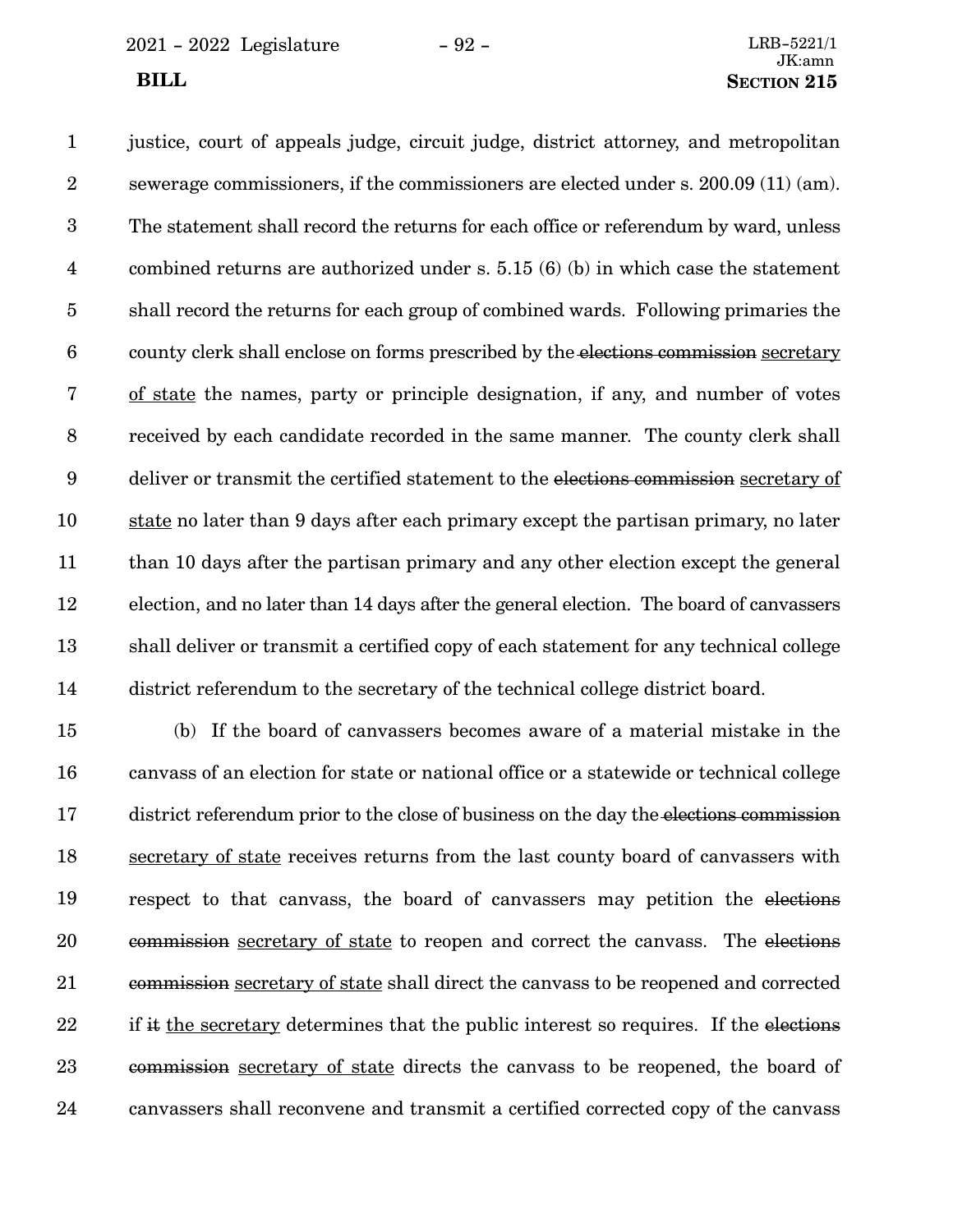$2021 - 2022$  Legislature  $-93 -$ 

3

statement to the elections commission secretary of state or secretary of the technical college district board. 1 2

**SECTION 216.** 7.70 (1) of the statutes is amended to read:

7.70 **(1)** RECORDING AND PRESERVING RETURNS. (a) Upon receipt of the certified statements from the county clerks, the commission secretary of state shall record the election results by counties and file and carefully preserve the statements. 4 5 6

(b) If any county clerk fails or neglects to forward any statements, the commission secretary of state may require the clerk to do so immediately and if not received by the 8th day after a primary, or by the 11th day after any other election, the commission secretary of state may dispatch a special messenger to obtain them. Whenever it appears upon the face of any statement that an error has been made in reporting or computing, the commission secretary of state may return it to the county clerk for correction. 7 8 9 10 11 12 13

**SECTION 217.** 7.70 (3) (a), (b), (c), (d), (e), (g), (h) and (i) of the statutes are amended to read: 14 15

7.70 **(3)** (a) The chairperson of the commission secretary of state or a designee of the chairperson secretary of state appointed by the chairperson secretary to canvass a specific election shall publicly canvass the returns and make his or her certifications and determinations on or before the 2nd Tuesday following a spring primary, the 15th day of May following a spring election, the 3rd Wednesday following a partisan primary, the first day of December following a general election, the 2nd Thursday following a special primary, or within 18 days after any special election. 16 17 18 19 20 21 22 23

(b) The commission chairperson secretary of state or the chairperson's secretary's designee shall examine the certified statements of the county boards of 24 25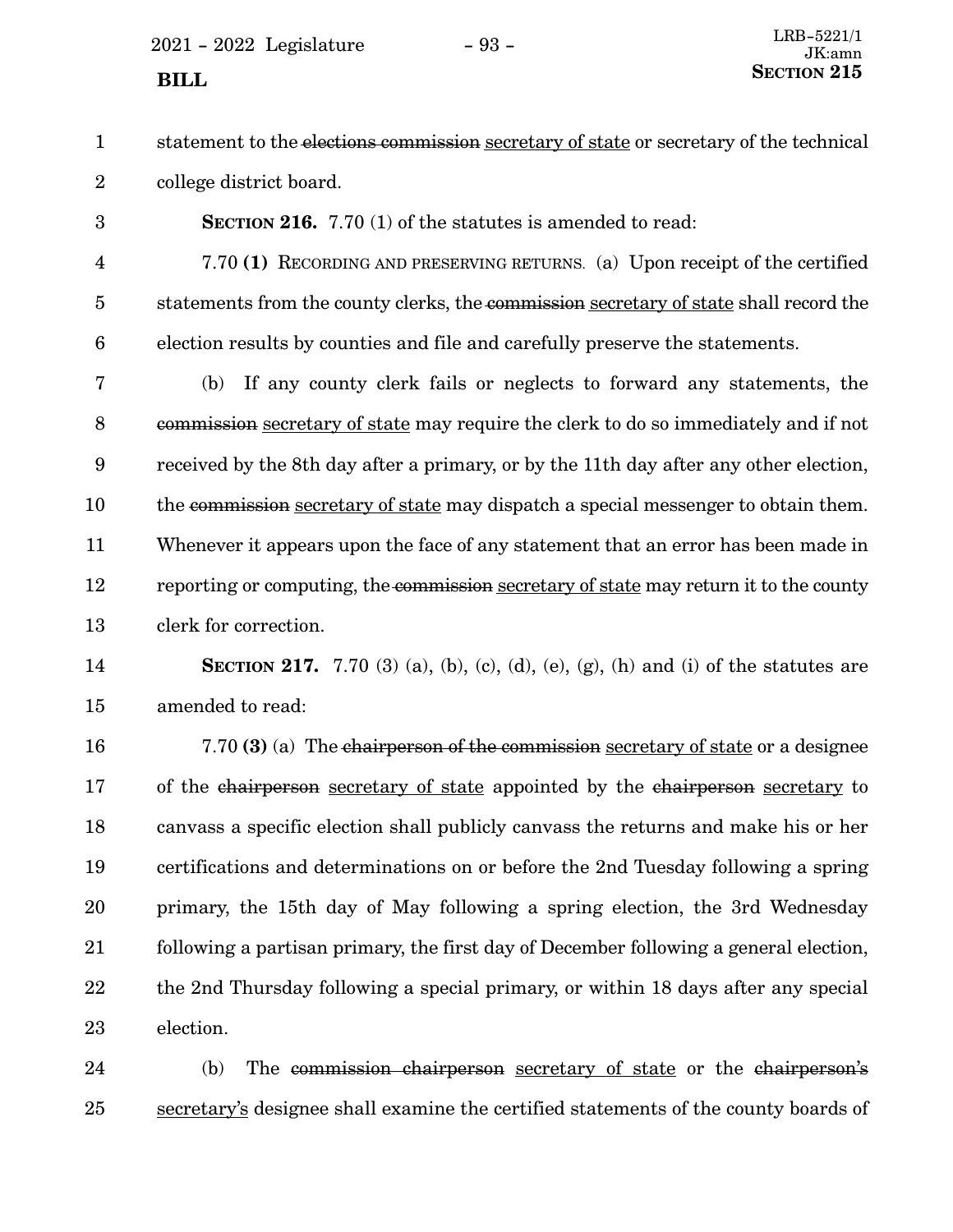2021 - 2022 Legislature - 94 - LRB-5221/1

canvassers. If it appears that any material mistake has been made in the computation of votes, or any county board of canvassers failed to canvass the votes or omitted votes from any ward or election district in the county, the commission chairperson secretary of state or the chairperson's secretary's designee may dispatch a messenger to the county clerk with written instructions to certify the facts concerning the mistake or the reason why the votes were not canvassed. A clerk to whom such instructions are delivered shall immediately make a true and full answer, sign it, affix the county seal and deliver it to the messenger. The messenger shall deliver it with all possible dispatch to the commission secretary of state. 1 2 3 4 5 6 7 8 9

(c) The chairperson of the commission secretary of state or the chairperson's secretary's designee shall conclude the state canvass within 10 days after its commencement. 10 11 12

(d) When the certified statements and returns are received, the chairperson of the commission secretary of state or the chairperson's secretary's designee shall proceed to examine and make a statement of the total number of votes cast at any election for the offices involved in the election for president and vice president; a statement for each of the offices of governor, lieutenant governor, if a primary, and a joint statement for the offices of governor and lieutenant governor, if a general election; a statement for each of the offices of secretary of state, state treasurer, attorney general, and state superintendent; for U.S. senator; representative in congress for each congressional district; the state legislature; justice; court of appeals judge; circuit judge; district attorney; metropolitan sewerage commission, if the commissioners are elected under s. 200.09 (11) (am); and for any referenda questions submitted by the legislature. 13 14 15 16 17 18 19 20 21 22 23 24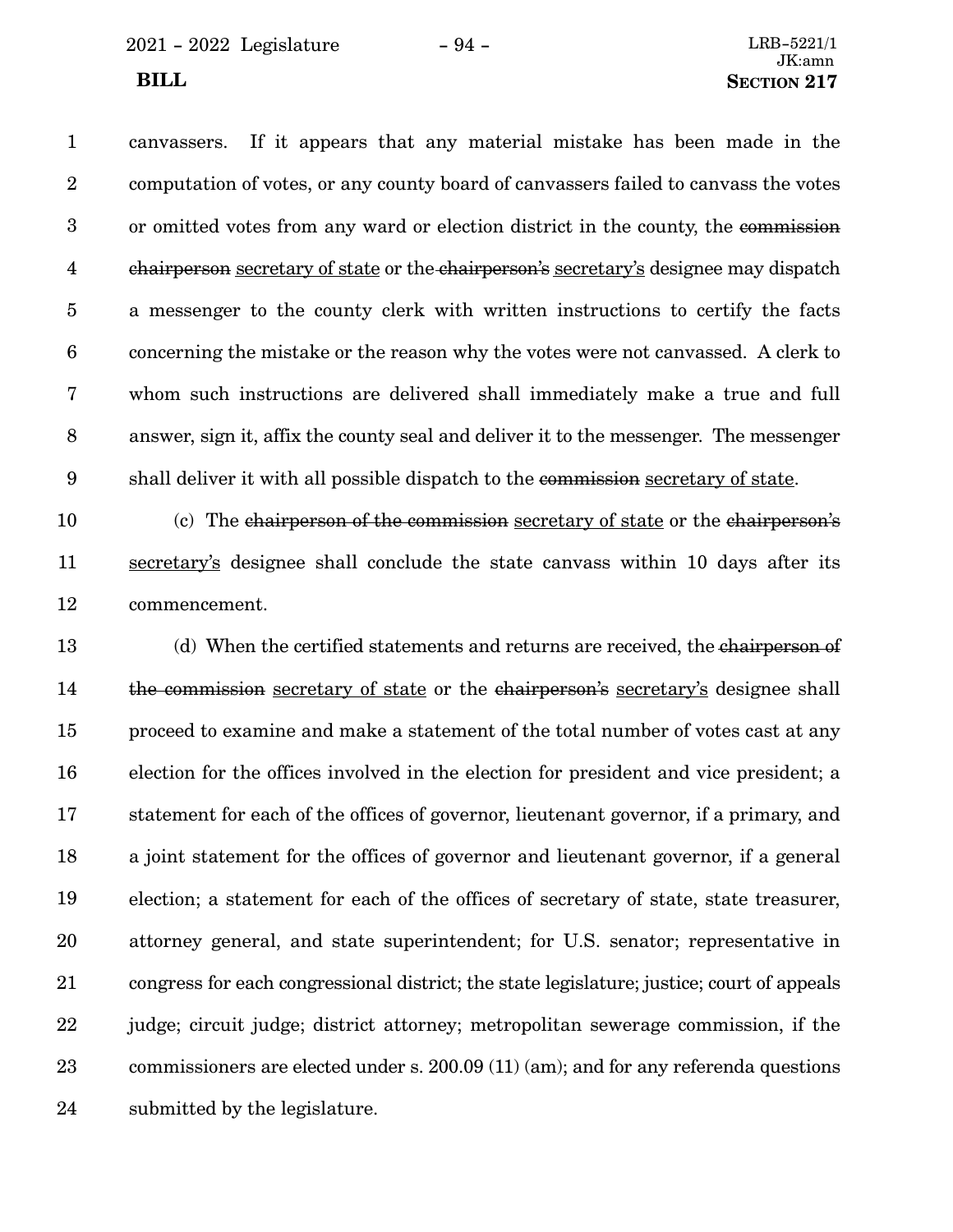(e) The chairperson of the commission secretary of state or the chairperson's secretary's designee shall make a special statement to the commission as soon as possible after the canvass of the general election certifying the name of each political party which receives at least one 1 percent of the vote cast in such election for any statewide office. 1 2 3 4 5

 $(g)$  Following each primary election, the chairperson of the commission secretary of state or the chairperson's secretary's designee shall prepare a statement certifying the results of the primary, which shall indicate the names of the persons who have won nomination to any state or national office. Following each other election, the chairperson of the commission secretary of state or the chairperson's secretary's designee shall prepare a statement certifying the results of the election and shall attach to the statement a certificate of determination which shall indicate the names of persons who have been elected to any state or national office. The chairperson of the commission secretary of state or the chairperson's secretary's designee shall likewise prepare a statement and certificate for any statewide referendum. The chairperson of the commission or the chairperson's designee shall deliver each statement and determination to the commission. 6 7 8 9 10 11 12 13 14 15 16 17

(h) Whenever a referendum question submitted to a vote of the people is approved, the commission secretary of state shall record it and the secretary of state legislative reference bureau shall have the record bound in the volume containing the original enrolled laws passed at the next succeeding session of the legislature and have the record published with the laws thereof. Whenever a constitutional amendment or other statewide validating or ratifying referendum question which is approved by the people does not expressly state the date of effectiveness, it shall become effective at the time the chairperson of the commission secretary of state or 18 19 20 21 22 23 24 25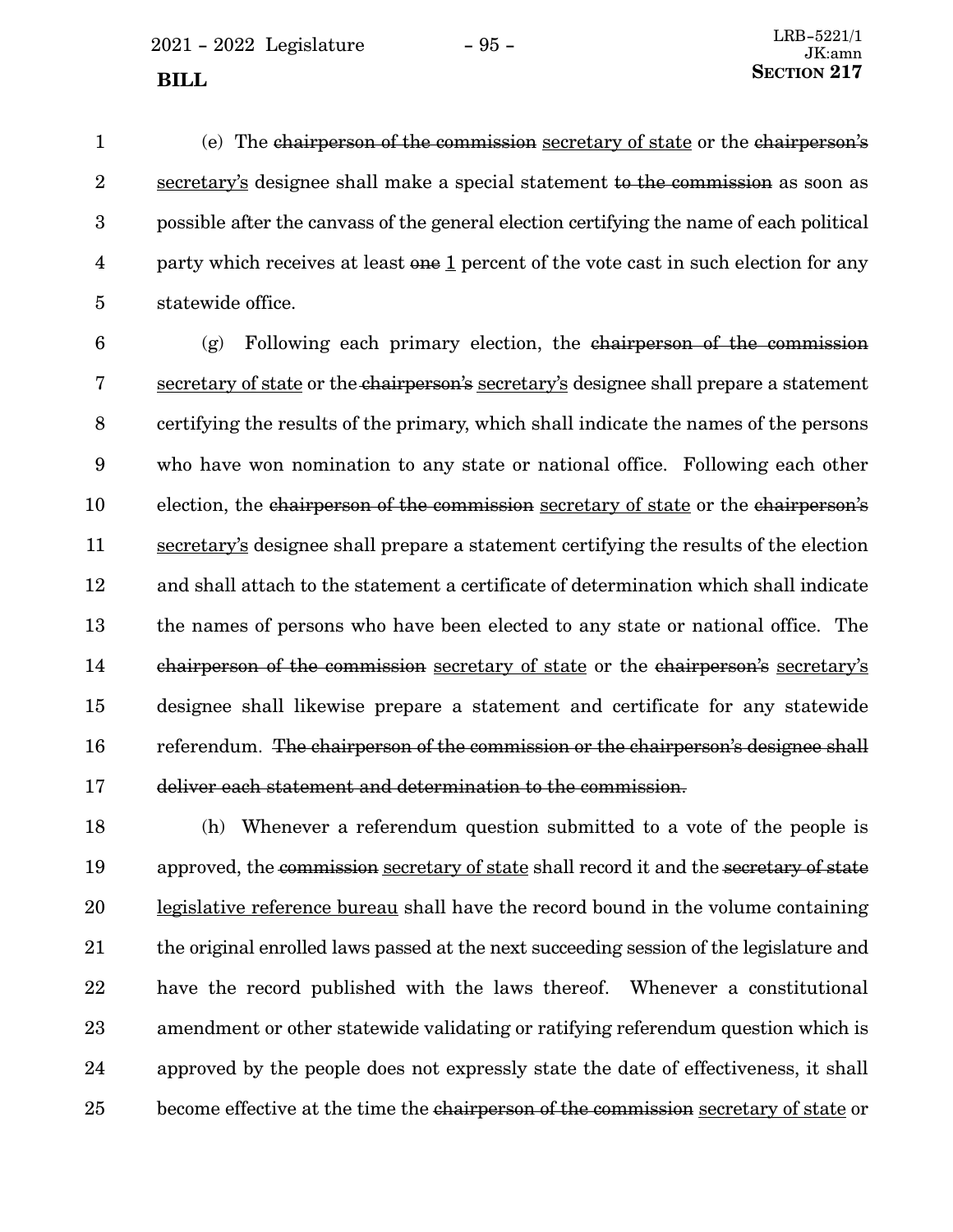# **BILL** SECTION 217

1 2 the chairperson's secretary's designee certifies that the amendment or referendum question is approved.

(i) The commission chairperson secretary of state or the chairperson's secretary's designee shall canvass only regular returns made by the county board of canvassers and shall not count or canvass any additional or supplemental returns or statements made by the county board or any other board or person. The commission chairperson secretary of state or the chairperson's secretary's designee shall not count or canvass any statement or return which has been made by the county board of canvassers at any other time than that provided in s. 7.60. This provision does not apply to any return made subsequent to a recount under s. 9.01, when the return is accepted in lieu of any prior return from the same county for the same office; or to a statement given to the commission chairperson secretary of state or chairperson's the secretary's designee or a messenger sent by the chairperson secretary or designee to obtain a correction. 3 4 5 6 7 8 9 10 11 12 13 14

### 15

**SECTION 218.** 7.70 (5) of the statutes is amended to read:

7.70 **(5)** CERTIFICATES OF ELECTION. (a) The commission secretary of state shall record in its the secretary's office each certified statement and determination made by the commission chairperson secretary or the chairperson's secretary's designee. Immediately after the expiration of the time allowed to file a petition for recount, the commission secretary of state shall make and transmit to each person declared elected a certificate of election under the seal of the commission secretary of state, except that the commission secretary need not wait until expiration of the time allowed to file a petition for recount if there is no aggrieved party, as defined in s. 9.01 (1) (a) 5. It The secretary of state shall also prepare similar certificates, attested by the commission administrator secretary, addressed to the U.S. house of 16 17 18 19 20 21 22 23 24 25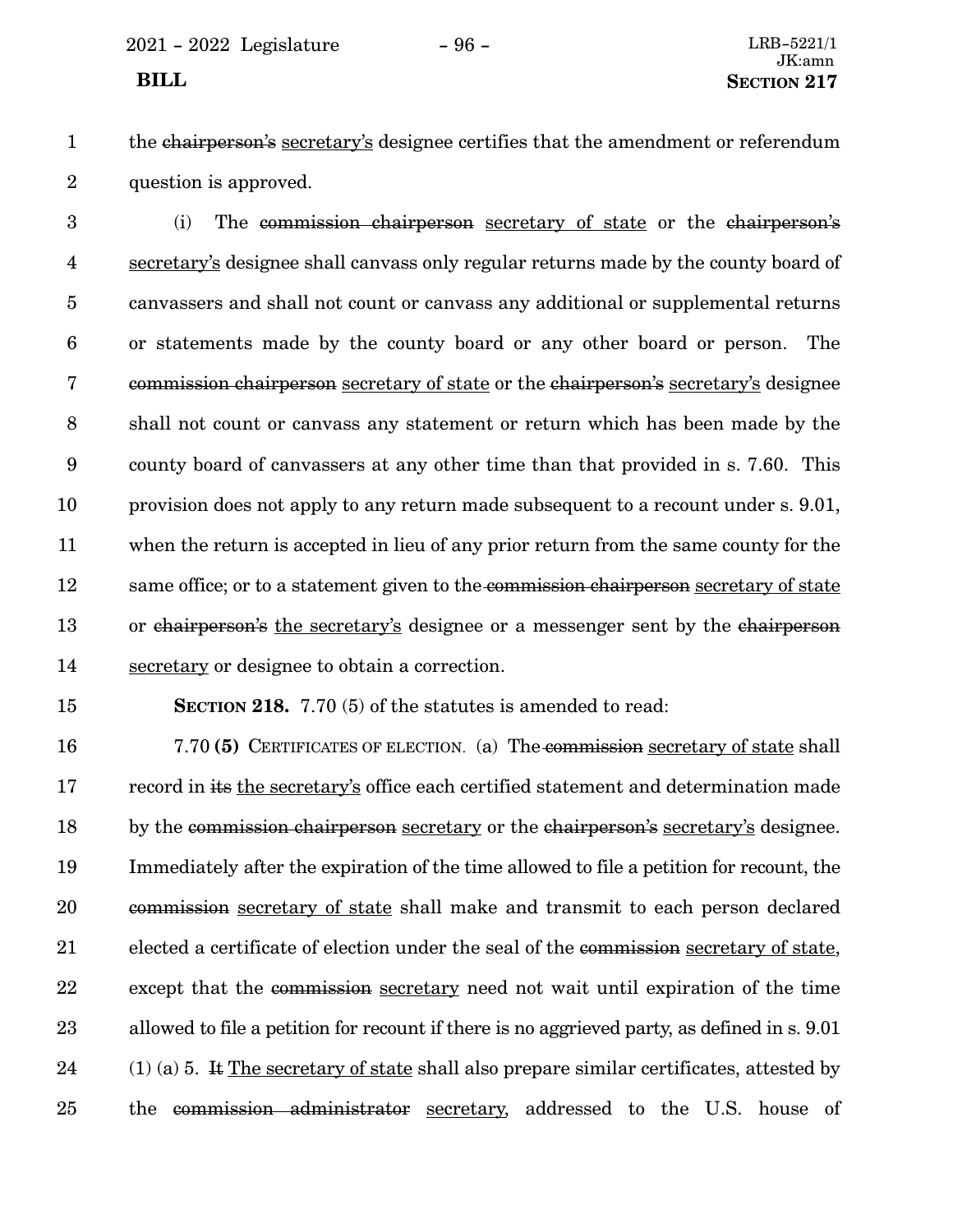$2021 - 2022$  Legislature  $-97 -$ 

representatives, stating the names of those persons elected as representatives to the congress from this state. In the case of U.S. senators, the commission secretary of state shall prepare a certificate of election for the governor's signature, and the governor shall sign and affix the great seal of the state and transmit the certificate to the president of the U.S. senate. The certificate shall be countersigned by the secretary of state. If a person elected was elected to fill a vacancy, the certificate shall so indicate. When a valid petition for recount is filed, the commission chairperson secretary of state or the chairperson's secretary's designee may not certify a nomination, and the governor or commission secretary of state may not issue a certificate of election until the recount has been completed and the time allowed for filing an appeal has passed, or if appealed until the appeal is decided. 1 2 3 4 5 6 7 8 9 10 11

(b) For presidential electors, the commission secretary of state shall prepare a certificate showing the determination of the results of the canvass and the names of the persons elected, and the governor shall sign, affix the great seal of the state, and transmit the certificate by registered mail to the U.S. administrator of general services. The governor shall also prepare 6 duplicate originals of such certificate and deliver them to one of the presidential electors on or before the first Monday after the 2nd Wednesday in December. 12 13 14 15 16 17 18

19

**SECTION 219.** 8.07 of the statutes is amended to read:

**8.07 Validity of nomination papers.** The commission secretary of state shall promulgate rules prescribe procedures under this chapter for use by election officials in determining the validity of nomination papers and signatures thereon. 20 21 22

23

**SECTION 220.** 8.10 (6) (a) of the statutes is amended to read: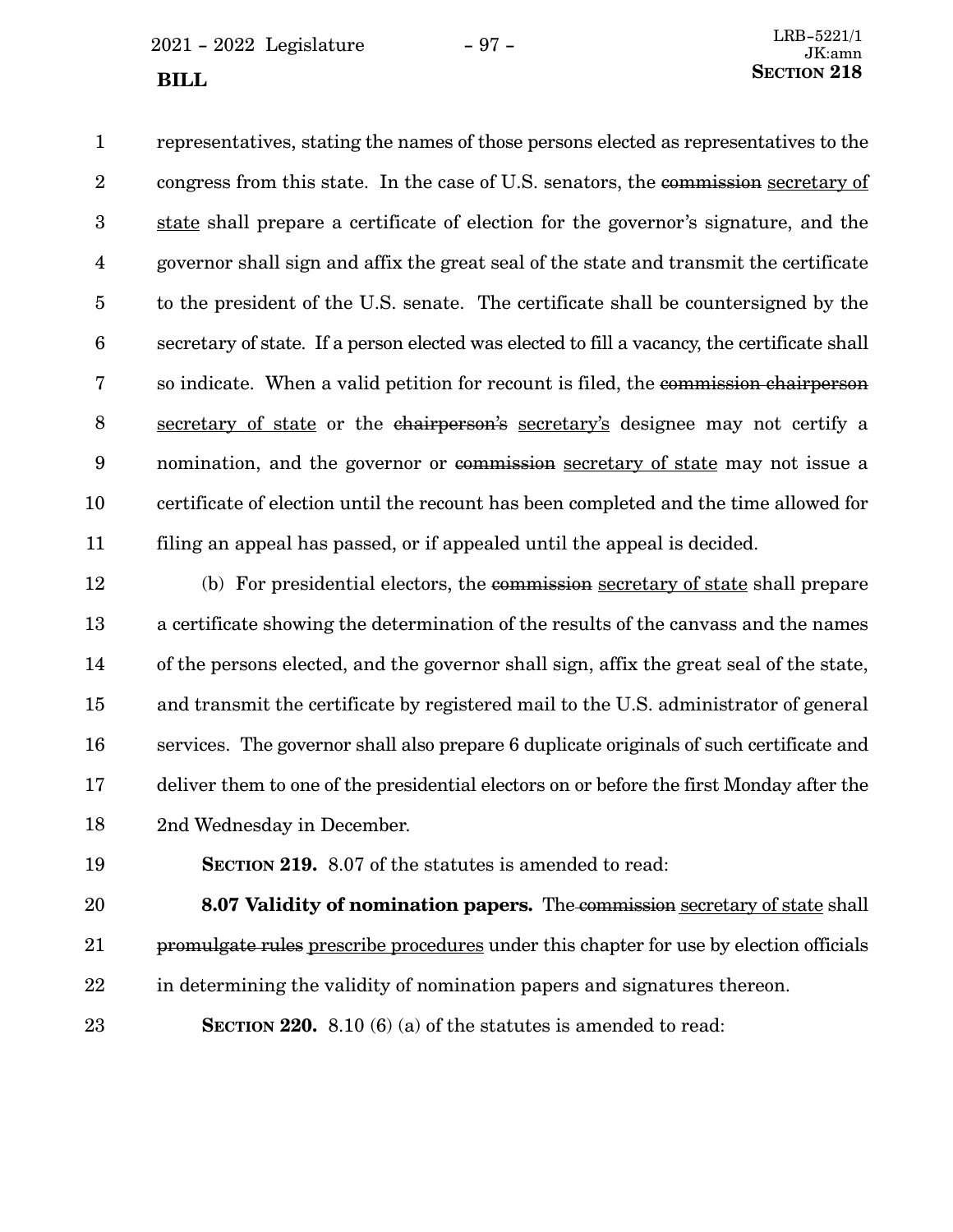2021 - 2022 Legislature - 98 - LRB-5221/1

8.10 **(6)** (a) For state offices or seats on a metropolitan sewerage commission, if the commissioners are elected under s.  $200.09(11)(am)$ , in the office of the elections commission secretary of state. 1 2 3

**SECTION 221.** 8.12 (1) of the statutes is amended to read: 4

8.12 **(1)** SELECTION OF NAMES FOR BALLOT. (a) No later than 5 p.m. on the 2nd Tuesday in December of the year before each year in which electors for president and vice president are to be elected, the state chairperson of each recognized political party listed on the official ballot at the last gubernatorial election whose candidate for governor received at least 10 percent of the total votes cast for that office may certify to the commission secretary of state that the party will participate in the presidential preference primary. For each party filing such a certification, the voters of this state shall at the spring election be given an opportunity to express their preference for the person to be the presidential candidate of that party. 5 6 7 8 9 10 11 12 13

(b) On the first Tuesday in January of each year, or the next day if Tuesday is a holiday, in which electors for president and vice president are to be elected, there shall be convened in the capitol a committee consisting of, for each party filing a certification under this subsection, the state chairperson of that state party organization or the chairperson's designee, one national committeeman and one national committeewoman designated by the state chairperson; the speaker and the minority leader of the assembly or their designees, and the president and the minority leader of the senate or their designees. All designations shall be made in writing to the commission secretary of state. This committee shall organize by selecting an additional member who shall be the chairperson and shall determine, and certify to the commission secretary of state, no later than on the Friday following the date on which the committee convenes under this paragraph, the names of all 14 15 16 17 18 19 20 21 22 23 24 25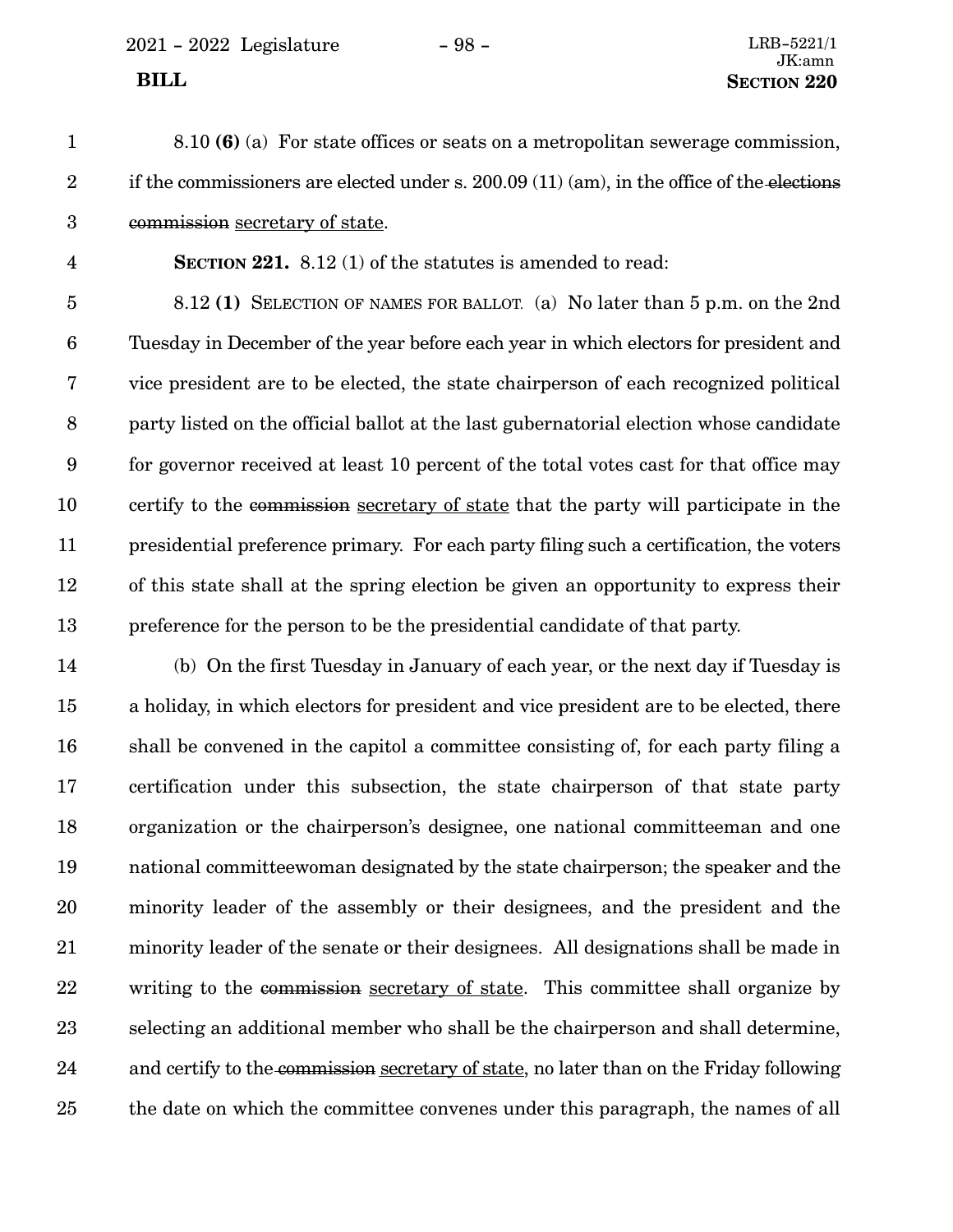$2021 - 2022$  Legislature  $-99 -$ 

candidates of the political parties represented on the committee for the office of president of the United States. The committee shall place the names of all candidates whose candidacy is generally advocated or recognized in the national news media throughout the United States on the ballot, and may, in addition, place the names of other candidates on the ballot. The committee shall have sole discretion to determine that a candidacy is generally advocated or recognized in the national news media throughout the United States. 1 2 3 4 5 6 7

(c) No later than 5 p.m. on the last Tuesday in January of each presidential election year, any person seeking the nomination by the national convention of a political party filing a certification under this subsection for the office of president of the United States, or any committee organized in this state on behalf of and with the consent of such person, may submit to the commission secretary of state a petition to have the person's name appear on the presidential preference ballot. The petition may be circulated no sooner than the first Tuesday in January of such year, or the next day if Tuesday is a holiday, and shall be signed by a number of qualified electors equal in each congressional district to not less than 1,000 signatures nor more than 1,500 signatures. The form of the petition shall conform to the requirements of s. 8.40. All signers on each separate petition paper shall reside in the same congressional district. 8 9 10 11 12 13 14 15 16 17 18 19

(d) The commission secretary of state shall forthwith contact each person whose name has been placed in nomination under par. (b) and notify him or her that his or her name will appear on the Wisconsin presidential preference ballot unless he or she files, no later than 5 p.m. on the last Tuesday in January of such year, with the commission secretary of state, a disclaimer stating without qualification that he or she is not and does not intend to become a candidate for the office of president of 20 21 22 23 24 25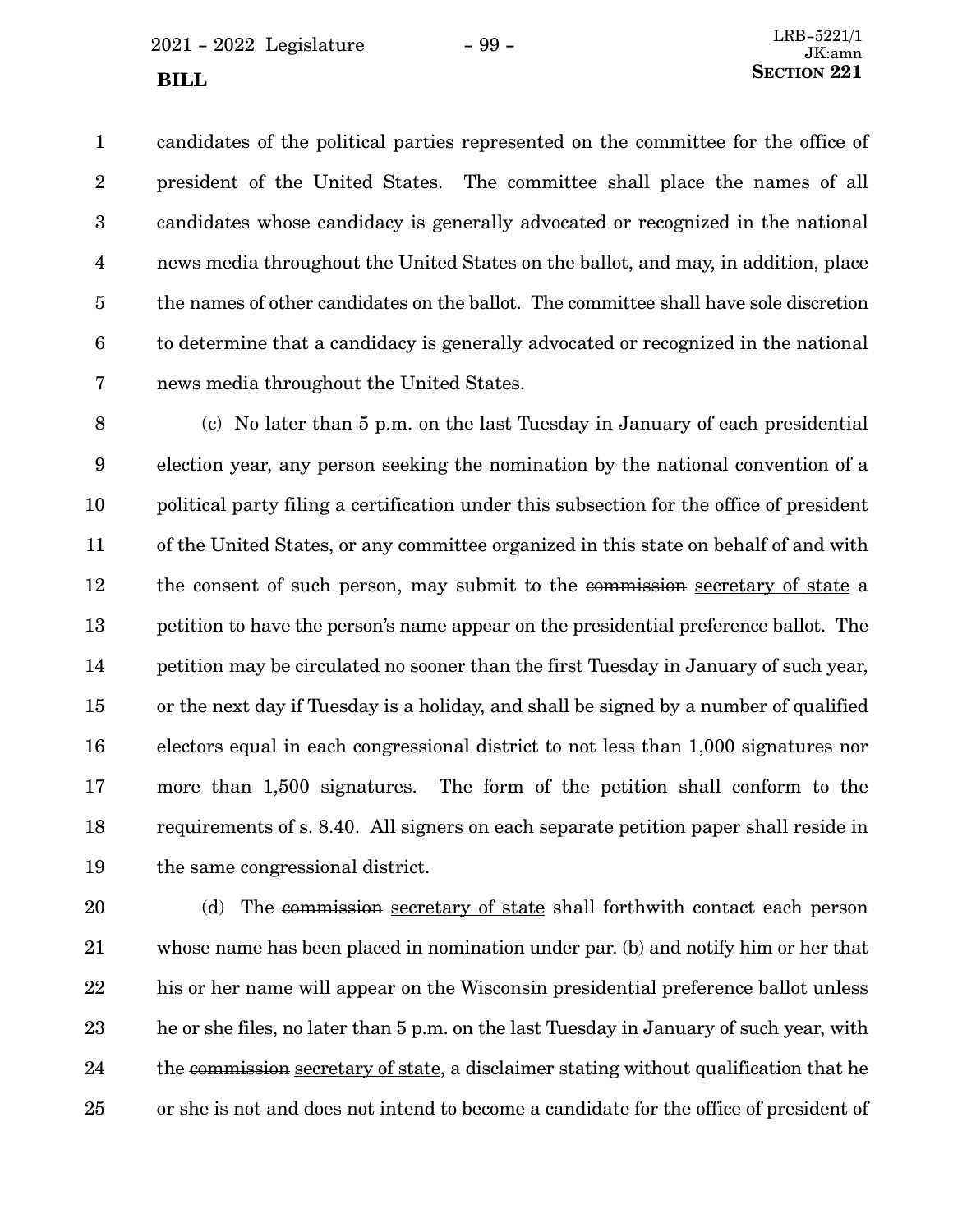$2021 - 2022$  Legislature  $-100 -$  LRB-5221/1

| $\mathbf{1}$            | the United States at the forthcoming presidential election. The disclaimer may be      |
|-------------------------|----------------------------------------------------------------------------------------|
| $\boldsymbol{2}$        | filed with the commission secretary by certified mail, telegram, or in person.         |
| 3                       | <b>SECTION 222.</b> 8.12 (2) of the statutes is amended to read:                       |
| $\overline{\mathbf{4}}$ | 8.12 (2) BALLOTS. The form of the official ballots shall be prescribed by the          |
| $\overline{5}$          | commission secretary of state. The ballot shall provide to an elector the opportunity  |
| $6\phantom{.}6$         | to vote for an uninstructed delegation to represent this state at the presidential     |
| 7                       | nominating convention of his or her party, or to write in the name of a candidate for  |
| $8\,$                   | the presidential nomination of his or her party.                                       |
| 9                       | <b>SECTION 223.</b> 8.12 (3) of the statutes is amended to read:                       |
| 10                      | 8.12(3) REPORTING OF RESULTS. No later than May 15 following the presidential          |
| 11                      | preference primary, the commission secretary of state shall notify each state party    |
| 12                      | organization chairperson under sub. (1) (b) of the results of the presidential         |
| 13                      | preference primary within the state and within each congressional district.            |
| 14                      | <b>SECTION 224.</b> 8.15 (8) (a) of the statutes is amended to read:                   |
| 15                      | 8.15 (8) (a) For state offices and the offices of U.S. senator and representative      |
| 16                      | in congress, in the office of the commission secretary of state.                       |
| 17                      | <b>SECTION 225.</b> 8.16 (2) (b) of the statutes is amended to read:                   |
| 18                      | 8.16 (2) (b) If the person is a candidate for state office, the person files a         |
| 19                      | statement of economic interests under s. 19.43 (4), no later than 4:30 p.m. on the 3rd |
| 20                      | day after notification of nomination is mailed or personally delivered to the person   |
| 21                      | by the commission secretary of state; and                                              |
| 22                      | <b>SECTION 226.</b> 8.16 (7) of the statutes is amended to read:                       |
| 23                      | 8.16(7) Nominees chosen at a national convention and under s. 8.18(2) by each          |
| 24                      | party entitled to a partisan primary ballot shall be the party's candidates for        |
| 25                      | president, vice president and presidential electors. The state or national chairperson |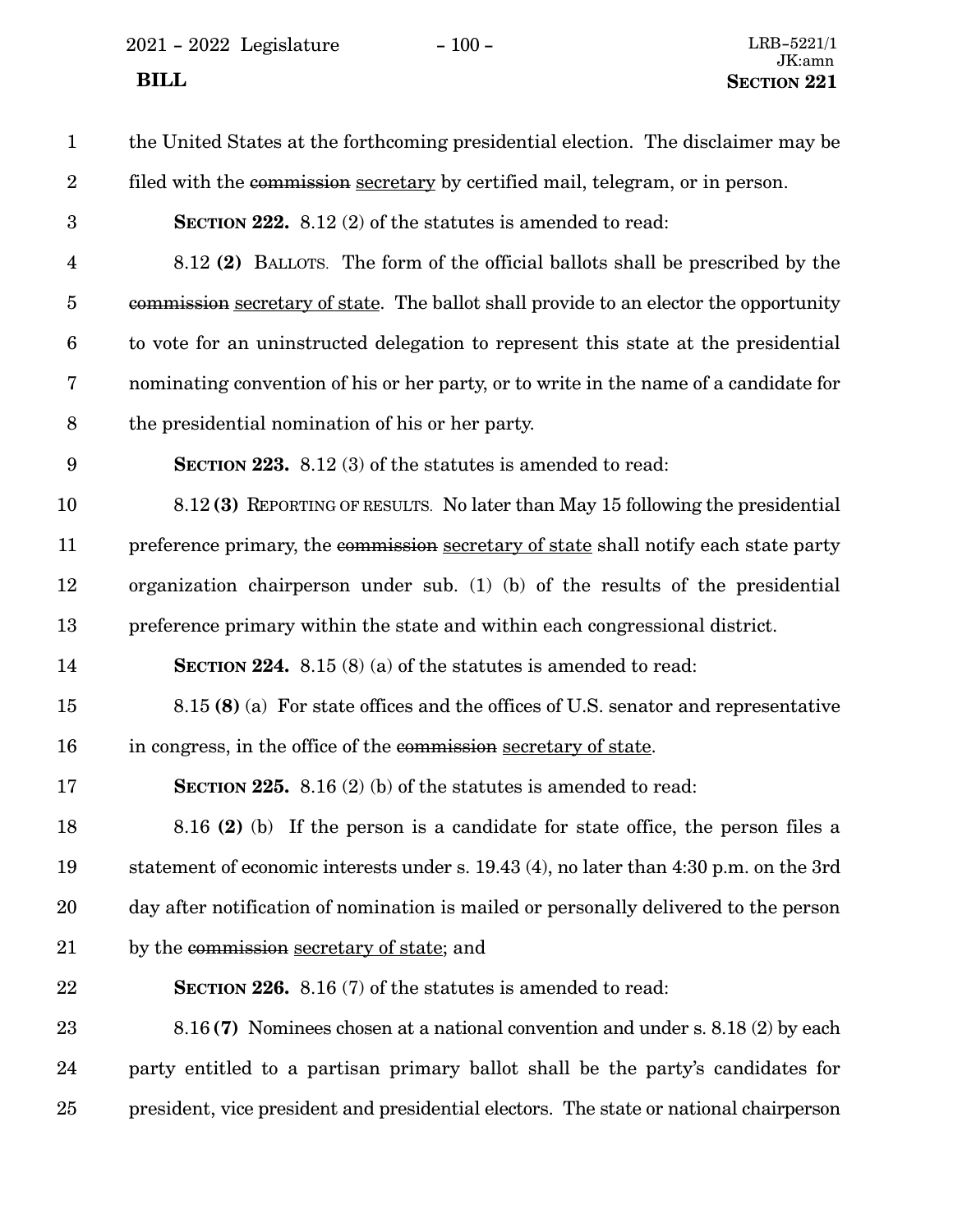$2021 - 2022$  Legislature  $-101 -$ 

of each such party shall certify the names of the party's nominees for president and vice president to the commission secretary of state no later than 5 p.m. on the first Tuesday in September preceding a presidential election. Each name shall be in one of the formats authorized in s. 7.08 (2) (a). 1 2 3 4

5

**SECTION 227.** 8.17 (9) (a) of the statutes is amended to read:

8.17 **(9)** (a) If a county has no committee as provided by sub. (5) (a), residents of that county may voluntarily form a committee, which, upon approval of the state committee and certification by the secretary of the state committee to the commission secretary of state and the county clerk or board of election commissioners, shall then become the county committee with equal standing as if it had been organized under sub. (5) (a). This standing shall remain unless and until a committee is organized under sub. (5) (a). 6 7 8 9 10 11 12

**SECTION 228.** 8.17 (12) of the statutes is amended to read: 13

8.17 **(12)** The secretary of the state committee of each recognized political party under s. 5.62 (1) (b) or (2) shall notify the commission secretary of state in writing of the name and address of the elected state committee chairperson within 10 days of his or her election. 14 15 16 17

18

**SECTION 229.** 8.18 (2) of the statutes is amended to read:

8.18 **(2)** The purpose of the convention is to nominate one presidential elector from each congressional district and 2 electors from the state at large. The names of the nominees shall be certified immediately by the chairperson of the state committee of each party to the chairperson of the commission secretary of state. 19 20 21 22

**SECTION 230.** 8.185 (1) of the statutes is amended to read: 23

8.185 **(1)** The names of candidates for president and vice president may be written in, in the place provided, on the general ballot at the general election for 24 25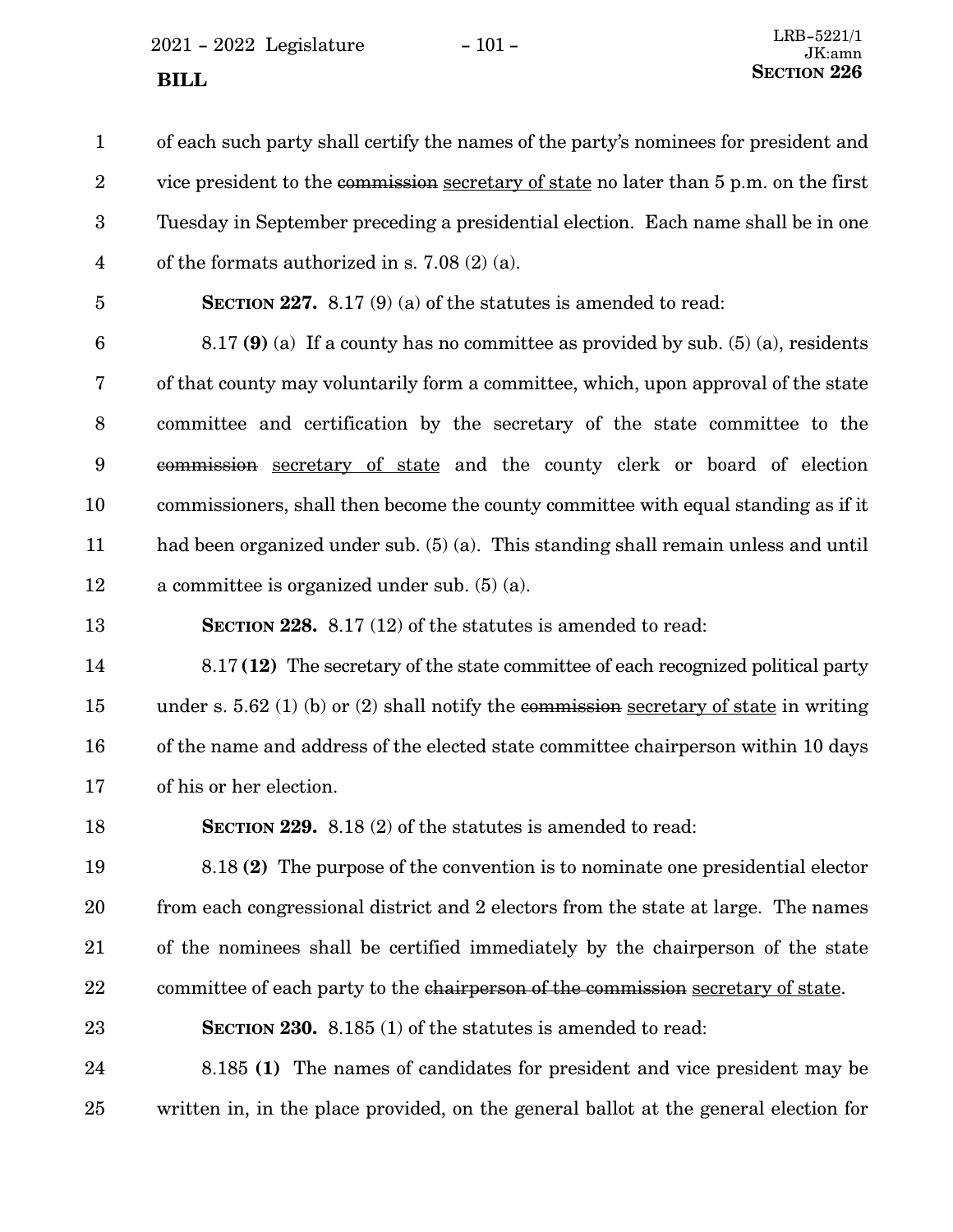choosing the president and vice president of the United States. Write-in votes shall be listed as scattering unless the person whose name is written in has a list of presidential electors on file with the commission secretary of state in accordance with this section or unless the person whose name is written in has received more than 10 percent of the total vote cast in the ward, or in the municipality if not divided into wards. 1 2 3 4 5 6

7

**SECTION 231.** 8.185 (2) of the statutes is amended to read:

8.185 **(2)** Any candidates for the office of president and vice president of the United States as write-in candidates shall file a list of presidential electors and a declaration of candidacy in the manner prescribed in s. 8.21 with the commission secretary of state no later than 4:30 p.m. on the 2nd Tuesday preceding the day of the general election to choose the president and vice president of the United States. The list shall contain one presidential elector from each congressional district and 2 electors from the state at large and the names of the candidates for president and vice president for whom they intend to vote, if elected. Compliance with this subsection may be waived by the commission secretary of state but only if the results of the general election indicate that a write-in candidate for the office of president is eligible to receive the electoral votes of this state except for noncompliance with this subsection. In such event, the write-in candidate shall have until 4:30 p.m. on the Friday following the general election to comply with the filing requirements of this subsection. 8 9 10 11 12 13 14 15 16 17 18 19 20 21

22

**SECTION 232.** 8.185 (3) of the statutes is amended to read:

8.185 **(3)** If more than one list of presidential electors is filed with the commission secretary of state by any write-in candidates for the offices of president 23 24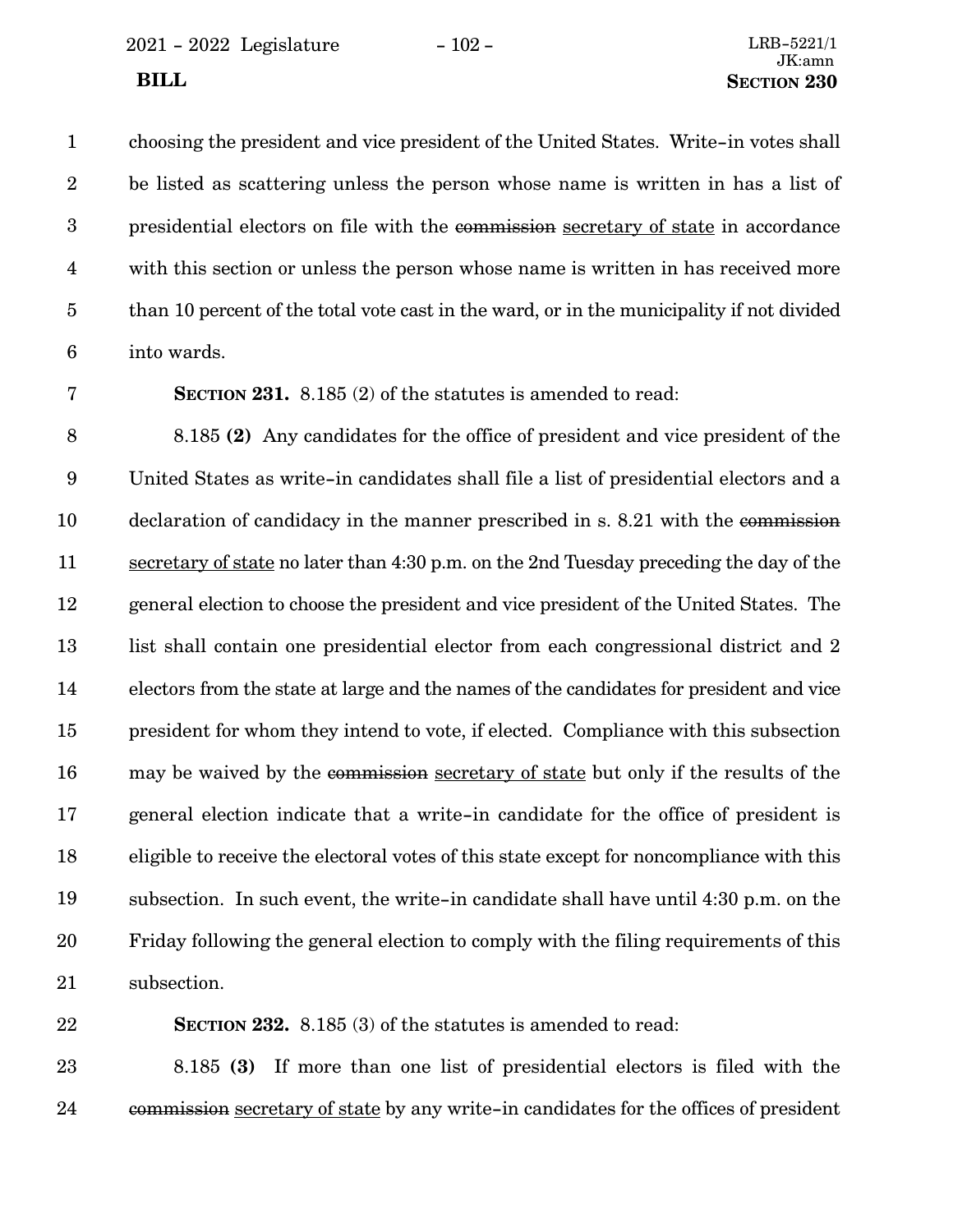$2021 - 2022$  Legislature  $-103 -$ 

and vice president of the United States, the first list filed shall be considered the valid list, provided that this list meets the additional requirements of this section. 1 2

**SECTION 233.** 8.19 (1) of the statutes is amended to read:

8.19 **(1)** The state committee of any party polling less than 75,000 presidential votes in this state in the last election may change the name of the party. The new name may not duplicate that of an existing national party. A certificate of approval by the party's national committee which has been certified by the national committee secretary, the state committee chairperson and the state committee secretary shall be filed with the commission secretary of state. 4 5 6 7 8 9

10

3

**SECTION 234.** 8.19 (3) of the statutes is amended to read:

8.19 **(3)** Every political party entitled, under s. 5.62, to have its candidates on the partisan primary and general election ballots has exclusive right to the use of the name designating it at any election involving political parties. The commission secretary of state shall not certify nor the county clerk print the name of any person whose nomination papers indicate a party name comprising a combination of existing party names, qualifying words, phrases, prefixes, or suffixes in connection with any existing party name. 11 12 13 14 15 16 17

18

**SECTION 235.** 8.20 (7) of the statutes is amended to read:

8.20 **(7)** Nomination papers shall be filed in the office of the commission secretary of state for all state offices and the offices of U.S. senator and representative in congress, and in the office of county clerk or board of election commissioners for all county offices. 19 20 21 22

23

**SECTION 236.** 8.30 (2m) of the statutes is amended to read:

8.30 **(2m)** The official or agency with whom nomination papers and declarations of candidacy are required to be filed shall not place a candidate's name 24 25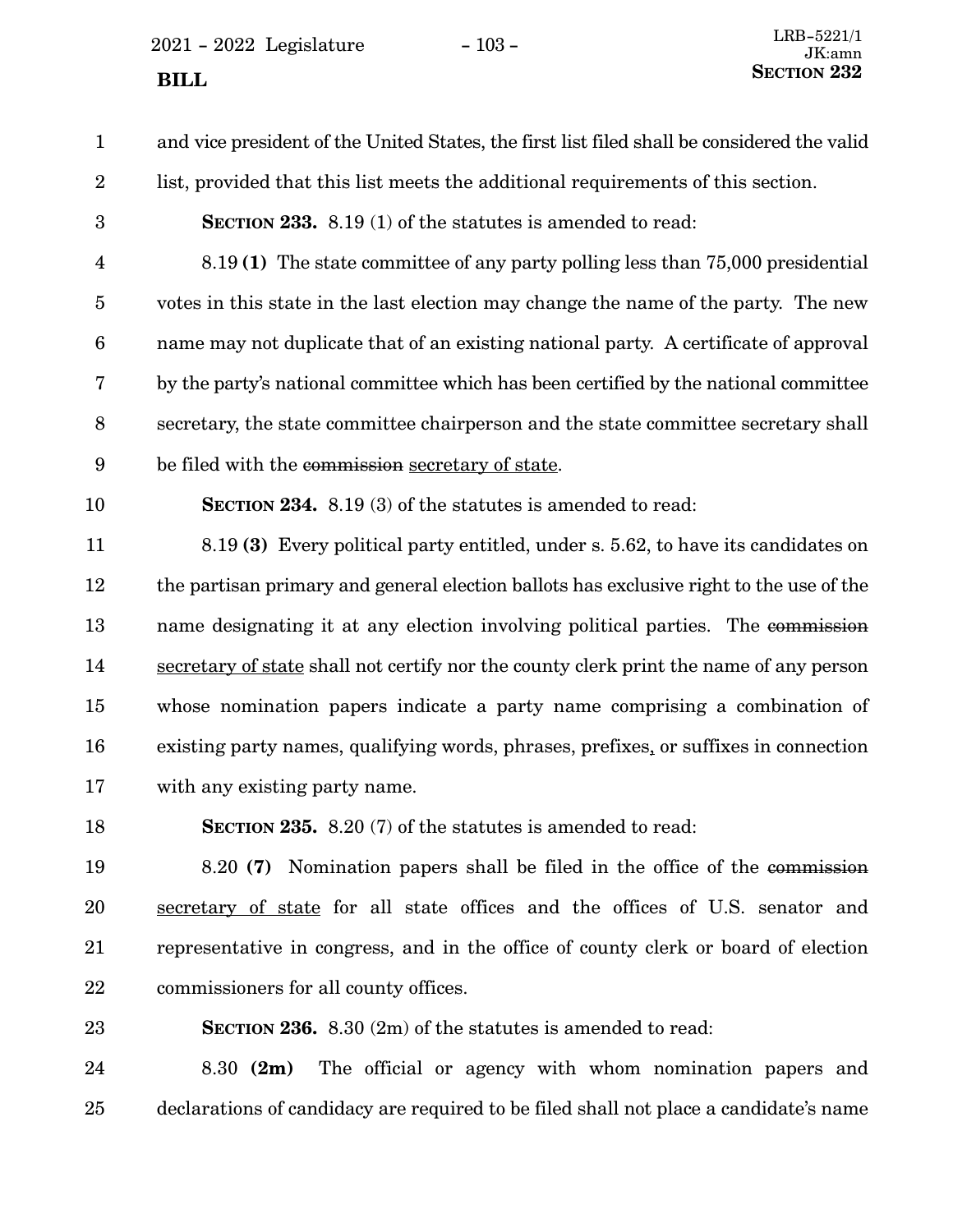2021 - 2022 Legislature - 104 - LRB-5221/1

### on the ballot if the candidate's name is ineligible for ballot placement under s. 5.05  $(2m)$  (d)  $2, 15.61$  (3), or 19.49 (2) (c) 2. **SECTION 237.** 8.40 (3) of the statutes is amended to read: 8.40 **(3)** The commission secretary of state shall, by rule, prescribe standards consistent with this chapter and s. 9.10 (2) to be used by all election officials and governing bodies in determining the validity of petitions for elections and signatures thereon. **SECTION 238.** 8.50 (1) (a) of the statutes is amended to read: 8.50 **(1)** (a) When there is to be a special election, the special election for county office shall be ordered by the county board of supervisors except as provided in s. 17.21 (5); the special election for city office shall be ordered by the common council; the special election for village office shall be ordered by the board of trustees; the special election for town office shall be ordered by the town board of supervisors; the special election for school board member in a school district organized under ch. 119 shall be ordered by the school board; the special election for municipal judge shall be ordered by the governing body of the municipality, except in 1st class cities, or if the judge is elected under s. 755.01 (4) jointly by the governing bodies of all municipalities served by the judge; and all other special elections shall be ordered by the governor. When the governor or attorney general issues the order, it shall be filed and recorded in the office of the commission secretary of state. When the county board of supervisors issues the order, it shall be filed and recorded in the office of the county clerk. When the county executive issues the order, it shall be filed in the office of the county board of election commissioners. When the common council issues the order, it shall be filed in the office of the city clerk. When the board of trustees issues the order, it shall be filed in the office of the village clerk. When the town board of 1 2 3 4 5 6 7 8 9 10 11 12 13 14 15 16 17 18 19 20 21 22 23 24 25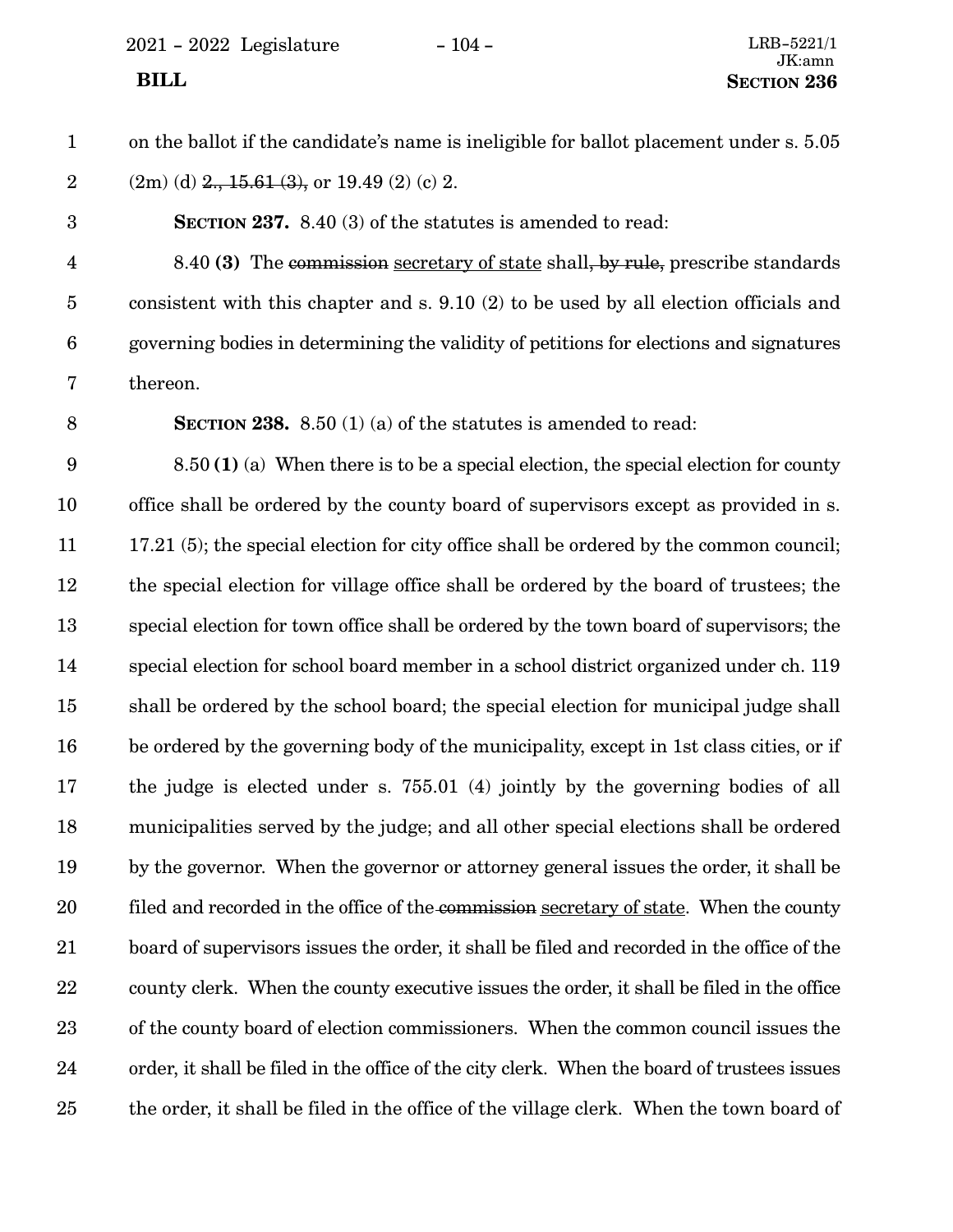$2021 - 2022$  Legislature  $-105 -$ 

supervisors issues the order, it shall be filed in the office of the town clerk. When the school board of a school district organized under ch. 119 issues the order, it shall be filed and recorded in the office of the city board of election commissioners. If a

municipal judge is elected under s. 755.01 (4), the order shall be filed in the office of the county clerk or board of election commissioners of the county having the largest portion of the population of the jurisdiction served by the judge. 4 5 6

7

1

2

3

**SECTION 239.** 8.50 (1) (b) of the statutes is amended to read:

8.50 **(1)** (b) Notice of any special election shall be given upon the filing of the order under par. (a) by publication in a newspaper under ch. 985. If the special election concerns a national or state office, the commission secretary of state shall give notice as soon as possible to the county clerks. Upon receipt of notice from the commission secretary, or when the special election is for a county office or a municipal judgeship under s. 755.01 (4), the county clerk shall give notice as soon as possible to the municipal clerks of all municipalities in which electors are eligible to vote in the election and publish one type A notice for all offices to be voted upon within the county as provided in s. 10.06 (2) (n). If the special election is for a city, village, or town office, the municipal clerk shall publish one type A notice as provided under s. 10.06 (3) (f). 8 9 10 11 12 13 14 15 16 17 18

19

**SECTION 240.** 8.50 (1) (d) of the statutes is amended to read:

8.50 **(1)** (d) When the election concerns a national office or a special election for state office is held concurrently with the general election, the commission secretary of state shall transmit to each county clerk a certified list of all persons for whom nomination papers have been filed in its his or her office at least 62 days before the special primary, and in other cases the commission secretary of state shall transmit the list to each county clerk at least 22 days before the special primary. If no primary 20 21 22 23 24 25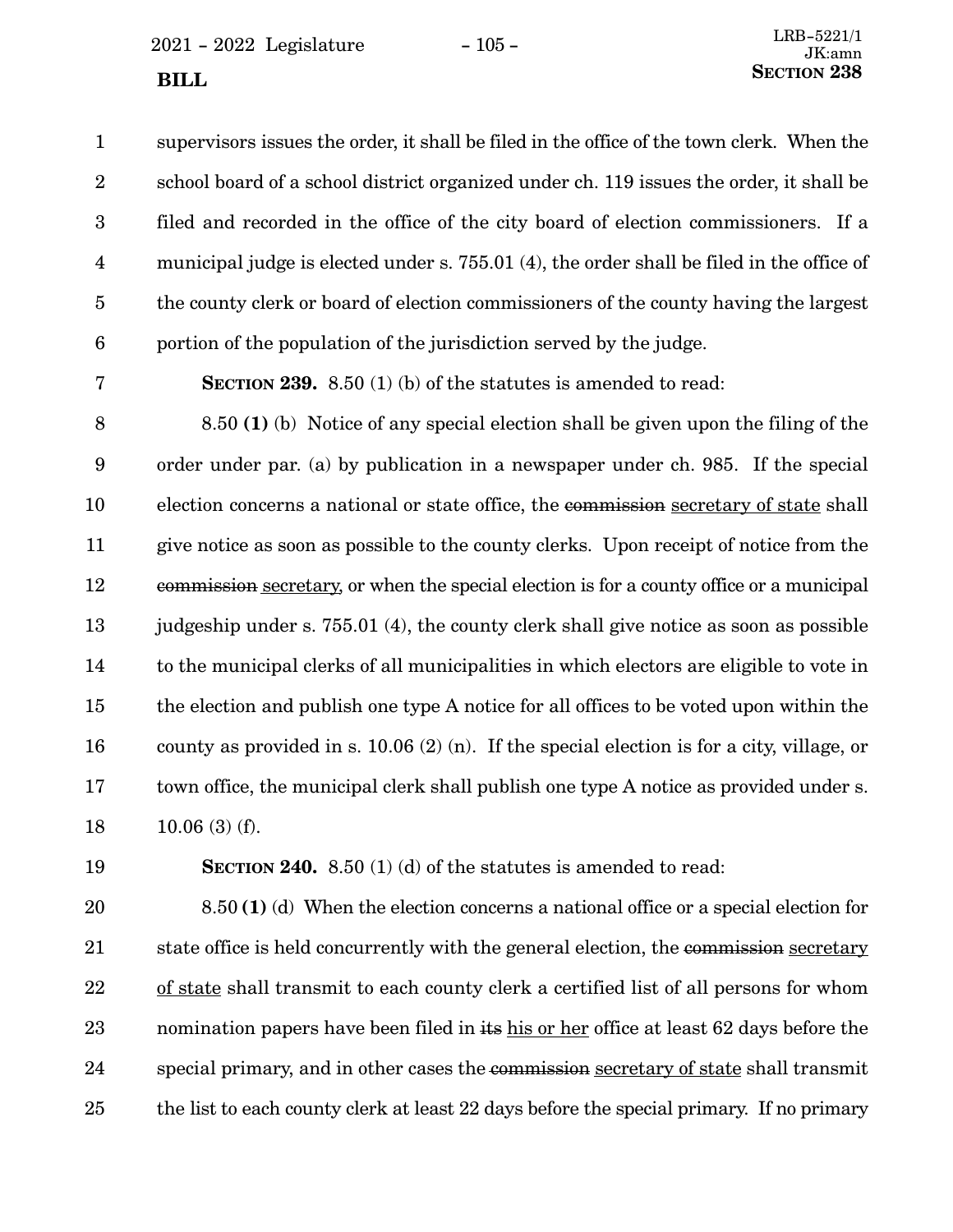2021 - 2022 Legislature - 106 - LRB-5221/1

is required, the list shall be transmitted at least 42 days prior to the day of the special election unless the special election concerns a national office or is held concurrently with the general election, in which case the list shall be transmitted at least 62 days prior to the day of the special election. Immediately upon receipt of the certified list, the county clerk shall prepare his or her ballots. For a county special election, the county clerk shall certify the candidates and prepare the ballots. If there is a primary, the county clerk shall publish one type B notice in a newspaper under ch. 10. When a primary is held, as soon as possible after the primary, the county clerk shall certify the candidates and prepare the ballots for the following special election. The clerk shall publish one type B notice in a newspaper under ch. 10 for the election. **SECTION 241.** 8.50 (3) (e) of the statutes is amended to read: 1 2 3 4 5 6 7 8 9 10 11

8.50 **(3)** (e) In a special election for a state or national office, the county clerk or board of election commissioners shall transmit the statement of the county board of canvassers to the elections commission secretary of state no later than 7 days after the special primary and 13 days after the special election. 12 13 14 15

### 16

**SECTION 242.** 9.01 (1) (a) 1. of the statutes is amended to read:

9.01 **(1)** (a) 1. Any candidate voted for at any election who is an aggrieved party, as determined under subd. 5., or any elector who voted upon any referendum question at any election may petition for a recount. The petitioner shall file a verified petition or petitions with the proper clerk or body under par. (ar) not earlier than the time of completion of the canvass following canvassing of any valid provisional ballots under s. 6.97 (4) and, except as provided in this subdivision, not later than 5 p.m. on the 3rd business day following the last meeting day of the municipal or county board of canvassers determining the election for that office or on that referendum question following canvassing of all valid provisional ballots or, if more 17 18 19 20 21 22 23 24 25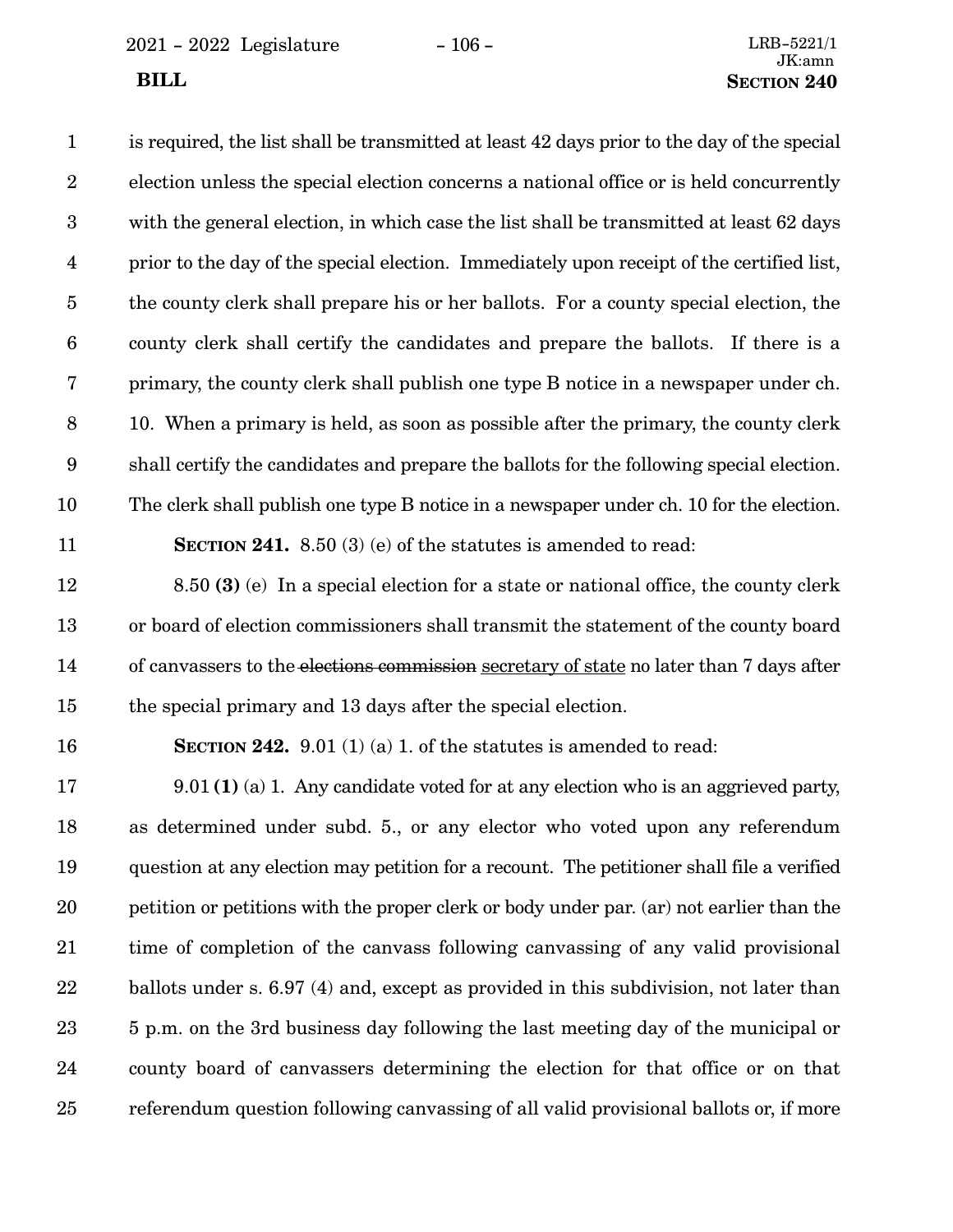$2021 - 2022$  Legislature  $-107 -$ 

than one board of canvassers makes the determination, not later than 5 p.m. on the 3rd business day following the last meeting day of the last board of canvassers which makes a determination following canvassing of all valid provisional ballots. If the commission chairperson secretary of state or chairperson's secretary's designee makes the determination for the office or the referendum question, the petitioner shall file the petition not earlier than the last meeting day of the last county board of canvassers to make a statement in the election or referendum following canvassing of all valid provisional ballots and not later than 5 p.m. on the 3rd business day following the day on which the commission secretary of state receives the last statement from a county board of canvassers for the election or referendum following canvassing of all valid provisional ballots. With regard to an election for president, the petitioner shall file the petition not later than 5 p.m. on the first business day following the day on which the commission secretary of state receives the last statement from a county board of canvassers for the election following canvassing of all valid provisional ballots. 1 2 3 4 5 6 7 8 9 10 11 12 13 14 15

16

**SECTION 243.** 9.01 (1) (a) 4. of the statutes is amended to read:

9.01 **(1)** (a) 4. The petition under subd. 1. may be amended to include information discovered as a result of the investigation of the board of canvassers or the commission chairperson secretary of state or chairperson's secretary's designee after the filing of the petition if the petitioner moves to amend the petition as soon as possible after the petitioner discovers, or reasonably should have discovered, the information that is the subject of the amendment and if the petitioner was unable to include the information in the original petition. 17 18 19 20 21 22 23

24

**SECTION 244.** 9.01 (1) (ag) 2. of the statutes is amended to read: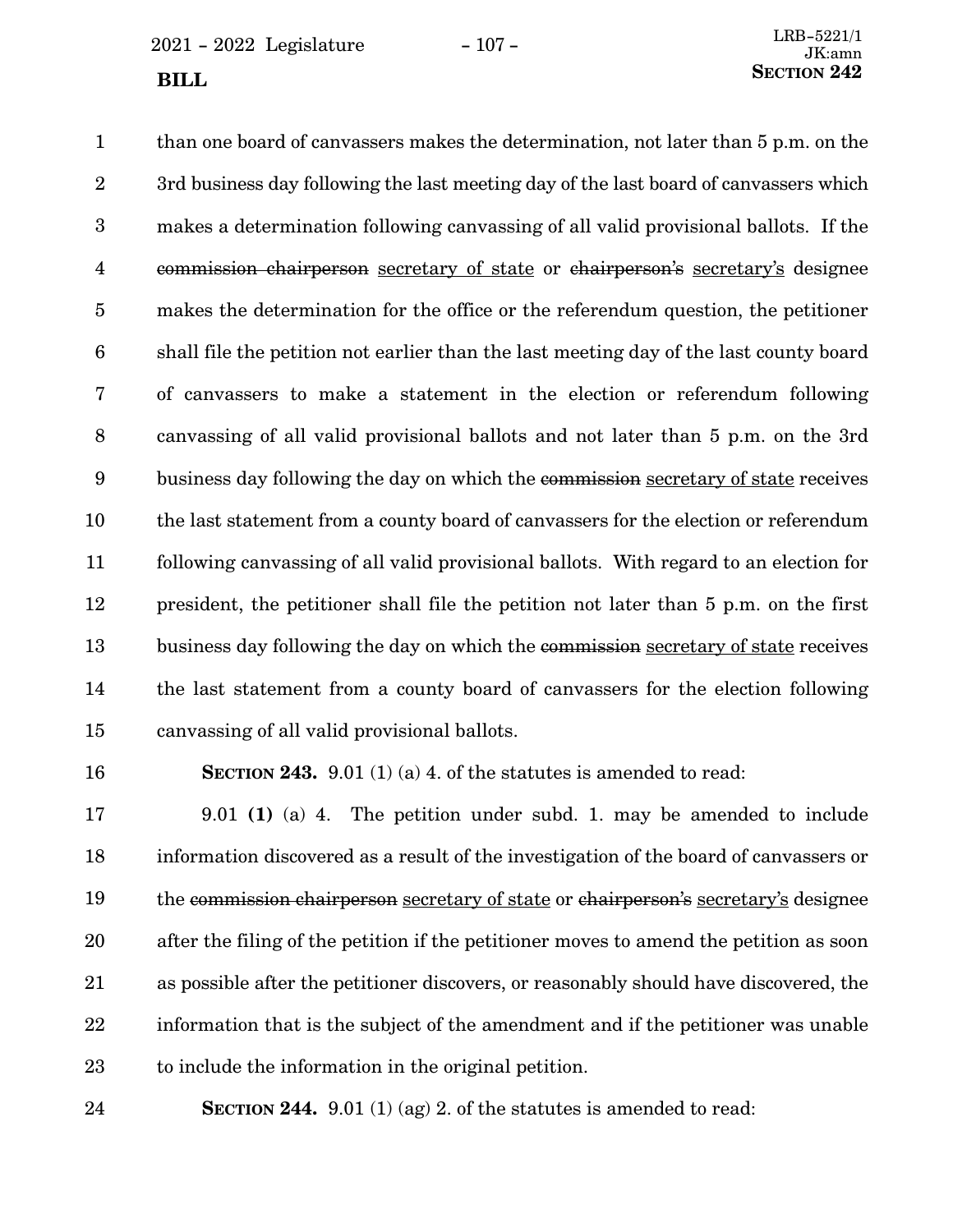9.01 **(1)** (ag) 2. If subd. 1 does not apply to the difference between the votes cast for the leading candidate and those cast for the petitioner or the difference between the affirmative and negative votes cast upon any referendum question following canvassing of all valid provisional and absentee ballots, the petitioner shall pay a fee equal to the actual cost of performing the recount in each ward for which the petition requests a recount, or in each municipality for which the petition requests a recount where no wards exist, plus the actual cost incurred by the commission secretary of state to provide services for performing the recount. 1 2 3 4 5 6 7 8

9

**SECTION 245.** 9.01 (1) (ag) 4. of the statutes is amended to read:

9.01 **(1)** (ag) 4. The commission secretary of state shall deposit all moneys received by it the secretary into the account under s.  $20.510(1) 20.575(2)$  (g), and shall pay the fees required for each recount to the county clerks of the counties in which the recount is to be held and shall retain the amount necessary to pay for the actual cost incurred by the commission secretary of state to provide services for performing the recount. The county clerk shall deposit fees received by him or her with the county treasurer. The municipal clerk shall deposit fees received by him or her with the municipal treasurer. 10 11 12 13 14 15 16 17

**SECTION 246.** 9.01 (1) (ar) 2. of the statutes is amended to read: 18

9.01 **(1)** (ar) 2. In the event of a recount for a referendum, the petition shall be filed with the clerk of the jurisdiction in which the referendum is called, and, in the case of the state, with the commission secretary of state. 19 20 21

**SECTION 247.** 9.01 (1) (ar) 3. of the statutes is amended to read: 22

9.01 **(1)** (ar) 3. Whenever a clerk receives a valid petition and any payment under par. (ag) 3., the clerk shall thereupon notify the proper board of canvassers. Whenever the commission secretary of state receives a valid petition and any 23 24 25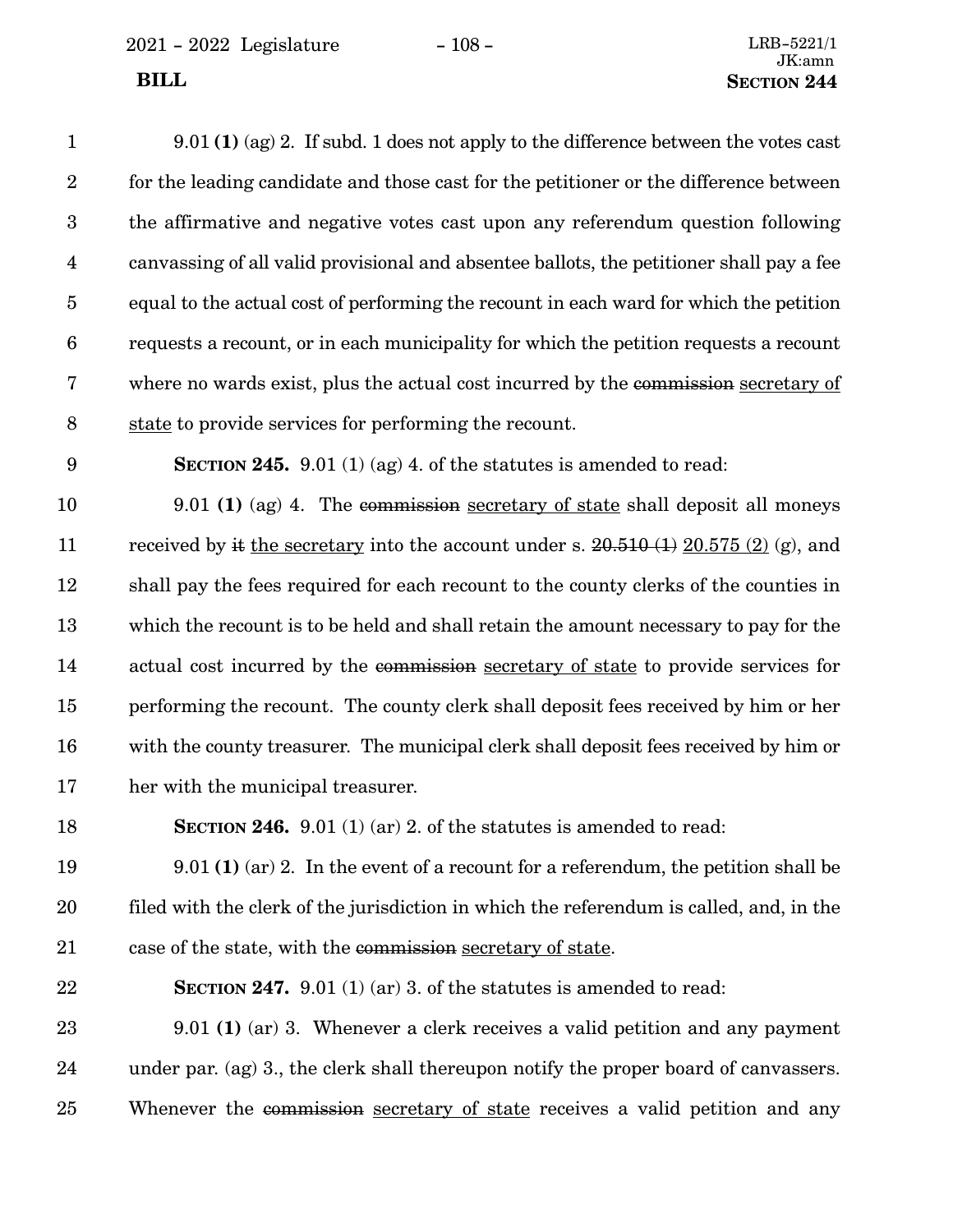$2021 - 2022$  Legislature  $-109 -$ 

payment under par. (ag) 3., the commission secretary shall promptly by certified mail or other expeditious means order the proper county boards of canvassers to commence the recount. County boards of canvassers shall convene no later than 9 a.m. on the 3rd day after receipt of an order and may adjourn for not more than one day at a time until the recount is completed in the county, except that the commission secretary may permit extension of the time for adjournment. Returns from a recount ordered by the commission secretary of state shall be transmitted to the office of the commission secretary as soon as possible, but in no case later than 13 days from the date of the order of the commission secretary directing the recount. The commission chairperson secretary of state or the chairperson's secretary's designee may not make a determination in any election if a recount is pending before any county board of canvassers in that election. The commission chairperson secretary of state or the chairperson's secretary's designee need not recount actual ballots, but shall verify the returns of the county boards of canvassers in making his or her determinations. **SECTION 248.** 9.01 (5) (a) of the statutes is amended to read: 1 2 3 4 5 6 7 8 9 10 11 12 13 14 15

9.01 **(5)** (a) The board of canvassers or the commission chairperson secretary of state or the chairperson's secretary's designee shall keep complete minutes of all proceedings before the board of canvassers or the chairperson secretary or designee. The minutes shall include a record of objections and offers of evidence. If the board of canvassers or the commission chairperson secretary of state or the chairperson's secretary's designee receives exhibits from any party, the board of canvassers or the chairperson secretary or designee shall number and preserve the exhibits. The board of canvassers or the chairperson secretary or chairperson's secretary's designee shall make specific findings of fact with respect to any irregularity raised in the petition or discovered during the recount. Any member of the board of canvassers or the 16 17 18 19 20 21 22 23 24 25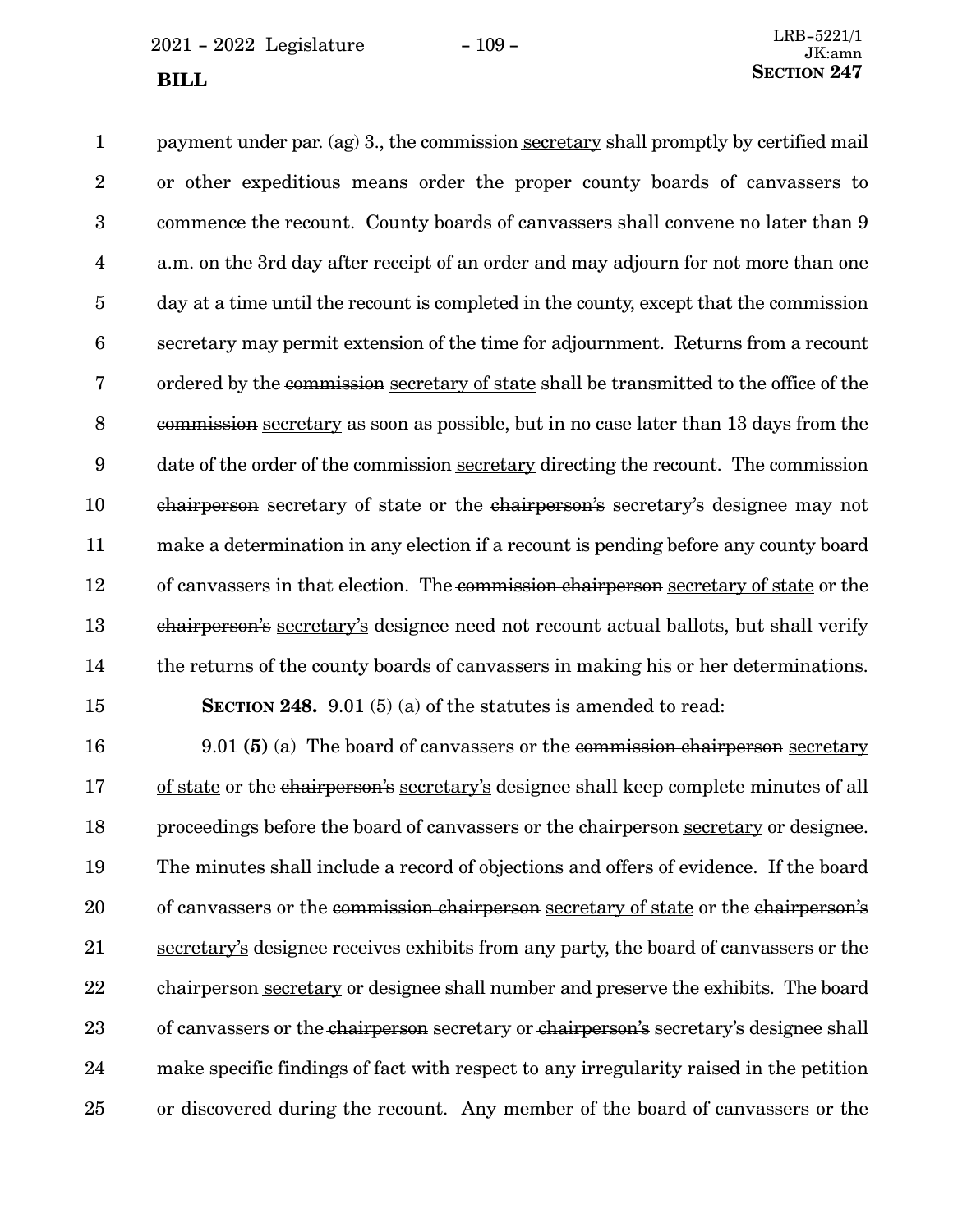2021 - 2022 Legislature - 110 - LRB-5221/1

chairperson secretary or chairperson's secretary's designee may administer oaths, certify official acts, and issue subpoenas for purposes of this section. Witness fees shall be paid by the county. In the case of proceedings before the commission chairperson secretary of state or chairperson's the secretary's designee, witness fees shall be paid by the commission secretary of state. 1 2 3 4 5

6

**SECTION 249.** 9.01 (5) (bm) of the statutes is amended to read:

9.01 **(5)** (bm) Upon the completion of its proceedings, a board of canvassers shall deliver to the commission secretary of state one copy of the minutes of the proceedings kept under par. (a). In addition, in the case of a recount of an election for state or national office, for each candidate whose name appears on the ballot for that office under the name of a political party, the board of canvassers shall deliver one copy of the minutes to the chief officer, if any, who is named in any registration statement filed under s. 11.0302 by the state committee of that political party, and in the case of a recount of an election for county office, for each candidate whose name appears on the ballot for that office under the name of a political party, the board of canvassers shall deliver one copy of the minutes to the chief officer, if any, who is named in any registration statement filed under s. 11.0302 by the county committee of that political party. 7 8 9 10 11 12 13 14 15 16 17 18

19

**SECTION 250.** 9.01 (5) (c) of the statutes is amended to read:

9.01 **(5)** (c) If the recount is made by a municipal or county board of canvassers and the result is required to be reported to a county board of canvassers or to the commission chairperson secretary of state or the chairperson's secretary's designee, the board of canvassers making the initial recount shall immediately certify the results to the county board of canvassers or to the commission chairperson secretary of state or designee. If a county board of canvassers receives such results, it shall 20 21 22 23 24 25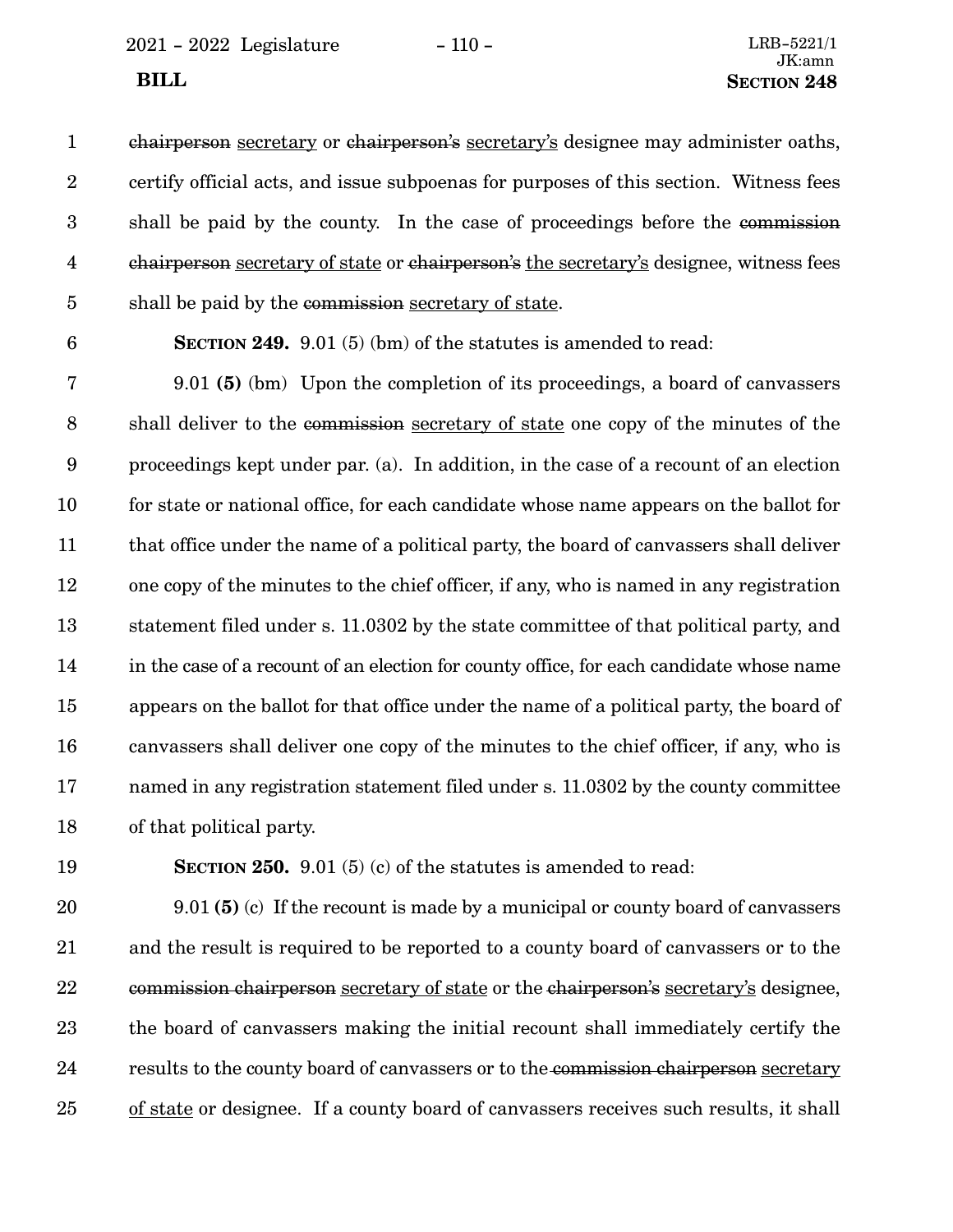$2021 - 2022$  Legislature  $-111 -$ **SECTION** 250

then convene not later than 9 a.m. on the next business day following receipt to examine the returns and determine the results. If the commission chairperson secretary of state or the chairperson's secretary's designee receives such results, the chairperson secretary or designee shall publicly examine the returns and determine the results not later than 9 a.m. on the 3rd business day following receipt, but if that day is earlier than the latest day permitted for that election under s. 7.70 (3) (a), the commission chairperson secretary or designee may examine the returns and determine the results not later than the day specified in s. 7.70 (3) (a). 1 2 3 4 5 6 7 8

9

**SECTION 251.** 9.01 (6) (a) of the statutes is amended to read:

9.01 **(6)** (a) Within 5 business days after completion of the recount determination by the board of canvassers in all counties concerned, or within 5 business days after completion of the recount determination by the commission chairperson secretary of state or the chairperson's secretary's designee whenever a determination is made by the chairperson secretary or designee, any candidate, or any elector when for a referendum, aggrieved by the recount may appeal to circuit court. The appeal shall commence by serving a written notice of appeal on the other candidates and persons who filed a written notice of appearance before each board of canvassers whose decision is appealed, or in the case of a statewide recount, before the commission chairperson secretary of state or the chairperson's secretary's designee. The appellant shall also serve notice on the commission secretary of state if the commission chairperson secretary or the chairperson's secretary's designee is responsible for determining the election. The appellant shall serve the notice by certified mail or in person. The appellant shall file the notice with the clerk of circuit court together with an undertaking and surety in the amount approved by the court, conditioned upon the payment of all costs taxed against the appellant. 10 11 12 13 14 15 16 17 18 19 20 21 22 23 24 25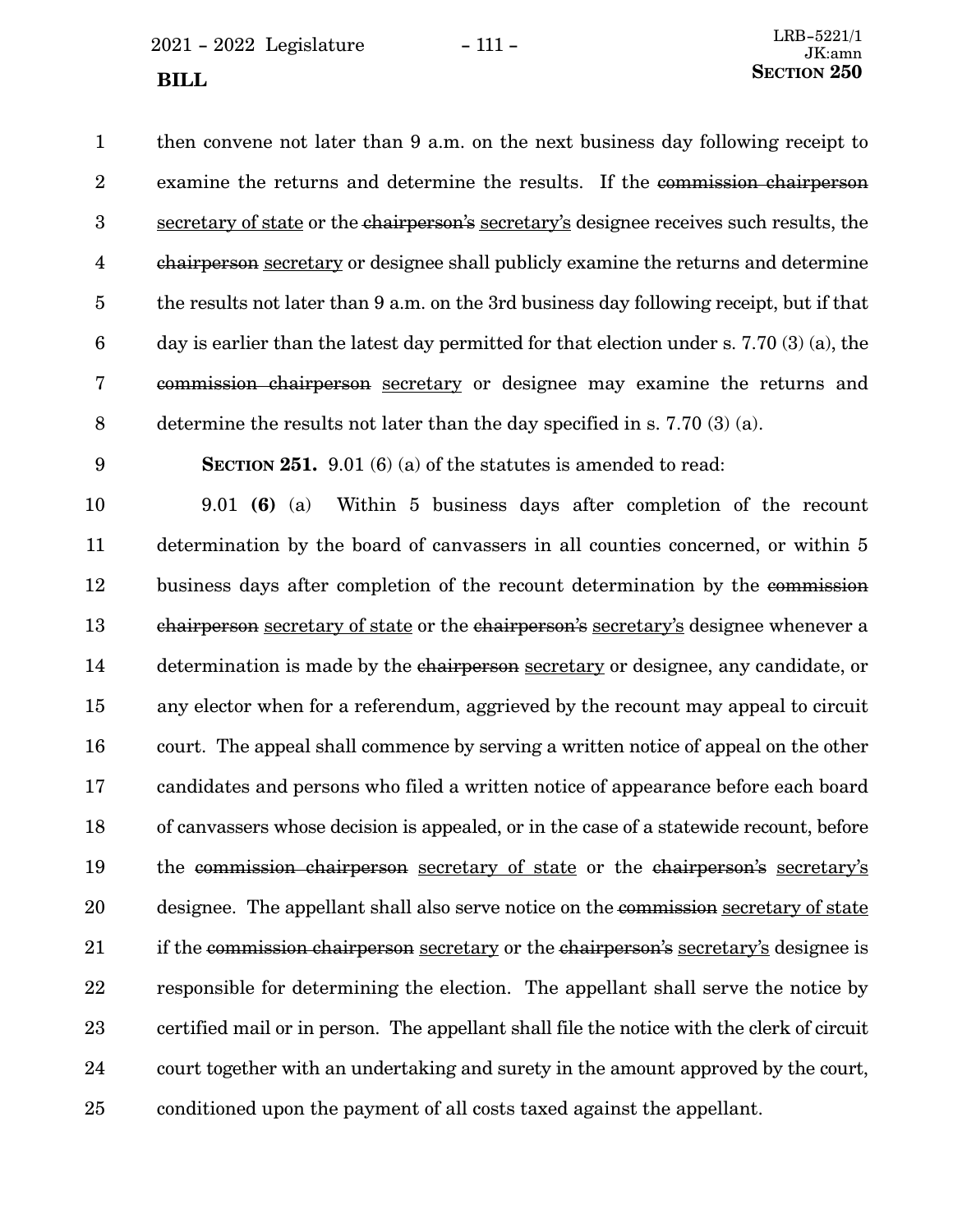2021 - 2022 Legislature - 112 -

# $\begin{array}{c} \text{LRB-5221/1}\\ \text{JK:} \text{amn} \end{array}$ **BILL** SECTION 252

| $\mathbf{1}$            | <b>SECTION 252.</b> 9.01 (7) (a) of the statutes is amended to read:                       |
|-------------------------|--------------------------------------------------------------------------------------------|
| $\sqrt{2}$              | $9.01$ (7) (a) The court with whom an appeal is filed shall forthwith issue an             |
| $\boldsymbol{3}$        | order directing each affected county, municipal clerk, or board, and the commission        |
| $\overline{\mathbf{4}}$ | secretary of state, to transmit immediately all ballots, papers and records affecting      |
| $\overline{5}$          | the appeal to the clerk of court or to impound and secure such ballots, papers and         |
| $6\phantom{.}6$         | records, or both. The order shall be served upon each affected county, municipal           |
| 7                       | clerk, or board, the commission secretary of state, and all other candidates and           |
| $8\,$                   | persons who filed a written notice of appearance before any board of canvassers            |
| $\boldsymbol{9}$        | involved in the recount.                                                                   |
| 10                      | <b>SECTION 253.</b> 9.01 (8) (a) of the statutes is amended to read:                       |
| 11                      | $9.01$ (8) (a) Unless the court finds a ground for setting aside or modifying the          |
| 12                      | determination of the board of canvassers or the commission chairperson secretary           |
| 13                      | of state or chairperson's secretary's designee, it shall affirm the determination.         |
| 14                      | <b>SECTION 254.</b> 9.01 (8) (c) of the statutes is amended to read:                       |
| 15                      | $9.01$ (8) (c) The court may not receive evidence not offered to the board of              |
| 16                      | canvassers or the commission chairperson secretary of state or the chairperson's           |
| 17                      | secretary's designee except for evidence that was unavailable to a party exercising        |
| 18                      | due diligence at the time of the recount or newly discovered evidence that could not       |
| 19                      | with due diligence have been obtained during the recount, and except that the court        |
| 20                      | may receive evidence not offered at an earlier time because a party was not                |
| 21                      | represented by counsel in all or part of a recount proceeding. A party who fails to        |
| 22                      | object or fails to offer evidence of a defect or irregularity during the recount waives    |
| 23                      | the right to object or offer evidence before the court except in the case of evidence that |
| 24                      | was unavailable to a party exercising due diligence at the time of the recount or          |
| 25                      | newly discovered evidence that could not with due diligence have been obtained             |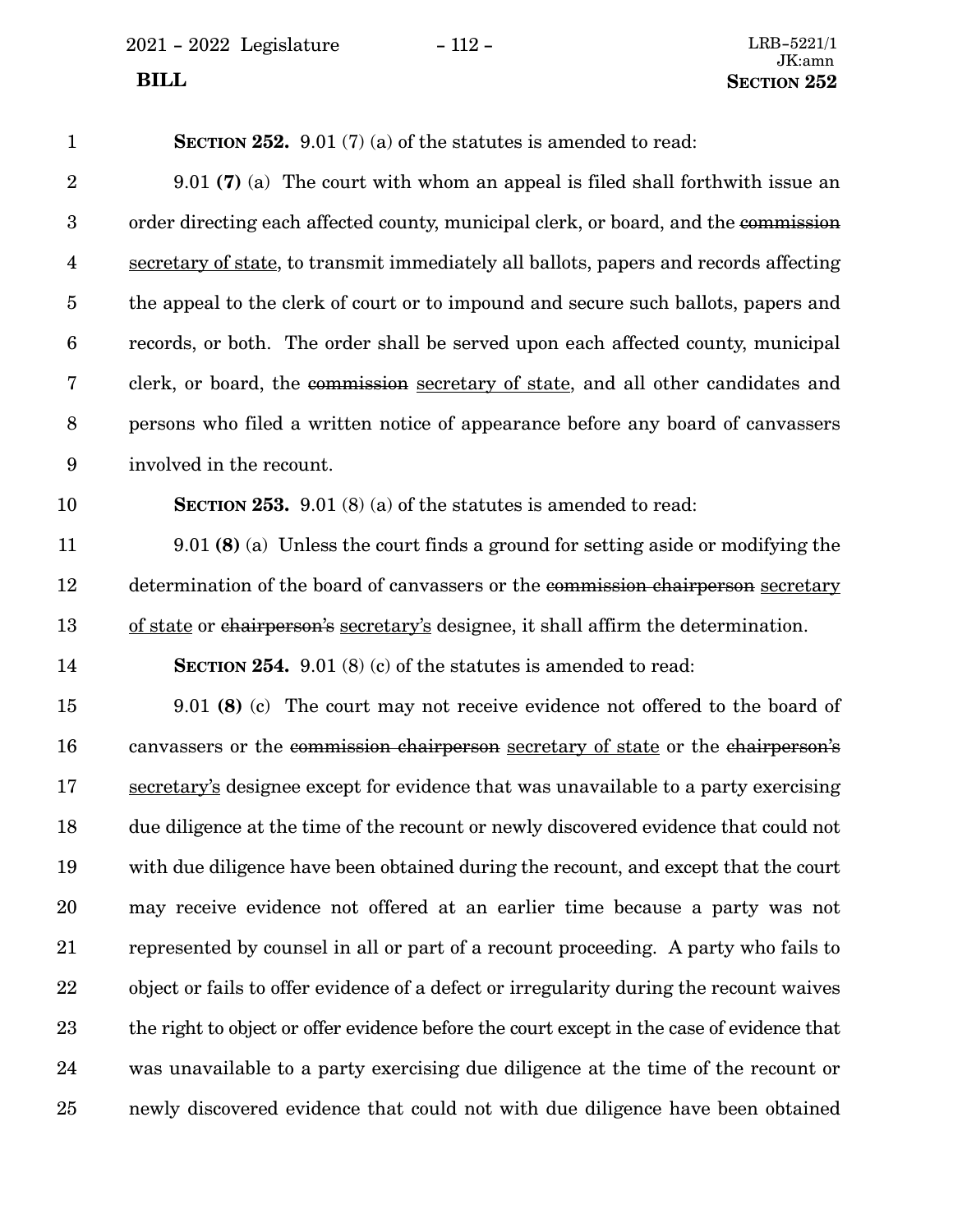$2021 - 2022$  Legislature  $-113 -$ 

during the recount or evidence received by the court due to unavailability of counsel during the recount. 1 2

**SECTION 255.** 9.01 (8) (d) of the statutes is amended to read: 9.01 **(8)** (d) The court shall set aside or modify the determination of the board of canvassers or the commission chairperson secretary of state or the chairperson's secretary's designee if it finds that the board of canvassers or the chairperson secretary or chairperson's secretary's designee has erroneously interpreted a provision of law and a correct interpretation compels a particular action. If the determination depends on any fact found by the board of canvassers or the commission chairperson secretary of state or the chairperson's secretary's designee, the court may not substitute its judgment for that of the board of canvassers or the chairperson secretary or designee as to the weight of the evidence on any disputed finding of fact. The court shall set aside the determination if it finds that the determination depends on any finding of fact that is not supported by substantial evidence. 3 4 5 6 7 8 9 10 11 12 13 14 15

16

**SECTION 256.** 9.01 (10) of the statutes is amended to read:

9.01 **(10)** STANDARD FORMS AND METHODS. The commission secretary of state shall prescribe standard forms and procedures for the making of recounts under this section. The procedures prescribed by the commission secretary shall require the boards of canvassers in recounts involving more than one board of canvassers to consult with the commission staff office of the secretary of state prior to beginning any recount in order to ensure that uniform procedures are used, to the extent practicable, in such recounts. 17 18 19 20 21 22 23

**SECTION 257.** 10.01 (1) of the statutes is amended to read: 24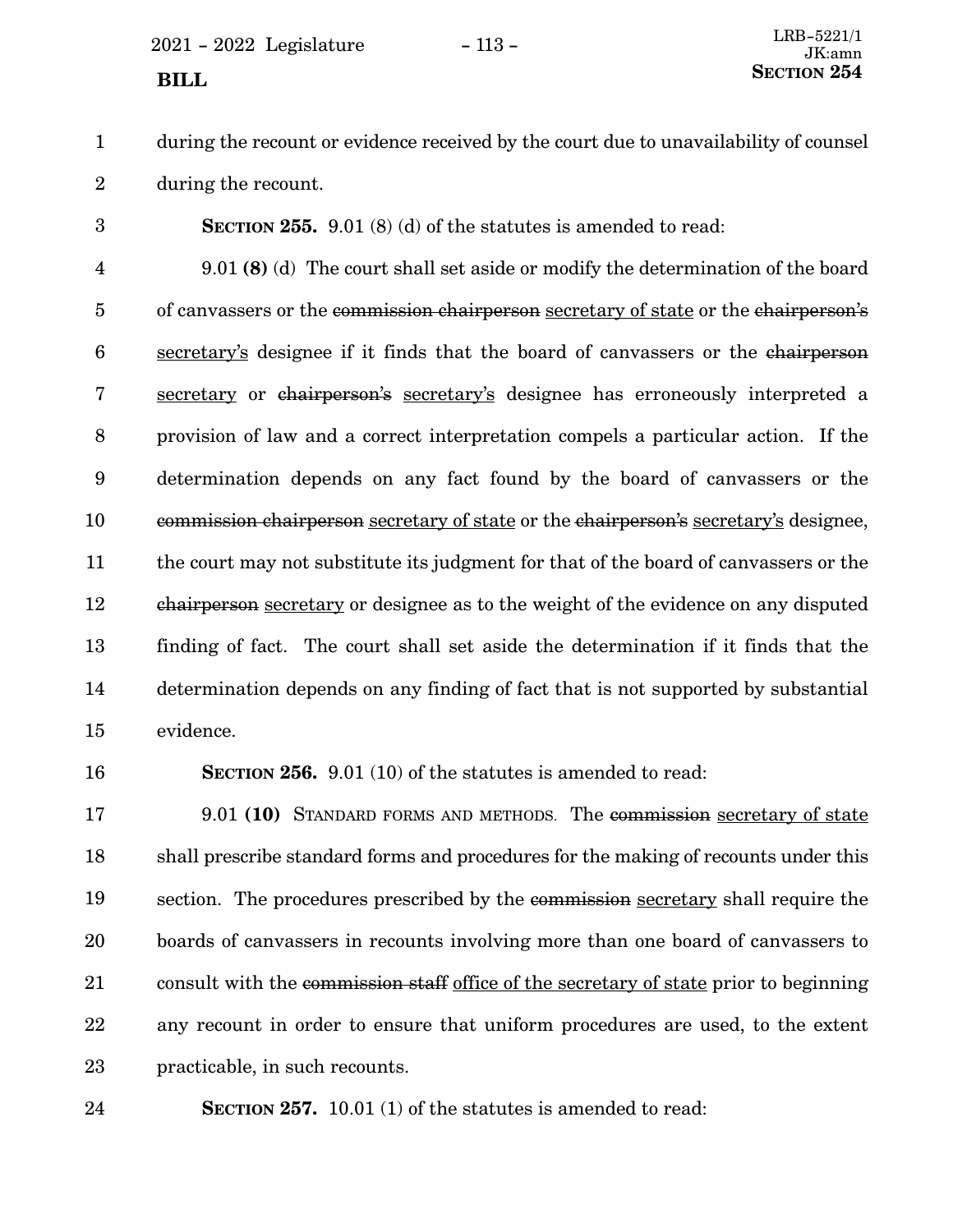| $\mathbf{1}$     | 10.01 (1) The form of the various election notices shall be prescribed by the           |
|------------------|-----------------------------------------------------------------------------------------|
| $\sqrt{2}$       | commission secretary of state to standardize election notices. To accomplish this       |
| 3                | purpose, the commission secretary shall make rules and draft whatever forms it the      |
| $\overline{4}$   | secretary considers necessary. Notification or certification lists of candidates or     |
| $\overline{5}$   | referenda questions sent to the county clerks shall prescribe the form in which the     |
| $\boldsymbol{6}$ | county clerks shall publish the relevant portions of the notice and any additional      |
| $\bf 7$          | county offices and referenda questions. The commission secretary of state shall also    |
| $\,8\,$          | prescribe the provisions for municipal notices which shall be sent to each county       |
| 9                | clerk who shall immediately forward them to each municipal clerk.                       |
| 10               | <b>SECTION 258.</b> 10.01 (2) (intro) of the statutes is amended to read:               |
| 11               | 10.01 (2) (intro.) For election purposes there shall be 5 basic types of notices,       |
| 12               | modified as necessary to apply to the various elections, which shall be published in    |
| 13               | substantially the same form as prescribed by the commission secretary of state. The     |
| 14               | 5 types of notices are:                                                                 |
| 15               | <b>SECTION 259.</b> 10.02 (1) of the statutes is amended to read:                       |
| 16               | 10.02 (1) Before any election an appropriate type B notice shall be published           |
| 17               | in substantially the form prescribed by the commission secretary of state at the times  |
| 18               | prescribed in s. 10.06. The type B notice shall include the following relevant sections |
| 19               | and be within the guidelines established in this section.                               |
| $20\,$           | <b>SECTION 260.</b> 10.02 (2) (c) of the statutes is amended to read:                   |
| 21               | $10.02$ (2) (c) The facsimile ballots shall follow the voting instructions. The size    |
| $\bf{22}$        | and style of type and the general display of the facsimile ballots shall be prescribed  |
| 23               | by the commission secretary of state and shall conform to the form prescribed by the    |
| 24               | commission secretary under s. 7.08 (1) (a). The party columns shall not exceed $2-1/6$  |

inches in width and the ballot size may be reduced. Voting machine facsimile ballots 25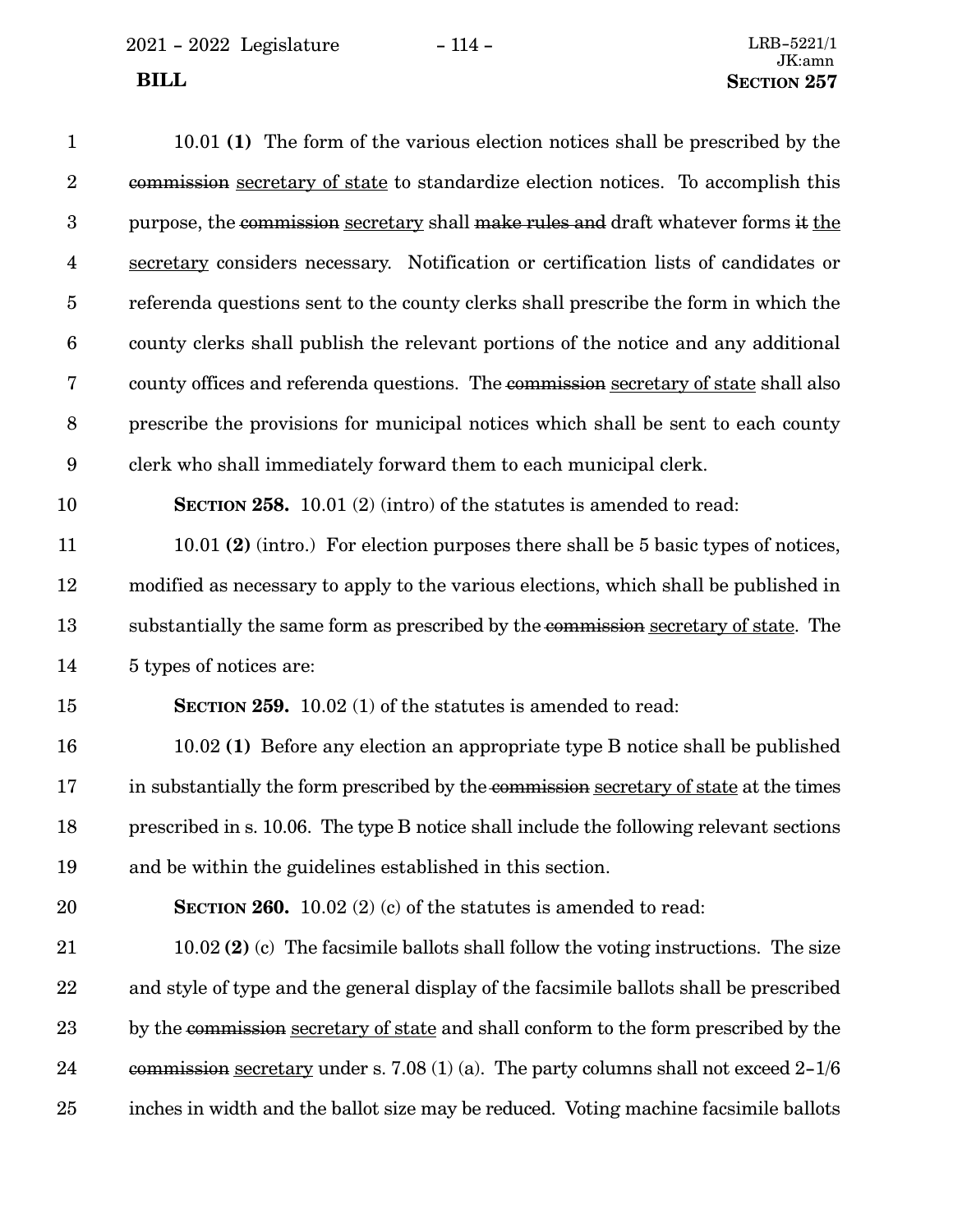2021 - 2022 Legislature - 115 -**SECTION** 260

| $\mathbf{1}$     | shall show a reduced diagram of the front of the voting machine and instructions to        |
|------------------|--------------------------------------------------------------------------------------------|
| $\boldsymbol{2}$ | electors on how to vote on the machine. If the ballots in the wards or election districts  |
| $\boldsymbol{3}$ | within a county or municipality are identical but for the names of different               |
| 4                | candidates, districts or seats, the facsimile ballot may show the ballot for one ward      |
| $\overline{5}$   | or election district, accompanied by a list of candidates, districts and seats to be voted |
| $6\phantom{.}6$  | upon in the other wards or election districts.                                             |
| 7                | <b>SECTION 261.</b> 10.02 (3) (intro.) of the statutes is amended to read:                 |
| 8                | 10.02 (3) (intro.) The notice shall contain the following:                                 |
| 9                | FACSIMILE BALLOT NOTICE                                                                    |
| 10               | OF  ELECTION                                                                               |
| 11               | Office of  [County] [Municipal] Clerk.                                                     |
| 12               | To the Electors of  [County] [Municipality]:                                               |
| 13               | Notice is hereby given of a  election to be held in the several wards in the               |
| 14               | [county] [municipality] of , on the  day of ,  (year), at which the officers               |
| 15               | named below shall be chosen. The names of the candidates for each office to be voted       |
| 16               | for, whose nominations have been certified to or filed in this office, are given under     |
| 17               | the title of the office and under the appropriate party or other designation, each in      |
| 18               | its proper column, together with the questions submitted to a vote, in the sample          |
| 19               | ballot below.                                                                              |
| 20               | <b>INFORMATION TO ELECTORS</b>                                                             |
| 21               | Except where a different statement is prescribed by the commission secretary               |
| 22               | of state for use in whole or in part by municipalities using electronic voting systems     |
| 23               | under s. 5.95, the voting instructions shall be given substantially as follows:            |

**SECTION 262.** 10.06 (1) of the statutes is amended to read: 24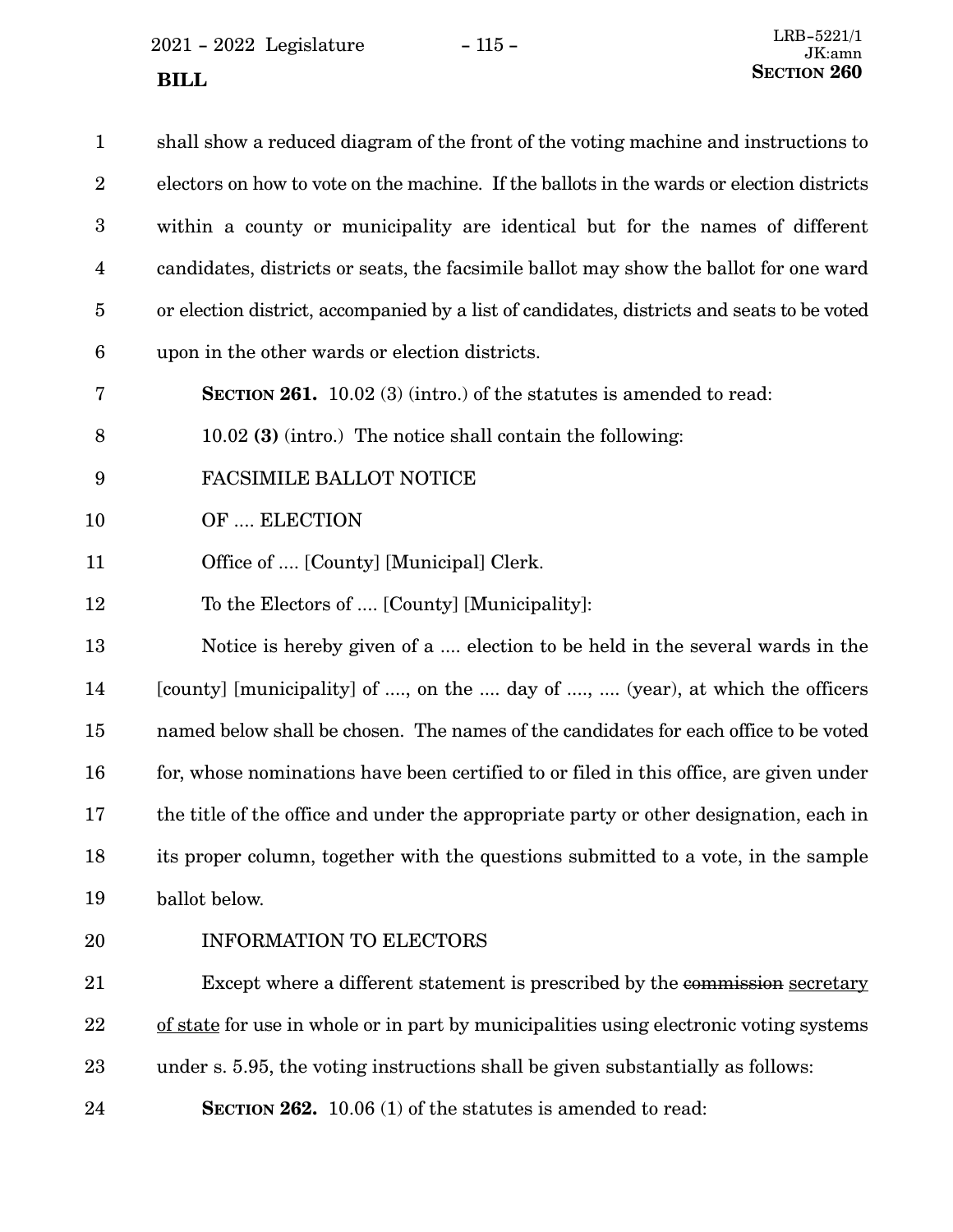- 10.06 **(1)** ELECTIONS COMMISSION SECRETARY OF STATE. (a) On or before November 15 preceding a spring election the commission secretary of state shall send a type A notice to each county clerk. 1 2 3
- (c) As soon as possible after the deadline for filing nomination papers for the spring election, but no later than the 2nd Tuesday in January, the commission secretary of state shall send a type B notice certifying the list of candidates to each county clerk if a primary is required. 4 5 6 7
- (e) As soon as possible following the state canvass of the spring primary vote, but no later than the first Tuesday in March, the commission secretary of state shall send a type B notice certifying to each county clerk the list of candidates for the spring election. When no state spring primary is held, this notice shall be sent under par. (c). When there is a referendum, the commission secretary shall send type A and C notices certifying each question to the county clerks as soon as possible, but no later than the first Tuesday in March. 8 9 10 11 12 13 14
- (f) On or before the 3rd Tuesday in March preceding a partisan primary and general election the commission secretary of state shall send a type A notice to each county clerk. 15 16 17
- (h) As soon as possible after the deadline for determining ballot arrangement for the partisan primary on June 10, the commission secretary of state shall send a type B notice to each county clerk certifying the list of candidates for the partisan primary. 18 19 20 21
- (i) As soon as possible after the state canvass, but no later than the 4th Tuesday in August, the commission secretary of state shall send a type B notice certifying the list of candidates and type A and C notices certifying each question for any referendum to each county clerk for the general election. 22 23 24 25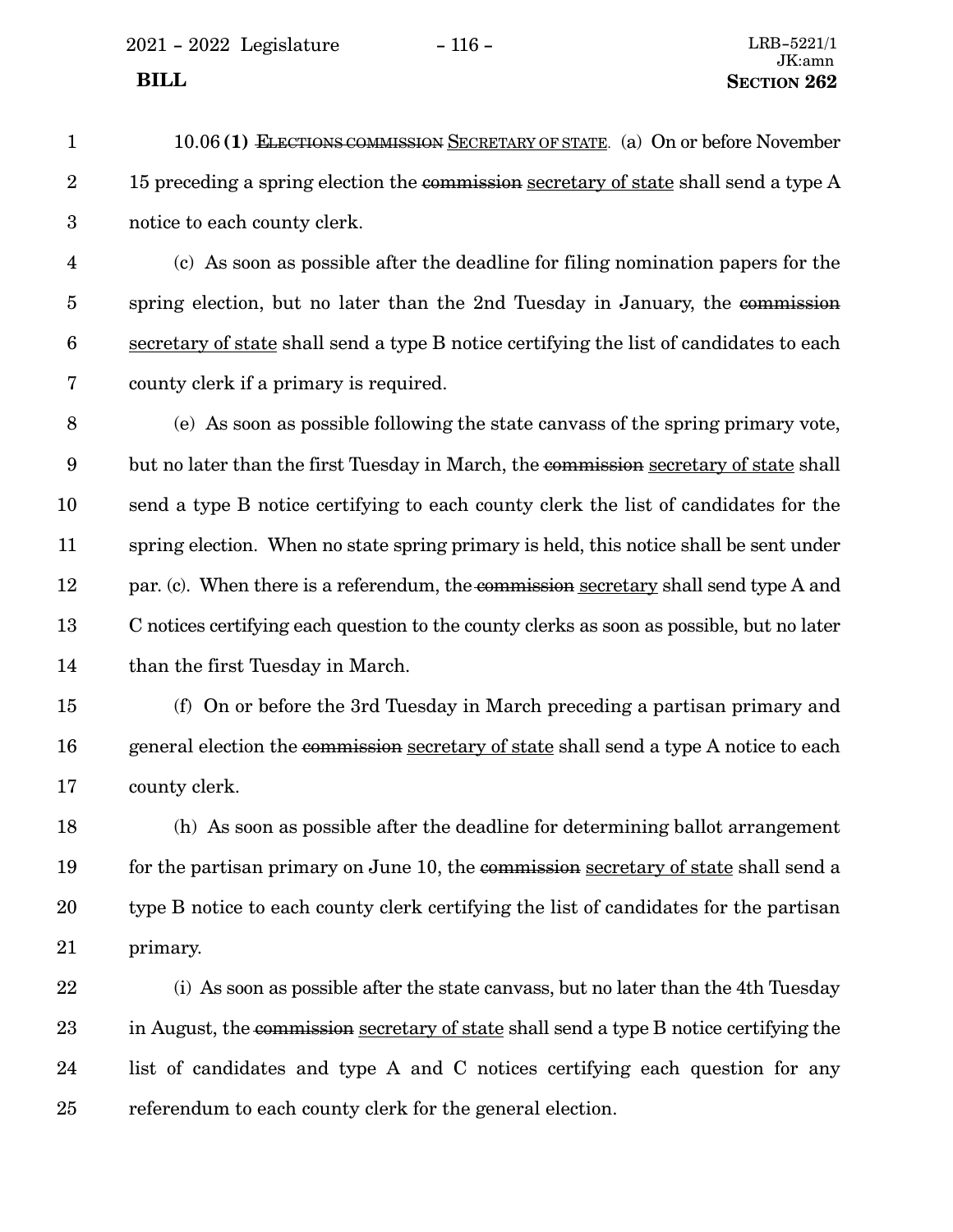$2021 - 2022$  Legislature  $-117 -$ 

**SECTION 263.** 10.06 (2) (a) of the statutes is amended to read: 10.06 **(2)** (a) On the 4th Tuesday in November preceding a spring election each county clerk shall publish a type A notice based on the notice received from the commission secretary of state for all state offices to be filled at the election by any electors voting in the county and a similar notice incorporating any county offices. **SECTION 264.** 10.06 (2) (b) of the statutes is amended to read: 10.06 **(2)** (b) Upon receipt of the type B notice from the commission secretary of state preceding the spring election each county clerk shall add any county offices, prepare the ballots, and send notice to each municipal clerk of the spring primary. When there is no state spring primary within the county, but there is to be a county spring primary, the county clerk shall prepare the ballots and send notice to each municipal clerk. **SECTION 265.** 10.06 (2) (e) of the statutes is amended to read: 10.06 **(2)** (e) Upon receipt of the type B notice from the commission secretary of state each county clerk shall add any county offices and referenda, prepare the ballots and send notice to each municipal clerk of the coming spring election. **SECTION 266.** 10.06 (2) (h) of the statutes is amended to read: 10.06 **(2)** (h) On the 2nd Tuesday in April preceding a partisan primary and general election, the county clerk shall publish a type A notice based on the notice received from the commission secretary of state for all national and state offices to be filled at the election by any electors voting in the county and incorporating county offices. **SECTION 267.** 10.06 (2) (k) of the statutes is amended to read: 1 2 3 4 5 6 7 8 9 10 11 12 13 14 15 16 17 18 19 20 21 22 23

10.06 **(2)** (k) Upon receipt of the type B notice from the commission secretary of state preceding the general election, the county clerk shall add county offices and 24 25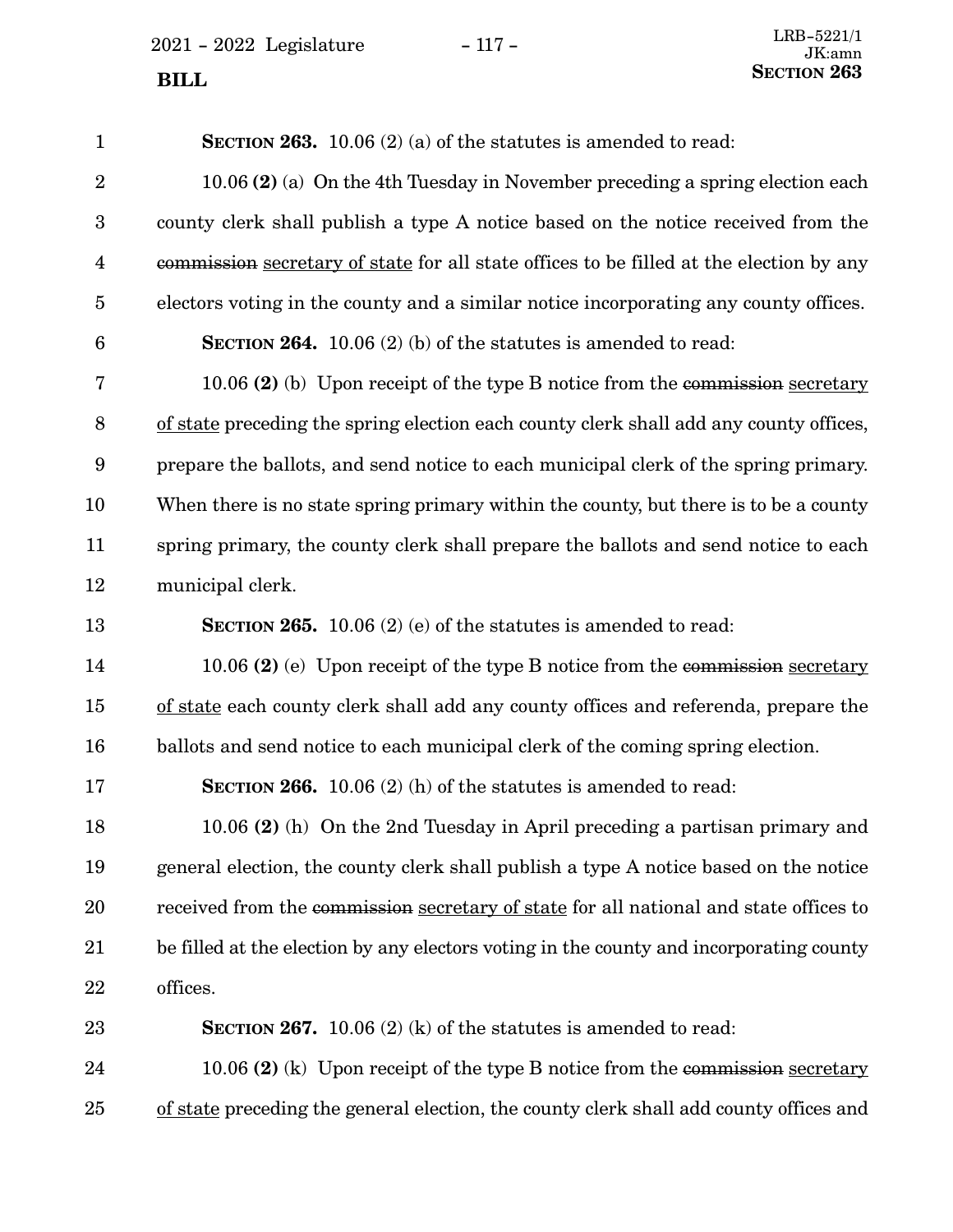### referenda, if any, and send notice to each municipal clerk of the coming general election and prepare the ballots. **SECTION 268.** 12.01 (intro.) and (1) of the statutes are consolidated, renumbered 12.01 and amended to read: **12.01 Definitions.** The definitions given under s. 11.0101 apply to this chapter, except as follows: **(1)** "Candidate" that "candidate" includes a candidate for national office. **SECTION 269.** 12.01 (2) of the statutes is repealed. **SECTION 270.** 12.13 (5) (a) of the statutes is amended to read: 12.13 **(5)** (a) Except as specifically authorized by law and except as provided in par. (b), no investigator, prosecutor, employee of an investigator or prosecutor, or member or employee of the commission secretary of state may disclose information related to an investigation or prosecution under chs. 5 to 10 or 12, or any other law specified in s. 978.05 (1) or (2) or provide access to any record of the investigator, prosecutor, or the commission secretary of state that is not subject to access under s. 5.05 (5s) to any person other than an employee or agent of the prosecutor or investigator or a member, an employee, or agent of the commission secretary of state prior to presenting the information or record in a court of law. **SECTION 271.** 12.13 (5) (b) (intro.) of the statutes is amended to read: 12.13 **(5)** (b) (intro.) This subsection does not apply to any of the following communications made by an investigator, prosecutor, employee of an investigator or prosecutor, or member or employee of the commission secretary of state: **SECTION 272.** 12.13 (5) (b) 3. of the statutes is amended to read: 12.13 **(5)** (b) 3. Communications made to the attorney of an investigator, prosecutor, or employee, or member of the commission secretary of state or to a 1 2 3 4 5 6 7 8 9 10 11 12 13 14 15 16 17 18 19 20 21 22 23 24 25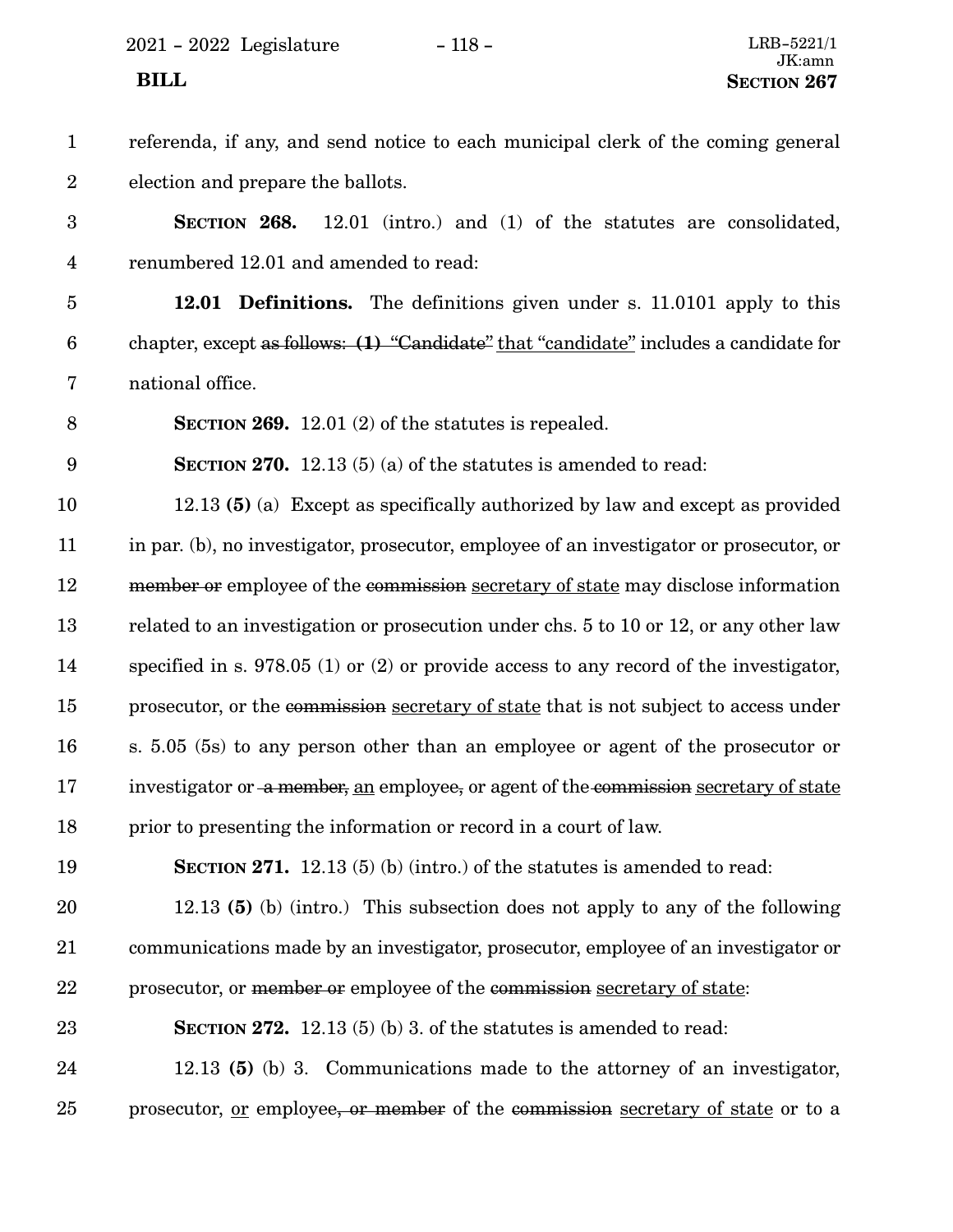$2021 - 2022$  Legislature  $-119 -$ 

person or the attorney of a person who is investigated or prosecuted by the commission secretary of state. 1 2

**SECTION 273.** 13.123 (3) (b) 2. of the statutes is amended to read: 13.123 **(3)** (b) 2. In making the determination under subd. 1., the chief clerk is bound by the determination of the chairperson of the elections commission secretary of state or the chairperson's secretary's designee if such determination has been issued. 3 4 5 6 7

8

**SECTION 274.** 13.23 of the statutes is amended to read:

**13.23 Election contests; notice.** Any person wishing to contest the election of any senator or member of the assembly shall, within 30 days after the decision of the board of canvassers, serve a notice in writing on the person whose election the contestant intends to contest, stating briefly that the election will be contested and the cause of such contest, and shall file a copy thereof in the office of the elections commission secretary of state at least 10 days before the day fixed by law for the meeting of the legislature. The elections commission secretary of state shall then send a copy of s. 13.24 to both contestants. If any contestant fails to so file a copy of such notice, the contestant shall not be entitled to any mileage or salary in case payment has been made therefor to the sitting member. 9 10 11 12 13 14 15 16 17 18

19

**SECTION 275.** 14.38 (10m) of the statutes is amended to read:

14.38 **(10m)** NOTIFICATION OF CONSTITUTIONAL AMENDMENT. If an amendment to the Wisconsin Constitution is approved that requires the legislature to provide for temporary succession to the powers and duties of public offices for the period of an emergency resulting from a cause other than an enemy action, within 30 days after the elections commission secretary of state records the approval under s. 7.70 (3) (h), notify the legislature that the amendment has been approved. 20 21 22 23 24 25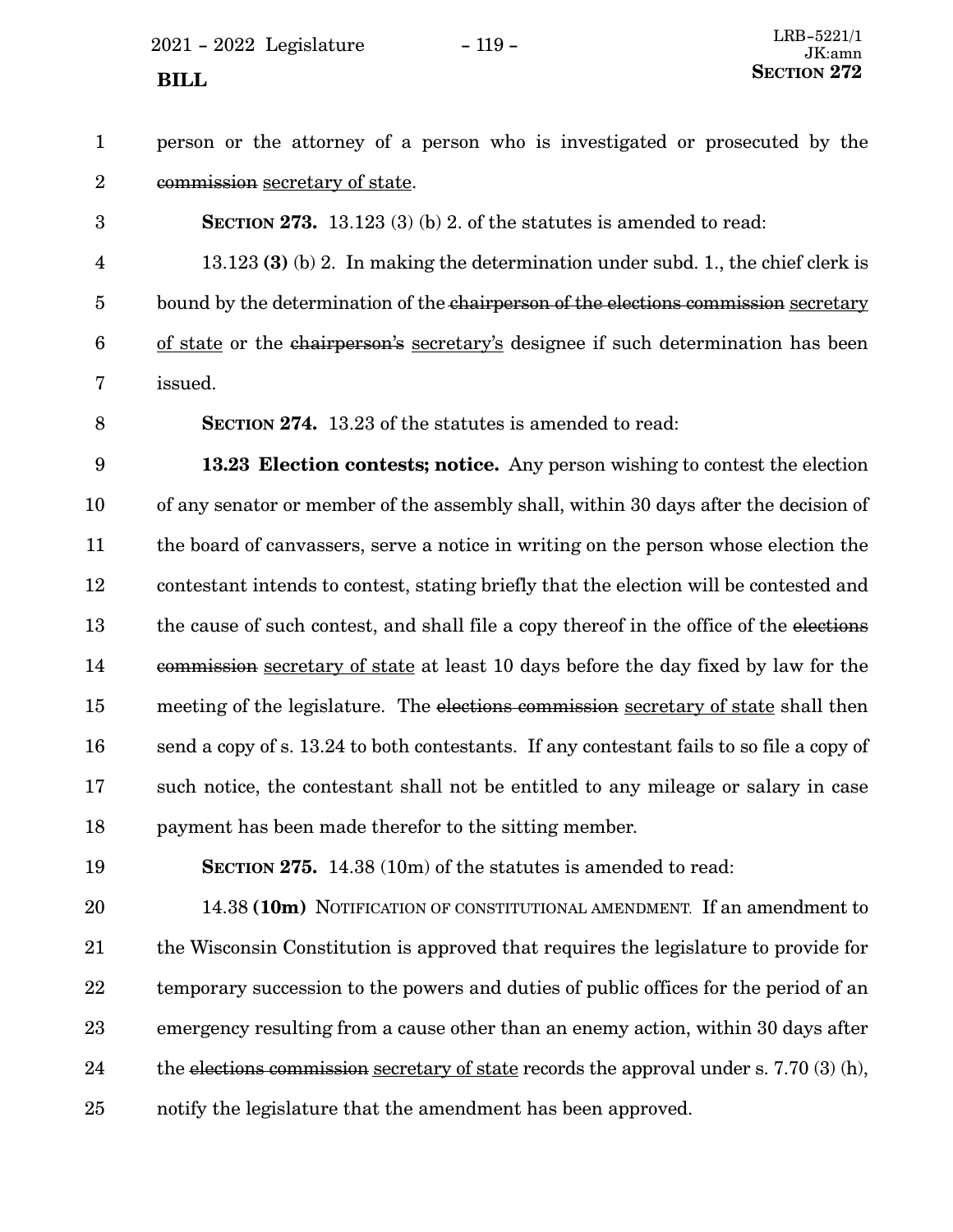$2021 - 2022$  Legislature -  $120 -$ 

| $\mathbf{1}$            | SECTION 276. $15.01$ (2) of the statutes is amended to read:                           |
|-------------------------|----------------------------------------------------------------------------------------|
| $\overline{2}$          | 15.01 (2) "Commission" means a 3-member governing body in charge of a                  |
| $\boldsymbol{3}$        | department or independent agency or of a division or other subunit within a            |
| $\overline{\mathbf{4}}$ | department, except for the employment relations commission which shall consist of      |
| $\overline{5}$          | one chairperson, the Wisconsin waterways commission which shall consist of 5           |
| $6\phantom{.}6$         | members, the elections commission which shall consist of at least 6 members, the       |
| 7                       | ethics commission which shall consist of at least 6 members, and the parole            |
| $8\,$                   | commission which shall consist of 4 members. A Wisconsin group created for             |
| $9\phantom{.0}$         | participation in a continuing interstate body, or the interstate body itself, shall be |
| 10                      | known as a "commission", but is not a commission for purposes of s. 15.06. The parole  |
| 11                      | commission created under s. 15.145 (1) shall be known as a "commission", but is not    |
| 12                      | a commission for purposes of s. 15.06.                                                 |
| 13                      | SECTION 277. 15.06 (1) (d) of the statutes is repealed.                                |
| 14                      | SECTION 278. 15.06 (2) (b) 1. of the statutes is repealed.                             |
| 15                      | <b>SECTION 279.</b> 15.06 (2) (b) 2. of the statutes is renumbered 15.06 (2) (b).      |
| 16                      | SECTION 280. 15.06 (3) (a) 5. of the statutes is repealed.                             |
| 17                      | <b>SECTION 281.</b> 15.06 (5) of the statutes is amended to read:                      |
| 18                      | 15.06 (5) FREQUENCY OF MEETINGS; PLACE. Every commission shall meet on the             |
| 19                      | call of the chairperson or a majority of its members. Every commission shall           |
| 20                      | maintain its offices in Madison, but may meet or hold hearings at such other           |
| 21                      | locations as will best serve the citizens of this state. The elections commission and  |
| 22                      | the ethics commission shall meet in person at least 4 times each year and shall        |
| 23                      | conduct meetings in accordance with accepted parliamentary procedure.                  |
| 24                      | SECTION 282. 15.06 (6) of the statutes is amended to read:                             |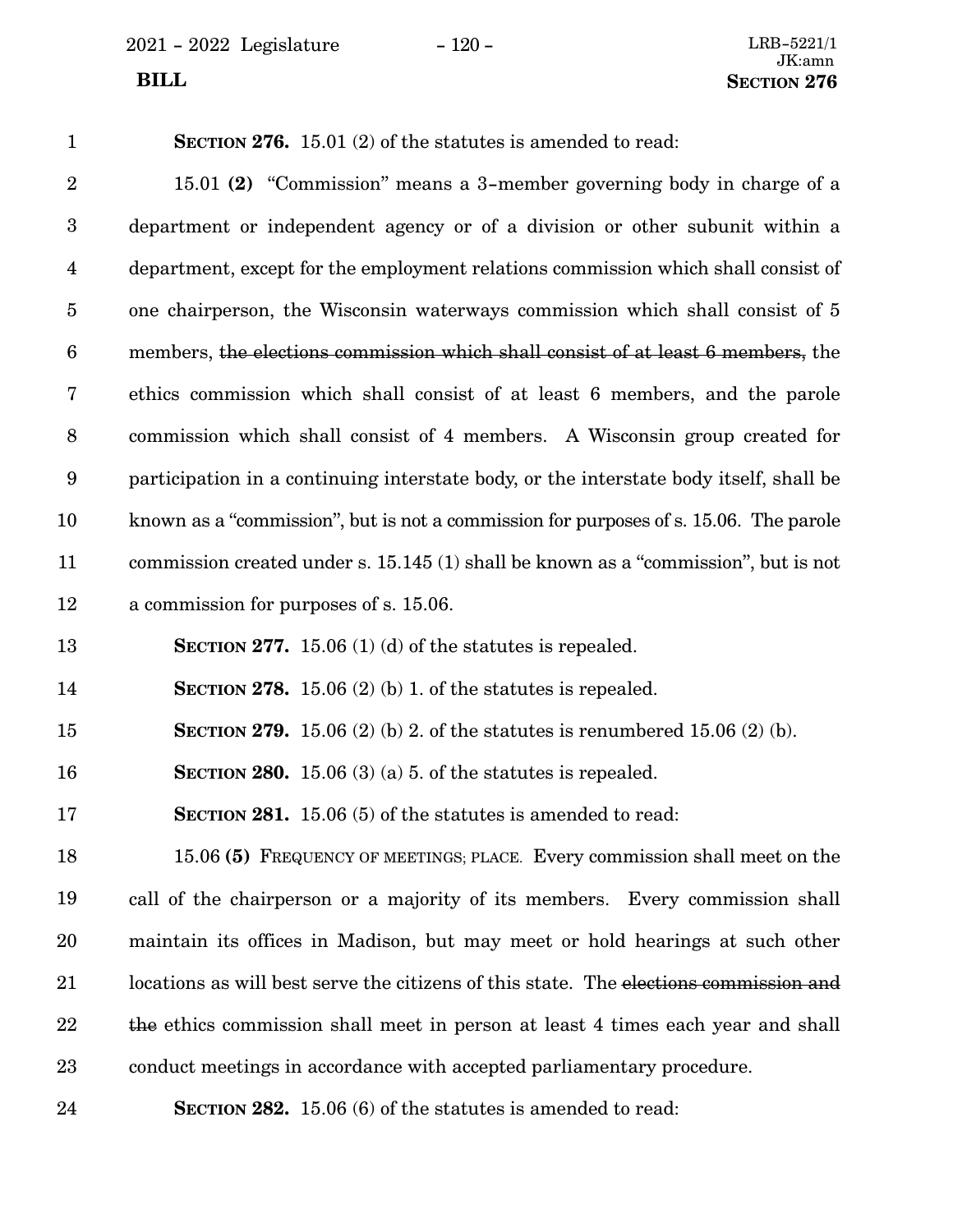2021 - 2022 Legislature - 121 -

| $\mathbf{1}$            | 15.06 (6) QUORUM. A majority of the membership of a commission constitutes               |
|-------------------------|------------------------------------------------------------------------------------------|
| $\boldsymbol{2}$        | a quorum to do business, except that vacancies shall not prevent a commission from       |
| $\boldsymbol{3}$        | doing business. This subsection does not apply to the parole commission, elections       |
| $\overline{\mathbf{4}}$ | commission, or ethics commission.                                                        |
| 5                       | <b>SECTION 283.</b> 15.06 (10) of the statutes is amended to read:                       |
| 6                       | 15.06 (10) COMPENSATION. A member of the elections commission and a member               |
| 7                       | of the ethics commission shall receive a per diem of \$115 for each day on which the     |
| 8                       | member attends or participates by audio or video conference call in a meeting of the     |
| $\boldsymbol{9}$        | member's commission.                                                                     |
| 10                      | SECTION 284. 15.61 of the statutes is repealed.                                          |
| 11                      | <b>SECTION 285.</b> 16.79 (2) of the statutes is amended to read:                        |
| 12                      | 16.79 (2) The department shall distribute in pamphlet form copies of the                 |
| 13                      | constitution and such laws as may be required to meet the public demand, including       |
| 14                      | the election laws. The department shall distribute election manuals, forms, and          |
| 15                      | supplies specified by the elections commission secretary of state. The laws, manuals,    |
| 16                      | forms, and supplies shall be sold by the department at cost, including distribution      |
| 17                      | cost as determined under s. 35.80. The elections commission secretary of state shall     |
| 18                      | inform the department in writing as to which election manuals, forms, and supplies       |
| 19                      | shall be offered for distribution under this subsection.                                 |
| 20                      | <b>SECTION 286.</b> 16.96 (3) (b) of the statutes is amended to read:                    |
| 21                      | 16.96 (3) (b) Maintain and keep current throughout the decade the maps of                |
| 22                      | congressional and legislative district boundaries received from the legislative          |
| 23                      | reference bureau under s. $13.92$ (1) (a) 6. and provide copies thereof to the elections |
| 24                      | commission secretary of state.                                                           |
| 25                      | <b>SECTION 287.</b> 17.17 (1) of the statutes is amended to read:                        |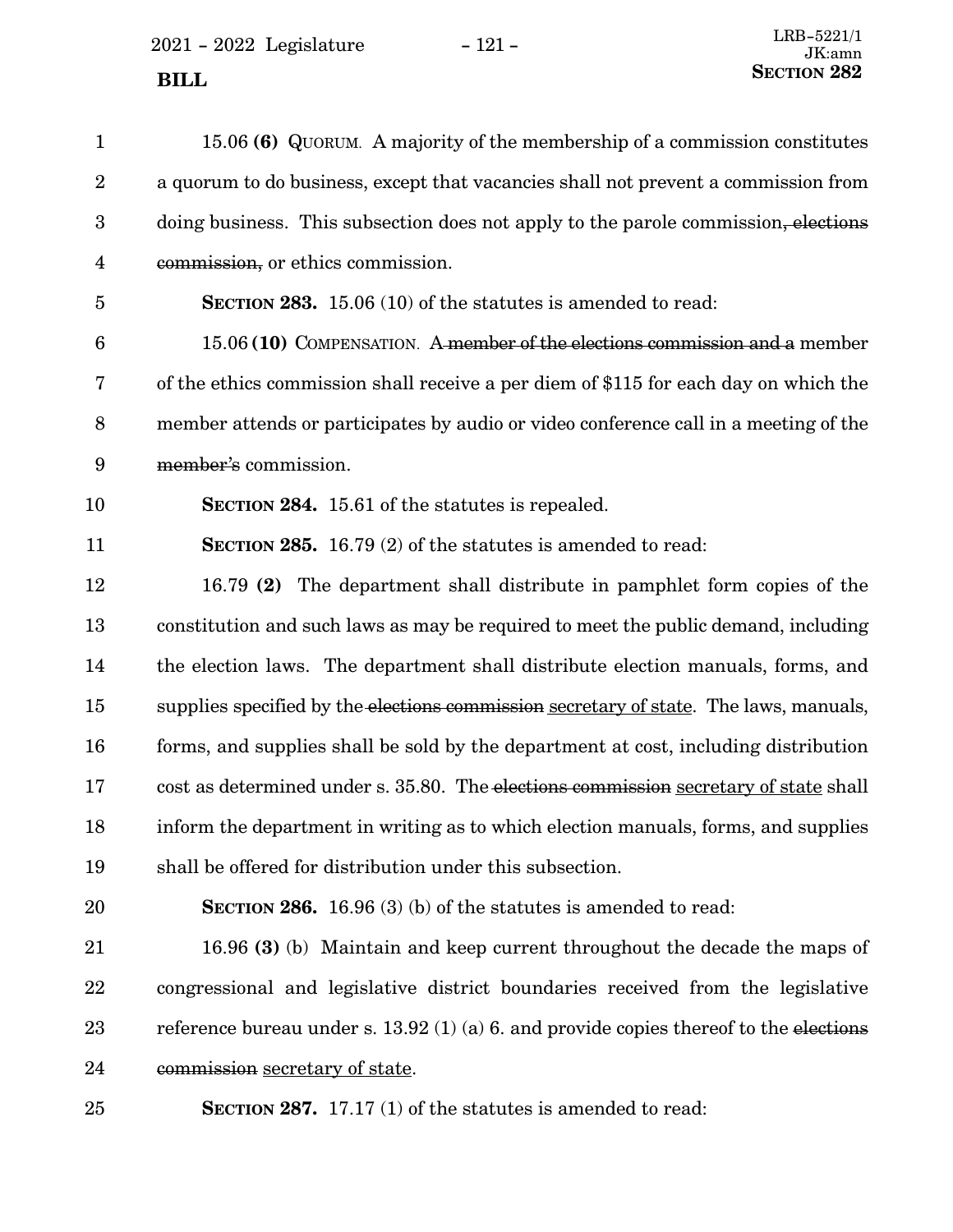| $\mathbf{1}$            | 17.17 (1) SENATORS AND MEMBERS OF CONGRESS. In the office of United States              |
|-------------------------|-----------------------------------------------------------------------------------------|
| $\overline{2}$          | senator or member of congress from this state, by the county clerk of the county        |
| 3                       | wherein such officer resided at the time of election, to the elections commission       |
| $\overline{\mathbf{4}}$ | secretary of state.                                                                     |
| $\overline{5}$          | <b>SECTION 288.</b> 17.17 (4) of the statutes is amended to read:                       |
| $6\phantom{1}6$         | 17.17(4) JUSTICES AND JUDGES. In the office of justice of the supreme court, court      |
| 7                       | of appeals judge, or judge of a circuit court, by the director of state courts to the   |
| 8                       | governor and the elections commission secretary of state.                               |
| $9\phantom{.0}$         | <b>SECTION 289.</b> 19.42 (10) (a) of the statures is repealed.                         |
| 10                      | SECTION 290. 19.42 (13) (p) of the statutes is repealed.                                |
| 11                      | <b>SECTION 291.</b> 19.43 (4) of the statutes is amended to read:                       |
| 12                      | 19.43 (4) A candidate for state public office shall file with the commission a          |
| 13                      | statement of economic interests meeting each of the requirements of s. 19.44 (1) no     |
| 14                      | later than 4:30 p.m. on the 3rd day following the last day for filing nomination papers |
| 15                      | for the office which the candidate seeks, or no later than 4:30 p.m. on the next        |
| 16                      | business day after the last day whenever that candidate is granted an extension of      |
| 17                      | time for filing nomination papers or a declaration of candidacy under s. 8.05 (1) (j),  |
| 18                      | 8.10 (2) (a), 8.15 (1), or 8.20 (8) (a); no later than 4:30 p.m. on the 5th day after   |
| 19                      | notification of nomination is mailed or personally delivered to the candidate by the    |
| 20                      | municipal clerk in the case of a candidate who is nominated at a caucus; or no later    |
| 21                      | than 4:30 p.m. on the 3rd day after notification of nomination is mailed or personally  |
| 22                      | delivered to the candidate by the appropriate official or agency in the case of a       |
| 23                      | write-in candidate or candidate who is appointed to fill a vacancy in nomination        |
| 24                      | under s. $8.35(2)(a)$ . The information contained on the statement shall be current     |
| $25\,$                  | as of December 31 of the year preceding the filing deadline. Before certifying the      |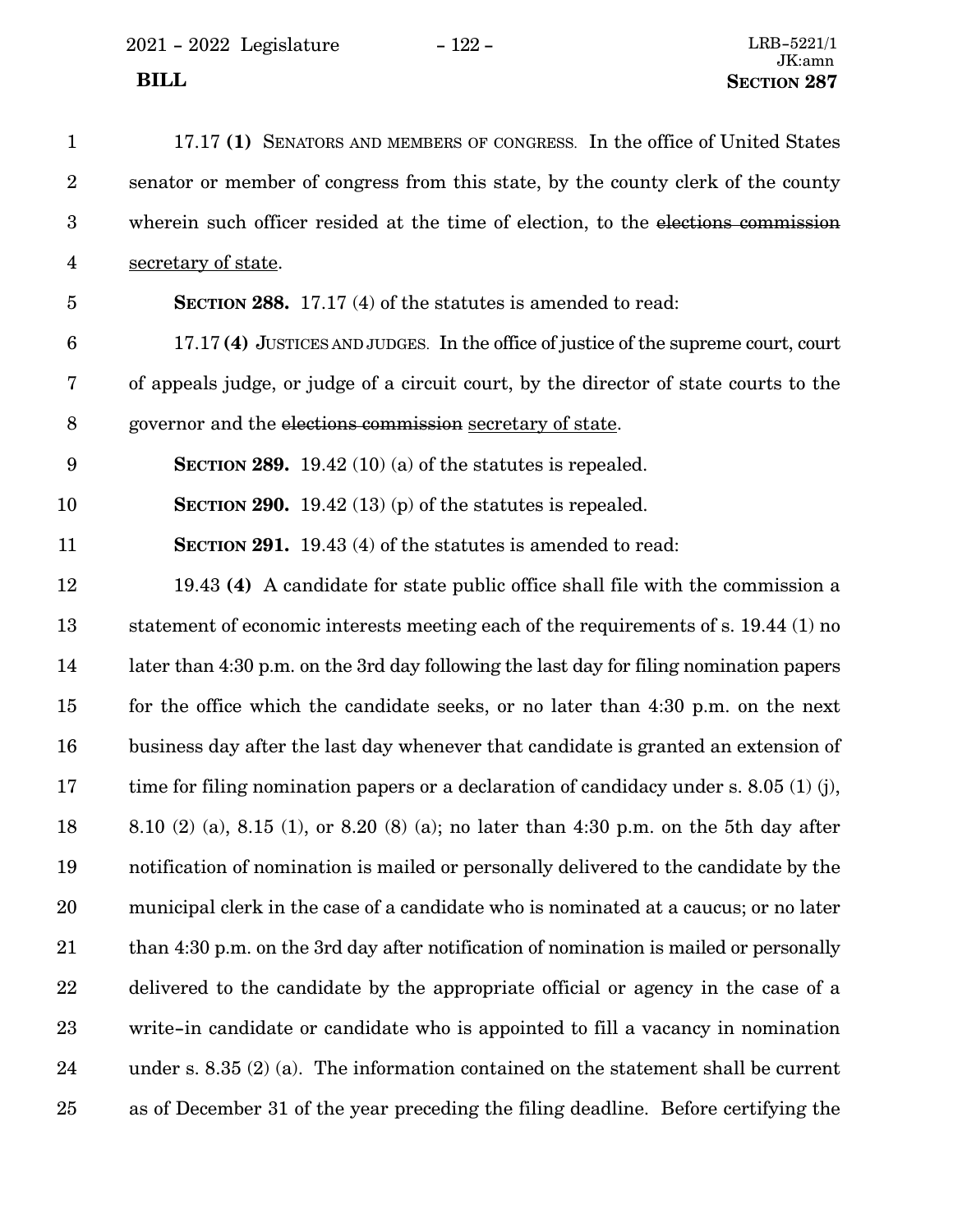$2021 - 2022$  Legislature -  $123 -$ 

| $\mathbf{1}$            | name of any candidate for state public office under s. 7.08 $(2)$ (a), the elections      |
|-------------------------|-------------------------------------------------------------------------------------------|
| $\boldsymbol{2}$        | commission secretary of state, municipal clerk, or board of election commissioners        |
| $\boldsymbol{3}$        | shall ascertain whether that candidate has complied with this subsection. If not, the     |
| $\overline{\mathbf{4}}$ | elections commission secretary of state, municipal clerk, or board of election            |
| $\overline{5}$          | commissioners may not certify the candidate's name for ballot placement.                  |
| $6\phantom{.}6$         | SECTION 292. 19.85 (1) (h) of the statutes is amended to read:                            |
| $\bf 7$                 | $19.85(1)$ (h) Consideration of requests for confidential written advice from the         |
| $\, 8$                  | elections commission secretary of state under s. 5.05 (6a) or the ethics commission       |
| 9                       | under s. $19.46$ (2), or from any county or municipal ethics board under s. 19.59 (5).    |
| 10                      | SECTION 293. 19.851 (title) of the statutes is amended to read:                           |
| 11                      | 19.851 (title) Closed sessions by ethics or elections commission.                         |
| 12                      | <b>SECTION 294.</b> 19.851 (1) of the statutes is amended to read:                        |
| 13                      | $19.851(1)$ Prior to convening under this section or under s. 19.85 (1), the ethics       |
| 14                      | commission and the elections commission shall vote to convene in closed session in        |
| 15                      | the manner provided in $s$ . 19.85 (1). The ethics commission shall identify the specific |
| 16                      | reason or reasons under sub. (2) and s. $19.85$ (1) (a) to (h) for convening in closed    |
| 17                      | session. The elections commission shall identify the specific reason or reasons under     |
| 18                      | s. $19.85(1)(a)$ to (h) for convening in closed session. No business may be conducted     |
| 19                      | by the ethics commission or the elections commission at any closed session under this     |
| $20\,$                  | section except that which relates to the purposes of the session as authorized in this    |
| $21\,$                  | section or as authorized in s. $19.85(1)$ .                                               |
| 22                      | <b>SECTION 295.</b> 20.505 (1) (d) of the statures is amended to read:                    |
| 23                      | $20.505$ (1) (d) Special counsel. A sum sufficient, subject to s. 5.05 (2q), for          |
| 24                      | supplementing the appropriation under s. $20.510(1) 20.575(2)$ (be) for ongoing           |

investigations; subject to s. 19.49 (2q), for supplementing the appropriation under 25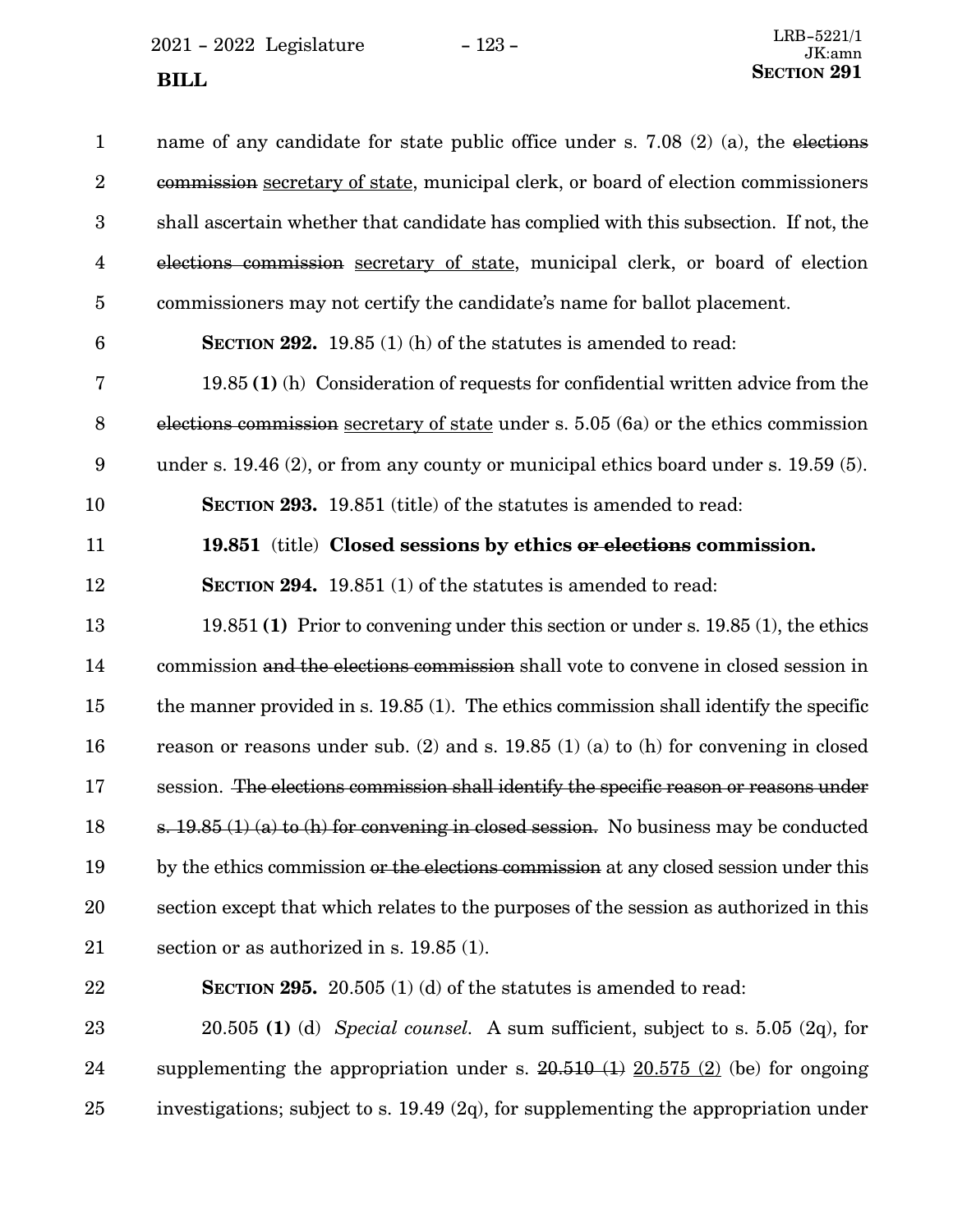2021 - 2022 Legislature - 124 - LRB-5221/1

| $\mathbf{1}$            | s. 20.521 (1) (be) for ongoing investigations; and, subject to the procedures                |
|-------------------------|----------------------------------------------------------------------------------------------|
| $\overline{2}$          | established in s. 14.11 $(2)$ $(c)$ , for the compensation of special counsel appointed as   |
| $\boldsymbol{3}$        | provided in ss. $14.11(2)$ and $321.42$ .                                                    |
| $\overline{\mathbf{4}}$ | <b>SECTION 296.</b> 20.510 (intro.) and (1) (title) of the statutes are repealed.            |
| $\overline{5}$          | <b>SECTION 297.</b> 20.510 (1) (a) of the statutes is renumbered 20.575 (2) (a) and          |
| 6                       | amended to read:                                                                             |
| 7                       | General program operations; general purpose revenue.<br>$20.575$ (2) (a)                     |
| $8\,$                   | Biennially, the amounts in the schedule for general program operations of the                |
| 9                       | commission secretary of state with regard to election administration, including the          |
| 10                      | printing of forms, materials, manuals, and election laws under s. $7.08(1)(b)$ , $(3)$ , and |
| 11                      | $(4)$ , and the training of election officials under s. 5.05 $(7)$ .                         |
| 12                      | <b>SECTION 298.</b> 20.510 (1) (be) of the statutes is renumbered 20.575 (2) (be) and        |
| 13                      | amended to read:                                                                             |
| 14                      | 20.575 (2) (be) <i>Investigations</i> . The amounts in the schedule for the purpose of       |
| 15                      | financing the costs of investigations authorized by the commission secretary of state        |
| 16                      | of potential violations of chs. 5 to 10 and 12.                                              |
| 17                      | <b>SECTION 299.</b> 20.510 (1) (bm) of the statutes is renumbered 20.575 (2) (bm).           |
| 18                      | <b>SECTION 300.</b> 20.510 (1) (br) of the statutes is renumbered 20.575 (2) (br).           |
| 19                      | <b>SECTION 301.</b> 20.510 (1) (c) of the statutes is renumbered 20.575 (2) (c).             |
| 20                      | <b>SECTION 302.</b> 20.510 (1) (d) of the statures is renumbered 20.575 (2) (d).             |
| 21                      | <b>SECTION 303.</b> 20.510 (1) (e) of the statures is renumbered 20.575 (2) (e).             |
| 22                      | <b>SECTION 304.</b> 20.510 (1) (g) of the statutes is renumbered 20.575 (2) (g) and          |
| 23                      | amended to read:                                                                             |
| 24                      | $20.575$ (2) (g) <i>Recount fees.</i> The amounts in the schedule to be apportioned to       |
|                         |                                                                                              |

the commission secretary of state and the county clerks or county board of election 25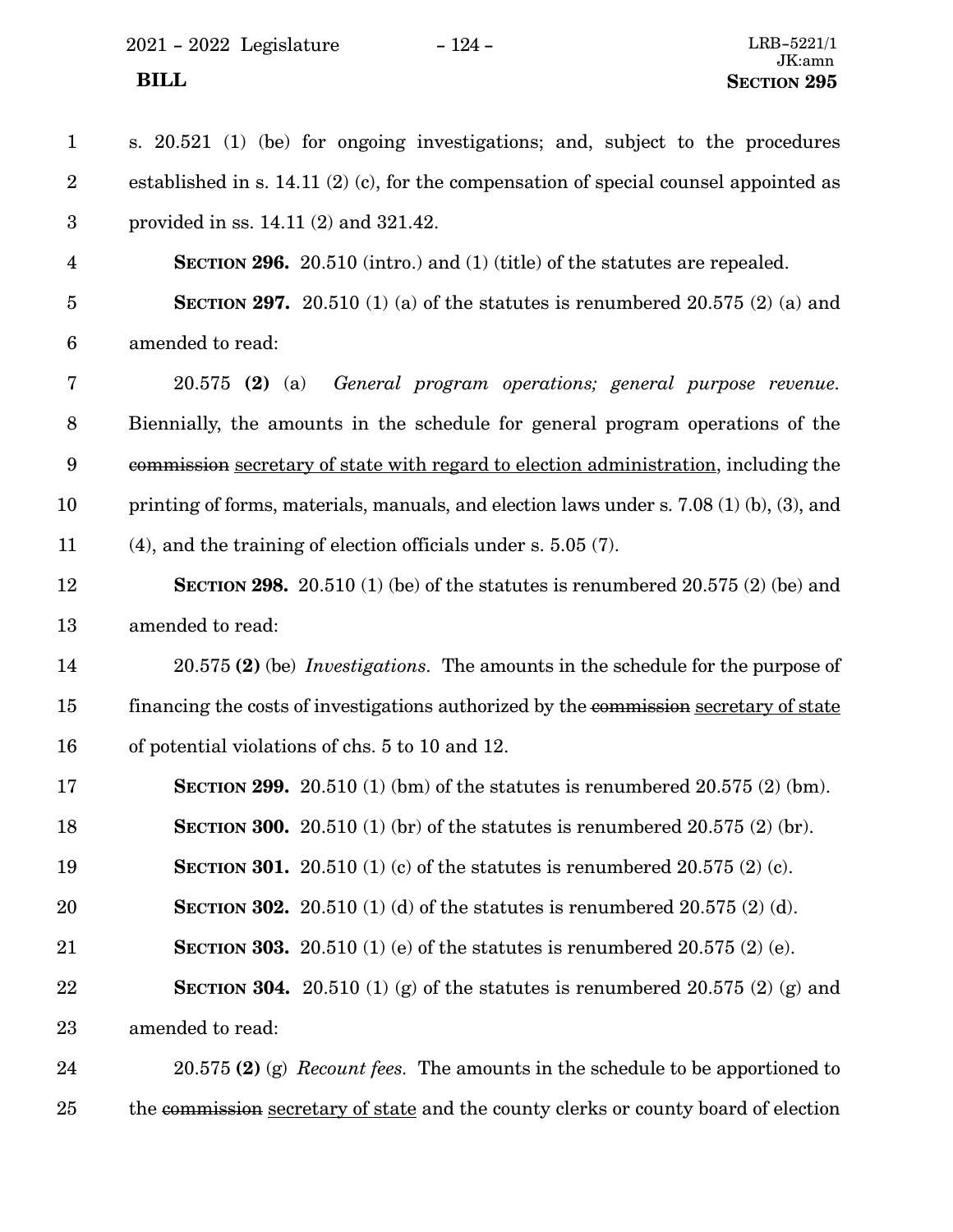$2021 - 2022$  Legislature  $-125 -$ **SECTION** 304

| $\mathbf{1}$            | commissioners as prescribed in s. $9.01$ (1) (ag). All moneys received on account of      |
|-------------------------|-------------------------------------------------------------------------------------------|
| $\overline{2}$          | recount petitions filed with the commission secretary of state shall be credited to this  |
| 3                       | appropriation account.                                                                    |
| $\overline{\mathbf{4}}$ | SECTION 305. 20.510 (1) (h) of the statutes is renumbered 20.575 (2) (h) and              |
| $\overline{5}$          | amended to read:                                                                          |
| $6\phantom{1}6$         | 20.575 (2) (h) Materials and services. The For the purpose of administering               |
| 7                       | elections, the amounts in the schedule for the costs of publishing documents, locating    |
| 8                       | and copying records, and conducting administrative meetings and conferences, for          |
| 9                       | compiling, disseminating, and making available information prepared by and filed          |
| 10                      | with the commission secretary of state, and for supplies, postage, and shipping. All      |
| 11                      | With regard to election administration, all moneys received by the commission             |
| 12                      | secretary of state from collections for sales of publications, for copies of records, for |
| 13                      | supplies, for postage, for shipping and records location fees, and for charges assessed   |
| 14                      | to participants in administrative meetings and conferences, except moneys received        |
| 15                      | from requesters from sales of copies of the official registration list, shall be credited |
| 16                      | to this appropriation account.                                                            |
| 17                      | <b>SECTION 306.</b> 20.510 (1) (jm) of the statutes is renumbered 20.575 (2) (jm) and     |
| 18                      | amended to read:                                                                          |
| 19                      | $20.575$ (2) (im) Gifts and grants. The amounts in the schedule to carry out the          |

purposes, not inconsistent with the law, for which gifts, grants, and bequests to the commission secretary of state are made. All moneys received by the commission secretary of state from gifts, grants, and bequests shall be credited to this appropriation account. 20 21 22 23

**SECTION 307.** 20.510 (1) (jn) of the statutes, as created by 2021 Wisconsin Act 58, is renumbered 20.575 (2) (jn). 24 25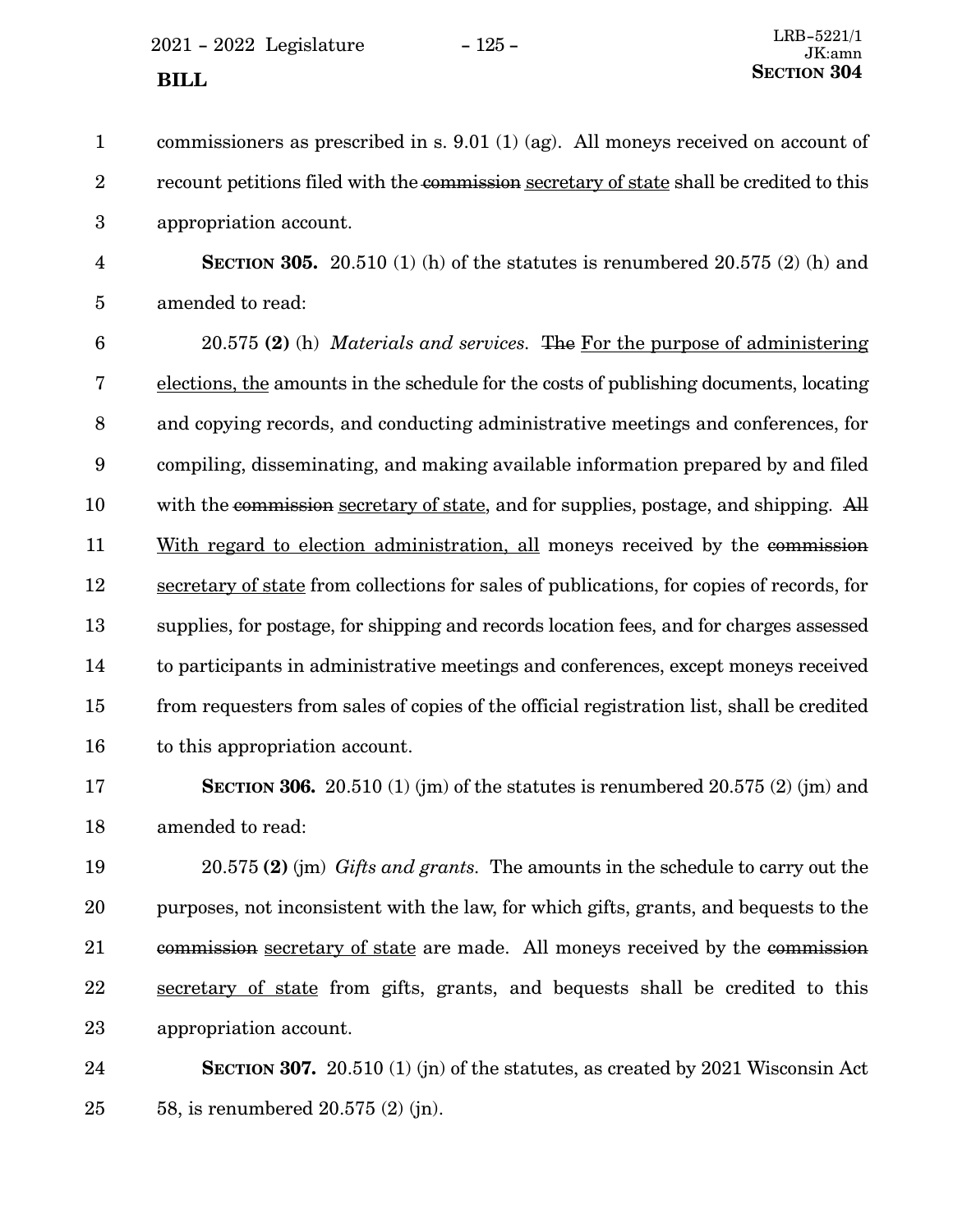$2021 - 2022$  Legislature  $-126 -$ 

| $\mathbf{1}$     | <b>SECTION 308.</b> 20.510 (1) (m) of the statutes is renumbered 20.575 (2) (m).          |
|------------------|-------------------------------------------------------------------------------------------|
| $\overline{2}$   | <b>SECTION 309.</b> 20.510 (1) (t) of the statutes is renumbered 20.575 (2) (t).          |
| 3                | <b>SECTION 310.</b> 20.510 (1) (x) of the statures is renumbered 20.575 (2) (x).          |
| $\overline{4}$   | <b>SECTION 311.</b> 20.575 (1) (g) of the statures is amended to read:                    |
| $\overline{5}$   | $20.575$ (1) (g) <i>Program fees.</i> The amounts in the schedule for the purpose of      |
| $6\phantom{.}6$  | carrying out general program operations. Except as provided under par. (ka) and           |
| $\bf 7$          | sub. $(2)$ , all amounts received by the secretary of state, including all moneys         |
| $8\,$            | transferred from the appropriation under s. 20.144 $(1)$ (g), shall be credited to this   |
| $\boldsymbol{9}$ | appropriation. Notwithstanding s. $20.001(3)(a)$ , any unencumbered balance at the        |
| 10               | close of a fiscal year exceeding 10 percent of that fiscal year's expenditures under this |
| 11               | appropriation shall lapse to the general fund.                                            |
| 12               | <b>SECTION 312.</b> 20.575 (1) (ka) of the statures is amended to read:                   |
| 13               | 20.575 (1) (ka) Agency collections. The amounts in the schedule for                       |
| 14               | photocopying and microfilm copying of documents, generation of copies of documents        |
| 15               | from optical disc or electronic storage, publication of books, and other services         |
| 16               | provided in carrying out the functions of the office. All Except for moneys received      |
| 17               | <u>under sub. (2) (h), all</u> moneys received by the office as fees or other charges for |
| 18               | photocopying, microfilm copying, generation of copies of documents from optical disc      |
| 19               | or electronic storage, sales of books, and other services provided in carrying out the    |
| 20               | functions of the office shall be credited to this appropriation.                          |
| 21               | <b>SECTION 313.</b> 38.16 (3) (br) 3. of the statutes is amended to read:                 |
| 22               | $38.16$ (3) (br) 3. The referendum shall be held in accordance with chs. 5 to 12.         |
| 23               | The district board shall provide the election officials with all necessary election       |
| 24               | supplies. The form of the ballot shall correspond substantially with the standard         |
| 25               | form for referendum ballots prescribed by the elections commission secretary of state     |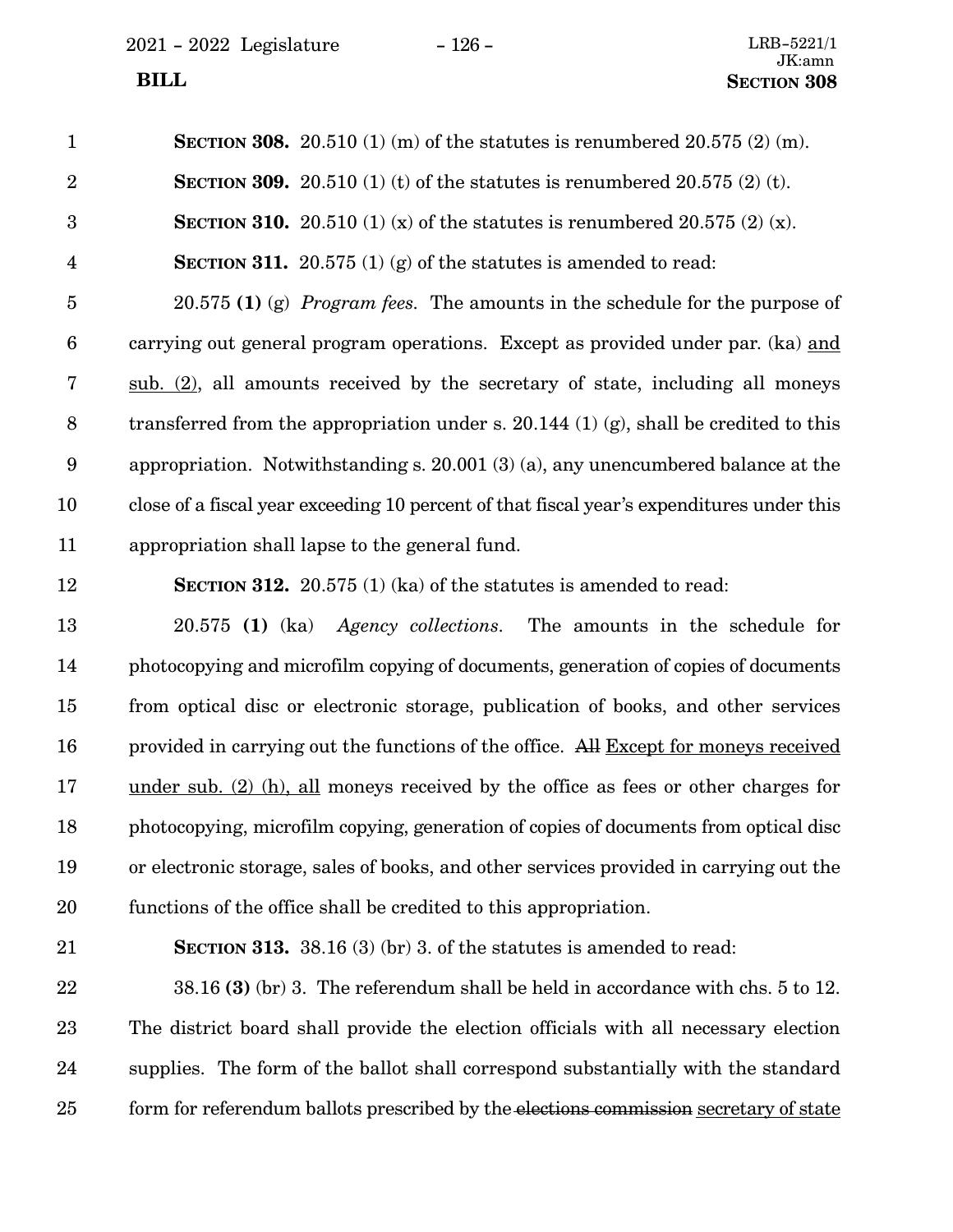$2021 - 2022$  Legislature  $-127 -$ **SECTION** 313

under ss. 5.64 (2) and 7.08 (1) (a). The question submitted shall be whether the limit under this subsection may be exceeded by a specified amount. The limit otherwise applicable to the district under this subsection is increased by the amount approved by a majority of those voting on the question. 1 2 3 4

5

**SECTION 314.** 49.165 (4) (a) of the statutes is amended to read:

49.165 **(4)** (a) The department shall certify to the elections commission secretary of state, on a continuous basis, a list containing the name and address of each organization that is eligible to receive grants under sub. (2). 6 7 8

9

**SECTION 315.** 59.605 (3) (a) 3. of the statutes is amended to read:

59.605 **(3)** (a) 3. The referendum shall be held in accordance with chs. 5 to 12. The governing body shall provide the election officials with all necessary election supplies. The form of the ballot shall correspond substantially with the standard form for referendum ballots prescribed by the elections commission secretary of state under ss. 5.64 (2) and 7.08 (1) (a). If the resolution under subd. 1. specifies the operating levy rate, the question shall be submitted as follows: "Under state law, the operating levy rate for the .... (name of county), for the tax to be imposed for the year .... (year), is limited to \$.... per \$1,000 of equalized value. Shall the .... (name of county) be allowed to exceed this rate limit for .... (a specified number of years) (an indefinite period) by \$.... per \$1,000 of equalized value that results in an operating levy rate of \$.... per \$1,000 of equalized value?" If the resolution under subd. 1. specifies the operating levy, the question shall be submitted as follows: "Under state law, the operating levy rate for the .... (name of county), for the tax to be imposed for the year .... (year), is limited to \$.... per \$1,000 of equalized value. Notwithstanding the operating levy rate limit, shall the .... (name of county) be allowed to levy an amount not to exceed \$.... (operating levy) for operating purposes for the year .... 10 11 12 13 14 15 16 17 18 19 20 21 22 23 24 25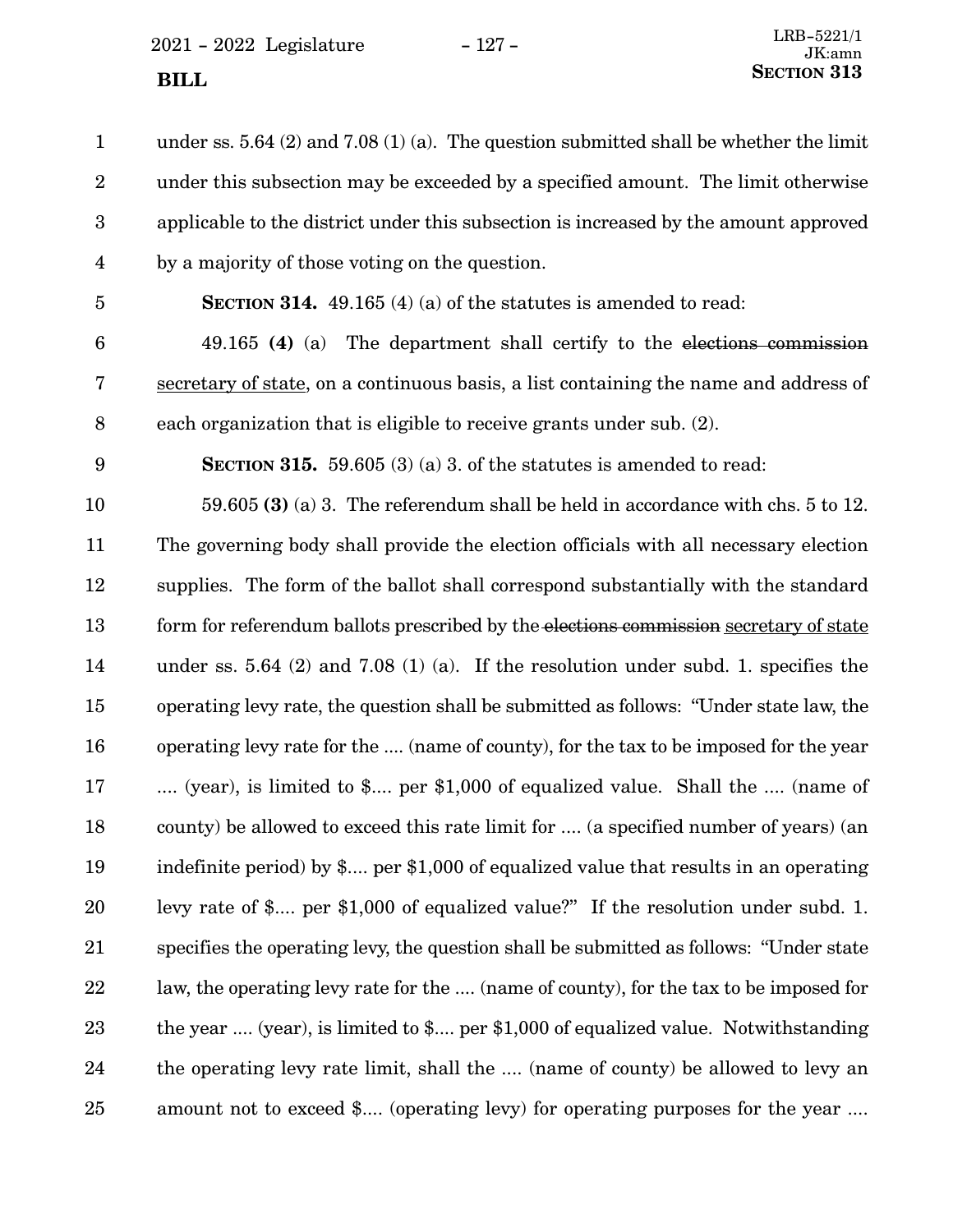2021 - 2022 Legislature - 128 - LRB-5221/1

- (year), which may increase the operating levy rate for .... (a specified number of years) (an indefinite period)? This would allow a ....% increase above the levy of \$.... (preceding year operating levy) for the year .... (preceding year)." 1 2 3
- **SECTION 316.** 67.05 (3) (b) of the statutes is amended to read: 4

67.05 **(3)** (b) The clerk of the jurisdiction in which the referendum is held shall prepare or arrange for the preparation of the ballots. If the jurisdiction in which the referendum is held is not a city, village, or town, and the clerk of the jurisdiction in which the referendum is held prepares the ballots, the clerk shall deliver the ballots to the municipal clerk of each city, village, or town which is wholly or partly contained within the jurisdiction in which the referendum is held. The form of the ballot shall correspond with the form prescribed by the elections commission secretary of state under ss. 5.64 (2) and 7.08 (1) (a). 5 6 7 8 9 10 11 12

**SECTION 317.** 67.05 (6) of the statutes is amended to read: 13

67.05 **(6)** REFERENDUM IN OTHER CASES. Whenever an initial resolution has been adopted by the governing body of any municipality other than a county, a town, a city, a village, a technical college district, a metropolitan sewerage district created under ss. 200.01 to 200.15 or 200.21 to 200.65, a town sanitary district, a public inland lake protection and rehabilitation district, or a board of park commissioners, the clerk of such municipality shall immediately record the resolution and call a special meeting for the purpose of submitting it to the electors of the municipality for ratification or rejection. The calling and conduct of the meeting shall be governed by those statutes, so far as applicable, which govern the calling and conduct of special meetings in general. The notice of the meeting, which shall be publicly read before the balloting shall commence, and the ballot used, shall embody a copy of the resolution; the form of the ballot shall correspond with the form prescribed by the elections commission 14 15 16 17 18 19 20 21 22 23 24 25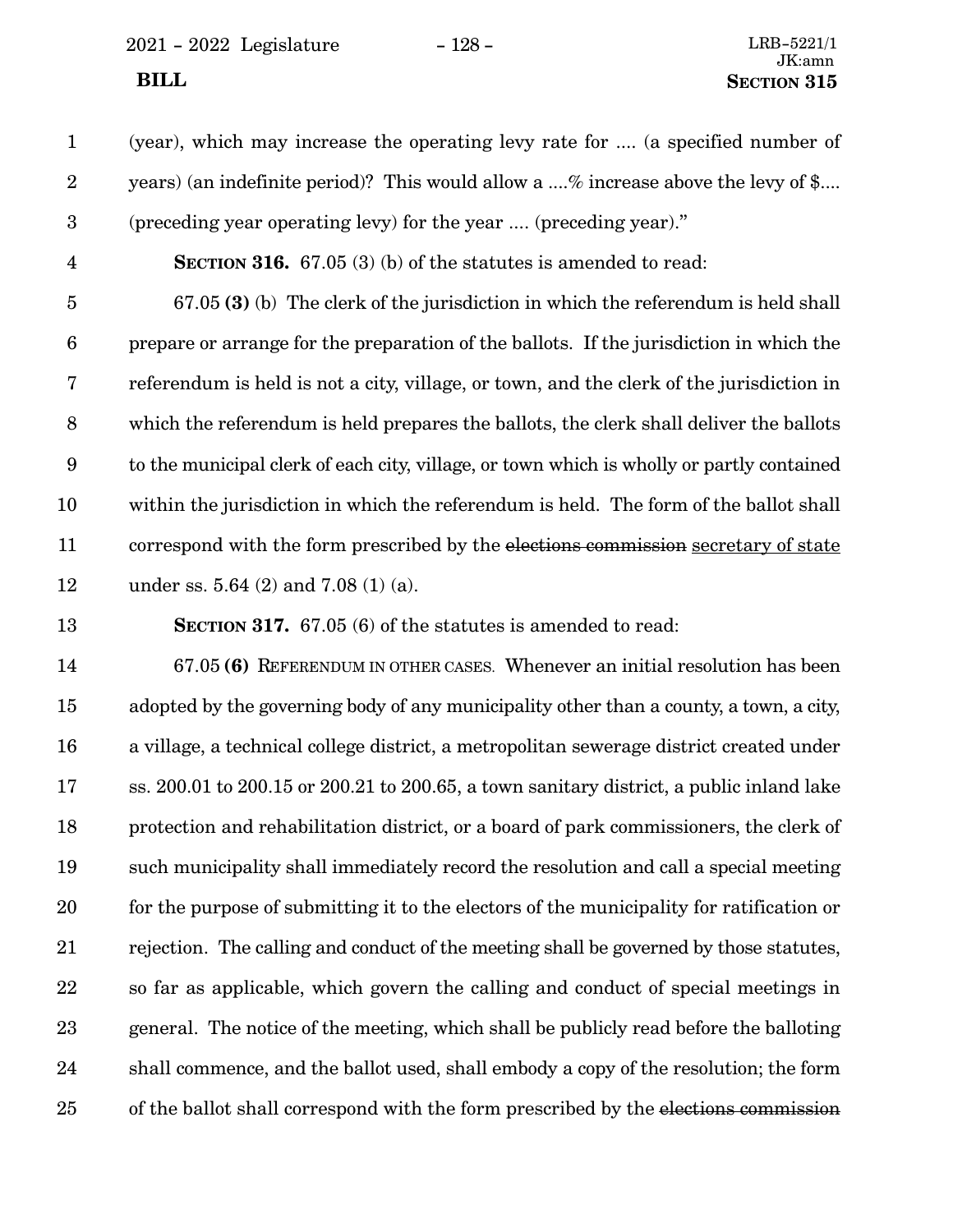$2021 - 2022$  Legislature  $-129 -$ 

secretary of state under ss. 5.64 (2) and 7.08 (1) (a); and the question submitted shall be whether the resolution shall be approved. 1 2

**SECTION 318.** 85.61 (1) of the statutes is amended to read: 3

85.61 **(1)** The secretary of transportation and the administrator of the elections commission secretary of state shall enter into an agreement to match personally identifiable information on the official registration list maintained by the commission secretary of state under s. 6.36 (1) and the information specified in s. 6.34 (2m) with personally identifiable information in the operating record file database under ch. 343 and vehicle registration records under ch. 341 to the extent required to enable the secretary of transportation and the administrator of the elections commission secretary of state to verify the accuracy of the information provided for the purpose of voter registration. 4 5 6 7 8 9 10 11 12

**SECTION 319.** 117.20 (2) of the statutes is amended to read: 13

117.20 **(2)** The clerk of each affected school district shall publish notice, as required under s. 8.55, in the territory of that school district. The procedures for school board elections under s.  $120.06(9)$ ,  $(11)$ ,  $(13)$ , and  $(14)$  apply to a referendum held under this section. The school board and school district clerk of each affected school district shall each perform, for that school district, the functions assigned to the school board and the school district clerk, respectively, under those subsections. The form of the ballot shall correspond to the form prescribed by the elections commission secretary of state under ss. 5.64 (2) and 7.08 (1) (a). The clerk of each affected school district shall file with the secretary of the commission state a certified statement prepared by the school district board of canvassers of the results of the referendum in that school district. 14 15 16 17 18 19 20 21 22 23 24

25

**SECTION** 320. 117.27 (2) (b) (intro.) of the statutes is amended to read: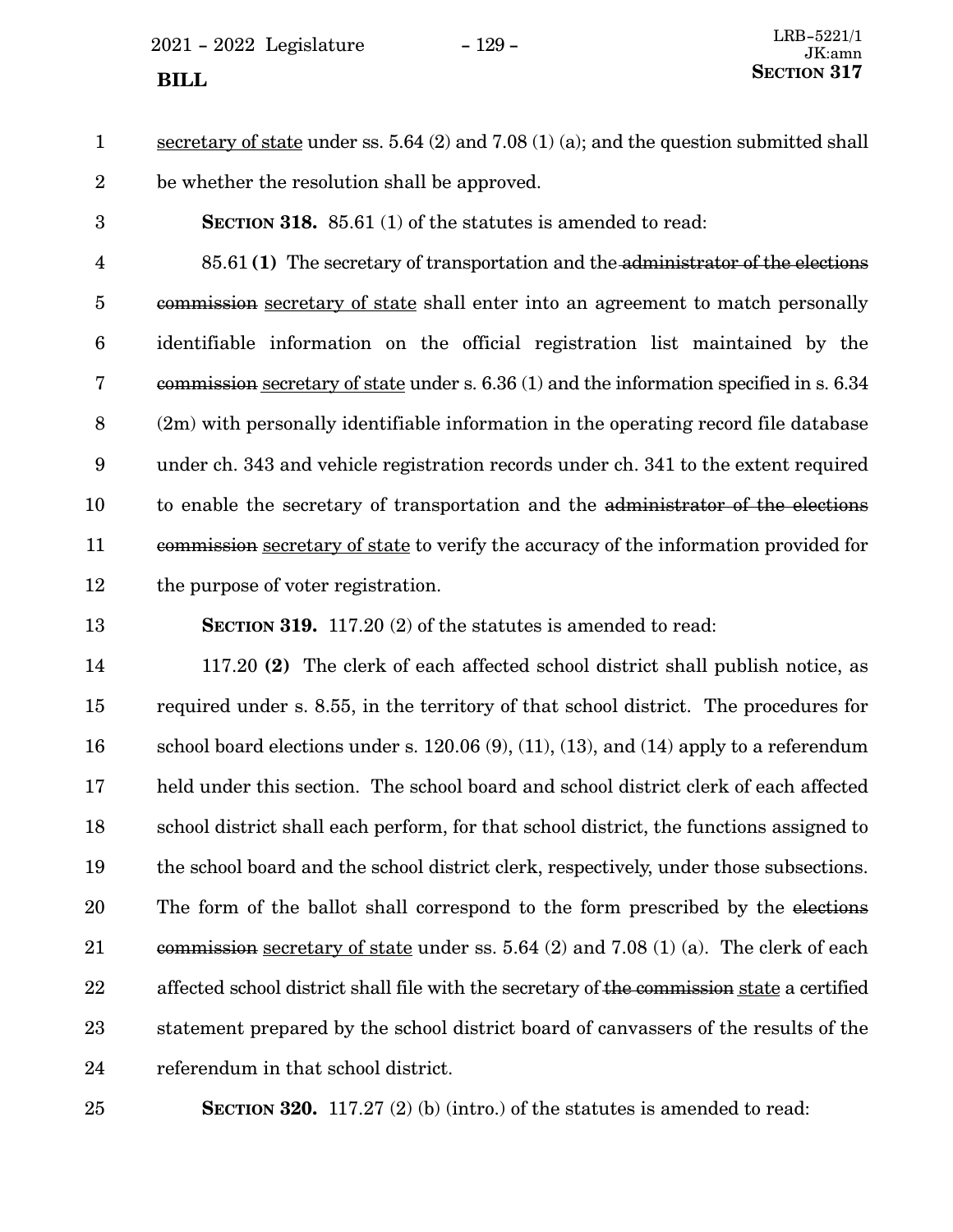117.27 **(2)** (b) (intro.) The school district clerk shall include in the notice of the spring election a statement that the election ballot will include a question on the change requested by the petition. The form of the ballot shall correspond to the form prescribed by the elections commission secretary of state under ss. 5.64 (2) and 7.08 (1) (a) and the question on the ballot shall be: 1 2 3 4 5

6

**SECTION** 321. 121.91 (3) (c) of the statutes is amended to read:

121.91 **(3)** (c) A referendum under this subsection shall be held in accordance with chs. 5 to 12. The school district clerk shall provide the election officials with all necessary election supplies. The form of the ballot shall correspond substantially with the standard form for referendum ballots prescribed by the elections commission secretary of state under ss. 5.64 (2) and 7.08 (1) (a). The question submitted shall be whether the limit under sub. (2m) may be exceeded by a specified amount. If the resolution provides that any of the excess revenue will be used for a nonrecurring purpose, the ballot in the election shall so state and shall specify the amount that will be used for a nonrecurring purpose. The limit otherwise applicable to the school district under sub. (2m) is increased by the amount approved by a majority of those voting on the question. 7 8 9 10 11 12 13 14 15 16 17

**SECTION 322.** 165.93 (4) (a) of the statutes is amended to read: 18

165.93 **(4)** (a) The department shall certify to the elections commission secretary of state, on a continuous basis, a list containing the name and address of each organization that is eligible to receive grants under sub. (2). 19 20 21

**SECTION 323.** 198.08 (10) of the statutes is amended to read: 22

198.08 **(10)** ELECTION STATISTICS. The clerk of the district shall seasonably obtain, compile, and file in his or her office, for the information of the public, a statement showing the total number of votes cast for the office of governor in the last 23 24 25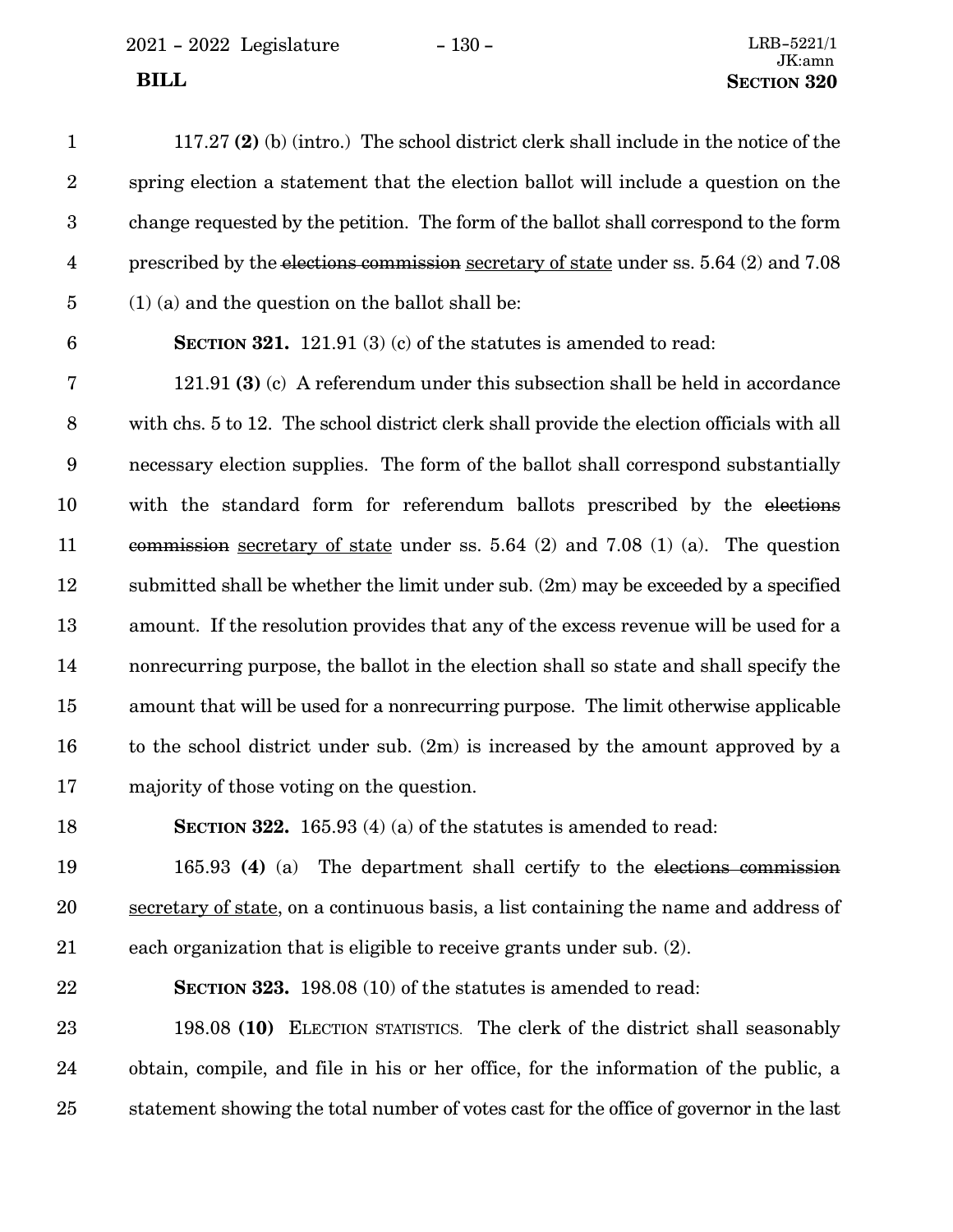$2021 - 2022$  Legislature - 131 -

| $\mathbf{1}$            | preceding general election in each subdistrict of the district. The clerk of every        |
|-------------------------|-------------------------------------------------------------------------------------------|
| $\boldsymbol{2}$        | municipality and the elections commission secretary of state shall furnish such           |
| $\boldsymbol{3}$        | information so far as obtainable from their records, duly certified, to the clerk of the  |
| $\overline{\mathbf{4}}$ | district upon request therefor by the clerk of the district. If the total number of votes |
| $\overline{5}$          | cast in any subdistrict for the office of governor in the last preceding election cannot, |
| $\boldsymbol{6}$        | because of an intervening change of boundaries of election wards or for any reason,       |
| 7                       | be ascertained from any official record the clerk of the district shall fairly estimate   |
| $\,8\,$                 | such number for the purposes of such statement to be filed in his or her office.          |
| $\boldsymbol{9}$        | <b>SECTION 324.</b> 200.09 (11) (am) 2. of the statutes is amended to read:               |
| 10                      | $200.09(11)$ (am) 2. No resolution passed under subd. 1. may authorize election           |
| 11                      | of commissioners sooner than 6 months after the date of passage. The metropolitan         |
| 12                      | sewerage district commission shall immediately notify the elections commission            |
| 13                      | secretary of state under s. 5.05 upon passage of a resolution under subd. 1.              |
| 14                      | <b>SECTION 325.</b> 200.09 $(11)$ (am) 3. of the statutes is amended to read:             |
| 15                      | $200.09$ (11) (am) 3. If the governing bodies of each city, town, and village             |
| 16                      | comprising the district pass a resolution to discontinue election of commissioners,       |
| 17                      | each commissioner may hold office until a successor is appointed and qualified. The       |
| 18                      | metropolitan sewerage district commission shall immediately notify the elections          |
| 19                      | commission secretary of state under s. 5.05 upon passage of a resolution under this       |
| 20                      | subdivision.                                                                              |
| 21                      | SECTION 326. 227.03 (6) of the statutes is amended to read:                               |
| 22                      | 227.03 (6) Orders of the elections commission secretary of state under s. 5.06            |
| $23\,$                  | (6) are not subject to this chapter.                                                      |
|                         |                                                                                           |

**SECTION 327.** 227.52 (6) of the statutes is amended to read: 24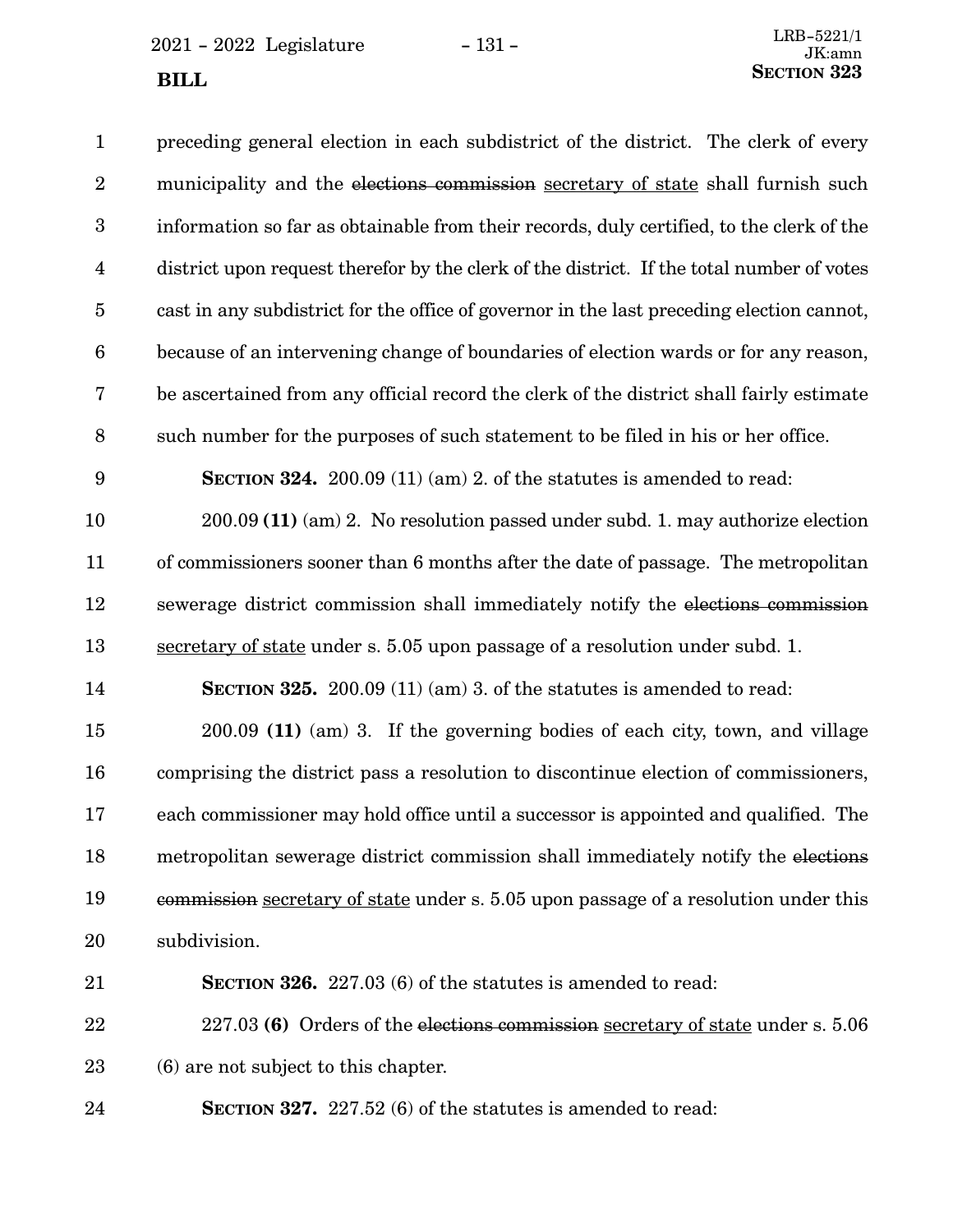2021 - 2022 Legislature - 132 - LRB-5221/1

### 227.52 **(6)** Decisions of the chairperson of the elections commission secretary of state or the chairperson's secretary's designee. **SECTION 328.** 230.08 (2) (eL) of the statutes is repealed. **SECTION 329.** 301.03 (20m) of the statutes is amended to read: 301.03 **(20m)** Transmit to the elections commission secretary of state, on a continuous basis, a list containing the name of each living person who has been convicted of a felony under the laws of this state and whose civil rights have not been restored, together with his or her residential address and the date on which the department expects his or her civil rights to be restored. **SECTION 330.** 342.06 (1) (eg) of the statutes is amended to read: 342.06 **(1)** (eg) Except as provided in par. (eh), if the applicant is an individual, the social security number of the applicant. The department of transportation may not disclose a social security number obtained under this paragraph to any person except to the department of children and families for the sole purpose of administering s. 49.22, to the department of workforce development for the sole purpose of enforcing or administering s. 108.22, to the department of revenue for the purposes of administering state taxes and collecting debt, and to the elections commission secretary of state for the sole purpose of allowing the chief election officer secretary of state to comply with the terms of the agreement under s. 6.36 (1) (ae). **SECTION 331.** 343.027 of the statutes is amended to read: **343.027 Confidentiality of signatures.** Any signature collected under this chapter may be maintained by the department and shall be kept confidential, except that the department shall release a signature or a facsimile of a signature to the 1 2 3 4 5 6 7 8 9 10 11 12 13 14 15 16 17 18 19 20 21 22 23

department of revenue for the purposes of administering state taxes and collecting debt, to the elections commission secretary of state, in electronic or digital format, 24 25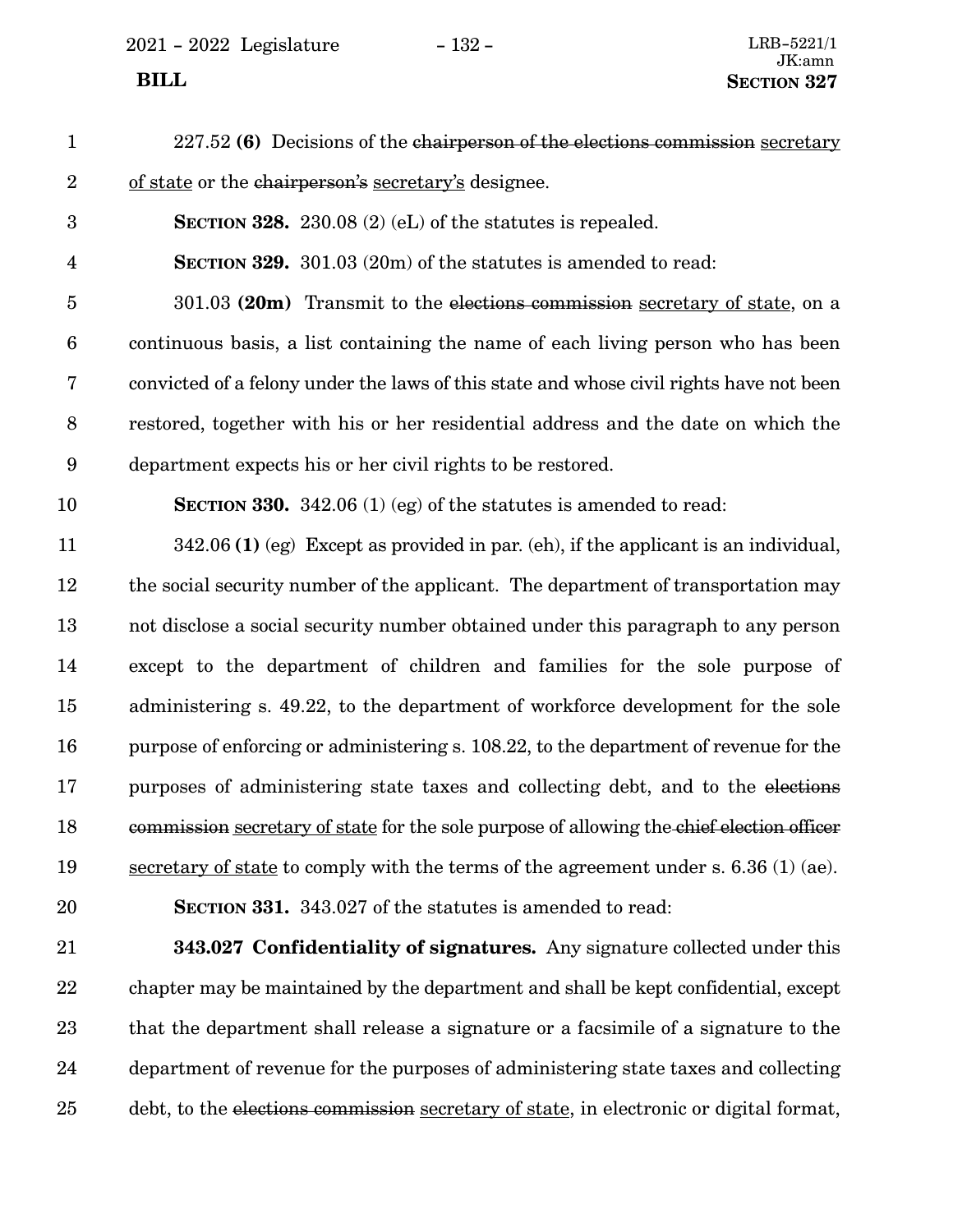$2021 - 2022$  Legislature - 133 -**SECTION** 331

| $\mathbf{1}$            | for the purposes specified in s. $6.30(5)$ , to the person to whom the signature relates,   |
|-------------------------|---------------------------------------------------------------------------------------------|
| $\boldsymbol{2}$        | to a court, district attorney, county corporation counsel, city, village, or town attorney, |
| $\boldsymbol{3}$        | to a law enforcement agency, or to the driver licensing agency of another jurisdiction.     |
| $\overline{\mathbf{4}}$ | <b>SECTION 332.</b> 343.11 (2m) of the statutes is amended to read:                         |
| $\bf 5$                 | 343.11 $(2m)$ Within 30 days following surrender of a license under sub. (1), the           |
| $\boldsymbol{6}$        | department shall provide notice to the elections commission secretary of state of the       |
| $\bf 7$                 | person's name and address, the name of the jurisdiction issuing the surrendered             |
| $8\,$                   | license, and the date on which the license was surrendered.                                 |
| $\boldsymbol{9}$        | <b>SECTION 333.</b> 343.14 $(2j)$ of the statutes is amended to read:                       |
| 10                      | 343.14 $(2j)$ Except as otherwise required to administer and enforce this                   |
| 11                      | chapter, the department of transportation may not disclose a social security number         |
| 12                      | obtained from an applicant for a license under sub. $(2)$ (bm) to any person except to      |
| 13                      | the department of children and families for the sole purpose of administering s.            |
| 14                      | 49.22, to the department of workforce development for the sole purpose of enforcing         |
| 15                      | or administering s. 108.22, to the department of revenue for the purposes of                |
| 16                      | administering state taxes and collecting debt, to the driver licensing agency of            |
| 17                      | another jurisdiction, or to the elections commission secretary of state for the sole        |
| 18                      | purpose of allowing the chief election officer secretary of state to comply with the        |
| 19                      | terms of the agreement under s. $6.36(1)(ae)$ .                                             |
| 20                      | <b>SECTION 334.</b> 343.50 (8) (c) 3. of the statures is amended to read:                   |
| 21                      | 343.50 (8) (c) 3. Notwithstanding par. (b) and s. $343.14$ (2j), the department             |
| 22                      | may, upon request, provide to the elections commission secretary of state for the sole      |
| 23                      | purpose of allowing the chief election officer secretary of state to comply with the        |
| 24                      | terms of the agreement under s. $6.36$ (1) (ae) any applicant information or                |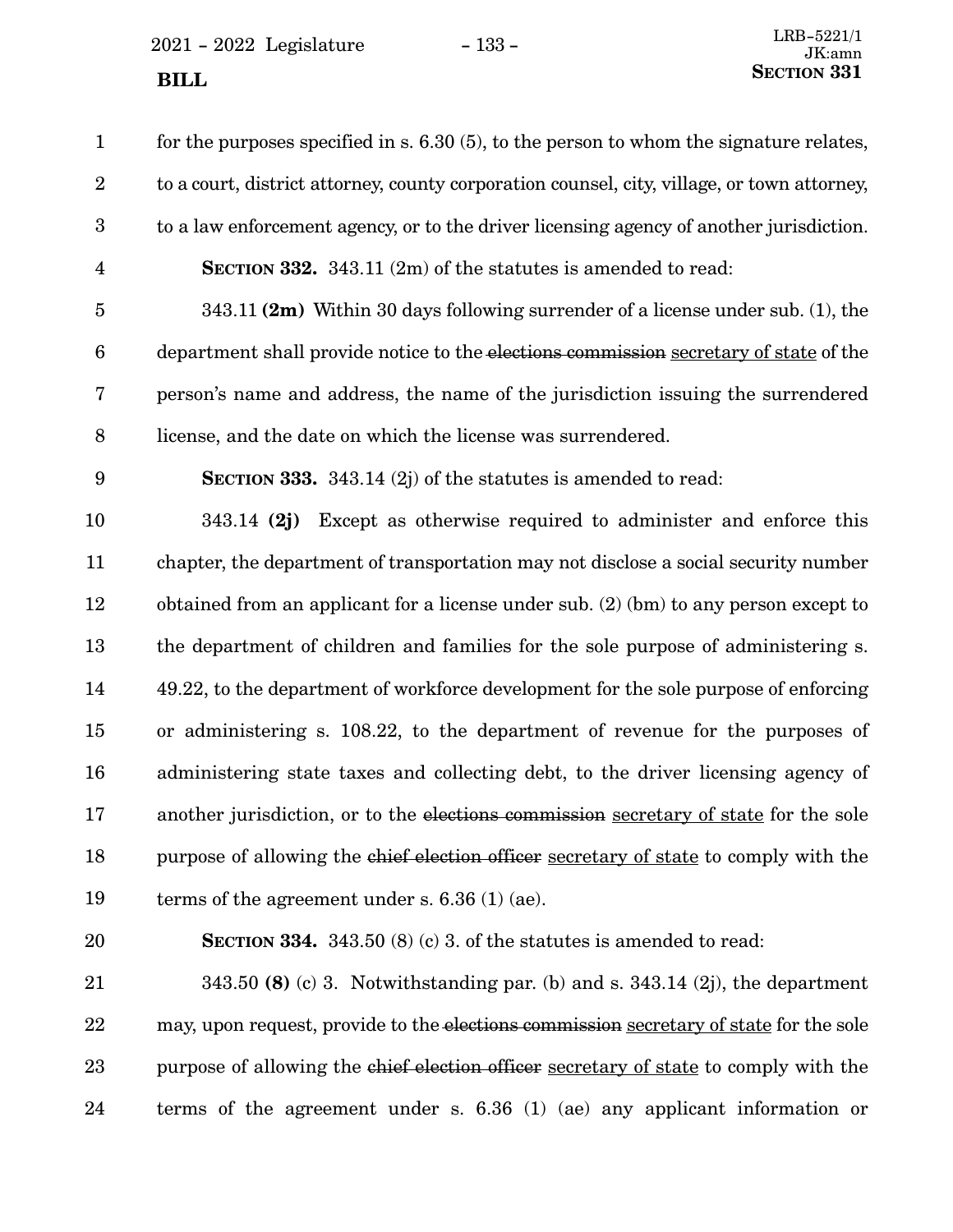2021 - 2022 Legislature - 134 - LRB-5221/1

### identification card holder information maintained by the department of transportation and identified in s. 343.14 (2). **SECTION 335.** 756.04 (2) (c) 1. of the statutes is amended to read: 756.04 **(2)** (c) 1. A list of registered voters from the elections commission secretary of state. **SECTION 336.** 778.135 of the statutes is amended to read: **778.135 Campaign finance, lobbying, and ethics forfeitures; how recovered.** Notwithstanding s. 778.13, whenever any action or proposed action by the elections commission secretary of state under s. 5.05 (1) (c) or the ethics commission under s. 19.49 (1) (b) is settled as a result of agreement between the parties without approval of the court, the moneys accruing to the state on account 1 2 3 4 5 6 7 8 9 10 11

of such settlement shall be paid to the secretary of state or the ethics commission, as appropriate, and deposited with the secretary of administration. 12 13

14

**SECTION 337.** 978.05 (1) of the statutes is amended to read:

978.05 **(1)** CRIMINAL ACTIONS. Except as otherwise provided by law, prosecute all criminal actions before any court within his or her prosecutorial unit and have sole responsibility for prosecution of all criminal actions arising from violations of chs. 5 to 12, subch. III of ch. 13, or subch. III of ch. 19 and from violations of other laws arising from or in relation to the official functions of the subject of the investigation or any matter that involves elections, ethics, or lobbying regulation under chs. 5 to 12, subch. III of ch. 13, or subch. III of ch. 19, that are alleged to be committed by a resident of his or her prosecutorial unit, or if alleged to be committed by a nonresident of this state, that are alleged to occur in his or her prosecutorial unit unless another prosecutor is substituted under s.  $5.05(2m)(i)$  or  $19.49(2)(h)$  or this chapter or by referral of the elections commission secretary of state under s. 5.05 (2m) 15 16 17 18 19 20 21 22 23 24 25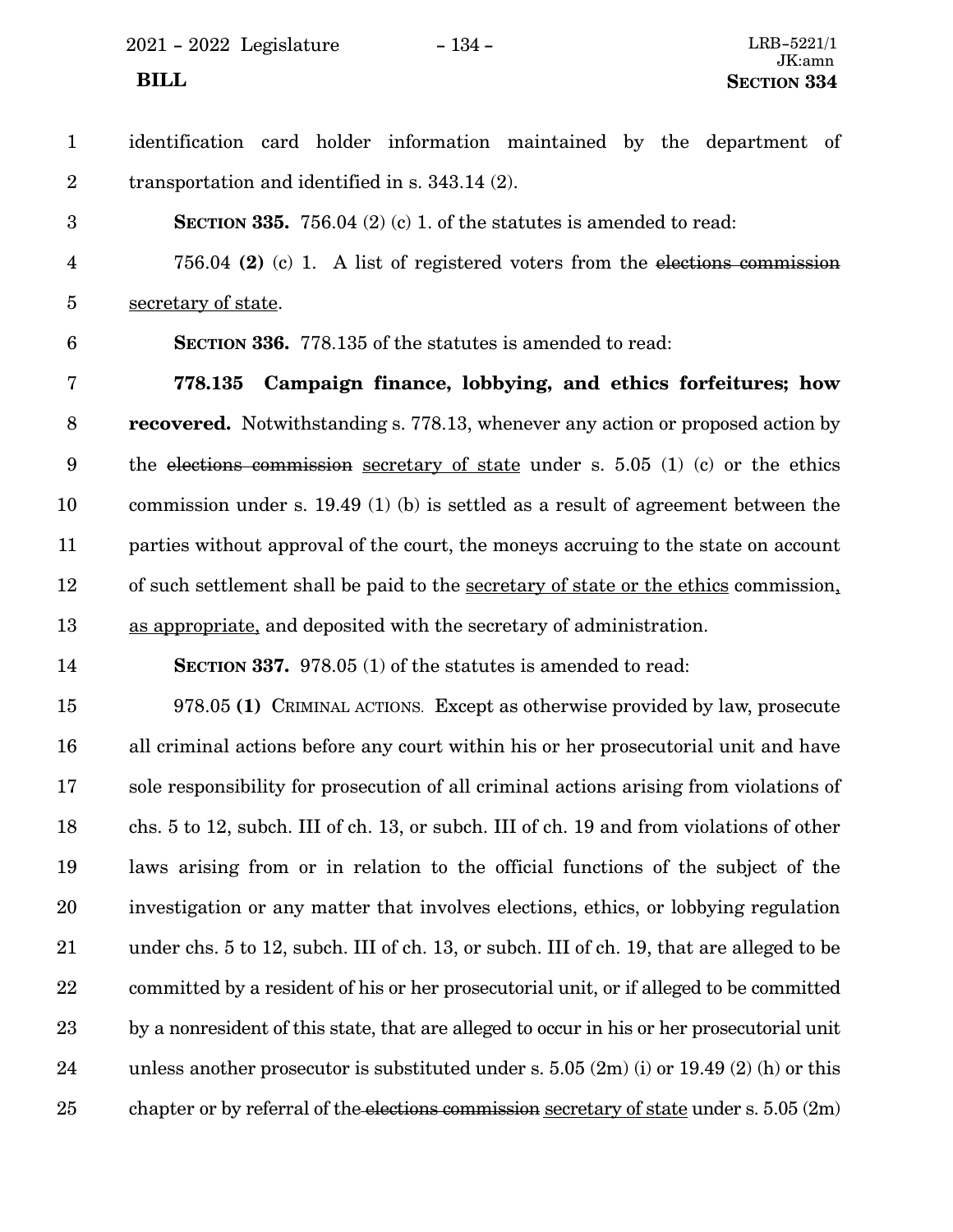<span id="page-134-0"></span> $2021 - 2022$  Legislature  $-135 -$ 

(c) 15. or 16. or the ethics commission under s.  $19.49$  (2) (b) 13. or 14. For purposes of this subsection, a person other than an individual is a resident of a prosecutorial unit if the person's principal place of operation is located in that prosecutorial unit. **SECTION 338.** 978.05 (2) of the statutes is amended to read: 1 2 3 4

978.05 **(2)** FORFEITURES. Except as otherwise provided by law, prosecute all state forfeiture actions, county traffic actions and actions concerning violations of county ordinances which are in conformity with state criminal laws in the courts within his or her prosecutorial unit and have joint responsibility, together with the elections commission secretary of state and the ethics commission, for prosecution of all forfeiture actions arising from violations of chs. 5 to 12, subch. III of ch. 13, or subch. III of ch. 19 and from violations of other laws arising from or in relation to the official functions of the subject of the investigation or any matter that involves elections, ethics, or lobbying regulation under chs. 5 to 12, subch. III of ch. 13, or subch. III of ch. 19 that are alleged to be committed by a resident of his or her prosecutorial unit, or if alleged to be committed by a nonresident of this state, that are alleged to occur within his or her prosecutorial unit unless another prosecutor is substituted under s. 5.05  $(2m)$  (h) or 19.49  $(2)$  (g) or this chapter or by referral of the elections commission secretary of state under s. 5.05 (2m) (c) 15. or 16. or the ethics commission under s. 19.49 (2) (b) 13. or 14. For purposes of this subsection, a person other than an individual is a resident of a prosecutorial unit if the person's principal place of operation is located in that prosecutorial unit. 5 6 7 8 9 10 11 12 13 14 15 16 17 18 19 20 21

22

## **SECTION 339.**0**Nonstatutory provisions.**

(1) AUDIT REPORT RECOMMENDATIONS. The secretary of state and the secretary's employees shall, to the extent practicable within their responsibilities, implement the recommendations contained in the legislative audit bureau's Report 21-19 23 24 25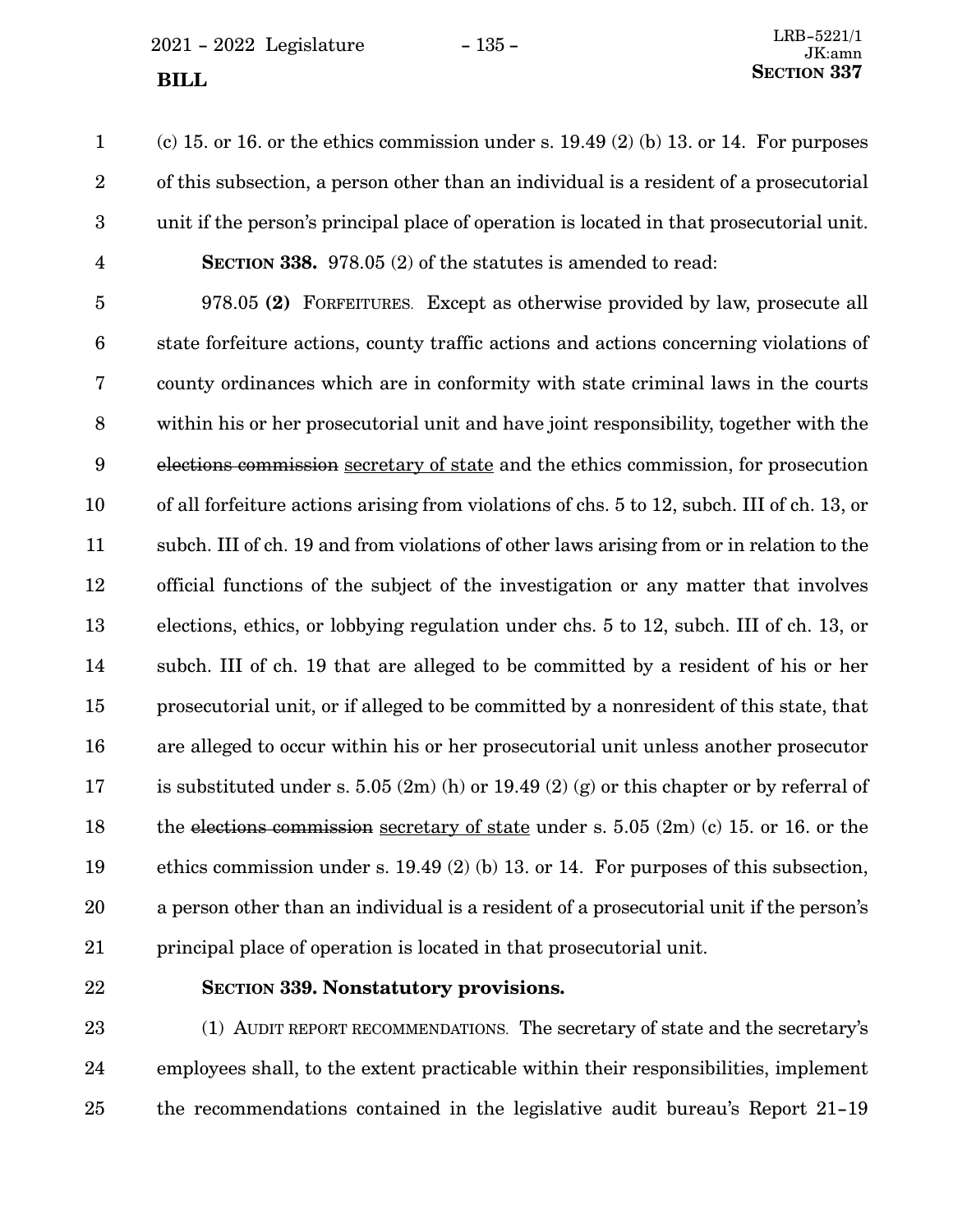2021 - 2022 Legislature - 136 - LRB-5221/1

regarding the past performance of the elections commission. The secretary of state shall report the progress in implementing those recommendations to the legislature no later than December 31, 2023. 1 2 3

(2) ASSETS AND LIABILITIES. On the effective date of this subsection, all assets and liabilities of the elections commission are transferred to the secretary of state. 4 5

6

(3) POSITIONS AND EMPLOYEES.

(a) On the effective date of this paragraph, all full-time equivalent positions of the elections commission are transferred to the secretary of state. 7 8

(b) All incumbent employees holding positions at the elections commission on the effective date of this paragraph, except the incumbent employee holding the position of administrator, are transferred on the effective date of this paragraph to the secretary of state. 9 10 11 12

(c) Employees transferred under par. (b) have all the rights and the same status under subch. V of ch. 111 at the office of the secretary of state that they enjoyed at the elections commission immediately before the transfer. Notwithstanding s. 230.28 (4), no employee so transferred who has attained permanent status in class is required to serve a probationary period. 13 14 15 16 17

(4) TANGIBLE PERSONAL PROPERTY. On the effective date of this subsection, all tangible personal property, including records, of the elections commission is transferred to the secretary of state. 18 19 20

(5) CONTRACTS. All contracts entered into by the elections commission that are in effect on the effective date of this subsection shall remain in effect and are transferred to the secretary of state. The secretary of state shall carry out all contractual obligations under each contract until the contract is modified or rescinded by the secretary of state to the extent allowed under the contract. 21 22 23 24 25